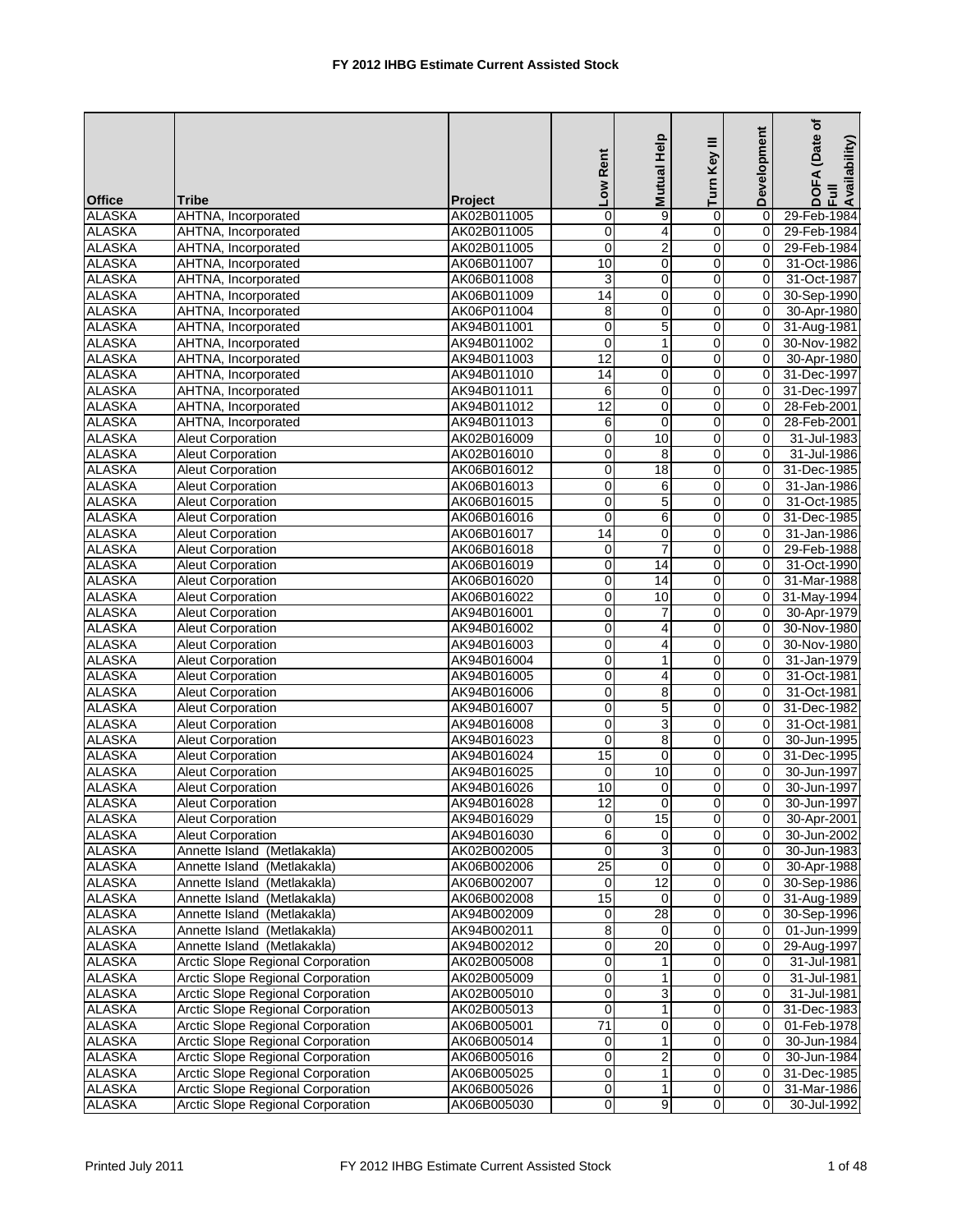| <b>Office</b> | <b>Tribe</b>                               | <b>Project</b> | Low Rent        | Mutual Help     | Turn Key III        | Development    | (Date of<br>DOFA (Date<br>Full<br>Availability) |
|---------------|--------------------------------------------|----------------|-----------------|-----------------|---------------------|----------------|-------------------------------------------------|
| <b>ALASKA</b> | <b>Arctic Slope Regional Corporation</b>   | AK06B005031    | $\mathbf 0$     | 3               | 0                   | $\mathbf 0$    | 30-Nov-1988                                     |
| <b>ALASKA</b> | <b>Arctic Slope Regional Corporation</b>   | AK06B005033    | $\overline{0}$  | $\overline{2}$  | $\mathbf 0$         | 0              | 30-Sep-1987                                     |
| <b>ALASKA</b> | <b>Arctic Slope Regional Corporation</b>   | AK06B005034    | $\mathbf 0$     | $\overline{4}$  | 0                   | 0              | 31-Jul-1991                                     |
| <b>ALASKA</b> | <b>Arctic Slope Regional Corporation</b>   | AK06B005036    | 0               | $\overline{4}$  | $\mathbf 0$         | $\overline{0}$ | 30-Jul-1992                                     |
| <b>ALASKA</b> | Arctic Slope Regional Corporation          | AK94B005003    | $\mathbf 0$     | 3               | 0                   | $\mathbf 0$    | 30-Apr-1981                                     |
| <b>ALASKA</b> | Arctic Slope Regional Corporation          | AK94B005004    | $\pmb{0}$       | $\overline{2}$  | $\mathbf 0$         | $\mathbf 0$    | 30-Sep-1979                                     |
| <b>ALASKA</b> | Arctic Slope Regional Corporation          | AK94B005005    | 0               | $\overline{2}$  | 0                   | $\Omega$       | 30-Sep-1979                                     |
| <b>ALASKA</b> | <b>Arctic Slope Regional Corporation</b>   | AK94B005006    | $\mathbf 0$     | 1               | 0                   | $\Omega$       | 30-Sep-1979                                     |
| <b>ALASKA</b> | Arctic Slope Regional Corporation          | AK94B005007    | 0               | $\overline{2}$  | $\mathbf 0$         | 0              | 31-Mar-1980                                     |
| <b>ALASKA</b> | Arctic Slope Regional Corporation          | AK94B005037    | 0               | 19              | 0                   | 0              | 31-Jul-1997                                     |
| <b>ALASKA</b> | Arctic Slope Regional Corporation          | AK94B005038    | $\mathbf 0$     | 17              | 0                   | $\overline{2}$ | 31-Mar-1999                                     |
| <b>ALASKA</b> | Arctic Slope Regional Corporation          | AK94B005039    | 19              | 0               | $\mathbf 0$         | 0              | 31-Jan-2000                                     |
| <b>ALASKA</b> | <b>Arctic Slope Regional Corporation</b>   | AK94B005040    | 17              | $\mathbf 0$     | 0                   | 0              | 31-Jan-2000                                     |
| <b>ALASKA</b> | <b>Arctic Slope Regional Corporation</b>   | AK94B005041    | 0               | 17              | 0                   | 0              | 31-Mar-1999                                     |
| <b>ALASKA</b> | Arctic Slope Regional Corporation          | AK94B005042    | 0               | 2               | 0                   | $\mathbf 0$    | 31-Dec-2002                                     |
| <b>ALASKA</b> | Arctic Slope Regional Corporation          | AK94B005042    | $\pmb{0}$       | $\overline{c}$  | $\mathsf 0$         | $\mathbf 0$    | 31-Dec-2002                                     |
| <b>ALASKA</b> | Arctic Slope Regional Corporation          | AK94B005042    | 0               | $\overline{2}$  | $\mathbf 0$         | $\Omega$       | 31-Dec-2002                                     |
| <b>ALASKA</b> | Arctic Slope Regional Corporation          | AK94B005042    | 0               | 3               | 0                   | 0              | 31-Dec-2002                                     |
| <b>ALASKA</b> | Arctic Slope Regional Corporation          | AK94B005042    | 0               | $\overline{2}$  | 0                   | 0              | 31-Dec-2002                                     |
| <b>ALASKA</b> | Arctic Slope Regional Corporation          | AK94B005042    | 0               | 3               | 0                   | 0              | 31-Dec-2002                                     |
| <b>ALASKA</b> | Arctic Slope Regional Corporation          | AK94B005042    | $\mathbf 0$     | $\overline{2}$  | 0                   | $\mathbf 0$    | 31-Dec-2002                                     |
| <b>ALASKA</b> | <b>Baranof Island Housing Authority</b>    | AK06B017001    | $\overline{0}$  | $\overline{7}$  | 0                   | 0              | 30-Sep-1987                                     |
| <b>ALASKA</b> | <b>Baranof Island Housing Authority</b>    | AK06B017002    | $\mathbf 0$     | $\overline{3}$  | 0                   | 0              | 31-May-1989                                     |
| <b>ALASKA</b> | Baranof Island Housing Authority           | AK94B017003    | 20              | $\mathbf 0$     | 0                   | 0              | 30-Jun-1996                                     |
| <b>ALASKA</b> | Baranof Island Housing Authority           | AK94B017004    | 0               | $\overline{21}$ | $\mathbf 0$         | $\mathbf 0$    | 30-Jun-1996                                     |
| <b>ALASKA</b> | Baranof Island Housing Authority           | AK94B017005    | $\mathbf 0$     | $\overline{3}$  | 0                   | $\mathbf 0$    | 01-Sep-1999                                     |
| <b>ALASKA</b> | <b>Baranof Island Housing Authority</b>    | AK94B017005    | 0               | $\mathbf{1}$    | 0                   | $\mathbf 0$    | 01-Mar-2000                                     |
| <b>ALASKA</b> | <b>Baranof Island Housing Authority</b>    | AK94B017005    | 0               | 4               | 0                   | $\mathbf 0$    | 01-Aug-2000                                     |
| <b>ALASKA</b> | <b>Baranof Island Housing Authority</b>    | AK94B017005    | $\overline{0}$  | $\overline{8}$  | 0                   | 0              | 07-Nov-2001                                     |
| <b>ALASKA</b> | <b>Baranof Island Housing Authority</b>    | AK94B017005    | $\mathbf 0$     | 1               | 0                   | $\mathbf 0$    | 31-Dec-2001                                     |
| <b>ALASKA</b> | Bering Straits Regional Corporation        | AK02B008018    | 0               | 1               | 0                   | 0              | 30-Sep-1982                                     |
| <b>ALASKA</b> | Bering Straits Regional Corporation        | AK02B008019    | 0               | 4               | 0                   | $\mathbf 0$    | 31-Jan-1983                                     |
| <b>ALASKA</b> | <b>Bering Straits Regional Corporation</b> | AK02B008021    | $\mathbf 0$     | 3               | 0                   | 0              | 30-Sep-1982                                     |
| <b>ALASKA</b> | <b>Bering Straits Regional Corporation</b> | AK06B008023    | 0               | 15              | 0                   | 0              | 28-Feb-1991                                     |
| <b>ALASKA</b> | Bering Straits Regional Corporation        | AK06B008024    | 0               | 19              | 0                   | $\mathbf 0$    | 30-Nov-1988                                     |
| <b>ALASKA</b> | <b>Bering Straits Regional Corporation</b> | AK06B008028    | $\mathbf 0$     | 12              | 0                   | 0              | 29-Feb-1992                                     |
| <b>ALASKA</b> | <b>Bering Straits Regional Corporation</b> | AK06B008029    | 0               | 17              | 0                   | 0              | 31-Dec-1992                                     |
| <b>ALASKA</b> | Bering Straits Regional Corporation        | AK06B008030    | $\Omega$        | 15              | $\Omega$            | $\overline{0}$ | 31-Mar-1991                                     |
| <b>ALASKA</b> | <b>Bering Straits Regional Corporation</b> | AK06B008031    | 0               | 10              | $\mathsf{O}\xspace$ | 0              | 31-Mar-1991                                     |
| <b>ALASKA</b> | Bering Straits Regional Corporation        | AK06B008032    | $\mathbf 0$     | 10              | 0                   | 0              | 28-Feb-1991                                     |
| <b>ALASKA</b> | Bering Straits Regional Corporation        | AK06P008009    | $\overline{17}$ | 0               | 0                   | 0              | 31-Mar-1978                                     |
| <b>ALASKA</b> | Bering Straits Regional Corporation        | AK94B008006    | $\pmb{0}$       | 3               | $\pmb{0}$           | 0              | 31-Mar-1977                                     |
| <b>ALASKA</b> | <b>Bering Straits Regional Corporation</b> | AK94B008007    | 0               | 1               | 0                   | 0              | 30-Nov-1976                                     |
| <b>ALASKA</b> | <b>Bering Straits Regional Corporation</b> | AK94B008010    | 0               | $\mathbf{1}$    | $\mathbf 0$         | 0              | 31-Mar-1978                                     |
| <b>ALASKA</b> | Bering Straits Regional Corporation        | AK94B008014    | $\mathbf 0$     | 7               | 0                   | 0              | 30-Sep-1980                                     |
| <b>ALASKA</b> | <b>Bering Straits Regional Corporation</b> | AK94B008015    | 0               | 9               | 0                   | 0              | 31-Oct-1980                                     |
| <b>ALASKA</b> | Bering Straits Regional Corporation        | AK94B008016    | 0               | $\overline{2}$  | O                   | $\mathbf 0$    | 30-Sep-1980                                     |
| <b>ALASKA</b> | Bering Straits Regional Corporation        | AK94B008034    | 0               | 11              | 0                   | $\mathbf 0$    | 31-Aug-1993                                     |
| <b>ALASKA</b> | <b>Bering Straits Regional Corporation</b> | AK94B008035    | $\overline{0}$  | $\overline{18}$ | $\pmb{0}$           | 0              | 31-Oct-1992                                     |
| <b>ALASKA</b> | <b>Bering Straits Regional Corporation</b> | AK94B008036    | 0               | 23              | 0                   | 0              | 30-Nov-1995                                     |
| <b>ALASKA</b> | Bering Straits Regional Corporation        | AK94B008037    | 0               | 14              | 0                   | 0              | 30-Nov-1995                                     |
| <b>ALASKA</b> | <b>Bering Straits Regional Corporation</b> | AK94B008038    | $\overline{0}$  | $\overline{20}$ | $\pmb{0}$           | 0              | 31-Jan-1997                                     |
| <b>ALASKA</b> | Bering Straits Regional Corporation        | AK94B008039    | $\mathbf 0$     | 20              | 0                   | 0              | 31-Oct-1996                                     |
| <b>ALASKA</b> | Bering Straits Regional Corporation        | AK94B008040    | 0               | 19              | $\pmb{0}$           | 0              | 31-Aug-1997                                     |
| <b>ALASKA</b> | Bering Straits Regional Corporation        | AK94B008041    | $\mathbf 0$     | 19              | $\overline{0}$      | 0              | 31-Aug-1997                                     |
| <b>ALASKA</b> | Bering Straits Regional Corporation        | AK94B008042    | $\overline{28}$ | 0               | 0                   | 0              | 31-Oct-1999                                     |
| <b>ALASKA</b> | <b>Bering Straits Regional Corporation</b> | AK94B008043    | $\overline{0}$  | 20              | $\mathsf{O}\xspace$ | 0              | 31-Dec-1999                                     |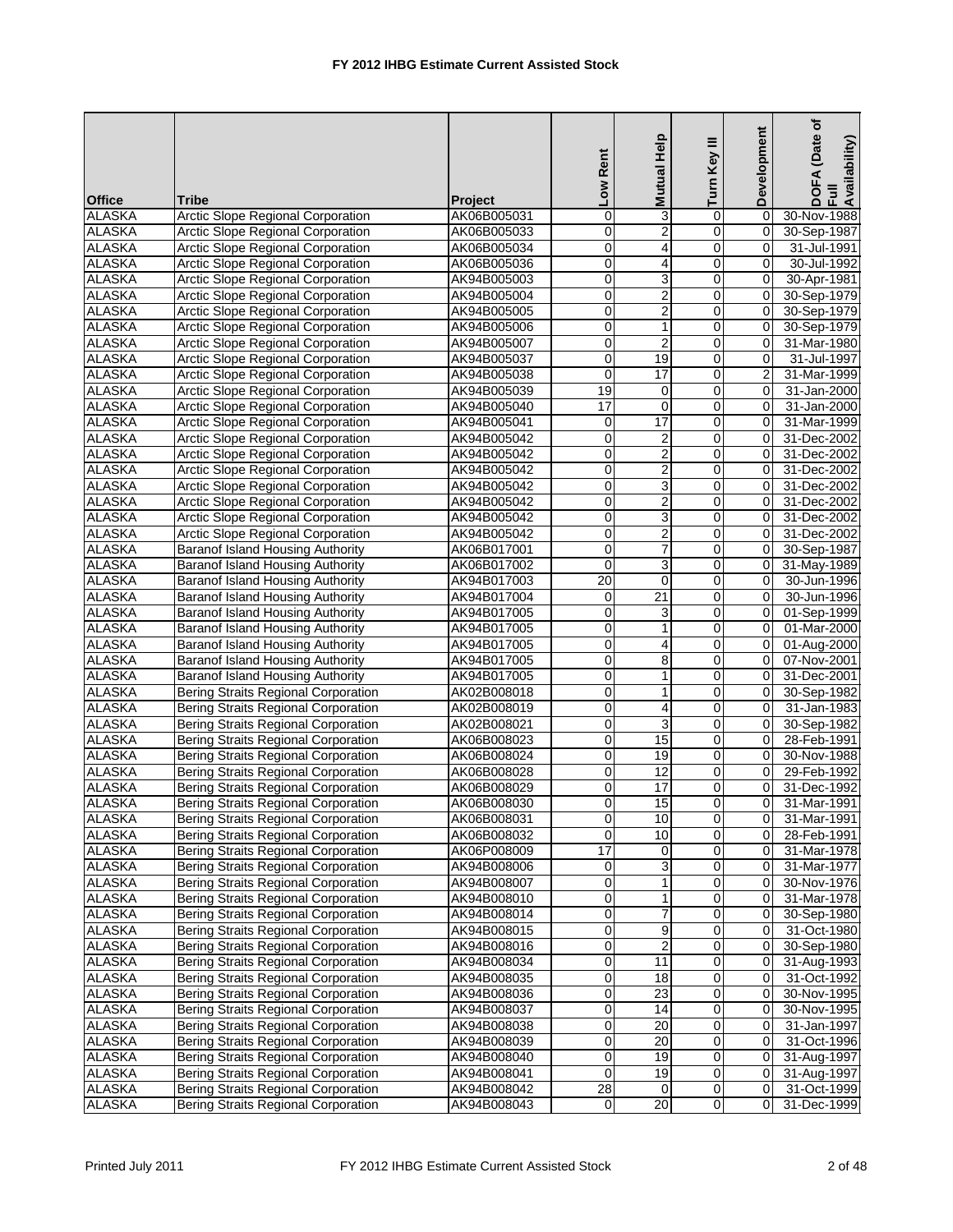|               |                                       |             | Low Rent        | Mutual Help      | Turn Key III        | Development    | (Date of<br>DOFA (Date<br>Full<br>Availability) |
|---------------|---------------------------------------|-------------|-----------------|------------------|---------------------|----------------|-------------------------------------------------|
| <b>Office</b> | <b>Tribe</b>                          | Project     |                 |                  |                     |                |                                                 |
| <b>ALASKA</b> | Bering Straits Regional Corporation   | AK94B008046 | $\mathbf 0$     | 8                | 0                   | $\overline{2}$ | 30-Sep-1999                                     |
| <b>ALASKA</b> | Bering Straits Regional Corporation   | AK94B008047 | 0               | 18               | $\overline{0}$      | 0              | 31-Jan-2000                                     |
| <b>ALASKA</b> | <b>Bristol Bay Native Corporation</b> | AK02B010012 | $\mathbf 0$     | 1                | $\mathbf 0$         | $\mathbf 0$    | 31-Aug-1983                                     |
| <b>ALASKA</b> | <b>Bristol Bay Native Corporation</b> | AK02B010013 | 0               | $\mathbf{1}$     | $\mathbf 0$         | $\Omega$       | 29-Feb-1984                                     |
| <b>ALASKA</b> | <b>Bristol Bay Native Corporation</b> | AK02B010013 | $\mathbf 0$     | $\mathbf{1}$     | 0                   | $\mathbf 0$    | 29-Feb-1984                                     |
| <b>ALASKA</b> | <b>Bristol Bay Native Corporation</b> | AK02B010013 | $\mathbf 0$     | $\overline{c}$   | 0                   | 0              | 29-Feb-1984                                     |
| <b>ALASKA</b> | <b>Bristol Bay Native Corporation</b> | AK02P010011 | $\overline{13}$ | $\mathbf 0$      | 0                   | 0              | 31-Dec-1982                                     |
| <b>ALASKA</b> | <b>Bristol Bay Native Corporation</b> | AK06B010020 | 0               | 9                | $\mathbf 0$         | 0              | 30-Jun-1988                                     |
| <b>ALASKA</b> | <b>Bristol Bay Native Corporation</b> | AK06B010022 | $\pmb{0}$       | $\overline{2}$   | 0                   | 0              | 30-Sep-1986                                     |
| <b>ALASKA</b> | <b>Bristol Bay Native Corporation</b> | AK06B010023 | 15              | $\mathbf 0$      | $\mathbf 0$         | 0              | 31-May-1986                                     |
| <b>ALASKA</b> | <b>Bristol Bay Native Corporation</b> | AK06B010024 | 0               | $\mathbf{1}$     | 0                   | 0              | 31-Dec-1992                                     |
| <b>ALASKA</b> | <b>Bristol Bay Native Corporation</b> | AK06B010025 | $\mathbf 0$     | 7                | 0                   | 0              | 30-Nov-1988                                     |
| <b>ALASKA</b> | <b>Bristol Bay Native Corporation</b> | AK06B010026 | $\mathbf 0$     | $\overline{4}$   | $\mathbf 0$         | $\mathbf 0$    | 30-Jan-1990                                     |
| <b>ALASKA</b> | <b>Bristol Bay Native Corporation</b> | AK06B010027 | 0               | 8                | 0                   | $\Omega$       | 30-Nov-1989                                     |
| <b>ALASKA</b> | <b>Bristol Bay Native Corporation</b> | AK06B010028 | $\mathbf 0$     | $\overline{7}$   | 0                   | $\Omega$       | 30-Dec-1995                                     |
|               |                                       |             |                 | 20               |                     |                |                                                 |
| <b>ALASKA</b> | <b>Bristol Bay Native Corporation</b> | AK06B010029 | 0               |                  | 0                   | 0              | 30-Nov-1995                                     |
| <b>ALASKA</b> | <b>Bristol Bay Native Corporation</b> | AK06B010030 | 0               | 16               | $\mathbf 0$         | 0              | 30-Jun-1995                                     |
| <b>ALASKA</b> | <b>Bristol Bay Native Corporation</b> | AK06B010033 | $\mathbf 0$     | $\boldsymbol{2}$ | 0                   | 0              | 31-Dec-1992                                     |
| <b>ALASKA</b> | <b>Bristol Bay Native Corporation</b> | AK06B010034 | $\mathbf 0$     | $\overline{2}$   | 0                   | 0              | 31-Dec-1992                                     |
| <b>ALASKA</b> | <b>Bristol Bay Native Corporation</b> | AK94B010003 | $\mathbf 0$     | 4                | $\mathbf 0$         | 0              | 30-Sep-1979                                     |
| <b>ALASKA</b> | <b>Bristol Bay Native Corporation</b> | AK94B010004 | 0               | $\overline{4}$   | 0                   | 0              | 31-Oct-1979                                     |
| <b>ALASKA</b> | <b>Bristol Bay Native Corporation</b> | AK94B010006 | 0               | $\overline{2}$   | 0                   | $\mathbf 0$    | 30-Sep-1979                                     |
| <b>ALASKA</b> | <b>Bristol Bay Native Corporation</b> | AK94B010035 | $\pmb{0}$       | 13               | $\mathsf 0$         | $\mathbf 0$    | 30-Nov-1995                                     |
| <b>ALASKA</b> | <b>Bristol Bay Native Corporation</b> | AK94B010037 | 0               | 8                | 0                   | $\Omega$       | 31-Mar-1998                                     |
| <b>ALASKA</b> | <b>Bristol Bay Native Corporation</b> | AK94B010038 | 4               | $\mathbf 0$      | 0                   | 0              | 31-May-1998                                     |
| <b>ALASKA</b> | <b>Bristol Bay Native Corporation</b> | AK94B010039 | 4               | $\mathbf 0$      | 0                   | 0              | 31-Mar-1998                                     |
| <b>ALASKA</b> | <b>Bristol Bay Native Corporation</b> | AK94B010040 | 0               | 4                | 0                   | 0              | 31-Mar-1998                                     |
| <b>ALASKA</b> | <b>Bristol Bay Native Corporation</b> | AK94B010041 | 8               | $\mathbf 0$      | 0                   | $\Omega$       | 31-Dec-1998                                     |
| <b>ALASKA</b> | <b>Bristol Bay Native Corporation</b> | AK94B010042 | $\pmb{0}$       | 16               | 0                   | 0              | 31-Mar-1998                                     |
| <b>ALASKA</b> | <b>Bristol Bay Native Corporation</b> | AK94B010043 | $\mathbf 0$     | 19               | 0                   | 0              | 01-Jan-2000                                     |
| <b>ALASKA</b> | <b>Bristol Bay Native Corporation</b> | AK94B010044 | 6               | 0                | 0                   | 0              | 01-Jan-2000                                     |
| <b>ALASKA</b> | <b>Calista Corporation</b>            | AK02B009019 | $\mathbf 0$     | 3                | 0                   | $\mathbf 0$    | 30-Sep-1981                                     |
| <b>ALASKA</b> | Calista Corporation                   | AK02B009020 | $\pmb{0}$       | 8                | $\mathsf{O}\xspace$ | $\mathbf 0$    | 31-Oct-1986                                     |
| <b>ALASKA</b> | Calista Corporation                   | AK02B009024 | 0               | 9                | 0                   | $\Omega$       | 31-Oct-1986                                     |
| <b>ALASKA</b> | Calista Corporation                   | AK02B009025 | 0               | 1                | 0                   | 0              | 31-Oct-1983                                     |
| <b>ALASKA</b> | Calista Corporation                   | AK02B009026 | 0               | $\mathbf{1}$     | $\mathbf 0$         | $\mathbf 0$    | 31-Oct-1984                                     |
| <b>ALASKA</b> | Calista Corporation                   | AK02B009029 | $\mathbf 0$     | $\mathbf{1}$     | 0                   | 0              | 30-May-1985                                     |
| <b>ALASKA</b> | Calista Corporation                   | AK02B009031 | $\overline{0}$  | 24               | $\Omega$            | $\Omega$       | 30-Nov-1986                                     |
| <b>ALASKA</b> | Calista Corporation                   | AK02B009040 | $\overline{0}$  | 4                | $\pmb{0}$           | 0              | 30-Apr-1982                                     |
| <b>ALASKA</b> | Calista Corporation                   | AK02B009043 | $\overline{0}$  | 1                | 0                   | 0              | 31-Aug-1983                                     |
| <b>ALASKA</b> | Calista Corporation                   | AK06B009042 | $\pmb{0}$       | 15               | 0                   | 0              | 31-Oct-1986                                     |
| <b>ALASKA</b> | Calista Corporation                   | AK06B009044 | $\pmb{0}$       | $\overline{23}$  | 0                   | 0              | 30-Nov-1986                                     |
| <b>ALASKA</b> | Calista Corporation                   | AK06B009045 | $\overline{0}$  | 10               | O                   | 0              | 30-Nov-1986                                     |
| <b>ALASKA</b> | Calista Corporation                   | AK06B009046 | 0               | 16               | 0                   | $\mathbf 0$    | 30-Nov-1986                                     |
| <b>ALASKA</b> | Calista Corporation                   | AK06B009056 | $\pmb{0}$       | 6                | 0                   | 0              | 31-Oct-1986                                     |
| <b>ALASKA</b> | Calista Corporation                   | AK06B009059 | $\overline{0}$  | 13               | O                   | 0              | 30-Dec-1987                                     |
| <b>ALASKA</b> | Calista Corporation                   | AK06B009060 |                 | 15               |                     |                |                                                 |
| <b>ALASKA</b> | Calista Corporation                   |             | $\pmb{0}$       | $\overline{24}$  | 0                   | 0              | 30-Dec-1987                                     |
|               |                                       | AK06B009062 | 0               |                  | 0                   | 0              | 28-Feb-1989                                     |
| <b>ALASKA</b> | Calista Corporation                   | AK06B009063 | $\overline{0}$  | 20               | 0                   | 0              | 31-Dec-1988                                     |
| <b>ALASKA</b> | Calista Corporation                   | AK06B009064 | $\mathbf 0$     | 13               | 0                   | $\mathbf 0$    | 28-Feb-1989                                     |
| <b>ALASKA</b> | Calista Corporation                   | AK06B009065 | $\pmb{0}$       | 16               | 0                   | 0              | 31-May-1989                                     |
| <b>ALASKA</b> | Calista Corporation                   | AK06B009067 | $\pmb{0}$       | 5                | 0                   | 0              | 28-Feb-1989                                     |
| <b>ALASKA</b> | Calista Corporation                   | AK06B009068 | $\pmb{0}$       | 15               | $\overline{0}$      | 0              | 31-Aug-1991                                     |
| <b>ALASKA</b> | Calista Corporation                   | AK06B009069 | 12              | $\mathbf 0$      | 0                   | $\mathbf 0$    | 30-Nov-1992                                     |
| <b>ALASKA</b> | Calista Corporation                   | AK06B009070 | $\pmb{0}$       | 21               | 0                   | 0              | 31-Mar-1991                                     |
| <b>ALASKA</b> | Calista Corporation                   | AK06B009072 | $\overline{0}$  | $\overline{22}$  | $\pmb{0}$           | 0              | 31-Jul-1994                                     |
| <b>ALASKA</b> | Calista Corporation                   | AK06B009073 | 0               | 6                | 0                   | 0              | 31-Jan-1994                                     |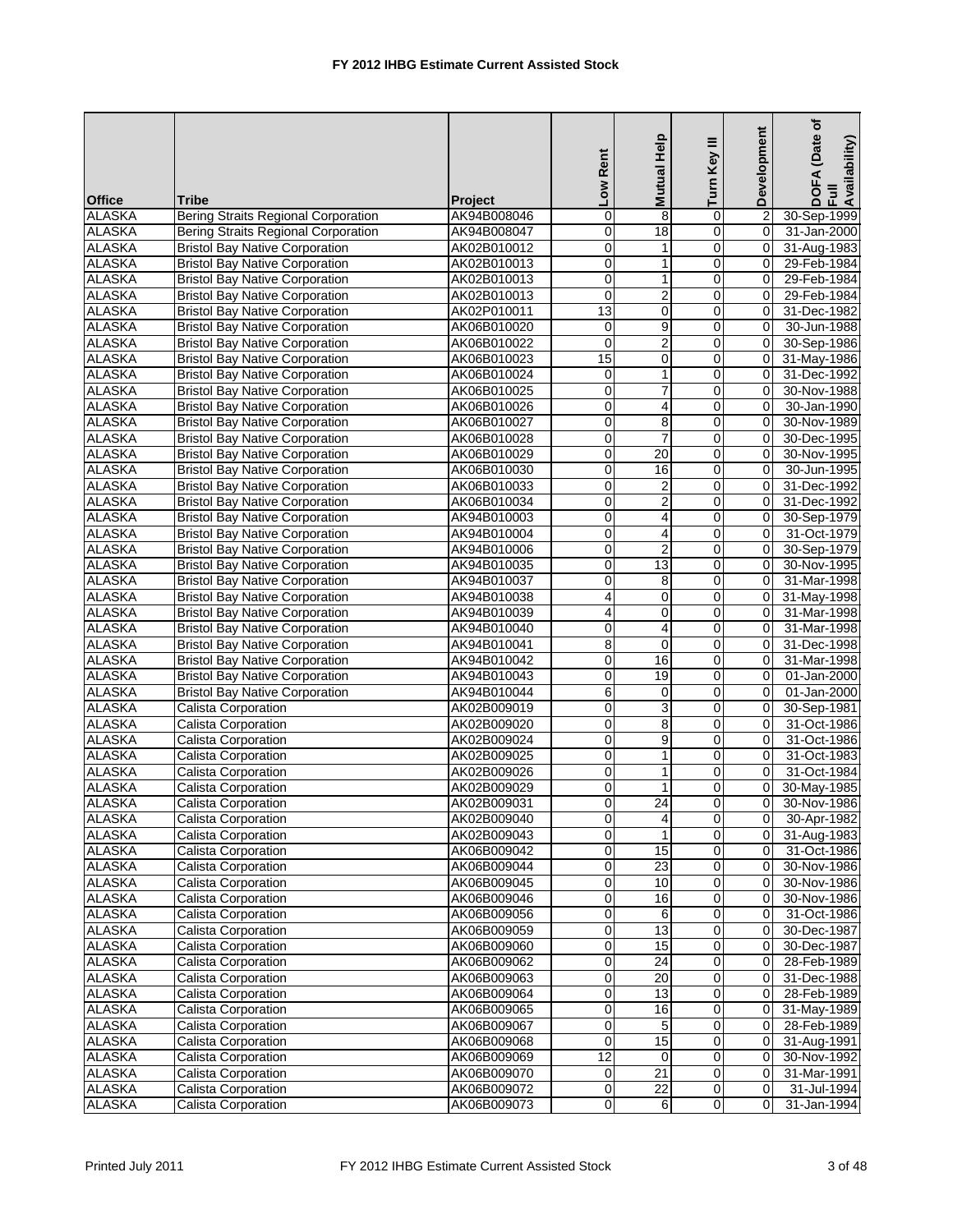| Mutual Help<br>Low Rent                                                                                  | Development<br>Turn Key III        | (Date of<br>DOFA (Date<br>Full<br>Availability) |
|----------------------------------------------------------------------------------------------------------|------------------------------------|-------------------------------------------------|
| <b>Office</b><br><b>Tribe</b><br><b>Project</b>                                                          |                                    |                                                 |
| $\pmb{0}$<br><b>ALASKA</b><br>AK06B009074<br>Calista Corporation<br>5                                    | 0<br>0                             | 31-Mar-1991                                     |
| <b>ALASKA</b><br>9<br>Calista Corporation<br>AK06B009075<br>0                                            | 0<br>$\mathbf 0$                   | 31-Jan-1992                                     |
| $\mathbf 0$<br><b>ALASKA</b><br>19<br>Calista Corporation<br>AK06B009076                                 | 0<br>$\Omega$                      | 31-Jul-1991                                     |
| <b>ALASKA</b><br>$\overline{20}$<br>Calista Corporation<br>AK06P00961<br>0                               | $\mathbf 0$<br>0                   | 31-Oct-1988                                     |
| <b>ALASKA</b><br>$\mathbf{1}$<br>Calista Corporation<br>AK94B009004<br>$\mathbf 0$                       | 0<br>0                             | 31-Mar-1979                                     |
| $\mathbf{1}$<br><b>ALASKA</b><br>$\mathbf 0$<br>Calista Corporation<br>AK94B009018                       | 0<br>0                             | 31-Oct-1981                                     |
| <b>ALASKA</b><br>0<br><b>Calista Corporation</b><br>AK94B009083<br>16                                    | 0<br>0                             | 31-Dec-1992                                     |
| <b>ALASKA</b><br>Calista Corporation<br>AK94B009084<br>$\mathbf 0$<br>9                                  | 0<br>0                             | 30-Nov-1992                                     |
| $\overline{7}$<br><b>ALASKA</b><br>0<br>Calista Corporation<br>AK94B009085                               | 0<br>0                             | 28-Feb-1994                                     |
| <b>ALASKA</b><br>$\overline{0}$<br>9<br>Calista Corporation<br>AK94B009086                               | $\mathbf 0$<br>$\mathbf 0$         | 28-Feb-1994                                     |
| <b>ALASKA</b><br>0<br>21<br>Calista Corporation<br>AK94B009087                                           | 0<br>0                             | 30-May-1995                                     |
| <b>ALASKA</b><br>$\overline{0}$<br>$\overline{12}$<br>Calista Corporation<br>AK94B009088                 | 0<br>0                             | 30-May-1995                                     |
| <b>ALASKA</b><br>$\mathbf 0$<br>$\overline{27}$<br>Calista Corporation<br>AK94B009089                    | $\overline{0}$<br>0                | 30-Jun-1995                                     |
| <b>ALASKA</b><br>0<br>Calista Corporation<br>AK94B009090<br>25                                           | $\mathbf 0$<br>0                   | 30-Apr-1995                                     |
| <b>ALASKA</b><br>AK94B009093<br>$\pmb{0}$<br>31<br>Calista Corporation                                   | 0<br>0                             | 30-Sep-1997                                     |
| <b>ALASKA</b><br>0<br>30<br>Calista Corporation<br>AK94B009094                                           | 0<br>0                             | 31-Dec-1996                                     |
| <b>ALASKA</b><br>0<br>Calista Corporation<br>AK94B009095<br>9                                            | 0<br>$\Omega$                      | 30-Jun-1997                                     |
| <b>ALASKA</b><br>Calista Corporation<br>23<br>AK94B009096<br>$\mathbf 0$                                 | 0<br>$\Omega$                      | 31-Jul-1997                                     |
| $\overline{20}$<br><b>ALASKA</b><br>0<br>Calista Corporation<br>AK94B009097                              | 0<br>0                             | 31-Jan-1998                                     |
| <b>ALASKA</b><br>0<br>5<br>Calista Corporation<br>AK94B009098                                            | 0<br>$\Omega$                      | 28-Feb-2003                                     |
| <b>ALASKA</b><br>Calista Corporation<br>AK94B009098<br>0<br>19                                           | 0<br>0                             | 31-Dec-1999                                     |
| <b>ALASKA</b><br>0<br>$\overline{18}$<br>Calista Corporation<br>AK94B009099                              | 0<br>$\mathbf 0$                   | 30-Nov-1999                                     |
| <b>ALASKA</b><br>$\pmb{0}$<br>18<br>Calista Corporation<br>AK94B009102                                   | 0<br>0                             | 31-Dec-1999                                     |
| <b>ALASKA</b><br>0<br>20<br>Calista Corporation<br>AK94B009103                                           | 0<br>0                             | 31-Jul-2000                                     |
| <b>ALASKA</b><br>$\pmb{0}$<br>Chugach Alaska Corporation<br>AK02B015005<br>9                             | 0<br>0                             | 31-Dec-1982                                     |
| <b>ALASKA</b><br>15<br>Chugach Alaska Corporation<br>$\mathbf 0$<br>AK02B015006                          | 0<br>0                             | 30-May-1984                                     |
| <b>ALASKA</b><br>11<br>Chugach Alaska Corporation<br>AK02B015016<br>0                                    | 0<br>$\mathbf 0$                   | 30-May-1984                                     |
| <b>ALASKA</b><br>Chugach Alaska Corporation<br>23<br>AK02P015008<br>0                                    | 0<br>$\mathbf 0$                   | 31-Jan-1984                                     |
| <b>ALASKA</b><br>14<br>Chugach Alaska Corporation<br>AK06B015007<br>0                                    | 0<br>0                             | 31-Aug-1984                                     |
| <b>ALASKA</b><br>$\pmb{0}$<br>AK06B015011<br>9<br>Chugach Alaska Corporation                             | $\mathsf{O}\xspace$<br>$\mathbf 0$ | 31-Oct-1986                                     |
| <b>ALASKA</b><br>Chugach Alaska Corporation<br>AK94B015003<br>0<br>9                                     | 0<br>0                             | 28-Feb-1983                                     |
| <b>ALASKA</b><br>AK94B015004<br>$\pmb{0}$<br>13<br>Chugach Alaska Corporation                            | 0<br>0                             | 31-Jan-1983                                     |
| 20<br><b>ALASKA</b><br>$\mathbf 0$<br>Chugach Alaska Corporation<br>AK94B015017                          | 0<br>0                             | 31-Mar-1994                                     |
| <b>ALASKA</b><br>15<br>Chugach Alaska Corporation<br>AK94B015018<br>0                                    | 0<br>0                             | 30-Jun-1998                                     |
| <b>ALASKA</b><br>AK94B015019<br>Chugach Alaska Corporation<br>7<br>0                                     | $\mathbf 0$<br>0                   | 30-Apr-1997                                     |
| 19<br>$\pmb{0}$<br><b>ALASKA</b><br>AK94B015020<br>Chugach Alaska Corporation                            | $\mathsf{O}\xspace$<br>$\mathbf 0$ | 30-Sep-1999                                     |
| <b>ALASKA</b><br>15<br>$\mathbf 0$<br>Chugach Alaska Corporation<br>AK94B015021                          | $\mathbf 0$<br>0                   | 30-Aug-2000                                     |
| 0<br>$\mathbf{1}$<br><b>ALASKA</b><br>AK02B012009<br>Cook Inlet Native Regional Corporation              | $\overline{0}$<br>$\Omega$         | 30-Nov-1980                                     |
| Cook Inlet Native Regional Corporation<br>$\mathbf{1}$<br><b>ALASKA</b><br>AK02B012010<br>0              | $\pmb{0}$<br>0                     | 31-Jan-1981                                     |
| <b>ALASKA</b><br>$\overline{24}$<br>$\mathbf 0$<br>Cook Inlet Native Regional Corporation<br>AK02B012012 | 0<br>0                             | 28-Feb-1983                                     |
| <b>ALASKA</b><br>10<br>Cook Inlet Native Regional Corporation<br>AK02B012012<br>0                        | $\overline{0}$<br>0                | 28-Feb-1983                                     |
| Cook Inlet Native Regional Corporation<br><b>ALASKA</b><br>AK02B012013<br>60<br>0                        | 0<br>0                             | 30-Jun-1984                                     |
| <b>ALASKA</b><br>60<br>Cook Inlet Native Regional Corporation<br>0<br>AK06B012017                        | 0<br>0                             | 31-Oct-1984                                     |
| <b>ALASKA</b><br>Cook Inlet Native Regional Corporation<br>AK06B012019<br>0<br>1                         | $\mathbf 0$<br>0                   | 30-Nov-1985                                     |
| <b>ALASKA</b><br>Cook Inlet Native Regional Corporation<br>18<br>AK06P012006<br>0                        | 0<br>0                             | 31-Dec-1979                                     |
| $\overline{8}$<br><b>ALASKA</b><br>0<br>Cook Inlet Native Regional Corporation<br>AK94B012001            | O<br>0                             | 31-Aug-1979                                     |
| <b>ALASKA</b><br>Cook Inlet Native Regional Corporation<br>$\overline{75}$<br>AK94B012030<br>0           | $\mathbf 0$<br>0                   | 31-Mar-1996                                     |
| <b>ALASKA</b><br>Cook Inlet Native Regional Corporation<br>AK94B012031<br>0<br>1                         | $\mathbf 0$<br>$\mathbf 0$         | 31-Dec-1993                                     |
| <b>ALASKA</b><br>0<br>11<br>Cook Inlet Native Regional Corporation<br>AK94B012034                        | $\pmb{0}$<br>0                     | 28-Feb-1997                                     |
| $\overline{20}$<br><b>ALASKA</b><br>Cook Inlet Native Regional Corporation<br>AK94B012035<br>0           | $\mathbf 0$<br>0                   | 31-May-1998                                     |
| $\mathbf 2$<br><b>ALASKA</b><br>Doyon, Ltd.<br>AK02B007012<br>0                                          | 0<br>$\mathbf 0$                   | 30-Sep-1981                                     |
| <b>ALASKA</b><br>Doyon, Ltd.<br>AK02B007013<br>$\pmb{0}$<br>3                                            | 0<br>0                             | 30-Sep-1988                                     |
| <b>ALASKA</b><br>0<br>$\mathbf{1}$<br>AK02B007015<br>Doyon, Ltd.                                         | 0<br>$\mathbf 0$                   | 30-Sep-1983                                     |
| <b>ALASKA</b><br>$\boldsymbol{2}$<br>Doyon, Ltd.<br>AK02B007016<br>0                                     | 0<br>0                             | 30-Nov-1988                                     |
| <b>ALASKA</b><br>Doyon, Ltd.<br>AK02B007017<br>$\pmb{0}$<br>1                                            | $\overline{0}$<br>0                | 31-Dec-1986                                     |
| <b>ALASKA</b><br>0<br>$\mathbf{1}$<br>Doyon, Ltd.<br>AK02B007018                                         | $\pmb{0}$<br>0                     | 30-Apr-1985                                     |
| <b>ALASKA</b><br>AK02B007019<br>$\mathbf{1}$<br>Doyon, Ltd.<br>0                                         | 0<br>$\mathbf 0$                   | 31-Dec-1982                                     |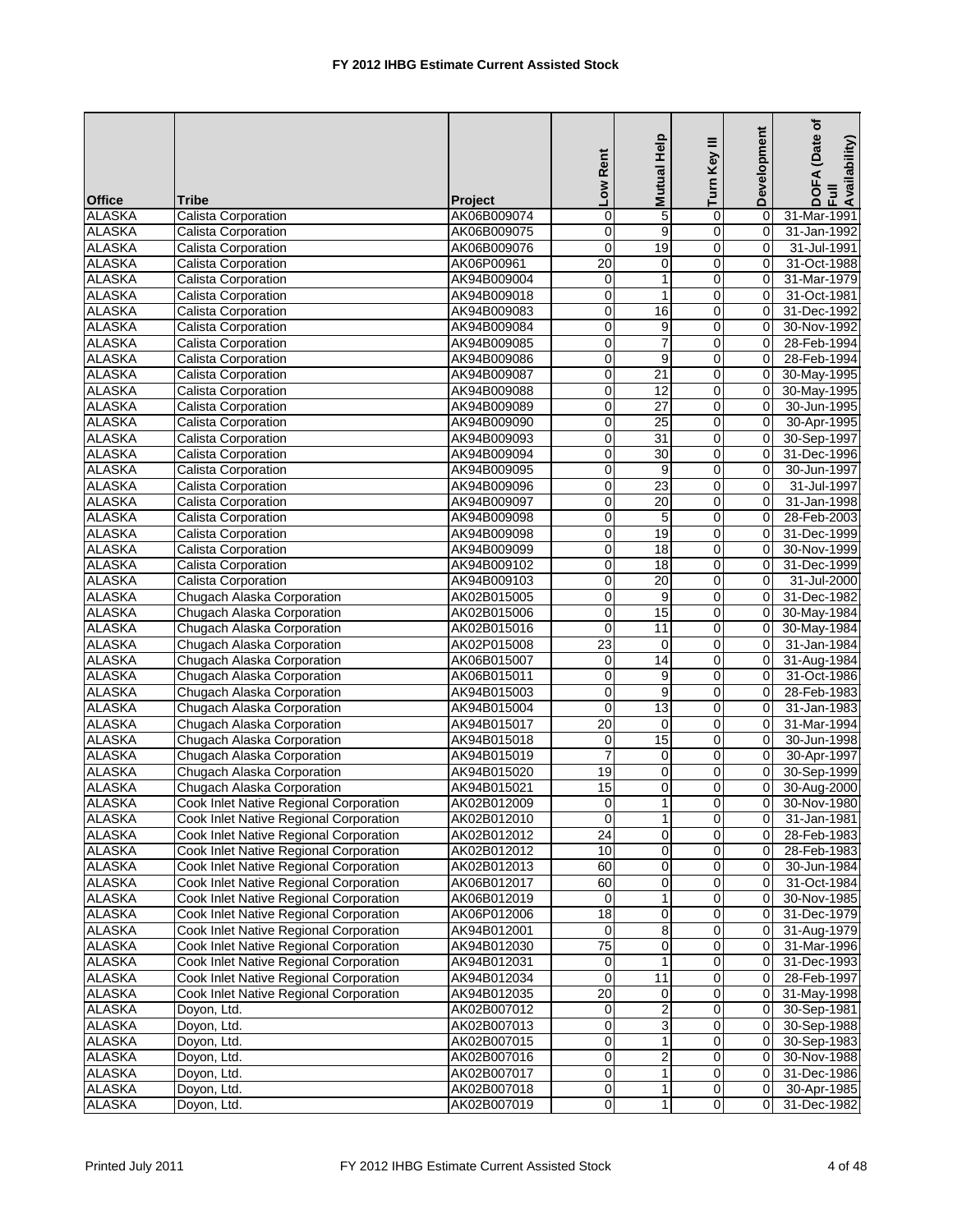|               |                         |                | Low Rent        | Mutual Help             | Turn Key III   | Development | (Date of<br>DOFA (Date<br>Full<br>Availability) |
|---------------|-------------------------|----------------|-----------------|-------------------------|----------------|-------------|-------------------------------------------------|
| <b>Office</b> | <b>Tribe</b>            | <b>Project</b> |                 |                         |                |             |                                                 |
| <b>ALASKA</b> | Doyon, Ltd.             | AK02B007021    | $\mathbf 0$     | 4                       | 0              | 0           | 30-Sep-1988                                     |
| <b>ALASKA</b> | Doyon, Ltd.             | AK06B007031    | $\overline{15}$ | $\mathbf 0$             | $\overline{0}$ | 0           | 30-Nov-1992                                     |
| <b>ALASKA</b> | Doyon, Ltd.             | AK94B007006    | $\mathbf 0$     | 1                       | 0              | 0           | 31-Dec-1979                                     |
| <b>ALASKA</b> | Doyon, Ltd.             | AK94B007007    | 0               | $\boldsymbol{2}$        | $\mathbf 0$    | 0           | 31-Jul-1982                                     |
| <b>ALASKA</b> | Doyon, Ltd.             | AK94B007033    | $\pmb{0}$       | 3                       | $\mathbf 0$    | $\mathbf 0$ | 31-May-1993                                     |
| <b>ALASKA</b> | Doyon, Ltd.             | AK94B007034    | $\mathbf 0$     | $\mathbf{1}$            | 0              | 0           | 31-Dec-1994                                     |
| <b>ALASKA</b> | Doyon, Ltd.             | AK94B007034    | $\mathbf 0$     | $\mathbf{1}$            | 0              | 0           | 31-Dec-1994                                     |
| <b>ALASKA</b> | Doyon, Ltd.             | AK94B007034    | $\mathbf 0$     | 9                       | 0              | $\mathbf 0$ | 31-Dec-1994                                     |
| <b>ALASKA</b> | Doyon, Ltd.             | AK94B007035    | 0               | 3                       | $\mathbf 0$    | 0           | 30-Sep-1994                                     |
| <b>ALASKA</b> | Doyon, Ltd.             | AK94B007036    | $\mathbf 0$     | $\overline{c}$          | $\mathbf 0$    | $\mathbf 0$ | 31-Dec-1994                                     |
| <b>ALASKA</b> | Doyon, Ltd.             | AK94B007037    | 0               | 5                       | 0              | 0           | 30-Jun-1997                                     |
| <b>ALASKA</b> | Doyon, Ltd.             | AK94B007038    | 0               | $\overline{24}$         | 0              | 0           | 31-Oct-1997                                     |
| <b>ALASKA</b> | Doyon, Ltd.             | AK94B007039    | $\mathbf 0$     | $\overline{4}$          | 0              | $\Omega$    | 31-Jul-1997                                     |
| <b>ALASKA</b> | Doyon, Ltd.             | AK94B007040    | 0               | 6                       | $\mathbf 0$    | 0           | 31-Aug-1997                                     |
| <b>ALASKA</b> | Doyon, Ltd.             | AK94B007041    | $\overline{0}$  | 13                      | $\mathbf 0$    | $\mathbf 0$ | 31-Oct-1997                                     |
| <b>ALASKA</b> | Doyon, Ltd.             | AK94B007044    | 6               | $\Omega$                | 0              | 0           | 31-May-1998                                     |
| <b>ALASKA</b> | Doyon, Ltd.             | AK94B007045    | $\overline{0}$  | 10                      | 0              | 0           | 31-May-1998                                     |
| <b>ALASKA</b> | Doyon, Ltd.             | AK94B007046    | $\mathbf 0$     | 5                       | 0              | $\mathbf 0$ | 31-Jul-1998                                     |
| <b>ALASKA</b> | Doyon, Ltd.             | AK94B007047    | 0               | 3                       | 0              | 0           | 30-Jun-1998                                     |
| <b>ALASKA</b> | Doyon, Ltd.             | AK94B007048    | 0               | $\overline{2}$          | $\overline{0}$ | $\Omega$    | 30-Sep-2000                                     |
| <b>ALASKA</b> | Doyon, Ltd.             | AK94B007048    | 0               | $\overline{2}$          | $\Omega$       | $\Omega$    | 30-Sep-2000                                     |
| <b>ALASKA</b> | Doyon, Ltd.             | AK94B007048    | 0               | $\overline{2}$          | $\mathbf 0$    | 0           | 30-Sep-2000                                     |
| <b>ALASKA</b> | Doyon, Ltd.             | AK94B007048    | $\mathbf 0$     | $\overline{c}$          | 0              | 0           | 30-Sep-2000                                     |
| <b>ALASKA</b> | Koniag, Incorporated    | AK02B013010    | 0               | $\mathbf{1}$            | $\mathbf 0$    | 0           | 31-Aug-1982                                     |
| <b>ALASKA</b> | Koniag, Incorporated    | AK02B013012    | $\mathbf 0$     | 6                       | $\mathbf 0$    | 0           | 31-Oct-1985                                     |
| <b>ALASKA</b> | Koniag, Incorporated    | AK02P013011    | 48              | $\mathbf 0$             | 0              | 0           | 31-Jul-1983                                     |
| <b>ALASKA</b> | Koniag, Incorporated    | AK06B013013    | 0               | 6                       | $\mathbf 0$    | $\Omega$    | 31-Jan-1984                                     |
| <b>ALASKA</b> | Koniag, Incorporated    | AK06B013015    | $\mathbf 0$     | $\overline{\mathbf{c}}$ | 0              | $\Omega$    | 30-Nov-1987                                     |
| <b>ALASKA</b> | Koniag, Incorporated    | AK06B013016    | 0               | $\overline{3}$          | 0              | 0           | 30-Sep-1987                                     |
| <b>ALASKA</b> | Koniag, Incorporated    | AK94B013001    | $\overline{0}$  | $\overline{2}$          | $\overline{0}$ | $\Omega$    | 30-Sep-1978                                     |
| <b>ALASKA</b> | Koniag, Incorporated    | AK94B013002    | 0               | 5                       | 0              | 0           | 30-Nov-1978                                     |
| <b>ALASKA</b> | Koniag, Incorporated    | AK94B013003    | $\pmb{0}$       | 6                       | $\mathbf 0$    | 0           | 30-Sep-1978                                     |
| <b>ALASKA</b> | Koniag, Incorporated    | AK94B013004    | $\mathbf 0$     | 13                      | 0              | 0           | 30-Sep-1978                                     |
| <b>ALASKA</b> | Koniag, Incorporated    | AK94B013006    | 0               | 3                       | 0              | 0           | 30-Nov-1978                                     |
| <b>ALASKA</b> | Koniag, Incorporated    | AK94B013017    | 15              | 0                       | 0              | 0           | 30-Sep-1996                                     |
| <b>ALASKA</b> | Koniag, Incorporated    | AK94B013018    | $\overline{20}$ | 0                       | $\pmb{0}$      | $\mathbf 0$ | 31-Dec-1996                                     |
| <b>ALASKA</b> | Koniag, Incorporated    | AK94B013019    | 4               | $\mathbf 0$             | $\mathbf 0$    | 0           | 30-Sep-1996                                     |
| <b>ALASKA</b> | Koniag, Incorporated    | AK94B013020    | $\Omega$        | 5 <sup>1</sup>          | $\Omega$       | $\Omega$    | 30-Sep-2001                                     |
| <b>ALASKA</b> | Koniag, Incorporated    | AK94B013020    | 0               | $\mathbf 5$             | $\overline{0}$ | 0           | 30-Sep-2001                                     |
| <b>ALASKA</b> | Koniag, Incorporated    | AK94B013021    | $\overline{3}$  | $\mathbf 0$             | $\mathbf 0$    | 0           | 30-Sep-2001                                     |
| <b>ALASKA</b> | <b>NANA Corporation</b> | AK02B006016    | $\overline{0}$  | 1                       | 0              | 0           | 31-Dec-1981                                     |
| <b>ALASKA</b> | <b>NANA Corporation</b> | AK02B006022    | $\overline{0}$  | 1                       | 0              | 0           | 30-Nov-1981                                     |
| <b>ALASKA</b> | <b>NANA Corporation</b> | AK02B006023    | $\mathbf 0$     | 1                       | 0              | 0           | 31-Oct-1981                                     |
| <b>ALASKA</b> | <b>NANA Corporation</b> | AK02P006017    | 43              | 0                       | 0              | 0           | 31-Mar-1983                                     |
| <b>ALASKA</b> | <b>NANA Corporation</b> | AK06B006029    | 0               | 9                       | 0              | 0           | 30-Nov-1986                                     |
| <b>ALASKA</b> | <b>NANA Corporation</b> | AK06B006030    | $\overline{0}$  | $\overline{7}$          | $\overline{0}$ | 0           | 31-Dec-1986                                     |
| <b>ALASKA</b> | <b>NANA Corporation</b> | AK06B006034    | 0               | $\overline{17}$         | 0              | 0           | 28-Feb-1991                                     |
| <b>ALASKA</b> | <b>NANA Corporation</b> | AK06B006038    | 0               | $\overline{7}$          | 0              | 0           | 31-Dec-1991                                     |
| <b>ALASKA</b> | <b>NANA Corporation</b> | AK06B006039    | $\pmb{0}$       | 10                      | 0              | 0           | 31-Dec-1991                                     |
| <b>ALASKA</b> | <b>NANA Corporation</b> | AK94B006040    | $\overline{20}$ | $\mathbf 0$             | $\mathbf 0$    | 0           | 01-Oct-1994                                     |
| <b>ALASKA</b> | <b>NANA Corporation</b> | AK94B006042    | 0               | 10                      | 0              | 0           | 30-Jun-1992                                     |
| <b>ALASKA</b> | <b>NANA Corporation</b> | AK94B006043    | $\pmb{0}$       | 9                       | 0              | 0           | 31-Mar-1992                                     |
| <b>ALASKA</b> | <b>NANA Corporation</b> | AK94B006044    | 20              | $\mathbf 0$             | 0              | $\mathbf 0$ | 30-Sep-1994                                     |
| <b>ALASKA</b> | <b>NANA Corporation</b> | AK94B006045    | 0               | 14                      | $\mathbf 0$    | 0           | 30-Apr-1994                                     |
| <b>ALASKA</b> | <b>NANA Corporation</b> | AK94B006046    | $\pmb{0}$       | 21                      | $\overline{0}$ | 0           | 31-Aug-1995                                     |
| <b>ALASKA</b> | <b>NANA Corporation</b> | AK94B006047    | 0               | $\overline{20}$         | $\pmb{0}$      | 0           | 30-Sep-1996                                     |
| <b>ALASKA</b> | <b>NANA Corporation</b> | AK94B006048    | $\overline{0}$  | 5                       | $\mathbf 0$    | 0           | 30-Nov-1995                                     |
|               |                         |                |                 |                         |                |             |                                                 |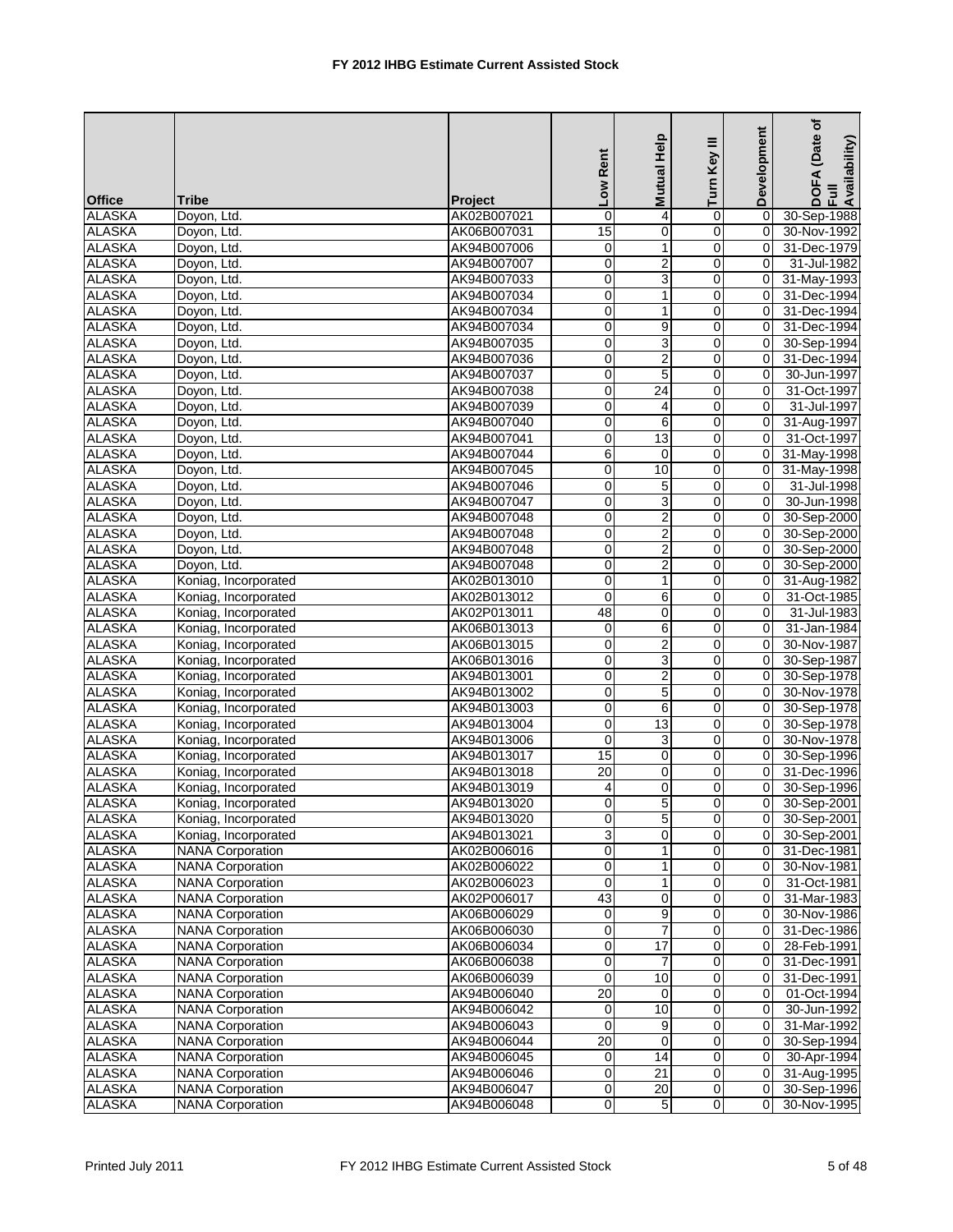| <b>Office</b> | <b>Tribe</b>                         | Project     | Low Rent        | Mutual Help             | Turn Key III        | Development    | (Date of<br>DOFA (Date<br>Full<br>Availability) |
|---------------|--------------------------------------|-------------|-----------------|-------------------------|---------------------|----------------|-------------------------------------------------|
| <b>ALASKA</b> | <b>NANA Corporation</b>              | AK94B006049 | 0               | 18                      | $\mathbf 0$         | $\mathbf 0$    | 30-Apr-1998                                     |
| <b>ALASKA</b> | <b>NANA Corporation</b>              | AK94B006050 | 0               | 8                       | $\overline{0}$      | $\overline{0}$ | 31-Mar-1998                                     |
| <b>ALASKA</b> | <b>NANA Corporation</b>              | AK94B006051 | $\mathbf 0$     | $\overline{7}$          | $\mathbf 0$         | 0              | 31-Jan-2002                                     |
| <b>ALASKA</b> | <b>NANA Corporation</b>              | AK94B006052 | 0               | 16                      | $\overline{0}$      | $\Omega$       | 04-Apr-1998                                     |
| <b>ALASKA</b> | <b>NANA Corporation</b>              | AK94B006054 | $\mathbf 0$     | 10                      | $\overline{0}$      | $\mathbf 0$    | 31-May-2002                                     |
| <b>ALASKA</b> | <b>NANA Corporation</b>              | AK94B006055 | $\mathbf 0$     | 15                      | $\mathsf{O}\xspace$ | $\mathbf 0$    | 31-Aug-2002                                     |
| <b>ALASKA</b> | Tlingit-Haida Central Council        | AK06B004024 | $\overline{12}$ | Ō                       | $\circ$             | $\Omega$       | 31-Jan-1982                                     |
| <b>ALASKA</b> | Tlingit-Haida Central Council        | AK06B004025 | 12              | $\mathbf 0$             | $\overline{0}$      | $\Omega$       | 31-Jan-1982                                     |
| <b>ALASKA</b> | Tlingit-Haida Central Council        | AK06B004026 | 12              | $\pmb{0}$               | $\mathbf 0$         | $\mathbf 0$    | 31-Jan-1982                                     |
| <b>ALASKA</b> | Tlingit-Haida Central Council        | AK06B004027 | 9               | $\mathbf 0$             | $\mathbf 0$         | 0              | 31-Jan-1982                                     |
| <b>ALASKA</b> | Tlingit-Haida Central Council        | AK06B004028 | $\overline{12}$ | $\mathbf{0}$            | $\mathbf 0$         | $\mathbf 0$    | 31-Jan-1982                                     |
| <b>ALASKA</b> | Tlingit-Haida Central Council        | AK06B004029 | $\overline{0}$  | 15                      | $\mathbf 0$         | $\mathbf 0$    | 28-Feb-1986                                     |
| <b>ALASKA</b> | Tlingit-Haida Central Council        | AK06B004030 | $\mathbf 0$     | 14                      | $\mathbf 0$         | $\Omega$       | 31-Jul-1988                                     |
| <b>ALASKA</b> | Tlingit-Haida Central Council        | AK06B004031 | 0               | 18                      | $\mathbf 0$         | $\Omega$       | 30-Jun-1988                                     |
| <b>ALASKA</b> | Tlingit-Haida Central Council        | AK06B004032 | 10              | 0                       | $\mathbf 0$         | 0              | 30-Sep-1987                                     |
| <b>ALASKA</b> | Tlingit-Haida Central Council        | AK06B004034 | $\pmb{0}$       | $\overline{25}$         | $\mathsf{O}\xspace$ | $\mathbf 0$    | 31-Jul-1991                                     |
| <b>ALASKA</b> | Tlingit-Haida Central Council        | AK06B004040 | 0               | 18                      | $\circ$             | $\Omega$       | 29-Feb-1992                                     |
| <b>ALASKA</b> | <b>Tlingit-Haida Central Council</b> | AK06B004043 | 0               | 13                      | $\mathbf 0$         | $\Omega$       | 30-Sep-1990                                     |
| <b>ALASKA</b> | Tlingit-Haida Central Council        | AK94B004044 | 0               | $\overline{20}$         | $\mathbf 0$         | 0              | 31-Jan-1994                                     |
| <b>ALASKA</b> | Tlingit-Haida Central Council        | AK94B004045 | $\mathbf 0$     | 10                      | $\mathbf 0$         | 0              | 22-Feb-1995                                     |
| <b>ALASKA</b> | Tlingit-Haida Central Council        | AK94B004046 | 10              | $\mathbf{0}$            | $\mathbf 0$         | $\mathbf 0$    | 22-Feb-1995                                     |
| <b>ALASKA</b> | Tlingit-Haida Central Council        | AK94B004047 | $\overline{0}$  | 30                      | $\mathbf 0$         | $\mathbf 0$    | 29-Mar-1997                                     |
| <b>ALASKA</b> | Tlingit-Haida Central Council        | AK94B004048 | $\mathbf 0$     | 20                      | $\mathbf 0$         | $\Omega$       | 29-Oct-1995                                     |
| <b>ALASKA</b> | Tlingit-Haida Central Council        | AK94B004049 | 20              | $\overline{0}$          | $\mathbf 0$         | $\Omega$       | 29-Mar-1997                                     |
| <b>ALASKA</b> | Tlingit-Haida Central Council        | AK94B004050 | 0               | $\overline{\mathbf{c}}$ | $\overline{0}$      | 0              | 31-Dec-1974                                     |
| <b>ALASKA</b> | Tlingit-Haida Central Council        | AK94B004051 | $\mathbf 0$     | $\overline{5}$          | $\mathsf{O}\xspace$ | $\mathbf 0$    | 31-Aug-1974                                     |
| <b>ALASKA</b> | Tlingit-Haida Central Council        | AK94B004052 | $\mathbf 0$     | $\mathbf{1}$            | $\overline{0}$      | $\Omega$       | 30-Apr-1974                                     |
| <b>ALASKA</b> | Tlingit-Haida Central Council        | AK94B004053 | 0               | 3                       | $\overline{0}$      | $\Omega$       | 31-Dec-1974                                     |
| <b>ALASKA</b> | Tlingit-Haida Central Council        | AK94B004054 | 0               | $\mathbf{1}$            | $\mathbf 0$         | 0              | 31-Jan-1974                                     |
| <b>ALASKA</b> | Tlingit-Haida Central Council        | AK94B004055 | 0               | $\boldsymbol{2}$        | $\mathbf 0$         | 0              | 31-Dec-1973                                     |
| <b>ALASKA</b> | Tlingit-Haida Central Council        | AK94B004056 | 0               | $\overline{2}$          | $\overline{0}$      | 0              | 31-Mar-1975                                     |
| <b>ALASKA</b> | Tlingit-Haida Central Council        | AK94B004057 | $\pmb{0}$       | 6                       | $\overline{0}$      | $\mathbf 0$    | 31-Oct-1975                                     |
| <b>ALASKA</b> | Tlingit-Haida Central Council        | AK94B004058 | 0               | 15                      | $\Omega$            | 0              | 31-May-1975                                     |
| <b>ALASKA</b> | Tlingit-Haida Central Council        | AK94B004059 | 0               | $\mathbf{1}$            | $\Omega$            | $\Omega$       | 31-Aug-1975                                     |
| <b>ALASKA</b> | <b>Tlingit-Haida Central Council</b> | AK94B004060 | 0               | $\overline{c}$          | $\mathbf 0$         | $\mathbf 0$    | 30-Sep-1975                                     |
| <b>ALASKA</b> | Tlingit-Haida Central Council        | AK94B004061 | 0               | $\overline{7}$          | $\mathbf 0$         | 0              | 30-Sep-1975                                     |
| <b>ALASKA</b> | Tlingit-Haida Central Council        | AK94B004062 | 0               | 3                       | $\mathbf 0$         | $\Omega$       | 30-Jun-1975                                     |
| <b>ALASKA</b> | Tlingit-Haida Central Council        | AK94B004063 | $\Omega$        | $\overline{4}$          | $\Omega$            | $\Omega$       | 30-Sep-1975                                     |
| <b>ALASKA</b> | Tlingit-Haida Central Council        | AK94B004064 | $\overline{0}$  | $\overline{2}$          | $\overline{0}$      | $\overline{0}$ | 31-May-1975                                     |
| <b>ALASKA</b> | Tlingit-Haida Central Council        | AK94B004065 | $\overline{0}$  | $\overline{20}$         | $\overline{0}$      | 0              | 28-Feb-1998                                     |
| <b>ALASKA</b> | <b>Tlingit-Haida Central Council</b> | AK94B004066 | 6               | 0                       | $\overline{0}$      | 0              | 31-Aug-1997                                     |
| <b>ALASKA</b> | Tlingit-Haida Central Council        | AK94B004067 | $\overline{0}$  | $\overline{18}$         | $\overline{0}$      | 0              | 30-Apr-1998                                     |
| <b>ALASKA</b> | <b>Tlingit-Haida Central Council</b> | AK94B004068 | 16              | 0                       | $\mathbf 0$         | 0              | 31-Aug-1997                                     |
| <b>ALASKA</b> | Tlingit-Haida Central Council        | AK94B004069 | $\overline{17}$ | $\mathbf 0$             | $\mathbf 0$         | $\mathbf 0$    | 31-Jan-1999                                     |
| <b>ALASKA</b> | <b>Tlingit-Haida Central Council</b> | AK94B004070 | $\overline{20}$ | 0                       | $\overline{0}$      | 0              | 31-Aug-1999                                     |
| <b>ALASKA</b> | Tlingit-Haida Central Council        | AK94B004071 | $\overline{3}$  | 0                       | $\pmb{0}$           | 0              | 31-May-1975                                     |
| <b>ALASKA</b> | Tlingit-Haida Central Council        | AK94B004072 | $\overline{20}$ | $\overline{0}$          | $\overline{0}$      | 0              | 30-Jun-2000                                     |
| <b>ALASKA</b> | <b>TOTAL</b>                         |             | 1,168           | 2,302                   | 0                   | 4              |                                                 |
|               |                                      |             |                 |                         |                     |                |                                                 |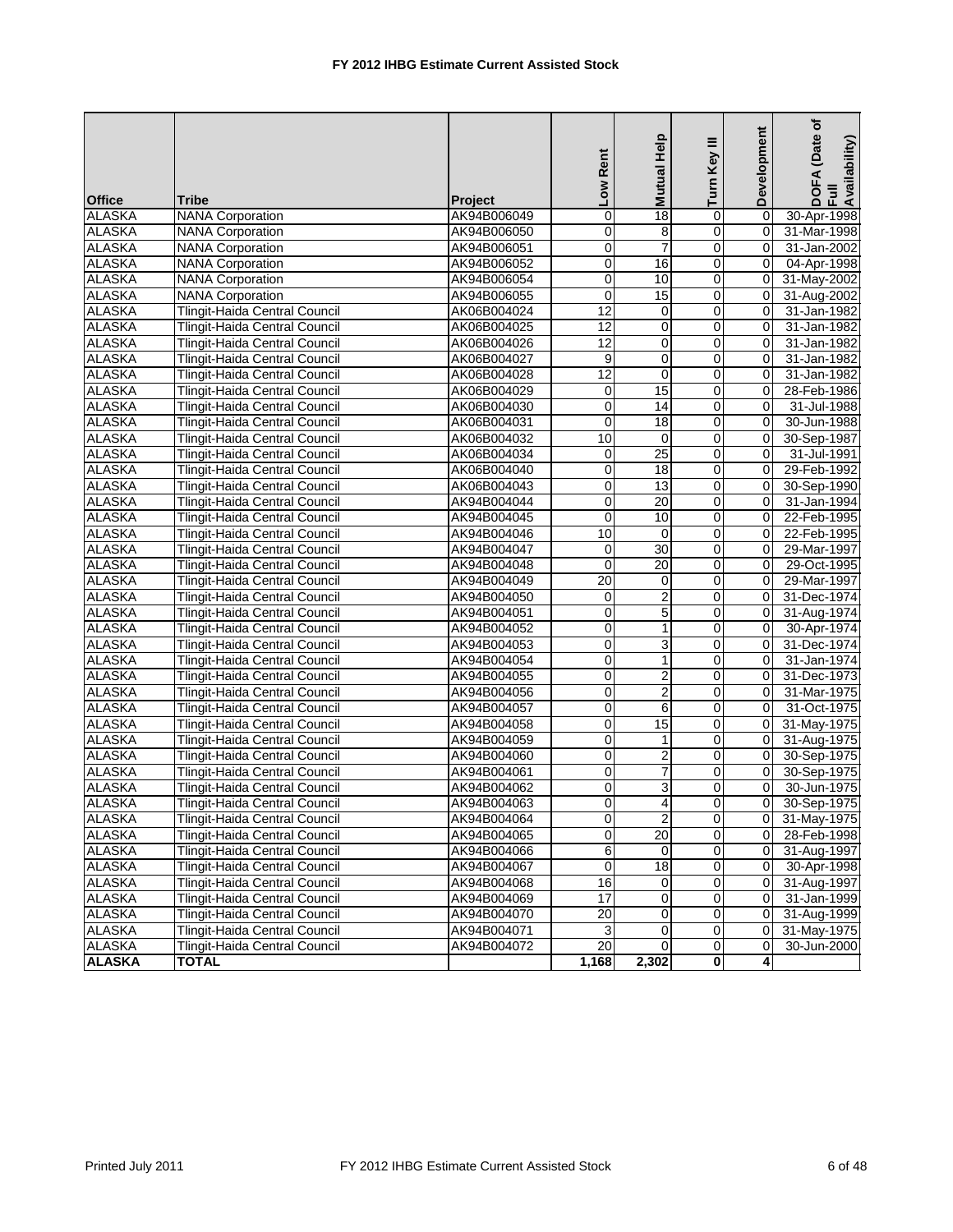| <b>CHICAGO</b><br>ME93B034001<br>66<br>Aroostook Band of Micmac<br>$\mathbf 0$<br>0<br>$\mathbf 0$<br>30-Mar-1997<br><b>CHICAGO</b><br>Aroostook Band of Micmac<br>ME93B034002<br>0<br>4<br>$\mathbf 0$<br>31-Oct-2001<br>0<br><b>CHICAGO</b><br>$\mathbf 0$<br>30-Nov-2001<br>Aroostook Band of Micmac<br>ME93B034002<br>1<br>0<br>0<br><b>CHICAGO</b><br>0<br>4<br>$\mathbf 0$<br>31-Dec-2001<br>Aroostook Band of Micmac<br>ME93B034002<br>$\Omega$<br><b>CHICAGO</b><br>0<br>10<br>30-Sep-2002<br>Aroostook Band of Micmac<br>ME93B034002<br>$\overline{0}$<br>0<br>$\mathbf 0$<br><b>CHICAGO</b><br>$\mathbf{1}$<br>0<br>30-Nov-2002<br>Aroostook Band of Micmac<br>ME93B034002<br>$\mathbf 0$<br><b>CHICAGO</b><br>0<br>30-Jun-2003<br>Aroostook Band of Micmac<br>ME93B034002<br>$\mathbf 0$<br>$\mathbf{1}$<br>$\Omega$<br><b>CHICAGO</b><br>Aroostook Band of Micmac<br>30-Dec-2003<br>ME93B034002<br>$\mathbf 0$<br>2<br>0<br>7<br>14<br>0<br>$\mathbf 0$<br><b>CHICAGO</b><br><b>Bad River Band</b><br>WI93B012001<br>0<br>28-Feb-1967<br><b>CHICAGO</b><br>40<br>$\mathbf 0$<br><b>Bad River Band</b><br>WI93B012004<br>0<br>31-Oct-1978<br>0<br><b>CHICAGO</b><br>20<br>0<br><b>Bad River Band</b><br>WI93B012005<br>0<br>$\Omega$<br>31-Oct-1985<br>$\overline{35}$<br>0<br>0<br>29-Jan-1988<br><b>CHICAGO</b><br><b>Bad River Band</b><br>WI93B012006<br>0<br><b>CHICAGO</b><br>20<br><b>Bad River Band</b><br>WI93B012012<br>0<br>0<br>31-Aug-1992<br>0<br><b>CHICAGO</b><br>17<br>0<br>0<br><b>Bad River Band</b><br>WI93B012013<br>$\Omega$<br>30-Nov-1995<br>5<br>CHICAGO<br><b>Bad River Band</b><br>30-Nov-1995<br>WI93B012014<br>0<br>0<br>0<br>$\overline{5}$<br>$\pmb{0}$<br><b>CHICAGO</b><br>0<br>30-Nov-1995<br><b>Bad River Band</b><br>WI93B012015<br>$\Omega$<br><b>CHICAGO</b><br>16<br>0<br>$\mathbf 0$<br>31-Dec-1995<br><b>Bad River Band</b><br>WI93B012016<br>$\Omega$<br>5<br>28-Feb-1998<br><b>CHICAGO</b><br><b>Bad River Band</b><br>WI93B012017<br>0<br>0<br>$\Omega$<br>0<br>$\mathbf{1}$<br>$\mathbf 0$<br><b>CHICAGO</b><br><b>Bad River Band</b><br>WI93B012018<br>0<br>28-Feb-1998<br><b>CHICAGO</b><br>23<br>$\mathbf 0$<br><b>Bay Mills Indian Community</b><br>0<br>30-Sep-1982<br>MI93B062002<br>0<br>9<br><b>CHICAGO</b><br>Bay Mills Indian Community<br>MI93B062004<br>0<br>0<br>$\mathbf 0$<br>28-Sep-1992<br>$\overline{3}$<br>0<br><b>CHICAGO</b><br><b>Bay Mills Indian Community</b><br>MI93B062005<br>0<br>$\mathbf 0$<br>10-Oct-1993<br><b>CHICAGO</b><br><b>Bay Mills Indian Community</b><br>MI93B062006<br>10<br>0<br>0<br>$\Omega$<br>30-Jun-1994<br><b>CHICAGO</b><br>5<br><b>Bay Mills Indian Community</b><br>$\mathbf 0$<br>10-Oct-1994<br>MI93B062007<br>0<br>$\Omega$<br>10<br>29-Feb-1996<br><b>CHICAGO</b><br>Bay Mills Indian Community<br>MI93B062008<br>0<br>$\overline{0}$<br>0<br>$\overline{20}$<br><b>CHICAGO</b><br>0<br>0<br>30-Apr-1997<br>Bay Mills Indian Community<br>MI93B062009<br>$\mathbf 0$<br>$\overline{22}$<br><b>CHICAGO</b><br><b>Bay Mills Indian Community</b><br>$\overline{0}$<br>MI93B062010<br>$\mathbf 0$<br>$\Omega$<br>01-Nov-1999<br><b>Bay Mills Indian Community</b><br>12<br>31-Dec-1997<br>MI93B062011<br>0<br>$\Omega$<br>0<br>$\overline{22}$<br>0<br>$\mathbf 0$<br><b>CHICAGO</b><br>Bay Mills Indian Community<br>MI93B062012<br>0<br>01-Nov-1999<br><b>CHICAGO</b><br>$\mathbf 0$<br>21<br>0<br>01-Nov-1999<br>Bay Mills Indian Community<br>MI93B062013<br>0<br>Boise Forte Band of Minnesota Chippewa<br>1<br>2<br>0<br>$\overline{0}$<br>01-Sep-1972<br>MN93B081001<br>8<br><b>CHICAGO</b><br>0<br>Boise Forte Band of Minnesota Chippewa<br>MN93B081002<br>0<br>0<br>01-May-1974<br>5<br><b>CHICAGO</b><br>Boise Forte Band of Minnesota Chippewa<br>MN93B081003<br>$\mathbf 0$<br>0<br>31-Oct-1974<br>0<br><b>CHICAGO</b><br>26<br>0<br>0<br>Boise Forte Band of Minnesota Chippewa<br>MN93B081005<br>$\Omega$<br>30-Nov-1979<br>Boise Forte Band of Minnesota Chippewa<br>0<br>0<br>0<br>30-Nov-1996<br>MN93B081006<br>8<br><b>CHICAGO</b><br>24<br>$\mathbf 0$<br>0<br>SC93B062001<br>0<br>31-Aug-1998<br>Catawba Indian Tribe<br><b>CHICAGO</b><br>30<br>0<br>Catawba Indian Tribe<br>SC93B062002<br>0<br>$\Omega$<br>18-Jul-1998<br>10<br>$\Omega$<br>$\Omega$<br>SC93B062003<br>$\Omega$<br>31-Aug-1998<br>Catawba Indian Tribe<br>$\mathbf 0$<br>$\overline{0}$<br>SC93B062004<br>10<br>01-Jul-1998<br>Catawba Indian Tribe<br>$\overline{0}$<br>$\overline{20}$<br>NC93B171003<br>$\Omega$<br><b>Coharie State Tribe</b><br>$\Omega$<br>$\overline{0}$<br>28-Apr-1993<br>$\overline{37}$<br>Eastern Cherokee<br>NC93B041001<br>0<br>$\overline{0}$<br>31-Dec-1966<br>0<br>$\overline{25}$<br>$\mathbf 0$<br>Eastern Cherokee<br>NC93B041008<br>0<br>30-Sep-1978<br>0<br>$\overline{2}$<br><b>CHICAGO</b><br>Eastern Cherokee<br>NC93B041009<br>0<br>$\overline{0}$<br>30-Sep-1978<br>0<br>$\overline{34}$<br>$\overline{0}$<br>Eastern Cherokee<br>NC93B041010<br>0<br>28-Feb-1982<br>0<br>0<br>Eastern Cherokee<br>NC93B041012<br>$\overline{0}$<br>0<br>31-Aug-1982<br>6<br>0<br>3<br>$\mathbf 0$<br><b>CHICAGO</b><br>Eastern Cherokee<br>NC93B041013<br>0<br>28-Feb-1983<br><b>CHICAGO</b><br>NC93B041014<br>63<br>0<br>$\mathbf 0$<br>Eastern Cherokee<br>28-Feb-1983<br>0<br><b>CHICAGO</b><br>Eastern Cherokee<br>NC93B041015<br>$\overline{0}$<br>30-Sep-1984<br>0<br>1<br>0<br>0<br>$\overline{\mathbf{c}}$<br><b>CHICAGO</b><br>$\overline{0}$<br>Eastern Cherokee<br>NC93B041016<br>0<br>31-Jul-1986<br>0<br>11<br><b>CHICAGO</b><br>NC93B041017<br>$\Omega$<br>Eastern Cherokee<br>$\overline{0}$<br>30-Jun-1987<br><b>CHICAGO</b><br>NC93B041019<br>Eastern Cherokee<br>0<br>10<br>$\overline{0}$<br>30-Jun-1987<br>0<br>NC93B041020<br>$\overline{0}$<br>12<br><b>CHICAGO</b><br>Eastern Cherokee<br>$\overline{0}$<br>30-Sep-1988<br>0<br>0<br><b>CHICAGO</b><br>Eastern Cherokee<br>NC93B041021<br>30<br>0<br>0<br>31-Dec-1989<br><b>CHICAGO</b><br>0<br>$\overline{0}$<br>Eastern Cherokee<br>NC93B041022<br>25<br>31-Oct-1991<br>0<br><b>CHICAGO</b><br>0<br>Eastern Cherokee<br>NC93B041024<br>20<br>$\overline{0}$<br>0<br>28-Feb-1993<br>0<br>15<br><b>CHICAGO</b><br>NC93B041025<br>$\overline{0}$<br>0<br>Eastern Cherokee<br>25-Oct-1995<br>25<br>$\overline{0}$<br><b>CHICAGO</b><br>Eastern Cherokee<br>NC93B041026<br>$\mathbf 0$<br>$\Omega$<br>30-Apr-2001 | <b>Office</b>  | <b>Tribe</b> |                | Low Rent | Help<br><b>Mutual</b> | ≣<br>Turn Key | Development | ৳<br>(Date<br>DOFA (Date<br>Full<br>Availability) |
|------------------------------------------------------------------------------------------------------------------------------------------------------------------------------------------------------------------------------------------------------------------------------------------------------------------------------------------------------------------------------------------------------------------------------------------------------------------------------------------------------------------------------------------------------------------------------------------------------------------------------------------------------------------------------------------------------------------------------------------------------------------------------------------------------------------------------------------------------------------------------------------------------------------------------------------------------------------------------------------------------------------------------------------------------------------------------------------------------------------------------------------------------------------------------------------------------------------------------------------------------------------------------------------------------------------------------------------------------------------------------------------------------------------------------------------------------------------------------------------------------------------------------------------------------------------------------------------------------------------------------------------------------------------------------------------------------------------------------------------------------------------------------------------------------------------------------------------------------------------------------------------------------------------------------------------------------------------------------------------------------------------------------------------------------------------------------------------------------------------------------------------------------------------------------------------------------------------------------------------------------------------------------------------------------------------------------------------------------------------------------------------------------------------------------------------------------------------------------------------------------------------------------------------------------------------------------------------------------------------------------------------------------------------------------------------------------------------------------------------------------------------------------------------------------------------------------------------------------------------------------------------------------------------------------------------------------------------------------------------------------------------------------------------------------------------------------------------------------------------------------------------------------------------------------------------------------------------------------------------------------------------------------------------------------------------------------------------------------------------------------------------------------------------------------------------------------------------------------------------------------------------------------------------------------------------------------------------------------------------------------------------------------------------------------------------------------------------------------------------------------------------------------------------------------------------------------------------------------------------------------------------------------------------------------------------------------------------------------------------------------------------------------------------------------------------------------------------------------------------------------------------------------------------------------------------------------------------------------------------------------------------------------------------------------------------------------------------------------------------------------------------------------------------------------------------------------------------------------------------------------------------------------------------------------------------------------------------------------------------------------------------------------------------------------------------------------------------------------------------------------------------------------------------------------------------------------------------------------------------------------------------------------------------------------------------------------------------------------------------------------------------------------------------------------------------------------------------------------------------------------------------------------------------------------------------------------------------------------------------------------------------------------------------------------------------------------------------------------------------------------------------------------------------------------------------------------------------------------------------------------------------------------------------------------------------------------------------------------------------------------------------------------------------------------------------------------------------------------------------------------------------------------------------------------------------------------------------------------------------------------------------------------------------------------------------------------------------------------------------------------------------------------------------------------------------------------------------------------------------------------------------------------------------------------------------------------------------------------------------------------------------------------------------------------------------------------------------------------------------------------------------------------------------------|----------------|--------------|----------------|----------|-----------------------|---------------|-------------|---------------------------------------------------|
|                                                                                                                                                                                                                                                                                                                                                                                                                                                                                                                                                                                                                                                                                                                                                                                                                                                                                                                                                                                                                                                                                                                                                                                                                                                                                                                                                                                                                                                                                                                                                                                                                                                                                                                                                                                                                                                                                                                                                                                                                                                                                                                                                                                                                                                                                                                                                                                                                                                                                                                                                                                                                                                                                                                                                                                                                                                                                                                                                                                                                                                                                                                                                                                                                                                                                                                                                                                                                                                                                                                                                                                                                                                                                                                                                                                                                                                                                                                                                                                                                                                                                                                                                                                                                                                                                                                                                                                                                                                                                                                                                                                                                                                                                                                                                                                                                                                                                                                                                                                                                                                                                                                                                                                                                                                                                                                                                                                                                                                                                                                                                                                                                                                                                                                                                                                                                                                                                                                                                                                                                                                                                                                                                                                                                                                                                                                                                                                                                        |                |              | <b>Project</b> |          |                       |               |             |                                                   |
|                                                                                                                                                                                                                                                                                                                                                                                                                                                                                                                                                                                                                                                                                                                                                                                                                                                                                                                                                                                                                                                                                                                                                                                                                                                                                                                                                                                                                                                                                                                                                                                                                                                                                                                                                                                                                                                                                                                                                                                                                                                                                                                                                                                                                                                                                                                                                                                                                                                                                                                                                                                                                                                                                                                                                                                                                                                                                                                                                                                                                                                                                                                                                                                                                                                                                                                                                                                                                                                                                                                                                                                                                                                                                                                                                                                                                                                                                                                                                                                                                                                                                                                                                                                                                                                                                                                                                                                                                                                                                                                                                                                                                                                                                                                                                                                                                                                                                                                                                                                                                                                                                                                                                                                                                                                                                                                                                                                                                                                                                                                                                                                                                                                                                                                                                                                                                                                                                                                                                                                                                                                                                                                                                                                                                                                                                                                                                                                                                        |                |              |                |          |                       |               |             |                                                   |
|                                                                                                                                                                                                                                                                                                                                                                                                                                                                                                                                                                                                                                                                                                                                                                                                                                                                                                                                                                                                                                                                                                                                                                                                                                                                                                                                                                                                                                                                                                                                                                                                                                                                                                                                                                                                                                                                                                                                                                                                                                                                                                                                                                                                                                                                                                                                                                                                                                                                                                                                                                                                                                                                                                                                                                                                                                                                                                                                                                                                                                                                                                                                                                                                                                                                                                                                                                                                                                                                                                                                                                                                                                                                                                                                                                                                                                                                                                                                                                                                                                                                                                                                                                                                                                                                                                                                                                                                                                                                                                                                                                                                                                                                                                                                                                                                                                                                                                                                                                                                                                                                                                                                                                                                                                                                                                                                                                                                                                                                                                                                                                                                                                                                                                                                                                                                                                                                                                                                                                                                                                                                                                                                                                                                                                                                                                                                                                                                                        |                |              |                |          |                       |               |             |                                                   |
|                                                                                                                                                                                                                                                                                                                                                                                                                                                                                                                                                                                                                                                                                                                                                                                                                                                                                                                                                                                                                                                                                                                                                                                                                                                                                                                                                                                                                                                                                                                                                                                                                                                                                                                                                                                                                                                                                                                                                                                                                                                                                                                                                                                                                                                                                                                                                                                                                                                                                                                                                                                                                                                                                                                                                                                                                                                                                                                                                                                                                                                                                                                                                                                                                                                                                                                                                                                                                                                                                                                                                                                                                                                                                                                                                                                                                                                                                                                                                                                                                                                                                                                                                                                                                                                                                                                                                                                                                                                                                                                                                                                                                                                                                                                                                                                                                                                                                                                                                                                                                                                                                                                                                                                                                                                                                                                                                                                                                                                                                                                                                                                                                                                                                                                                                                                                                                                                                                                                                                                                                                                                                                                                                                                                                                                                                                                                                                                                                        |                |              |                |          |                       |               |             |                                                   |
|                                                                                                                                                                                                                                                                                                                                                                                                                                                                                                                                                                                                                                                                                                                                                                                                                                                                                                                                                                                                                                                                                                                                                                                                                                                                                                                                                                                                                                                                                                                                                                                                                                                                                                                                                                                                                                                                                                                                                                                                                                                                                                                                                                                                                                                                                                                                                                                                                                                                                                                                                                                                                                                                                                                                                                                                                                                                                                                                                                                                                                                                                                                                                                                                                                                                                                                                                                                                                                                                                                                                                                                                                                                                                                                                                                                                                                                                                                                                                                                                                                                                                                                                                                                                                                                                                                                                                                                                                                                                                                                                                                                                                                                                                                                                                                                                                                                                                                                                                                                                                                                                                                                                                                                                                                                                                                                                                                                                                                                                                                                                                                                                                                                                                                                                                                                                                                                                                                                                                                                                                                                                                                                                                                                                                                                                                                                                                                                                                        |                |              |                |          |                       |               |             |                                                   |
|                                                                                                                                                                                                                                                                                                                                                                                                                                                                                                                                                                                                                                                                                                                                                                                                                                                                                                                                                                                                                                                                                                                                                                                                                                                                                                                                                                                                                                                                                                                                                                                                                                                                                                                                                                                                                                                                                                                                                                                                                                                                                                                                                                                                                                                                                                                                                                                                                                                                                                                                                                                                                                                                                                                                                                                                                                                                                                                                                                                                                                                                                                                                                                                                                                                                                                                                                                                                                                                                                                                                                                                                                                                                                                                                                                                                                                                                                                                                                                                                                                                                                                                                                                                                                                                                                                                                                                                                                                                                                                                                                                                                                                                                                                                                                                                                                                                                                                                                                                                                                                                                                                                                                                                                                                                                                                                                                                                                                                                                                                                                                                                                                                                                                                                                                                                                                                                                                                                                                                                                                                                                                                                                                                                                                                                                                                                                                                                                                        |                |              |                |          |                       |               |             |                                                   |
|                                                                                                                                                                                                                                                                                                                                                                                                                                                                                                                                                                                                                                                                                                                                                                                                                                                                                                                                                                                                                                                                                                                                                                                                                                                                                                                                                                                                                                                                                                                                                                                                                                                                                                                                                                                                                                                                                                                                                                                                                                                                                                                                                                                                                                                                                                                                                                                                                                                                                                                                                                                                                                                                                                                                                                                                                                                                                                                                                                                                                                                                                                                                                                                                                                                                                                                                                                                                                                                                                                                                                                                                                                                                                                                                                                                                                                                                                                                                                                                                                                                                                                                                                                                                                                                                                                                                                                                                                                                                                                                                                                                                                                                                                                                                                                                                                                                                                                                                                                                                                                                                                                                                                                                                                                                                                                                                                                                                                                                                                                                                                                                                                                                                                                                                                                                                                                                                                                                                                                                                                                                                                                                                                                                                                                                                                                                                                                                                                        |                |              |                |          |                       |               |             |                                                   |
|                                                                                                                                                                                                                                                                                                                                                                                                                                                                                                                                                                                                                                                                                                                                                                                                                                                                                                                                                                                                                                                                                                                                                                                                                                                                                                                                                                                                                                                                                                                                                                                                                                                                                                                                                                                                                                                                                                                                                                                                                                                                                                                                                                                                                                                                                                                                                                                                                                                                                                                                                                                                                                                                                                                                                                                                                                                                                                                                                                                                                                                                                                                                                                                                                                                                                                                                                                                                                                                                                                                                                                                                                                                                                                                                                                                                                                                                                                                                                                                                                                                                                                                                                                                                                                                                                                                                                                                                                                                                                                                                                                                                                                                                                                                                                                                                                                                                                                                                                                                                                                                                                                                                                                                                                                                                                                                                                                                                                                                                                                                                                                                                                                                                                                                                                                                                                                                                                                                                                                                                                                                                                                                                                                                                                                                                                                                                                                                                                        |                |              |                |          |                       |               |             |                                                   |
|                                                                                                                                                                                                                                                                                                                                                                                                                                                                                                                                                                                                                                                                                                                                                                                                                                                                                                                                                                                                                                                                                                                                                                                                                                                                                                                                                                                                                                                                                                                                                                                                                                                                                                                                                                                                                                                                                                                                                                                                                                                                                                                                                                                                                                                                                                                                                                                                                                                                                                                                                                                                                                                                                                                                                                                                                                                                                                                                                                                                                                                                                                                                                                                                                                                                                                                                                                                                                                                                                                                                                                                                                                                                                                                                                                                                                                                                                                                                                                                                                                                                                                                                                                                                                                                                                                                                                                                                                                                                                                                                                                                                                                                                                                                                                                                                                                                                                                                                                                                                                                                                                                                                                                                                                                                                                                                                                                                                                                                                                                                                                                                                                                                                                                                                                                                                                                                                                                                                                                                                                                                                                                                                                                                                                                                                                                                                                                                                                        |                |              |                |          |                       |               |             |                                                   |
|                                                                                                                                                                                                                                                                                                                                                                                                                                                                                                                                                                                                                                                                                                                                                                                                                                                                                                                                                                                                                                                                                                                                                                                                                                                                                                                                                                                                                                                                                                                                                                                                                                                                                                                                                                                                                                                                                                                                                                                                                                                                                                                                                                                                                                                                                                                                                                                                                                                                                                                                                                                                                                                                                                                                                                                                                                                                                                                                                                                                                                                                                                                                                                                                                                                                                                                                                                                                                                                                                                                                                                                                                                                                                                                                                                                                                                                                                                                                                                                                                                                                                                                                                                                                                                                                                                                                                                                                                                                                                                                                                                                                                                                                                                                                                                                                                                                                                                                                                                                                                                                                                                                                                                                                                                                                                                                                                                                                                                                                                                                                                                                                                                                                                                                                                                                                                                                                                                                                                                                                                                                                                                                                                                                                                                                                                                                                                                                                                        |                |              |                |          |                       |               |             |                                                   |
|                                                                                                                                                                                                                                                                                                                                                                                                                                                                                                                                                                                                                                                                                                                                                                                                                                                                                                                                                                                                                                                                                                                                                                                                                                                                                                                                                                                                                                                                                                                                                                                                                                                                                                                                                                                                                                                                                                                                                                                                                                                                                                                                                                                                                                                                                                                                                                                                                                                                                                                                                                                                                                                                                                                                                                                                                                                                                                                                                                                                                                                                                                                                                                                                                                                                                                                                                                                                                                                                                                                                                                                                                                                                                                                                                                                                                                                                                                                                                                                                                                                                                                                                                                                                                                                                                                                                                                                                                                                                                                                                                                                                                                                                                                                                                                                                                                                                                                                                                                                                                                                                                                                                                                                                                                                                                                                                                                                                                                                                                                                                                                                                                                                                                                                                                                                                                                                                                                                                                                                                                                                                                                                                                                                                                                                                                                                                                                                                                        |                |              |                |          |                       |               |             |                                                   |
|                                                                                                                                                                                                                                                                                                                                                                                                                                                                                                                                                                                                                                                                                                                                                                                                                                                                                                                                                                                                                                                                                                                                                                                                                                                                                                                                                                                                                                                                                                                                                                                                                                                                                                                                                                                                                                                                                                                                                                                                                                                                                                                                                                                                                                                                                                                                                                                                                                                                                                                                                                                                                                                                                                                                                                                                                                                                                                                                                                                                                                                                                                                                                                                                                                                                                                                                                                                                                                                                                                                                                                                                                                                                                                                                                                                                                                                                                                                                                                                                                                                                                                                                                                                                                                                                                                                                                                                                                                                                                                                                                                                                                                                                                                                                                                                                                                                                                                                                                                                                                                                                                                                                                                                                                                                                                                                                                                                                                                                                                                                                                                                                                                                                                                                                                                                                                                                                                                                                                                                                                                                                                                                                                                                                                                                                                                                                                                                                                        |                |              |                |          |                       |               |             |                                                   |
|                                                                                                                                                                                                                                                                                                                                                                                                                                                                                                                                                                                                                                                                                                                                                                                                                                                                                                                                                                                                                                                                                                                                                                                                                                                                                                                                                                                                                                                                                                                                                                                                                                                                                                                                                                                                                                                                                                                                                                                                                                                                                                                                                                                                                                                                                                                                                                                                                                                                                                                                                                                                                                                                                                                                                                                                                                                                                                                                                                                                                                                                                                                                                                                                                                                                                                                                                                                                                                                                                                                                                                                                                                                                                                                                                                                                                                                                                                                                                                                                                                                                                                                                                                                                                                                                                                                                                                                                                                                                                                                                                                                                                                                                                                                                                                                                                                                                                                                                                                                                                                                                                                                                                                                                                                                                                                                                                                                                                                                                                                                                                                                                                                                                                                                                                                                                                                                                                                                                                                                                                                                                                                                                                                                                                                                                                                                                                                                                                        |                |              |                |          |                       |               |             |                                                   |
|                                                                                                                                                                                                                                                                                                                                                                                                                                                                                                                                                                                                                                                                                                                                                                                                                                                                                                                                                                                                                                                                                                                                                                                                                                                                                                                                                                                                                                                                                                                                                                                                                                                                                                                                                                                                                                                                                                                                                                                                                                                                                                                                                                                                                                                                                                                                                                                                                                                                                                                                                                                                                                                                                                                                                                                                                                                                                                                                                                                                                                                                                                                                                                                                                                                                                                                                                                                                                                                                                                                                                                                                                                                                                                                                                                                                                                                                                                                                                                                                                                                                                                                                                                                                                                                                                                                                                                                                                                                                                                                                                                                                                                                                                                                                                                                                                                                                                                                                                                                                                                                                                                                                                                                                                                                                                                                                                                                                                                                                                                                                                                                                                                                                                                                                                                                                                                                                                                                                                                                                                                                                                                                                                                                                                                                                                                                                                                                                                        |                |              |                |          |                       |               |             |                                                   |
|                                                                                                                                                                                                                                                                                                                                                                                                                                                                                                                                                                                                                                                                                                                                                                                                                                                                                                                                                                                                                                                                                                                                                                                                                                                                                                                                                                                                                                                                                                                                                                                                                                                                                                                                                                                                                                                                                                                                                                                                                                                                                                                                                                                                                                                                                                                                                                                                                                                                                                                                                                                                                                                                                                                                                                                                                                                                                                                                                                                                                                                                                                                                                                                                                                                                                                                                                                                                                                                                                                                                                                                                                                                                                                                                                                                                                                                                                                                                                                                                                                                                                                                                                                                                                                                                                                                                                                                                                                                                                                                                                                                                                                                                                                                                                                                                                                                                                                                                                                                                                                                                                                                                                                                                                                                                                                                                                                                                                                                                                                                                                                                                                                                                                                                                                                                                                                                                                                                                                                                                                                                                                                                                                                                                                                                                                                                                                                                                                        |                |              |                |          |                       |               |             |                                                   |
|                                                                                                                                                                                                                                                                                                                                                                                                                                                                                                                                                                                                                                                                                                                                                                                                                                                                                                                                                                                                                                                                                                                                                                                                                                                                                                                                                                                                                                                                                                                                                                                                                                                                                                                                                                                                                                                                                                                                                                                                                                                                                                                                                                                                                                                                                                                                                                                                                                                                                                                                                                                                                                                                                                                                                                                                                                                                                                                                                                                                                                                                                                                                                                                                                                                                                                                                                                                                                                                                                                                                                                                                                                                                                                                                                                                                                                                                                                                                                                                                                                                                                                                                                                                                                                                                                                                                                                                                                                                                                                                                                                                                                                                                                                                                                                                                                                                                                                                                                                                                                                                                                                                                                                                                                                                                                                                                                                                                                                                                                                                                                                                                                                                                                                                                                                                                                                                                                                                                                                                                                                                                                                                                                                                                                                                                                                                                                                                                                        |                |              |                |          |                       |               |             |                                                   |
|                                                                                                                                                                                                                                                                                                                                                                                                                                                                                                                                                                                                                                                                                                                                                                                                                                                                                                                                                                                                                                                                                                                                                                                                                                                                                                                                                                                                                                                                                                                                                                                                                                                                                                                                                                                                                                                                                                                                                                                                                                                                                                                                                                                                                                                                                                                                                                                                                                                                                                                                                                                                                                                                                                                                                                                                                                                                                                                                                                                                                                                                                                                                                                                                                                                                                                                                                                                                                                                                                                                                                                                                                                                                                                                                                                                                                                                                                                                                                                                                                                                                                                                                                                                                                                                                                                                                                                                                                                                                                                                                                                                                                                                                                                                                                                                                                                                                                                                                                                                                                                                                                                                                                                                                                                                                                                                                                                                                                                                                                                                                                                                                                                                                                                                                                                                                                                                                                                                                                                                                                                                                                                                                                                                                                                                                                                                                                                                                                        |                |              |                |          |                       |               |             |                                                   |
|                                                                                                                                                                                                                                                                                                                                                                                                                                                                                                                                                                                                                                                                                                                                                                                                                                                                                                                                                                                                                                                                                                                                                                                                                                                                                                                                                                                                                                                                                                                                                                                                                                                                                                                                                                                                                                                                                                                                                                                                                                                                                                                                                                                                                                                                                                                                                                                                                                                                                                                                                                                                                                                                                                                                                                                                                                                                                                                                                                                                                                                                                                                                                                                                                                                                                                                                                                                                                                                                                                                                                                                                                                                                                                                                                                                                                                                                                                                                                                                                                                                                                                                                                                                                                                                                                                                                                                                                                                                                                                                                                                                                                                                                                                                                                                                                                                                                                                                                                                                                                                                                                                                                                                                                                                                                                                                                                                                                                                                                                                                                                                                                                                                                                                                                                                                                                                                                                                                                                                                                                                                                                                                                                                                                                                                                                                                                                                                                                        |                |              |                |          |                       |               |             |                                                   |
|                                                                                                                                                                                                                                                                                                                                                                                                                                                                                                                                                                                                                                                                                                                                                                                                                                                                                                                                                                                                                                                                                                                                                                                                                                                                                                                                                                                                                                                                                                                                                                                                                                                                                                                                                                                                                                                                                                                                                                                                                                                                                                                                                                                                                                                                                                                                                                                                                                                                                                                                                                                                                                                                                                                                                                                                                                                                                                                                                                                                                                                                                                                                                                                                                                                                                                                                                                                                                                                                                                                                                                                                                                                                                                                                                                                                                                                                                                                                                                                                                                                                                                                                                                                                                                                                                                                                                                                                                                                                                                                                                                                                                                                                                                                                                                                                                                                                                                                                                                                                                                                                                                                                                                                                                                                                                                                                                                                                                                                                                                                                                                                                                                                                                                                                                                                                                                                                                                                                                                                                                                                                                                                                                                                                                                                                                                                                                                                                                        |                |              |                |          |                       |               |             |                                                   |
|                                                                                                                                                                                                                                                                                                                                                                                                                                                                                                                                                                                                                                                                                                                                                                                                                                                                                                                                                                                                                                                                                                                                                                                                                                                                                                                                                                                                                                                                                                                                                                                                                                                                                                                                                                                                                                                                                                                                                                                                                                                                                                                                                                                                                                                                                                                                                                                                                                                                                                                                                                                                                                                                                                                                                                                                                                                                                                                                                                                                                                                                                                                                                                                                                                                                                                                                                                                                                                                                                                                                                                                                                                                                                                                                                                                                                                                                                                                                                                                                                                                                                                                                                                                                                                                                                                                                                                                                                                                                                                                                                                                                                                                                                                                                                                                                                                                                                                                                                                                                                                                                                                                                                                                                                                                                                                                                                                                                                                                                                                                                                                                                                                                                                                                                                                                                                                                                                                                                                                                                                                                                                                                                                                                                                                                                                                                                                                                                                        |                |              |                |          |                       |               |             |                                                   |
|                                                                                                                                                                                                                                                                                                                                                                                                                                                                                                                                                                                                                                                                                                                                                                                                                                                                                                                                                                                                                                                                                                                                                                                                                                                                                                                                                                                                                                                                                                                                                                                                                                                                                                                                                                                                                                                                                                                                                                                                                                                                                                                                                                                                                                                                                                                                                                                                                                                                                                                                                                                                                                                                                                                                                                                                                                                                                                                                                                                                                                                                                                                                                                                                                                                                                                                                                                                                                                                                                                                                                                                                                                                                                                                                                                                                                                                                                                                                                                                                                                                                                                                                                                                                                                                                                                                                                                                                                                                                                                                                                                                                                                                                                                                                                                                                                                                                                                                                                                                                                                                                                                                                                                                                                                                                                                                                                                                                                                                                                                                                                                                                                                                                                                                                                                                                                                                                                                                                                                                                                                                                                                                                                                                                                                                                                                                                                                                                                        |                |              |                |          |                       |               |             |                                                   |
|                                                                                                                                                                                                                                                                                                                                                                                                                                                                                                                                                                                                                                                                                                                                                                                                                                                                                                                                                                                                                                                                                                                                                                                                                                                                                                                                                                                                                                                                                                                                                                                                                                                                                                                                                                                                                                                                                                                                                                                                                                                                                                                                                                                                                                                                                                                                                                                                                                                                                                                                                                                                                                                                                                                                                                                                                                                                                                                                                                                                                                                                                                                                                                                                                                                                                                                                                                                                                                                                                                                                                                                                                                                                                                                                                                                                                                                                                                                                                                                                                                                                                                                                                                                                                                                                                                                                                                                                                                                                                                                                                                                                                                                                                                                                                                                                                                                                                                                                                                                                                                                                                                                                                                                                                                                                                                                                                                                                                                                                                                                                                                                                                                                                                                                                                                                                                                                                                                                                                                                                                                                                                                                                                                                                                                                                                                                                                                                                                        |                |              |                |          |                       |               |             |                                                   |
|                                                                                                                                                                                                                                                                                                                                                                                                                                                                                                                                                                                                                                                                                                                                                                                                                                                                                                                                                                                                                                                                                                                                                                                                                                                                                                                                                                                                                                                                                                                                                                                                                                                                                                                                                                                                                                                                                                                                                                                                                                                                                                                                                                                                                                                                                                                                                                                                                                                                                                                                                                                                                                                                                                                                                                                                                                                                                                                                                                                                                                                                                                                                                                                                                                                                                                                                                                                                                                                                                                                                                                                                                                                                                                                                                                                                                                                                                                                                                                                                                                                                                                                                                                                                                                                                                                                                                                                                                                                                                                                                                                                                                                                                                                                                                                                                                                                                                                                                                                                                                                                                                                                                                                                                                                                                                                                                                                                                                                                                                                                                                                                                                                                                                                                                                                                                                                                                                                                                                                                                                                                                                                                                                                                                                                                                                                                                                                                                                        |                |              |                |          |                       |               |             |                                                   |
|                                                                                                                                                                                                                                                                                                                                                                                                                                                                                                                                                                                                                                                                                                                                                                                                                                                                                                                                                                                                                                                                                                                                                                                                                                                                                                                                                                                                                                                                                                                                                                                                                                                                                                                                                                                                                                                                                                                                                                                                                                                                                                                                                                                                                                                                                                                                                                                                                                                                                                                                                                                                                                                                                                                                                                                                                                                                                                                                                                                                                                                                                                                                                                                                                                                                                                                                                                                                                                                                                                                                                                                                                                                                                                                                                                                                                                                                                                                                                                                                                                                                                                                                                                                                                                                                                                                                                                                                                                                                                                                                                                                                                                                                                                                                                                                                                                                                                                                                                                                                                                                                                                                                                                                                                                                                                                                                                                                                                                                                                                                                                                                                                                                                                                                                                                                                                                                                                                                                                                                                                                                                                                                                                                                                                                                                                                                                                                                                                        |                |              |                |          |                       |               |             |                                                   |
|                                                                                                                                                                                                                                                                                                                                                                                                                                                                                                                                                                                                                                                                                                                                                                                                                                                                                                                                                                                                                                                                                                                                                                                                                                                                                                                                                                                                                                                                                                                                                                                                                                                                                                                                                                                                                                                                                                                                                                                                                                                                                                                                                                                                                                                                                                                                                                                                                                                                                                                                                                                                                                                                                                                                                                                                                                                                                                                                                                                                                                                                                                                                                                                                                                                                                                                                                                                                                                                                                                                                                                                                                                                                                                                                                                                                                                                                                                                                                                                                                                                                                                                                                                                                                                                                                                                                                                                                                                                                                                                                                                                                                                                                                                                                                                                                                                                                                                                                                                                                                                                                                                                                                                                                                                                                                                                                                                                                                                                                                                                                                                                                                                                                                                                                                                                                                                                                                                                                                                                                                                                                                                                                                                                                                                                                                                                                                                                                                        |                |              |                |          |                       |               |             |                                                   |
|                                                                                                                                                                                                                                                                                                                                                                                                                                                                                                                                                                                                                                                                                                                                                                                                                                                                                                                                                                                                                                                                                                                                                                                                                                                                                                                                                                                                                                                                                                                                                                                                                                                                                                                                                                                                                                                                                                                                                                                                                                                                                                                                                                                                                                                                                                                                                                                                                                                                                                                                                                                                                                                                                                                                                                                                                                                                                                                                                                                                                                                                                                                                                                                                                                                                                                                                                                                                                                                                                                                                                                                                                                                                                                                                                                                                                                                                                                                                                                                                                                                                                                                                                                                                                                                                                                                                                                                                                                                                                                                                                                                                                                                                                                                                                                                                                                                                                                                                                                                                                                                                                                                                                                                                                                                                                                                                                                                                                                                                                                                                                                                                                                                                                                                                                                                                                                                                                                                                                                                                                                                                                                                                                                                                                                                                                                                                                                                                                        |                |              |                |          |                       |               |             |                                                   |
|                                                                                                                                                                                                                                                                                                                                                                                                                                                                                                                                                                                                                                                                                                                                                                                                                                                                                                                                                                                                                                                                                                                                                                                                                                                                                                                                                                                                                                                                                                                                                                                                                                                                                                                                                                                                                                                                                                                                                                                                                                                                                                                                                                                                                                                                                                                                                                                                                                                                                                                                                                                                                                                                                                                                                                                                                                                                                                                                                                                                                                                                                                                                                                                                                                                                                                                                                                                                                                                                                                                                                                                                                                                                                                                                                                                                                                                                                                                                                                                                                                                                                                                                                                                                                                                                                                                                                                                                                                                                                                                                                                                                                                                                                                                                                                                                                                                                                                                                                                                                                                                                                                                                                                                                                                                                                                                                                                                                                                                                                                                                                                                                                                                                                                                                                                                                                                                                                                                                                                                                                                                                                                                                                                                                                                                                                                                                                                                                                        |                |              |                |          |                       |               |             |                                                   |
|                                                                                                                                                                                                                                                                                                                                                                                                                                                                                                                                                                                                                                                                                                                                                                                                                                                                                                                                                                                                                                                                                                                                                                                                                                                                                                                                                                                                                                                                                                                                                                                                                                                                                                                                                                                                                                                                                                                                                                                                                                                                                                                                                                                                                                                                                                                                                                                                                                                                                                                                                                                                                                                                                                                                                                                                                                                                                                                                                                                                                                                                                                                                                                                                                                                                                                                                                                                                                                                                                                                                                                                                                                                                                                                                                                                                                                                                                                                                                                                                                                                                                                                                                                                                                                                                                                                                                                                                                                                                                                                                                                                                                                                                                                                                                                                                                                                                                                                                                                                                                                                                                                                                                                                                                                                                                                                                                                                                                                                                                                                                                                                                                                                                                                                                                                                                                                                                                                                                                                                                                                                                                                                                                                                                                                                                                                                                                                                                                        |                |              |                |          |                       |               |             |                                                   |
|                                                                                                                                                                                                                                                                                                                                                                                                                                                                                                                                                                                                                                                                                                                                                                                                                                                                                                                                                                                                                                                                                                                                                                                                                                                                                                                                                                                                                                                                                                                                                                                                                                                                                                                                                                                                                                                                                                                                                                                                                                                                                                                                                                                                                                                                                                                                                                                                                                                                                                                                                                                                                                                                                                                                                                                                                                                                                                                                                                                                                                                                                                                                                                                                                                                                                                                                                                                                                                                                                                                                                                                                                                                                                                                                                                                                                                                                                                                                                                                                                                                                                                                                                                                                                                                                                                                                                                                                                                                                                                                                                                                                                                                                                                                                                                                                                                                                                                                                                                                                                                                                                                                                                                                                                                                                                                                                                                                                                                                                                                                                                                                                                                                                                                                                                                                                                                                                                                                                                                                                                                                                                                                                                                                                                                                                                                                                                                                                                        | <b>CHICAGO</b> |              |                |          |                       |               |             |                                                   |
|                                                                                                                                                                                                                                                                                                                                                                                                                                                                                                                                                                                                                                                                                                                                                                                                                                                                                                                                                                                                                                                                                                                                                                                                                                                                                                                                                                                                                                                                                                                                                                                                                                                                                                                                                                                                                                                                                                                                                                                                                                                                                                                                                                                                                                                                                                                                                                                                                                                                                                                                                                                                                                                                                                                                                                                                                                                                                                                                                                                                                                                                                                                                                                                                                                                                                                                                                                                                                                                                                                                                                                                                                                                                                                                                                                                                                                                                                                                                                                                                                                                                                                                                                                                                                                                                                                                                                                                                                                                                                                                                                                                                                                                                                                                                                                                                                                                                                                                                                                                                                                                                                                                                                                                                                                                                                                                                                                                                                                                                                                                                                                                                                                                                                                                                                                                                                                                                                                                                                                                                                                                                                                                                                                                                                                                                                                                                                                                                                        |                |              |                |          |                       |               |             |                                                   |
|                                                                                                                                                                                                                                                                                                                                                                                                                                                                                                                                                                                                                                                                                                                                                                                                                                                                                                                                                                                                                                                                                                                                                                                                                                                                                                                                                                                                                                                                                                                                                                                                                                                                                                                                                                                                                                                                                                                                                                                                                                                                                                                                                                                                                                                                                                                                                                                                                                                                                                                                                                                                                                                                                                                                                                                                                                                                                                                                                                                                                                                                                                                                                                                                                                                                                                                                                                                                                                                                                                                                                                                                                                                                                                                                                                                                                                                                                                                                                                                                                                                                                                                                                                                                                                                                                                                                                                                                                                                                                                                                                                                                                                                                                                                                                                                                                                                                                                                                                                                                                                                                                                                                                                                                                                                                                                                                                                                                                                                                                                                                                                                                                                                                                                                                                                                                                                                                                                                                                                                                                                                                                                                                                                                                                                                                                                                                                                                                                        |                |              |                |          |                       |               |             |                                                   |
|                                                                                                                                                                                                                                                                                                                                                                                                                                                                                                                                                                                                                                                                                                                                                                                                                                                                                                                                                                                                                                                                                                                                                                                                                                                                                                                                                                                                                                                                                                                                                                                                                                                                                                                                                                                                                                                                                                                                                                                                                                                                                                                                                                                                                                                                                                                                                                                                                                                                                                                                                                                                                                                                                                                                                                                                                                                                                                                                                                                                                                                                                                                                                                                                                                                                                                                                                                                                                                                                                                                                                                                                                                                                                                                                                                                                                                                                                                                                                                                                                                                                                                                                                                                                                                                                                                                                                                                                                                                                                                                                                                                                                                                                                                                                                                                                                                                                                                                                                                                                                                                                                                                                                                                                                                                                                                                                                                                                                                                                                                                                                                                                                                                                                                                                                                                                                                                                                                                                                                                                                                                                                                                                                                                                                                                                                                                                                                                                                        | <b>CHICAGO</b> |              |                |          |                       |               |             |                                                   |
|                                                                                                                                                                                                                                                                                                                                                                                                                                                                                                                                                                                                                                                                                                                                                                                                                                                                                                                                                                                                                                                                                                                                                                                                                                                                                                                                                                                                                                                                                                                                                                                                                                                                                                                                                                                                                                                                                                                                                                                                                                                                                                                                                                                                                                                                                                                                                                                                                                                                                                                                                                                                                                                                                                                                                                                                                                                                                                                                                                                                                                                                                                                                                                                                                                                                                                                                                                                                                                                                                                                                                                                                                                                                                                                                                                                                                                                                                                                                                                                                                                                                                                                                                                                                                                                                                                                                                                                                                                                                                                                                                                                                                                                                                                                                                                                                                                                                                                                                                                                                                                                                                                                                                                                                                                                                                                                                                                                                                                                                                                                                                                                                                                                                                                                                                                                                                                                                                                                                                                                                                                                                                                                                                                                                                                                                                                                                                                                                                        |                |              |                |          |                       |               |             |                                                   |
|                                                                                                                                                                                                                                                                                                                                                                                                                                                                                                                                                                                                                                                                                                                                                                                                                                                                                                                                                                                                                                                                                                                                                                                                                                                                                                                                                                                                                                                                                                                                                                                                                                                                                                                                                                                                                                                                                                                                                                                                                                                                                                                                                                                                                                                                                                                                                                                                                                                                                                                                                                                                                                                                                                                                                                                                                                                                                                                                                                                                                                                                                                                                                                                                                                                                                                                                                                                                                                                                                                                                                                                                                                                                                                                                                                                                                                                                                                                                                                                                                                                                                                                                                                                                                                                                                                                                                                                                                                                                                                                                                                                                                                                                                                                                                                                                                                                                                                                                                                                                                                                                                                                                                                                                                                                                                                                                                                                                                                                                                                                                                                                                                                                                                                                                                                                                                                                                                                                                                                                                                                                                                                                                                                                                                                                                                                                                                                                                                        |                |              |                |          |                       |               |             |                                                   |
|                                                                                                                                                                                                                                                                                                                                                                                                                                                                                                                                                                                                                                                                                                                                                                                                                                                                                                                                                                                                                                                                                                                                                                                                                                                                                                                                                                                                                                                                                                                                                                                                                                                                                                                                                                                                                                                                                                                                                                                                                                                                                                                                                                                                                                                                                                                                                                                                                                                                                                                                                                                                                                                                                                                                                                                                                                                                                                                                                                                                                                                                                                                                                                                                                                                                                                                                                                                                                                                                                                                                                                                                                                                                                                                                                                                                                                                                                                                                                                                                                                                                                                                                                                                                                                                                                                                                                                                                                                                                                                                                                                                                                                                                                                                                                                                                                                                                                                                                                                                                                                                                                                                                                                                                                                                                                                                                                                                                                                                                                                                                                                                                                                                                                                                                                                                                                                                                                                                                                                                                                                                                                                                                                                                                                                                                                                                                                                                                                        |                |              |                |          |                       |               |             |                                                   |
|                                                                                                                                                                                                                                                                                                                                                                                                                                                                                                                                                                                                                                                                                                                                                                                                                                                                                                                                                                                                                                                                                                                                                                                                                                                                                                                                                                                                                                                                                                                                                                                                                                                                                                                                                                                                                                                                                                                                                                                                                                                                                                                                                                                                                                                                                                                                                                                                                                                                                                                                                                                                                                                                                                                                                                                                                                                                                                                                                                                                                                                                                                                                                                                                                                                                                                                                                                                                                                                                                                                                                                                                                                                                                                                                                                                                                                                                                                                                                                                                                                                                                                                                                                                                                                                                                                                                                                                                                                                                                                                                                                                                                                                                                                                                                                                                                                                                                                                                                                                                                                                                                                                                                                                                                                                                                                                                                                                                                                                                                                                                                                                                                                                                                                                                                                                                                                                                                                                                                                                                                                                                                                                                                                                                                                                                                                                                                                                                                        | <b>CHICAGO</b> |              |                |          |                       |               |             |                                                   |
|                                                                                                                                                                                                                                                                                                                                                                                                                                                                                                                                                                                                                                                                                                                                                                                                                                                                                                                                                                                                                                                                                                                                                                                                                                                                                                                                                                                                                                                                                                                                                                                                                                                                                                                                                                                                                                                                                                                                                                                                                                                                                                                                                                                                                                                                                                                                                                                                                                                                                                                                                                                                                                                                                                                                                                                                                                                                                                                                                                                                                                                                                                                                                                                                                                                                                                                                                                                                                                                                                                                                                                                                                                                                                                                                                                                                                                                                                                                                                                                                                                                                                                                                                                                                                                                                                                                                                                                                                                                                                                                                                                                                                                                                                                                                                                                                                                                                                                                                                                                                                                                                                                                                                                                                                                                                                                                                                                                                                                                                                                                                                                                                                                                                                                                                                                                                                                                                                                                                                                                                                                                                                                                                                                                                                                                                                                                                                                                                                        |                |              |                |          |                       |               |             |                                                   |
|                                                                                                                                                                                                                                                                                                                                                                                                                                                                                                                                                                                                                                                                                                                                                                                                                                                                                                                                                                                                                                                                                                                                                                                                                                                                                                                                                                                                                                                                                                                                                                                                                                                                                                                                                                                                                                                                                                                                                                                                                                                                                                                                                                                                                                                                                                                                                                                                                                                                                                                                                                                                                                                                                                                                                                                                                                                                                                                                                                                                                                                                                                                                                                                                                                                                                                                                                                                                                                                                                                                                                                                                                                                                                                                                                                                                                                                                                                                                                                                                                                                                                                                                                                                                                                                                                                                                                                                                                                                                                                                                                                                                                                                                                                                                                                                                                                                                                                                                                                                                                                                                                                                                                                                                                                                                                                                                                                                                                                                                                                                                                                                                                                                                                                                                                                                                                                                                                                                                                                                                                                                                                                                                                                                                                                                                                                                                                                                                                        |                |              |                |          |                       |               |             |                                                   |
|                                                                                                                                                                                                                                                                                                                                                                                                                                                                                                                                                                                                                                                                                                                                                                                                                                                                                                                                                                                                                                                                                                                                                                                                                                                                                                                                                                                                                                                                                                                                                                                                                                                                                                                                                                                                                                                                                                                                                                                                                                                                                                                                                                                                                                                                                                                                                                                                                                                                                                                                                                                                                                                                                                                                                                                                                                                                                                                                                                                                                                                                                                                                                                                                                                                                                                                                                                                                                                                                                                                                                                                                                                                                                                                                                                                                                                                                                                                                                                                                                                                                                                                                                                                                                                                                                                                                                                                                                                                                                                                                                                                                                                                                                                                                                                                                                                                                                                                                                                                                                                                                                                                                                                                                                                                                                                                                                                                                                                                                                                                                                                                                                                                                                                                                                                                                                                                                                                                                                                                                                                                                                                                                                                                                                                                                                                                                                                                                                        | <b>CHICAGO</b> |              |                |          |                       |               |             |                                                   |
|                                                                                                                                                                                                                                                                                                                                                                                                                                                                                                                                                                                                                                                                                                                                                                                                                                                                                                                                                                                                                                                                                                                                                                                                                                                                                                                                                                                                                                                                                                                                                                                                                                                                                                                                                                                                                                                                                                                                                                                                                                                                                                                                                                                                                                                                                                                                                                                                                                                                                                                                                                                                                                                                                                                                                                                                                                                                                                                                                                                                                                                                                                                                                                                                                                                                                                                                                                                                                                                                                                                                                                                                                                                                                                                                                                                                                                                                                                                                                                                                                                                                                                                                                                                                                                                                                                                                                                                                                                                                                                                                                                                                                                                                                                                                                                                                                                                                                                                                                                                                                                                                                                                                                                                                                                                                                                                                                                                                                                                                                                                                                                                                                                                                                                                                                                                                                                                                                                                                                                                                                                                                                                                                                                                                                                                                                                                                                                                                                        | <b>CHICAGO</b> |              |                |          |                       |               |             |                                                   |
|                                                                                                                                                                                                                                                                                                                                                                                                                                                                                                                                                                                                                                                                                                                                                                                                                                                                                                                                                                                                                                                                                                                                                                                                                                                                                                                                                                                                                                                                                                                                                                                                                                                                                                                                                                                                                                                                                                                                                                                                                                                                                                                                                                                                                                                                                                                                                                                                                                                                                                                                                                                                                                                                                                                                                                                                                                                                                                                                                                                                                                                                                                                                                                                                                                                                                                                                                                                                                                                                                                                                                                                                                                                                                                                                                                                                                                                                                                                                                                                                                                                                                                                                                                                                                                                                                                                                                                                                                                                                                                                                                                                                                                                                                                                                                                                                                                                                                                                                                                                                                                                                                                                                                                                                                                                                                                                                                                                                                                                                                                                                                                                                                                                                                                                                                                                                                                                                                                                                                                                                                                                                                                                                                                                                                                                                                                                                                                                                                        | <b>CHICAGO</b> |              |                |          |                       |               |             |                                                   |
|                                                                                                                                                                                                                                                                                                                                                                                                                                                                                                                                                                                                                                                                                                                                                                                                                                                                                                                                                                                                                                                                                                                                                                                                                                                                                                                                                                                                                                                                                                                                                                                                                                                                                                                                                                                                                                                                                                                                                                                                                                                                                                                                                                                                                                                                                                                                                                                                                                                                                                                                                                                                                                                                                                                                                                                                                                                                                                                                                                                                                                                                                                                                                                                                                                                                                                                                                                                                                                                                                                                                                                                                                                                                                                                                                                                                                                                                                                                                                                                                                                                                                                                                                                                                                                                                                                                                                                                                                                                                                                                                                                                                                                                                                                                                                                                                                                                                                                                                                                                                                                                                                                                                                                                                                                                                                                                                                                                                                                                                                                                                                                                                                                                                                                                                                                                                                                                                                                                                                                                                                                                                                                                                                                                                                                                                                                                                                                                                                        | <b>CHICAGO</b> |              |                |          |                       |               |             |                                                   |
|                                                                                                                                                                                                                                                                                                                                                                                                                                                                                                                                                                                                                                                                                                                                                                                                                                                                                                                                                                                                                                                                                                                                                                                                                                                                                                                                                                                                                                                                                                                                                                                                                                                                                                                                                                                                                                                                                                                                                                                                                                                                                                                                                                                                                                                                                                                                                                                                                                                                                                                                                                                                                                                                                                                                                                                                                                                                                                                                                                                                                                                                                                                                                                                                                                                                                                                                                                                                                                                                                                                                                                                                                                                                                                                                                                                                                                                                                                                                                                                                                                                                                                                                                                                                                                                                                                                                                                                                                                                                                                                                                                                                                                                                                                                                                                                                                                                                                                                                                                                                                                                                                                                                                                                                                                                                                                                                                                                                                                                                                                                                                                                                                                                                                                                                                                                                                                                                                                                                                                                                                                                                                                                                                                                                                                                                                                                                                                                                                        | <b>CHICAGO</b> |              |                |          |                       |               |             |                                                   |
|                                                                                                                                                                                                                                                                                                                                                                                                                                                                                                                                                                                                                                                                                                                                                                                                                                                                                                                                                                                                                                                                                                                                                                                                                                                                                                                                                                                                                                                                                                                                                                                                                                                                                                                                                                                                                                                                                                                                                                                                                                                                                                                                                                                                                                                                                                                                                                                                                                                                                                                                                                                                                                                                                                                                                                                                                                                                                                                                                                                                                                                                                                                                                                                                                                                                                                                                                                                                                                                                                                                                                                                                                                                                                                                                                                                                                                                                                                                                                                                                                                                                                                                                                                                                                                                                                                                                                                                                                                                                                                                                                                                                                                                                                                                                                                                                                                                                                                                                                                                                                                                                                                                                                                                                                                                                                                                                                                                                                                                                                                                                                                                                                                                                                                                                                                                                                                                                                                                                                                                                                                                                                                                                                                                                                                                                                                                                                                                                                        |                |              |                |          |                       |               |             |                                                   |
|                                                                                                                                                                                                                                                                                                                                                                                                                                                                                                                                                                                                                                                                                                                                                                                                                                                                                                                                                                                                                                                                                                                                                                                                                                                                                                                                                                                                                                                                                                                                                                                                                                                                                                                                                                                                                                                                                                                                                                                                                                                                                                                                                                                                                                                                                                                                                                                                                                                                                                                                                                                                                                                                                                                                                                                                                                                                                                                                                                                                                                                                                                                                                                                                                                                                                                                                                                                                                                                                                                                                                                                                                                                                                                                                                                                                                                                                                                                                                                                                                                                                                                                                                                                                                                                                                                                                                                                                                                                                                                                                                                                                                                                                                                                                                                                                                                                                                                                                                                                                                                                                                                                                                                                                                                                                                                                                                                                                                                                                                                                                                                                                                                                                                                                                                                                                                                                                                                                                                                                                                                                                                                                                                                                                                                                                                                                                                                                                                        | <b>CHICAGO</b> |              |                |          |                       |               |             |                                                   |
|                                                                                                                                                                                                                                                                                                                                                                                                                                                                                                                                                                                                                                                                                                                                                                                                                                                                                                                                                                                                                                                                                                                                                                                                                                                                                                                                                                                                                                                                                                                                                                                                                                                                                                                                                                                                                                                                                                                                                                                                                                                                                                                                                                                                                                                                                                                                                                                                                                                                                                                                                                                                                                                                                                                                                                                                                                                                                                                                                                                                                                                                                                                                                                                                                                                                                                                                                                                                                                                                                                                                                                                                                                                                                                                                                                                                                                                                                                                                                                                                                                                                                                                                                                                                                                                                                                                                                                                                                                                                                                                                                                                                                                                                                                                                                                                                                                                                                                                                                                                                                                                                                                                                                                                                                                                                                                                                                                                                                                                                                                                                                                                                                                                                                                                                                                                                                                                                                                                                                                                                                                                                                                                                                                                                                                                                                                                                                                                                                        | <b>CHICAGO</b> |              |                |          |                       |               |             |                                                   |
|                                                                                                                                                                                                                                                                                                                                                                                                                                                                                                                                                                                                                                                                                                                                                                                                                                                                                                                                                                                                                                                                                                                                                                                                                                                                                                                                                                                                                                                                                                                                                                                                                                                                                                                                                                                                                                                                                                                                                                                                                                                                                                                                                                                                                                                                                                                                                                                                                                                                                                                                                                                                                                                                                                                                                                                                                                                                                                                                                                                                                                                                                                                                                                                                                                                                                                                                                                                                                                                                                                                                                                                                                                                                                                                                                                                                                                                                                                                                                                                                                                                                                                                                                                                                                                                                                                                                                                                                                                                                                                                                                                                                                                                                                                                                                                                                                                                                                                                                                                                                                                                                                                                                                                                                                                                                                                                                                                                                                                                                                                                                                                                                                                                                                                                                                                                                                                                                                                                                                                                                                                                                                                                                                                                                                                                                                                                                                                                                                        |                |              |                |          |                       |               |             |                                                   |
|                                                                                                                                                                                                                                                                                                                                                                                                                                                                                                                                                                                                                                                                                                                                                                                                                                                                                                                                                                                                                                                                                                                                                                                                                                                                                                                                                                                                                                                                                                                                                                                                                                                                                                                                                                                                                                                                                                                                                                                                                                                                                                                                                                                                                                                                                                                                                                                                                                                                                                                                                                                                                                                                                                                                                                                                                                                                                                                                                                                                                                                                                                                                                                                                                                                                                                                                                                                                                                                                                                                                                                                                                                                                                                                                                                                                                                                                                                                                                                                                                                                                                                                                                                                                                                                                                                                                                                                                                                                                                                                                                                                                                                                                                                                                                                                                                                                                                                                                                                                                                                                                                                                                                                                                                                                                                                                                                                                                                                                                                                                                                                                                                                                                                                                                                                                                                                                                                                                                                                                                                                                                                                                                                                                                                                                                                                                                                                                                                        |                |              |                |          |                       |               |             |                                                   |
|                                                                                                                                                                                                                                                                                                                                                                                                                                                                                                                                                                                                                                                                                                                                                                                                                                                                                                                                                                                                                                                                                                                                                                                                                                                                                                                                                                                                                                                                                                                                                                                                                                                                                                                                                                                                                                                                                                                                                                                                                                                                                                                                                                                                                                                                                                                                                                                                                                                                                                                                                                                                                                                                                                                                                                                                                                                                                                                                                                                                                                                                                                                                                                                                                                                                                                                                                                                                                                                                                                                                                                                                                                                                                                                                                                                                                                                                                                                                                                                                                                                                                                                                                                                                                                                                                                                                                                                                                                                                                                                                                                                                                                                                                                                                                                                                                                                                                                                                                                                                                                                                                                                                                                                                                                                                                                                                                                                                                                                                                                                                                                                                                                                                                                                                                                                                                                                                                                                                                                                                                                                                                                                                                                                                                                                                                                                                                                                                                        |                |              |                |          |                       |               |             |                                                   |
|                                                                                                                                                                                                                                                                                                                                                                                                                                                                                                                                                                                                                                                                                                                                                                                                                                                                                                                                                                                                                                                                                                                                                                                                                                                                                                                                                                                                                                                                                                                                                                                                                                                                                                                                                                                                                                                                                                                                                                                                                                                                                                                                                                                                                                                                                                                                                                                                                                                                                                                                                                                                                                                                                                                                                                                                                                                                                                                                                                                                                                                                                                                                                                                                                                                                                                                                                                                                                                                                                                                                                                                                                                                                                                                                                                                                                                                                                                                                                                                                                                                                                                                                                                                                                                                                                                                                                                                                                                                                                                                                                                                                                                                                                                                                                                                                                                                                                                                                                                                                                                                                                                                                                                                                                                                                                                                                                                                                                                                                                                                                                                                                                                                                                                                                                                                                                                                                                                                                                                                                                                                                                                                                                                                                                                                                                                                                                                                                                        |                |              |                |          |                       |               |             |                                                   |
|                                                                                                                                                                                                                                                                                                                                                                                                                                                                                                                                                                                                                                                                                                                                                                                                                                                                                                                                                                                                                                                                                                                                                                                                                                                                                                                                                                                                                                                                                                                                                                                                                                                                                                                                                                                                                                                                                                                                                                                                                                                                                                                                                                                                                                                                                                                                                                                                                                                                                                                                                                                                                                                                                                                                                                                                                                                                                                                                                                                                                                                                                                                                                                                                                                                                                                                                                                                                                                                                                                                                                                                                                                                                                                                                                                                                                                                                                                                                                                                                                                                                                                                                                                                                                                                                                                                                                                                                                                                                                                                                                                                                                                                                                                                                                                                                                                                                                                                                                                                                                                                                                                                                                                                                                                                                                                                                                                                                                                                                                                                                                                                                                                                                                                                                                                                                                                                                                                                                                                                                                                                                                                                                                                                                                                                                                                                                                                                                                        |                |              |                |          |                       |               |             |                                                   |
|                                                                                                                                                                                                                                                                                                                                                                                                                                                                                                                                                                                                                                                                                                                                                                                                                                                                                                                                                                                                                                                                                                                                                                                                                                                                                                                                                                                                                                                                                                                                                                                                                                                                                                                                                                                                                                                                                                                                                                                                                                                                                                                                                                                                                                                                                                                                                                                                                                                                                                                                                                                                                                                                                                                                                                                                                                                                                                                                                                                                                                                                                                                                                                                                                                                                                                                                                                                                                                                                                                                                                                                                                                                                                                                                                                                                                                                                                                                                                                                                                                                                                                                                                                                                                                                                                                                                                                                                                                                                                                                                                                                                                                                                                                                                                                                                                                                                                                                                                                                                                                                                                                                                                                                                                                                                                                                                                                                                                                                                                                                                                                                                                                                                                                                                                                                                                                                                                                                                                                                                                                                                                                                                                                                                                                                                                                                                                                                                                        |                |              |                |          |                       |               |             |                                                   |
|                                                                                                                                                                                                                                                                                                                                                                                                                                                                                                                                                                                                                                                                                                                                                                                                                                                                                                                                                                                                                                                                                                                                                                                                                                                                                                                                                                                                                                                                                                                                                                                                                                                                                                                                                                                                                                                                                                                                                                                                                                                                                                                                                                                                                                                                                                                                                                                                                                                                                                                                                                                                                                                                                                                                                                                                                                                                                                                                                                                                                                                                                                                                                                                                                                                                                                                                                                                                                                                                                                                                                                                                                                                                                                                                                                                                                                                                                                                                                                                                                                                                                                                                                                                                                                                                                                                                                                                                                                                                                                                                                                                                                                                                                                                                                                                                                                                                                                                                                                                                                                                                                                                                                                                                                                                                                                                                                                                                                                                                                                                                                                                                                                                                                                                                                                                                                                                                                                                                                                                                                                                                                                                                                                                                                                                                                                                                                                                                                        |                |              |                |          |                       |               |             |                                                   |
|                                                                                                                                                                                                                                                                                                                                                                                                                                                                                                                                                                                                                                                                                                                                                                                                                                                                                                                                                                                                                                                                                                                                                                                                                                                                                                                                                                                                                                                                                                                                                                                                                                                                                                                                                                                                                                                                                                                                                                                                                                                                                                                                                                                                                                                                                                                                                                                                                                                                                                                                                                                                                                                                                                                                                                                                                                                                                                                                                                                                                                                                                                                                                                                                                                                                                                                                                                                                                                                                                                                                                                                                                                                                                                                                                                                                                                                                                                                                                                                                                                                                                                                                                                                                                                                                                                                                                                                                                                                                                                                                                                                                                                                                                                                                                                                                                                                                                                                                                                                                                                                                                                                                                                                                                                                                                                                                                                                                                                                                                                                                                                                                                                                                                                                                                                                                                                                                                                                                                                                                                                                                                                                                                                                                                                                                                                                                                                                                                        |                |              |                |          |                       |               |             |                                                   |
|                                                                                                                                                                                                                                                                                                                                                                                                                                                                                                                                                                                                                                                                                                                                                                                                                                                                                                                                                                                                                                                                                                                                                                                                                                                                                                                                                                                                                                                                                                                                                                                                                                                                                                                                                                                                                                                                                                                                                                                                                                                                                                                                                                                                                                                                                                                                                                                                                                                                                                                                                                                                                                                                                                                                                                                                                                                                                                                                                                                                                                                                                                                                                                                                                                                                                                                                                                                                                                                                                                                                                                                                                                                                                                                                                                                                                                                                                                                                                                                                                                                                                                                                                                                                                                                                                                                                                                                                                                                                                                                                                                                                                                                                                                                                                                                                                                                                                                                                                                                                                                                                                                                                                                                                                                                                                                                                                                                                                                                                                                                                                                                                                                                                                                                                                                                                                                                                                                                                                                                                                                                                                                                                                                                                                                                                                                                                                                                                                        |                |              |                |          |                       |               |             |                                                   |
|                                                                                                                                                                                                                                                                                                                                                                                                                                                                                                                                                                                                                                                                                                                                                                                                                                                                                                                                                                                                                                                                                                                                                                                                                                                                                                                                                                                                                                                                                                                                                                                                                                                                                                                                                                                                                                                                                                                                                                                                                                                                                                                                                                                                                                                                                                                                                                                                                                                                                                                                                                                                                                                                                                                                                                                                                                                                                                                                                                                                                                                                                                                                                                                                                                                                                                                                                                                                                                                                                                                                                                                                                                                                                                                                                                                                                                                                                                                                                                                                                                                                                                                                                                                                                                                                                                                                                                                                                                                                                                                                                                                                                                                                                                                                                                                                                                                                                                                                                                                                                                                                                                                                                                                                                                                                                                                                                                                                                                                                                                                                                                                                                                                                                                                                                                                                                                                                                                                                                                                                                                                                                                                                                                                                                                                                                                                                                                                                                        |                |              |                |          |                       |               |             |                                                   |
|                                                                                                                                                                                                                                                                                                                                                                                                                                                                                                                                                                                                                                                                                                                                                                                                                                                                                                                                                                                                                                                                                                                                                                                                                                                                                                                                                                                                                                                                                                                                                                                                                                                                                                                                                                                                                                                                                                                                                                                                                                                                                                                                                                                                                                                                                                                                                                                                                                                                                                                                                                                                                                                                                                                                                                                                                                                                                                                                                                                                                                                                                                                                                                                                                                                                                                                                                                                                                                                                                                                                                                                                                                                                                                                                                                                                                                                                                                                                                                                                                                                                                                                                                                                                                                                                                                                                                                                                                                                                                                                                                                                                                                                                                                                                                                                                                                                                                                                                                                                                                                                                                                                                                                                                                                                                                                                                                                                                                                                                                                                                                                                                                                                                                                                                                                                                                                                                                                                                                                                                                                                                                                                                                                                                                                                                                                                                                                                                                        |                |              |                |          |                       |               |             |                                                   |
|                                                                                                                                                                                                                                                                                                                                                                                                                                                                                                                                                                                                                                                                                                                                                                                                                                                                                                                                                                                                                                                                                                                                                                                                                                                                                                                                                                                                                                                                                                                                                                                                                                                                                                                                                                                                                                                                                                                                                                                                                                                                                                                                                                                                                                                                                                                                                                                                                                                                                                                                                                                                                                                                                                                                                                                                                                                                                                                                                                                                                                                                                                                                                                                                                                                                                                                                                                                                                                                                                                                                                                                                                                                                                                                                                                                                                                                                                                                                                                                                                                                                                                                                                                                                                                                                                                                                                                                                                                                                                                                                                                                                                                                                                                                                                                                                                                                                                                                                                                                                                                                                                                                                                                                                                                                                                                                                                                                                                                                                                                                                                                                                                                                                                                                                                                                                                                                                                                                                                                                                                                                                                                                                                                                                                                                                                                                                                                                                                        |                |              |                |          |                       |               |             |                                                   |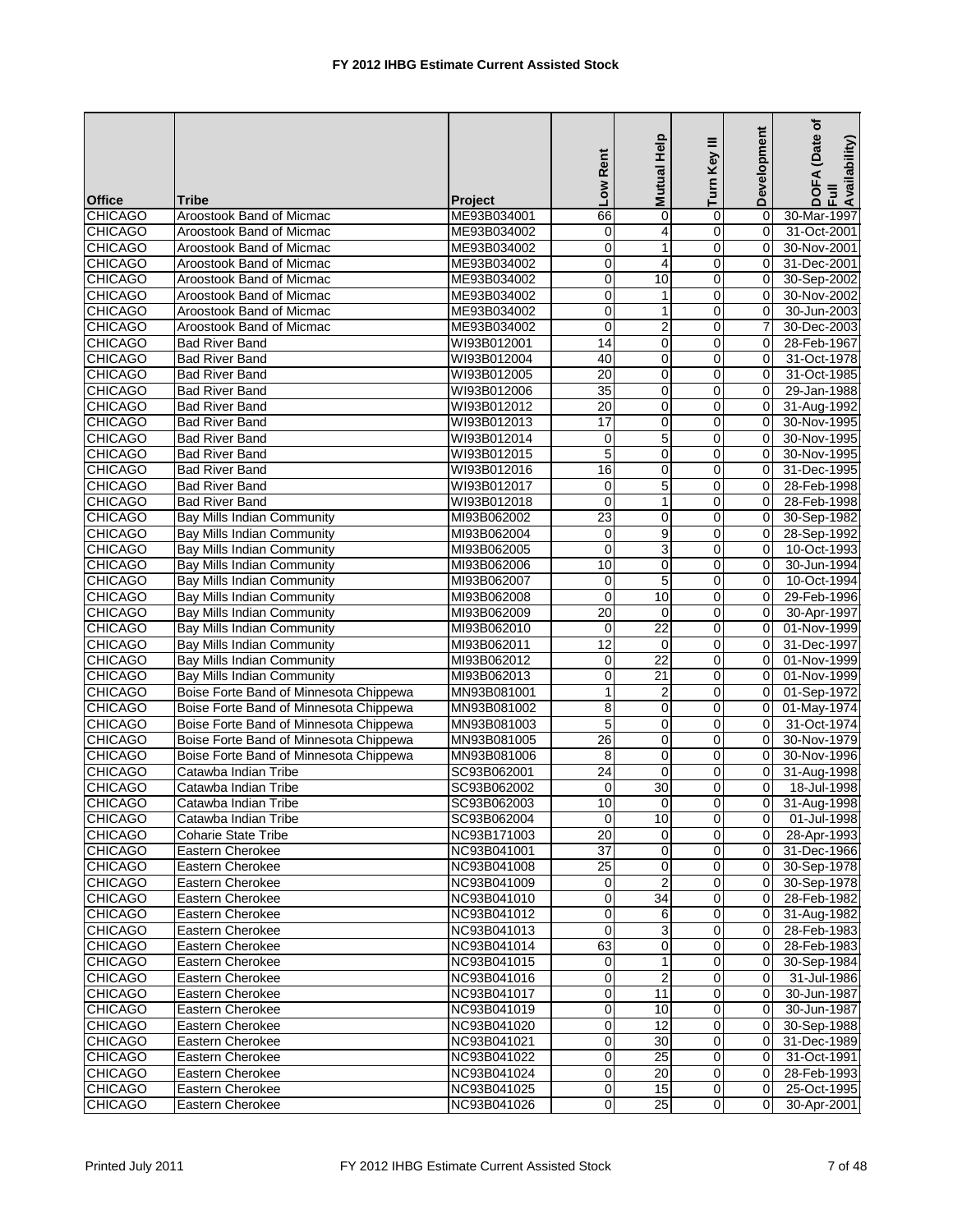|                |                                        |                | Low Rent                | Mutual Help             | ≡<br>Turn Key    | Development    | (Date of<br>DOFA (Date<br>Full<br>Availability) |
|----------------|----------------------------------------|----------------|-------------------------|-------------------------|------------------|----------------|-------------------------------------------------|
| <b>Office</b>  | <b>Tribe</b>                           | <b>Project</b> |                         |                         |                  |                |                                                 |
| <b>CHICAGO</b> | Eastern Cherokee                       | NC93B041027    | $\overline{15}$         | $\mathbf 0$             | 0                | 6              | 31-Aug-2001                                     |
| <b>CHICAGO</b> | Eastern Cherokee                       | NC93B041027    | 3                       | 0                       | 0                | $\mathbf 0$    | 06-Sep-2006                                     |
| <b>CHICAGO</b> | Eastern Cherokee                       | NC93B041027    | $\mathbf{1}$            | $\mathbf 0$             | 0                | 0              | 01-Sep-2007                                     |
| <b>CHICAGO</b> | Eastern Cherokee                       | NC93B041028    | 0                       | 23<br>$\overline{22}$   | 0                | 0              | 31-Aug-2001                                     |
| <b>CHICAGO</b> | Eastern Cherokee                       | NC93B041029    | $\overline{0}$          |                         | 0                | 0              | 30-Nov-2001                                     |
| <b>CHICAGO</b> | Eastern Cherokee                       | NC93B041030    | 0                       | $\overline{24}$         | 0                | 1              | 29-Oct-2003                                     |
| <b>CHICAGO</b> | Eastern Cherokee                       | NC93B041030    | 0                       | $\mathbf{1}$            | 0                | $\Omega$       | 22-Dec-2004                                     |
| <b>CHICAGO</b> | <b>Eastern Cherokee</b>                | NC93B041030    | 0                       | $\overline{7}$          | 0                | $\Omega$       | 30-Dec-2005                                     |
| <b>CHICAGO</b> | Eastern Cherokee                       | NC93B041030    | $\mathbf 0$             | $\overline{2}$          | 0                | 0              | 07-Jul-2006                                     |
| <b>CHICAGO</b> | Eastern Cherokee                       | NC93B041030    | 0                       | $\mathbf{1}$            | $\boldsymbol{0}$ | $\Omega$       | 10-Oct-2006                                     |
| <b>CHICAGO</b> | Eastern Cherokee                       | NC93B041030    | $\mathbf 0$             | $\overline{c}$          | 0                | $\Omega$       | 31-Jan-2007                                     |
| <b>CHICAGO</b> | Eastern Cherokee                       | NC93B041030    | $\mathbf 0$             | $\mathbf{1}$            | 0                | $\mathbf 0$    | 28-Feb-2007                                     |
| <b>CHICAGO</b> | Eastern Cherokee                       | NC93B041030    | $\overline{0}$          | 1                       | 0                | $\Omega$       | 28-Sep-2007                                     |
| <b>CHICAGO</b> | Fond Du Lac Band of Minnesota Chippewa | MN93B015001    | $\overline{25}$         | 0                       | 0                | 0              | 31-Aug-1967                                     |
| <b>CHICAGO</b> | Fond Du Lac Band of Minnesota Chippewa | MN93B015003    | $\overline{35}$         | $\mathbf 0$             | 0                | $\mathbf 0$    | 31-Dec-1982                                     |
| <b>CHICAGO</b> | Fond Du Lac Band of Minnesota Chippewa | MN93B015005    | 47                      | $\mathbf 0$             | 0                | 0              | 30-Nov-1983                                     |
| <b>CHICAGO</b> | Fond Du Lac Band of Minnesota Chippewa | MN93B015007    | $\overline{11}$         | 0                       | 0                | $\mathbf 0$    | 31-Aug-1984                                     |
| <b>CHICAGO</b> | Fond Du Lac Band of Minnesota Chippewa | MN93B015008    | 20                      | $\mathbf 0$             | 0                | 0              | 31-Mar-1985                                     |
| <b>CHICAGO</b> | Fond Du Lac Band of Minnesota Chippewa | MN93B015009    | 23                      | $\mathbf 0$             | 0                | 0              | 31-Dec-1986                                     |
| <b>CHICAGO</b> | Fond Du Lac Band of Minnesota Chippewa | MN93B015013    | 15                      | $\mathbf 0$             | 0                | $\Omega$       | 30-Apr-1987                                     |
| <b>CHICAGO</b> | Fond Du Lac Band of Minnesota Chippewa | MN93B015014    | $\mathbf 0$             | 5                       | 0                | $\Omega$       | 31-Dec-1988                                     |
| <b>CHICAGO</b> | Fond Du Lac Band of Minnesota Chippewa | MN93B015015    | $\overline{12}$         | 0                       | 0                | $\mathbf 0$    | 31-Dec-1988                                     |
| <b>CHICAGO</b> | Fond Du Lac Band of Minnesota Chippewa | MN93B015016    | 15                      | $\overline{0}$          | 0                | 0              | 31-Dec-1991                                     |
| <b>CHICAGO</b> | Fond Du Lac Band of Minnesota Chippewa | MN93B015017    | 0                       | 10                      | 0                | 0              | 30-Nov-1991                                     |
| <b>CHICAGO</b> | Fond Du Lac Band of Minnesota Chippewa | MN93B015018    | $\overline{0}$          | 9                       | 0                | 0              | 28-Feb-1994                                     |
| <b>CHICAGO</b> | Fond Du Lac Band of Minnesota Chippewa | MN93B015019    | $\mathbf 0$             | 13                      | 0                | $\Omega$       | 30-Apr-1996                                     |
| <b>CHICAGO</b> | Fond Du Lac Band of Minnesota Chippewa | MN93B015020    | 0                       | 16                      | 0                | 0              | 31-Jan-1998                                     |
| <b>CHICAGO</b> | Fond Du Lac Band of Minnesota Chippewa | MN93B015021    | 12                      | 0                       | 0                | $\Omega$       | 31-Jan-1998                                     |
| <b>CHICAGO</b> | Fond Du Lac Band of Minnesota Chippewa | MN93B015022    | 16                      | $\mathbf 0$             | 0                | 0              | 16-Dec-1996                                     |
| <b>CHICAGO</b> | Fond Du Lac Band of Minnesota Chippewa | MN93B015023    | $\overline{0}$          | 12                      | $\mathsf 0$      | 9              | 31-Dec-2000                                     |
| <b>CHICAGO</b> | Fond Du Lac Band of Minnesota Chippewa | MN93B015023    | 0                       | 6                       | 0                | 0              | 31-Dec-2001                                     |
| <b>CHICAGO</b> | <b>Forest County Potawatami</b>        | WI93B035001    | $\overline{7}$          | $\mathbf 0$             | 0                | 0              | 01-Jun-1971                                     |
| <b>CHICAGO</b> | Forest County Potawatami               | WI93B035004    | 0                       | 15                      | 0                | $\overline{0}$ | 31-May-1995                                     |
| <b>CHICAGO</b> | Forest County Potawatami               | WI93B035005    | 0                       | 8                       | 0                | $\mathbf 0$    | 31-May-1995                                     |
| <b>CHICAGO</b> | Forest County Potawatami               | WI93B035006    | 0                       | 14                      | 0                | $\mathbf 0$    | 31-Jan-1997                                     |
| <b>CHICAGO</b> | Forest County Potawatami               | WI93B035007    | 8                       | 0                       | $\mathsf 0$      | $\mathbf 0$    | 31-Mar-1998                                     |
| <b>CHICAGO</b> | Forest County Potawatami               | WI93B035008    | 6                       | 0                       | 0                | 0              | 31-Jul-1999                                     |
| <b>CHICAGO</b> | Forest County Potawatami               | WI93B035009    | $\Omega$                | $\overline{4}$          | $\Omega$         | $\overline{0}$ | 31-Jul-1999                                     |
| <b>CHICAGO</b> | Grand Portage Band of Minn. Chippewa   | MN93B175001    | 5                       | $\overline{0}$          | $\pmb{0}$        | 0              | 31-Jan-1981                                     |
| <b>CHICAGO</b> | Grand Portage Band of Minn. Chippewa   | MN93B175003    | 4                       | $\mathbf 0$             | 0                | 0              | 31-Dec-1983                                     |
| <b>CHICAGO</b> | Grand Portage Band of Minn. Chippewa   | MN93B175004    | $\overline{\mathbf{4}}$ | 0                       | 0                | 0              | 30-Nov-1986                                     |
| <b>CHICAGO</b> | Grand Portage Band of Minn. Chippewa   | MN93B175005    | $\mathbf 0$             | 8                       | 0                | 0              | 11-Oct-1995                                     |
| <b>CHICAGO</b> | <b>Grand Traverse Band</b>             | MI93B197001    | 30                      | 0                       | 0                | 0              | 31-May-1989                                     |
| <b>CHICAGO</b> | Grand Traverse Band                    | MI93B197002    | 16                      | 0                       | 0                | 0              | 31-Aug-1989                                     |
| <b>CHICAGO</b> | <b>Grand Traverse Band</b>             | MI93B197003    | 14                      | 0                       | 0                | 0              | 30-Apr-1995                                     |
| <b>CHICAGO</b> | <b>Grand Traverse Band</b>             | MI93B197004    | 0                       | $\overline{5}$          | 0                | 0              | 31-Aug-1998                                     |
| <b>CHICAGO</b> | Grand Traverse Band                    | MI93B197005    | 0                       | 4                       | 0                | 0              | 31-Aug-1998                                     |
| <b>CHICAGO</b> | <b>Grand Traverse Band</b>             | MI93B197006    | $\mathbf 0$             | 4                       | 0                | $\mathbf 0$    | 31-Aug-2000                                     |
| <b>CHICAGO</b> | Haliwa-Saponi State Tribe              | NC93B171002    | 30                      | 0                       | 0                | 0              | 31-Mar-1991                                     |
| <b>CHICAGO</b> | Haliwa-Saponi State Tribe              | NC93B171005    | 0                       | $\overline{\mathbf{c}}$ | 0                | 0              | 31-Aug-1998                                     |
| <b>CHICAGO</b> | Hannahville Community                  | MI93B075001    | 15                      | 0                       | 0                | $\mathbf 0$    | 01-Jan-1971                                     |
| <b>CHICAGO</b> | Hannahville Community                  | MI93B075002    | 0                       | 4                       | 0                | $\pmb{0}$      | 30-Sep-1996                                     |
| <b>CHICAGO</b> | Ho-Chunk Nation                        | WI93B238001    | $\overline{21}$         | 0                       | 0                | 0              | 31-May-1971                                     |
| <b>CHICAGO</b> | Ho-Chunk Nation                        | WI93B238002    | $\overline{51}$         | 0                       | 0                | $\mathbf 0$    | 30-Jun-1983                                     |
| <b>CHICAGO</b> | Ho-Chunk Nation                        | WI93B238003    | 10                      | 0                       | $\overline{0}$   | 0              | 31-Mar-1973                                     |
| <b>CHICAGO</b> | Ho-Chunk Nation                        | WI93B238004    | 39                      | $\overline{0}$          | $\pmb{0}$        | 0              | 31-Mar-1978                                     |
| <b>CHICAGO</b> | Ho-Chunk Nation                        | WI93B238005    | $\overline{20}$         | $\overline{0}$          | $\mathbf 0$      | $\Omega$       | 31-May-1973                                     |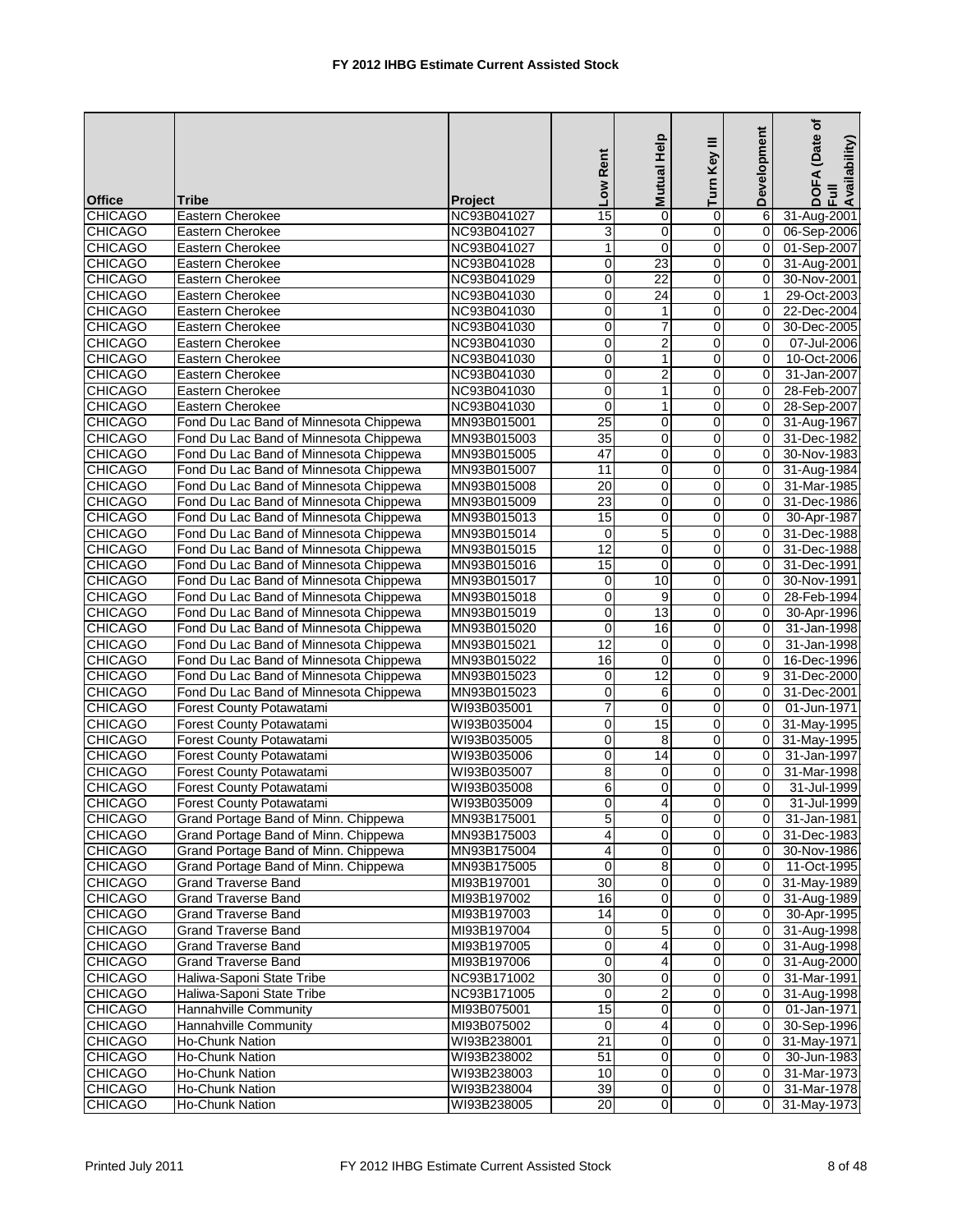|                |                                       |             | Low Rent         | Help<br>Mutual          | Ξ<br>Turn Key  | Development | ৳<br>(Date<br>DOFA (Date<br>Full<br>Availability) |
|----------------|---------------------------------------|-------------|------------------|-------------------------|----------------|-------------|---------------------------------------------------|
| <b>Office</b>  | <b>Tribe</b>                          | Project     |                  |                         |                |             |                                                   |
| <b>CHICAGO</b> | <b>Ho-Chunk Nation</b>                | WI93B238008 | 10               | $\mathbf 0$             | 0              | $\Omega$    | 31-Jul-1971                                       |
| <b>CHICAGO</b> | Ho-Chunk Nation                       | WI93B238009 | 0                | 6                       | $\overline{0}$ | 0           | 28-Feb-1999                                       |
| <b>CHICAGO</b> | Ho-Chunk Nation                       | WI93B238010 | $\mathbf 0$      | 3                       | $\mathbf 0$    | $\mathbf 0$ | 28-Feb-1999                                       |
| <b>CHICAGO</b> | Houlton Band of Maliseets             | ME93B033001 | 40               | 0                       | 0              | $\Omega$    | 28-Feb-1994                                       |
| <b>CHICAGO</b> | <b>Houlton Band of Maliseets</b>      | ME93B033002 | 10               | $\mathbf 0$             | 0              | $\Omega$    | 31-Jan-1994                                       |
| <b>CHICAGO</b> | <b>Houlton Band of Maliseets</b>      | ME93B033003 | 15               | 0                       | 0              | 0           | 15-Sep-2003                                       |
| <b>CHICAGO</b> | <b>Houlton Band of Maliseets</b>      | ME93B033004 | 3                | 0                       | 0              | 2           | 15-Sep-2003                                       |
| <b>CHICAGO</b> | <b>Houlton Band of Maliseets</b>      | ME93B033005 | $\mathbf 0$      | 9                       | 0              | 6           | 15-Sep-2003                                       |
| <b>CHICAGO</b> | Keweenaw Bay Indian Community         | MI93B065001 | 33               | $\mathbf 0$             | $\mathbf 0$    | 0           | 01-Dec-1972                                       |
| <b>CHICAGO</b> | Keweenaw Bay Indian Community         | MI93B065002 | 45               | $\mathbf 0$             | 0              | $\Omega$    | 30-Jun-1981                                       |
| <b>CHICAGO</b> | Keweenaw Bay Indian Community         | MI93B065003 | 50               | $\mathbf 0$             | 0              | $\Omega$    | 28-Feb-1983                                       |
| <b>CHICAGO</b> | Keweenaw Bay Indian Community         | MI93B065004 | $\overline{30}$  | $\mathbf 0$             | $\overline{0}$ | 0           | 30-Nov-1985                                       |
| <b>CHICAGO</b> | Keweenaw Bay Indian Community         | MI93B065005 | 50               | $\overline{0}$          | $\mathbf 0$    | $\mathbf 0$ | 30-Nov-1985                                       |
| <b>CHICAGO</b> | Keweenaw Bay Indian Community         | MI93B065006 | $\mathbf 0$      | $\overline{c}$          | 0              | $\Omega$    | 30-Sep-1986                                       |
| <b>CHICAGO</b> | Keweenaw Bay Indian Community         | MI93B065009 | 20               | 0                       | 0              | $\Omega$    | 31-Oct-1993                                       |
| <b>CHICAGO</b> | Keweenaw Bay Indian Community         | MI93B065010 | 20               | 0                       | 0              | 0           | 31-Oct-1993                                       |
| <b>CHICAGO</b> | <b>Lac Courte Oreilles</b>            | WI93B054001 | 23               | 0                       | 0              | 0           | 01-Oct-1970                                       |
| <b>CHICAGO</b> | Lac Courte Oreilles                   | WI93B054003 | 15               | 0                       | 0              | $\Omega$    | 31-Oct-1974                                       |
| <b>CHICAGO</b> | Lac Courte Oreilles                   | WI93B054004 | 45               | 0                       | $\overline{0}$ | 0           | 30-Jan-1979                                       |
| <b>CHICAGO</b> | <b>Lac Courte Oreilles</b>            | WI93B054005 | 49               | $\mathbf 0$             | 0              | 0           | 30-Nov-1980                                       |
| <b>CHICAGO</b> | <b>Lac Courte Oreilles</b>            | WI93B054007 | 34               | $\mathbf 0$             | 0              | $\Omega$    | 30-Nov-1982                                       |
| <b>CHICAGO</b> | Lac Courte Oreilles                   | WI93B054008 | $\overline{24}$  | 0                       | $\overline{0}$ | 0           | 31-Jul-1984                                       |
| <b>CHICAGO</b> | <b>Lac Courte Oreilles</b>            | WI93B054009 | $\overline{20}$  | $\overline{0}$          | $\mathbf 0$    | $\mathbf 0$ | 28-Feb-1984                                       |
| <b>CHICAGO</b> | Lac Courte Oreilles                   | WI93B054010 | 10               | $\mathbf 0$             | 0              | $\Omega$    | 30-Sep-1985                                       |
| <b>CHICAGO</b> | Lac Courte Oreilles                   | WI93B054011 | 40               | $\mathbf 0$             | 0              | $\Omega$    | 31-Aug-1986                                       |
| <b>CHICAGO</b> | Lac Courte Oreilles                   | WI93B054012 | $\mathbf 0$      | $\mathbf{1}$            | 0              | 0           | 31-Dec-1987                                       |
| <b>CHICAGO</b> | Lac Courte Oreilles                   | WI93B054013 | $\overline{20}$  | 0                       | 0              | 0           | 31-Dec-1988                                       |
| <b>CHICAGO</b> | Lac Courte Oreilles                   | WI93B054014 | 0                | $\mathbf{1}$            | 0              | $\Omega$    | 30-Sep-1989                                       |
| <b>CHICAGO</b> | Lac Courte Oreilles                   | WI93B054015 | $\mathbf 0$      | $\mathbf{1}$            | $\overline{0}$ | 0           | 30-Nov-1992                                       |
| <b>CHICAGO</b> | <b>Lac Courte Oreilles</b>            | WI93B054016 | 16               | $\mathbf 0$             | 0              | $\Omega$    | 31-Dec-1996                                       |
| <b>CHICAGO</b> | Lac Courte Oreilles                   | WI93B054018 | 0                | $\overline{7}$          | 0              | 0           | 30-Sep-2000                                       |
| <b>CHICAGO</b> | Lac Courte Oreilles                   | WI93B054019 | 20               | 0                       | $\overline{0}$ | $\mathbf 0$ | 31-Aug-2001                                       |
| <b>CHICAGO</b> | Lac Courte Oreilles                   | WI93B054019 | 5                | $\pmb{0}$               | $\mathbf 0$    | $\mathbf 0$ | 31-Dec-2001                                       |
| <b>CHICAGO</b> | Lac Courte Oreilles                   | WI93B054021 | 0                | $\mathbf{1}$            | 0              | $\Omega$    | 30-Jan-1979                                       |
| <b>CHICAGO</b> | Lac Courte Oreilles                   | WI93B054022 | 7                | 0                       | 0              | $\Omega$    | 31-Jan-1975                                       |
| <b>CHICAGO</b> | <b>Lac Courte Oreilles</b>            | WI93B054023 | 12               | 0                       | $\mathbf 0$    | 0           | 11-Mar-1999                                       |
| <b>CHICAGO</b> | Lac Courte Oreilles                   | WI93B054024 | 0                | 1                       | $\Omega$       | 0           | 01-Oct-1970                                       |
| <b>CHICAGO</b> | Lac Du Flambeau Band                  | WI93B009001 | 20               | $\overline{0}$          | $\Omega$       | $\Omega$    | 01-Jul-1966                                       |
| <b>CHICAGO</b> | Lac Du Flambeau Band                  | WI93B009004 | 17               | $\overline{\mathbf{0}}$ | $\overline{0}$ | 0           | 30-Jan-1979                                       |
| <b>CHICAGO</b> | Lac Du Flambeau Band                  | WI93B009005 | $\overline{20}$  | 0                       | 0              | 0           | 31-Jan-1980                                       |
| <b>CHICAGO</b> | Lac Du Flambeau Band                  | WI93B009006 | $\overline{25}$  | 0                       | $\mathsf 0$    | 0           | 31-May-1982                                       |
| <b>CHICAGO</b> | Lac Du Flambeau Band                  | WI93B009007 | 48               | 0                       | 0              | 0           | 29-Feb-1984                                       |
| <b>CHICAGO</b> | Lac Du Flambeau Band                  | WI93B009008 | $\overline{24}$  | $\overline{\mathbf{0}}$ | O              | 0           | 31-Jan-1985                                       |
| <b>CHICAGO</b> | Lac Du Flambeau Band                  | WI93B009009 | $\overline{17}$  | 0                       | 0              | 0           | 28-Feb-1986                                       |
| <b>CHICAGO</b> | Lac Du Flambeau Band                  | WI93B009013 | 0                | 1                       | $\overline{0}$ | 0           | 31-May-1982                                       |
| <b>CHICAGO</b> | Lac Du Flambeau Band                  | WI93B009015 | $\overline{13}$  | $\pmb{0}$               | $\mathsf 0$    | 0           | 30-Jun-1996                                       |
| <b>CHICAGO</b> | Lac Du Flambeau Band                  | WI93B009016 | 0                | 1                       | 0              | 0           | 30-Jun-1996                                       |
| <b>CHICAGO</b> | Lac Du Flambeau Band                  | WI93B009018 | 0                | $\mathbf{1}$            | 0              | 0           | 31-Aug-1998                                       |
| <b>CHICAGO</b> | Lac Du Flambeau Band                  | WI93B009019 | $\boldsymbol{2}$ | 0                       | 0              | 3           | 31-Aug-1998                                       |
| <b>CHICAGO</b> | Lac Vieux Desert Band                 | MI93B085001 | 15               | 0                       | 0              | 0           | 01-Oct-1970                                       |
| <b>CHICAGO</b> | Lac Vieux Desert Band                 | MI93B085002 | $\overline{20}$  | 0                       | $\mathbf 0$    | $\mathbf 0$ | 31-Oct-1983                                       |
| <b>CHICAGO</b> | Lac Vieux Desert Band                 | MI93B085003 | 0                | 8                       | 0              | 0           | 30-Sep-1995                                       |
| <b>CHICAGO</b> | Leech Lake Band of Minnesota Chippewa | MN93B012002 | 50               | 0                       | $\pmb{0}$      | 0           | 01-May-1967                                       |
| <b>CHICAGO</b> | Leech Lake Band of Minnesota Chippewa | MN93B012005 | 15               | 0                       | 0              | 0           | 01-Dec-1967                                       |
| <b>CHICAGO</b> | Leech Lake Band of Minnesota Chippewa | MN93B012007 | 45               | 0                       | 0              | 0           | 31-Oct-1978                                       |
| <b>CHICAGO</b> | Leech Lake Band of Minnesota Chippewa | MN93B012008 | $\mathbf 0$      | 4                       | 0              | 0           | 31-Oct-1978                                       |
| <b>CHICAGO</b> | Leech Lake Band of Minnesota Chippewa | MN93B012009 | 52               | 0                       | $\overline{0}$ | 0           | 31-Mar-1983                                       |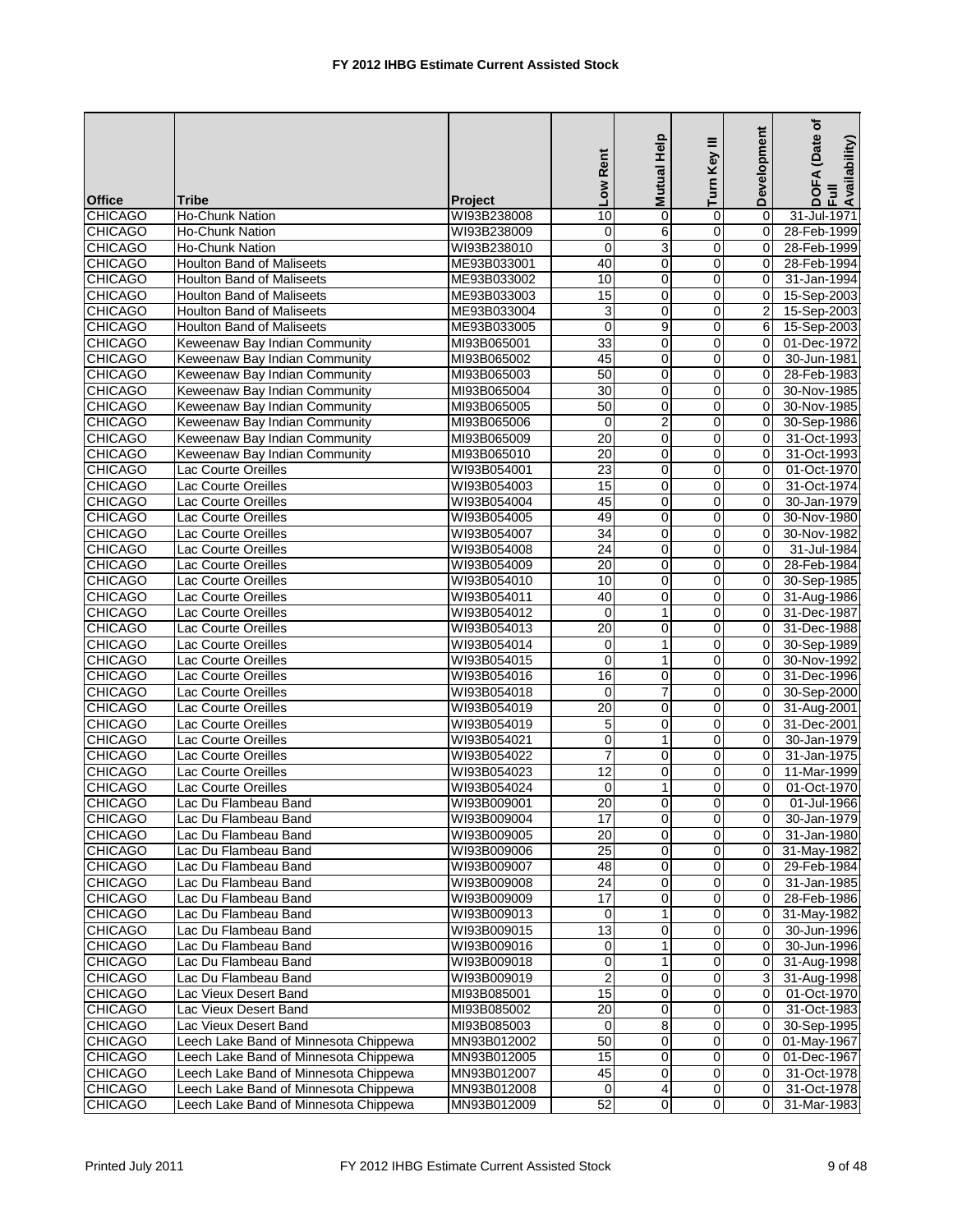| <b>Office</b>                    | <b>Tribe</b>                                                 | <b>Project</b> | Low Rent            | Mutual Help      | Turn Key III     | Development      | ৳<br>(Date<br>DOFA (Date<br>Full<br>Availability) |
|----------------------------------|--------------------------------------------------------------|----------------|---------------------|------------------|------------------|------------------|---------------------------------------------------|
| <b>CHICAGO</b>                   | Leech Lake Band of Minnesota Chippewa                        | MN93B012010    | 0                   | $\overline{4}$   | 0                | $\mathbf 0$      | 31-Mar-1983                                       |
| <b>CHICAGO</b>                   | Leech Lake Band of Minnesota Chippewa                        | MN93B012012    | $\overline{0}$      | 33               | $\mathbf 0$      | 0                | 30-Sep-1986                                       |
| <b>CHICAGO</b>                   | Leech Lake Band of Minnesota Chippewa                        | MN93B012013    | 10                  | 0                | 0                | 0                | 30-Sep-1985                                       |
| <b>CHICAGO</b>                   | Leech Lake Band of Minnesota Chippewa                        | MN93B012015    | 30                  | 0                | 0                | $\Omega$         | 31-Dec-1987                                       |
| <b>CHICAGO</b>                   | Leech Lake Band of Minnesota Chippewa                        | MN93B012016    | 41                  | 0                | 0                | $\mathbf 0$      | 28-Feb-1989                                       |
| <b>CHICAGO</b>                   | Leech Lake Band of Minnesota Chippewa                        | MN93B012017    | 10                  | $\pmb{0}$        | 0                | 0                | 31-Jul-1993                                       |
| <b>CHICAGO</b>                   | Leech Lake Band of Minnesota Chippewa                        | MN93B012018    | $\overline{20}$     | 0                | 0                | $\Omega$         | 30-Jun-1994                                       |
| <b>CHICAGO</b>                   | Leech Lake Band of Minnesota Chippewa                        | MN93B012019    | 20                  | $\mathbf 0$      | 0                | $\Omega$         | 30-Apr-1996                                       |
| <b>CHICAGO</b>                   | Leech Lake Band of Minnesota Chippewa                        | MN93B012020    | $\mathbf 0$         | 16               | $\mathbf 0$      | 0                | 30-Apr-1996                                       |
| <b>CHICAGO</b>                   | Leech Lake Band of Minnesota Chippewa                        | MN93B012021    | 20                  | $\mathbf 0$      | 0                | $\mathbf 0$      | 27-Feb-1998                                       |
| <b>CHICAGO</b>                   | Leech Lake Band of Minnesota Chippewa                        | MN93B012022    | 0                   | 18               | 0                | $\mathbf 0$      | 29-May-1998                                       |
| <b>CHICAGO</b>                   | Lower Sioux                                                  | MN93B207002    | 15                  | 0                | $\mathbf 0$      | 0                | 31-Dec-1989                                       |
| <b>CHICAGO</b>                   | <b>Lower Sioux</b>                                           | MN93B207003    | 8                   | $\mathbf 0$      | 0                | $\Omega$         | 31-Dec-1986                                       |
| <b>CHICAGO</b>                   | Lower Sioux                                                  | MN93B207004    | 9                   | 0                | 0                | $\overline{0}$   | 31-May-1987                                       |
| <b>CHICAGO</b>                   | Lumbee State Tribe                                           | NC93B171001    | 204                 | 0                | 0                | $\mathbf 0$      | 29-Feb-1988                                       |
| <b>CHICAGO</b>                   | Menominee Indian Tribe                                       | WI93B243001    | 147                 | $\pmb{0}$        | 0                | $\mathbf 0$      | 30-Sep-1984                                       |
| <b>CHICAGO</b>                   | Menominee Indian Tribe                                       | WI93B243004    | 0                   | $\mathbf{1}$     | $\mathbf 0$      | $\mathbf 0$      | 30-Sep-1986                                       |
| <b>CHICAGO</b>                   | Menominee Indian Tribe                                       | WI93B243005    | 0                   | $\boldsymbol{2}$ | 0                | $\mathbf 0$      | 30-Sep-1986                                       |
| <b>CHICAGO</b>                   | Menominee Indian Tribe                                       | WI93B243006    | 0                   | $\overline{2}$   | $\mathbf 0$      | 0                | 30-Jun-1988                                       |
| <b>CHICAGO</b>                   | Menominee Indian Tribe                                       | WI93B243008    | $\mathbf 0$         | 3                | 0                | $\mathbf 0$      | 30-Sep-1990                                       |
| <b>CHICAGO</b>                   | Menominee Indian Tribe                                       | WI93B243009    | 12                  | $\mathbf 0$      | 0                | 0                | 31-Jul-1990                                       |
| <b>CHICAGO</b>                   | Menominee Indian Tribe                                       | WI93B243010    | 45                  | $\overline{0}$   | $\mathbf 0$      | $\mathbf 0$      | 30-Apr-1969                                       |
| <b>CHICAGO</b>                   | Menominee Indian Tribe                                       | WI93B243011    | 60                  | 0                | 0                | 0                | 30-Apr-1974                                       |
| <b>CHICAGO</b>                   | Menominee Indian Tribe                                       | WI93B243014    | 14                  | 0                | 0                | 0                | 31-May-1996                                       |
| <b>CHICAGO</b>                   | Menominee Indian Tribe                                       | WI93B243015    | 0                   | 5                | $\overline{0}$   | 0                | 31-Dec-1996                                       |
| <b>CHICAGO</b>                   | Mille Lacs Band of Minnesota Chippewa                        | MN93B204001    | 29                  | $\mathbf 0$      | 0                | $\mathbf 0$      | 31-Mar-1983                                       |
| <b>CHICAGO</b>                   | Mille Lacs Band of Minnesota Chippewa                        | MN93B204002    | $\mathbf 0$         | 15               | 0                | $\Omega$         | 30-Sep-1986                                       |
| <b>CHICAGO</b>                   | Mille Lacs Band of Minnesota Chippewa                        | MN93B204003    | 19                  | 0                | 0                | $\mathbf 0$      | 31-Aug-1995                                       |
| <b>CHICAGO</b>                   | Mille Lacs Band of Minnesota Chippewa                        | MN93B204004    | $\overline{24}$     | 0                | $\mathbf 0$      | 0                | 30-Jun-1996                                       |
| <b>CHICAGO</b>                   | Mille Lacs Band of Minnesota Chippewa                        | MN93B204005    | $\overline{37}$     | 0                | 0                | 0                | 30-Jun-1997                                       |
| <b>CHICAGO</b>                   | Mississippi Choctaw Tribe                                    | MS93B092001    | 29                  | $\pmb{0}$        | 0                | $\overline{0}$   | 01-Jun-1970                                       |
| <b>CHICAGO</b>                   | Mississippi Choctaw Tribe                                    | MS93B092005    | 42                  | $\pmb{0}$        | 0                | 0                | 01-Apr-1975                                       |
| <b>CHICAGO</b>                   | Mississippi Choctaw Tribe                                    | MS93B092006    | $\overline{39}$     | $\mathbf 0$      | 0                | $\Omega$         | 30-Apr-1977                                       |
| <b>CHICAGO</b>                   | Mississippi Choctaw Tribe                                    | MS93B092007    | 81                  | 0                | 0                | $\Omega$         | 31-Mar-1983                                       |
| <b>CHICAGO</b>                   | Mississippi Choctaw Tribe                                    | MS93B092010    | 0                   | 1                | 0                | 0                | 28-Feb-1986                                       |
| <b>CHICAGO</b>                   | Mississippi Choctaw Tribe                                    | MS93B092012    | 0                   | 11               | 0                | 0                | 31-Mar-1987                                       |
| <b>CHICAGO</b>                   | Mississippi Choctaw Tribe                                    | MS93B092013    | 0                   | 14               | 0                | 0                | 31-May-1988                                       |
| <b>CHICAGO</b>                   | Mississippi Choctaw Tribe                                    | MS93B092014    | $\Omega$            | $\overline{24}$  | $\Omega$         | $\overline{0}$   | 30-Sep-1989                                       |
| <b>CHICAGO</b>                   | Mississippi Choctaw Tribe                                    | MS93B092015    | 0                   | 26               | $\overline{0}$   | $\mathbf 0$      | 31-Dec-1990                                       |
| <b>CHICAGO</b>                   | Mississippi Choctaw Tribe                                    | MS93B092016    | 0                   | $\overline{28}$  | 0                | $\overline{0}$   | 31-Jul-1992                                       |
| <b>CHICAGO</b>                   | Mississippi Choctaw Tribe                                    | MS93B092017    | 0                   | 13               | $\pmb{0}$        | 0                | 31-Aug-1993                                       |
| <b>CHICAGO</b>                   | Mississippi Choctaw Tribe                                    | MS93B092018    | $\overline{0}$      | $\overline{17}$  | $\pmb{0}$        | 0                | 31-Mar-1995                                       |
| <b>CHICAGO</b>                   | Mississippi Choctaw Tribe                                    | MS93B092019    | 0                   | $\overline{11}$  | 0                | 0                | 31-Mar-1995                                       |
| <b>CHICAGO</b>                   | Mississippi Choctaw Tribe                                    | MS93B092020    | $\overline{30}$     | $\mathbf 0$      | $\mathbf 0$      | $\mathbf 0$      | 31-Aug-1996                                       |
| <b>CHICAGO</b>                   | Mississippi Choctaw Tribe                                    | MS93B092021    | 0                   | 49               | 0                | 0                | 30-Sep-1996                                       |
| <b>CHICAGO</b>                   | Mississippi Choctaw Tribe                                    | MS93B092023    | $\overline{22}$     | 0                | $\pmb{0}$        | 0                | 30-Sep-1996                                       |
| <b>CHICAGO</b>                   | Mississippi Choctaw Tribe                                    | MS93B092024    | $\overline{0}$      | 41               | $\overline{0}$   | 0                | 31-May-1998                                       |
| <b>CHICAGO</b>                   | Mississippi Choctaw Tribe                                    | MS93B092025    | 0                   | 38               | 0                | $\mathbf 0$      | 30-Apr-2000                                       |
| <b>CHICAGO</b>                   | Mississippi Choctaw Tribe                                    | MS93B092026    | 33                  | 0                | $\pmb{0}$        | 0                | 29-Feb-2000                                       |
|                                  |                                                              |                | $\overline{30}$     |                  | $\mathbf 0$      |                  | 31-Dec-1993                                       |
| <b>CHICAGO</b><br><b>CHICAGO</b> | MOWA Band of Choctaw Indians<br>MOWA Band of Choctaw Indians | AL93B205001    |                     | 0                |                  | 0<br>$\mathbf 0$ |                                                   |
|                                  |                                                              | AL93B205002    | $\overline{20}$     | 0                | $\pmb{0}$        |                  | 30-Oct-1994                                       |
| <b>CHICAGO</b>                   | MOWA Band of Choctaw Indians                                 | AL93B205003    | $\pmb{0}$           | 15               | $\pmb{0}$        | 0                | 30-Jun-1996                                       |
| <b>CHICAGO</b><br><b>CHICAGO</b> | MOWA Band of Choctaw Indians                                 | AL93B205004    | $\overline{2}$<br>0 | 0<br>$\mathbf 0$ | 0<br>$\mathbf 0$ | 14<br>12         | 09-Aug-1998                                       |
|                                  | Narragansett Tribe                                           | RI93B028001    |                     |                  |                  |                  |                                                   |
| <b>CHICAGO</b>                   | Oneida Nation of New York                                    | NY93B445001    | 30                  | 0                | $\overline{0}$   | $\mathbf 0$      | 30-Sep-1994                                       |
| <b>CHICAGO</b>                   | Oneida Tribe                                                 | WI93B010001    | $\overline{24}$     | 0                | $\pmb{0}$        | 0                | 30-Apr-1967                                       |
| <b>CHICAGO</b>                   | Oneida Tribe                                                 | WI93B010003    | 40                  | $\overline{0}$   | $\overline{0}$   | $\overline{0}$   | 31-May-1973                                       |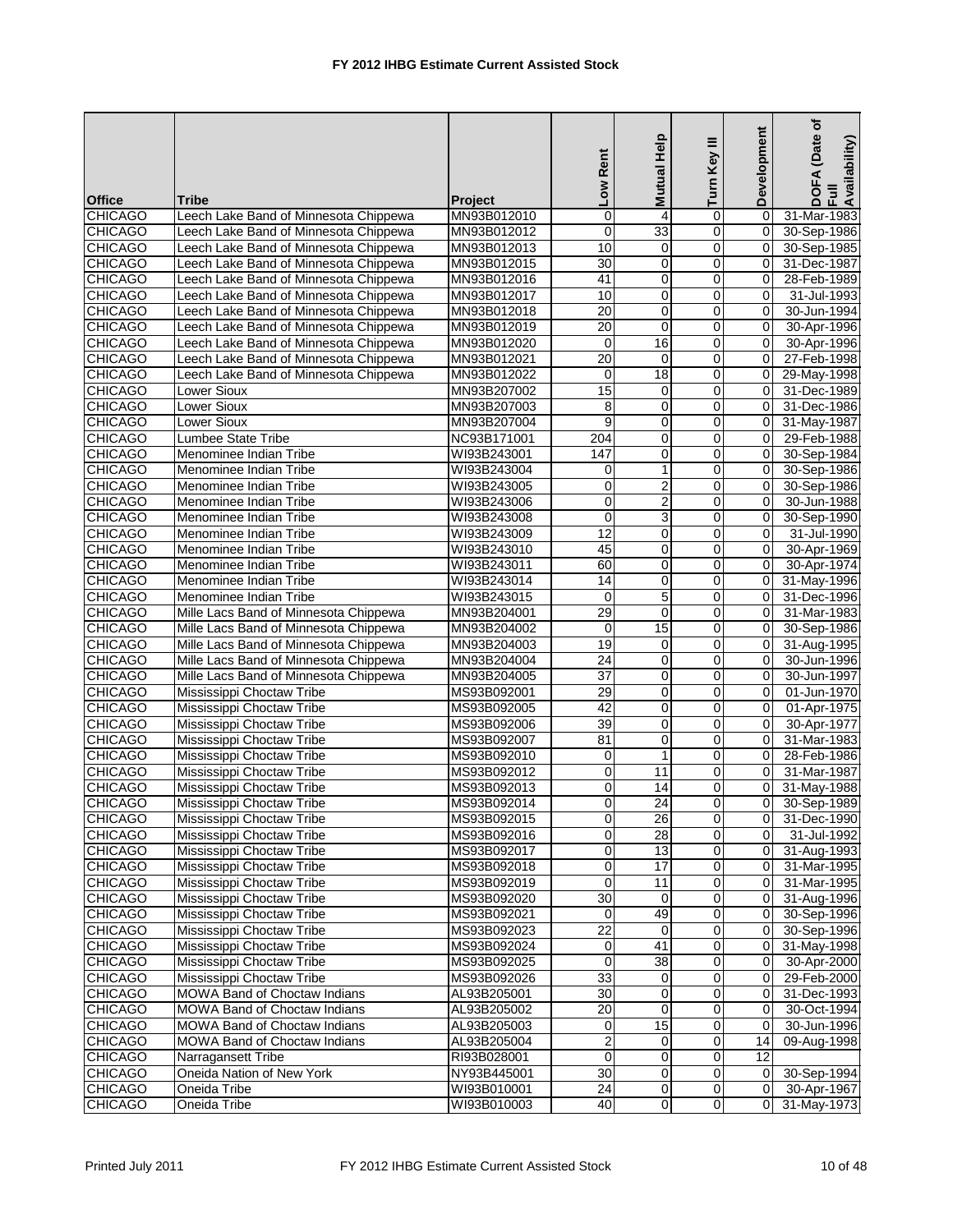|                |                                        |                | Low Rent        | Help<br><b>Mutual</b> | Ξ<br>Turn Key  | Development | (Date of<br>DOFA (Date<br>Full<br>Availability) |
|----------------|----------------------------------------|----------------|-----------------|-----------------------|----------------|-------------|-------------------------------------------------|
| <b>Office</b>  | <b>Tribe</b>                           | <b>Project</b> |                 |                       |                |             |                                                 |
| <b>CHICAGO</b> | Oneida Tribe                           | WI93B010004    | $\overline{25}$ | 0                     | 0              | 0           | 31-May-1976                                     |
| <b>CHICAGO</b> | Oneida Tribe                           | WI93B010006    | $\overline{30}$ | $\mathbf 0$           | 0              | $\mathbf 0$ | 30-Sep-1979                                     |
| <b>CHICAGO</b> | Oneida Tribe                           | WI93B010008    | $\overline{50}$ | $\mathbf 0$           | 0              | $\Omega$    | 30-Apr-1986                                     |
| <b>CHICAGO</b> | Oneida Tribe                           | WI93B010010    | 0               | $\boldsymbol{2}$      | $\mathbf 0$    | 0           | 28-Feb-1993                                     |
| <b>CHICAGO</b> | Oneida Tribe                           | WI93B010012    | $\pmb{0}$       | 5                     | $\mathbf 0$    | $\mathbf 0$ | 14-Jan-1997                                     |
| <b>CHICAGO</b> | Oneida Tribe                           | WI93B010013    | $\mathbf 0$     | 5                     | 0              | 0           | 26-Mar-1999                                     |
| <b>CHICAGO</b> | Oneida Tribe                           | WI93B010014    | $\overline{20}$ | $\mathbf 0$           | 0              | 0           | 31-Jan-1997                                     |
| <b>CHICAGO</b> | Oneida Tribe                           | WI93B010015    | 0               | 1                     | 0              | 0           | 31-Jan-1997                                     |
| <b>CHICAGO</b> | Oneida Tribe                           | WI93B010016    | 5               | 0                     | 0              | 0           | 31-May-2000                                     |
| <b>CHICAGO</b> | Passamaquody Indian Tribe              | ME93B014002    | $\mathbf 0$     | 0                     | 6              | $\Omega$    | 31-Jul-1977                                     |
| <b>CHICAGO</b> | Passamaquody Indian Tribe              | ME93B014003    | 16              | $\mathbf 0$           | 0              | $\Omega$    | 31-May-1979                                     |
| <b>CHICAGO</b> | Passamaquody Indian Tribe              | ME93B014004    | $\overline{22}$ | 0                     | 0              | 0           | 30-Sep-1981                                     |
| <b>CHICAGO</b> | Passamaquody Indian Tribe              | ME93B014005    | $\overline{28}$ | $\mathbf 0$           | 0              | 0           | 31-Jan-1983                                     |
| <b>CHICAGO</b> | Passamaquody Indian Tribe              | ME93B014008    | 10              | $\mathbf 0$           | 0              | 0           | 30-Nov-1990                                     |
| <b>CHICAGO</b> | Passamaquody Indian Tribe              | ME93B014009    | 0               | 20                    | $\mathbf 0$    | $\mathbf 0$ | 30-Nov-1990                                     |
| <b>CHICAGO</b> | Passamaquody Indian Tribe              | ME93B014010    | $\mathbf 0$     | 16                    | 0              | 0           | 30-Apr-1994                                     |
| <b>CHICAGO</b> | Passamaquody Indian Tribe              | ME93B014011    | $\overline{0}$  | $\overline{12}$       | 0              | $\Omega$    | 29-Jul-1999                                     |
| <b>CHICAGO</b> | Penobscot Tribe                        | ME93B012001    | 4               | 0                     | $\overline{7}$ | $\Omega$    | 31-Jul-1977                                     |
| <b>CHICAGO</b> | Penobscot Tribe                        | ME93B012002    | 8               | 0                     | $\mathbf 0$    | 0           | 30-Jun-1977                                     |
| <b>CHICAGO</b> | Penobscot Tribe                        | ME93B012003    | $\mathbf 0$     | 0                     | 11             | $\Omega$    | 30-Apr-1980                                     |
| <b>CHICAGO</b> | Penobscot Tribe                        | ME93B012004    | 22              | 1                     | 0              | 0           | 31-Oct-1985                                     |
| <b>CHICAGO</b> | Penobscot Tribe                        | ME93B012006    | 0               | 8                     | $\mathbf 0$    | $\mathbf 0$ | 31-May-1992                                     |
| <b>CHICAGO</b> | Penobscot Tribe                        | ME93B012007    | 10              | $\mathbf 0$           | 0              | 0           | 30-Nov-1993                                     |
| <b>CHICAGO</b> | Penobscot Tribe                        | ME93B012008    | 10              | 0                     | $\mathbf 0$    | $\Omega$    | 31-Jul-1995                                     |
| <b>CHICAGO</b> | Pleasant Point                         | ME93B013002    | 16              | $\mathbf 0$           | $\mathbf 0$    | 0           | 29-Feb-1976                                     |
| <b>CHICAGO</b> | <b>Pleasant Point</b>                  | ME93B013008    | $\mathbf 0$     | 19                    | 0              | 0           | 30-Sep-1992                                     |
| <b>CHICAGO</b> | <b>Pleasant Point</b>                  | ME93B013009    | 15              | $\mathbf 0$           | $\mathbf 0$    | $\Omega$    | 31-Jul-1996                                     |
| <b>CHICAGO</b> | <b>Pleasant Point</b>                  | ME93B013010    | 0               | 10                    | 0              | $\Omega$    | 08-Feb-1995                                     |
| <b>CHICAGO</b> | Pleasant Point                         | ME93B013011    | $\mathbf 0$     | 12                    | 0              | 0           | 30-Nov-1999                                     |
| <b>CHICAGO</b> | <b>Pleasant Point</b>                  | ME93B013012    | 20              | $\mathbf 0$           | $\mathbf 0$    | $\Omega$    | 31-Aug-1997                                     |
| <b>CHICAGO</b> | Pleasant Point                         | ME93B013013    | 0               | 14                    | 0              | 0           | 30-Nov-1999                                     |
| <b>CHICAGO</b> | Poarch Band of Creek Indians           | AL93B204001    | 20              | 0                     | 0              | 0           | 30-Sep-1987                                     |
| <b>CHICAGO</b> | Poarch Band of Creek Indians           | AL93B204002    | $\overline{30}$ | $\mathbf 0$           | 0              | 0           | 30-Sep-1987                                     |
| <b>CHICAGO</b> | Poarch Band of Creek Indians           | AL93B204004    | 20              | $\mathbf 0$           | 0              | 0           | 31-Aug-1989                                     |
| <b>CHICAGO</b> | Poarch Band of Creek Indians           | AL93B204005    | 15              | 0                     | 0              | 0           | 27-Feb-1995                                     |
| <b>CHICAGO</b> | Poarch Band of Creek Indians           | AL93B204006    | 10              | 0                     | $\mathbf 0$    | $\mathbf 0$ | 27-Feb-1995                                     |
| <b>CHICAGO</b> | Poarch Band of Creek Indians           | AL93B204007    | 0               | 4                     | 0              | $\Omega$    | 01-Oct-1998                                     |
| <b>CHICAGO</b> | Poarch Band of Creek Indians           | AL93B204008    | $\Omega$        | $\overline{4}$        | $\Omega$       | $\Omega$    | 01-Oct-1998                                     |
| <b>CHICAGO</b> | Poarch Band of Creek Indians           | AL93B204009    | 0               | $\overline{9}$        | $\pmb{0}$      | 0           | 01-Dec-1998                                     |
| <b>CHICAGO</b> | Poarch Band of Creek Indians           | AL93B204010    | 0               | $\overline{5}$        | 0              | 0           | 01-Feb-1999                                     |
| <b>CHICAGO</b> | Poarch Band of Creek Indians           | AL93B204011    | 0               | $\overline{22}$       | 0              | $\mathbf 0$ | 01-Sep-1999                                     |
| <b>CHICAGO</b> | Pokagon Band of Potawatomi             | MI93B200001    | $\pmb{0}$       | $\overline{15}$       | 0              | 0           | 31-Aug-2004                                     |
| <b>CHICAGO</b> | Prairie Island Sioux                   | MN93B207001    | 24              | 0                     | 0              | 0           | 30-Sep-1985                                     |
| <b>CHICAGO</b> | Red Cliff Band of Lake Superior Chippe | WI93B013001    | $\overline{20}$ | 0                     | 0              | 0           | 01-Dec-1967                                     |
| <b>CHICAGO</b> | Red Cliff Band of Lake Superior Chippe | WI93B013003    | 3               | $\overline{c}$        | 0              | 0           | 30-Nov-1971                                     |
| <b>CHICAGO</b> | Red Cliff Band of Lake Superior Chippe | WI93B013004    | 50              | $\overline{0}$        | $\overline{0}$ | 0           | 31-Mar-1979                                     |
| <b>CHICAGO</b> | Red Cliff Band of Lake Superior Chippe | WI93B013005    | $\overline{26}$ | 1                     | 0              | 0           | 31-Oct-1984                                     |
| <b>CHICAGO</b> | Red Cliff Band of Lake Superior Chippe | WI93B013007    | 0               | 1                     | 0              | 0           | 30-Jun-1995                                     |
| <b>CHICAGO</b> | Red Cliff Band of Lake Superior Chippe | WI93B013008    | 0               | $\mathbf{1}$          | 0              | 0           | 31-Aug-1997                                     |
| <b>CHICAGO</b> | Red Cliff Band of Lake Superior Chippe | WI93B013009    | 18              | 0                     | 0              | 0           | 31-Mar-1998                                     |
| <b>CHICAGO</b> | Red Lake Band of Chippewa              | MN93B016001    | $\overline{12}$ | $\mathbf 0$           | 0              | $\mathbf 0$ | 01-Sep-1967                                     |
| <b>CHICAGO</b> | Red Lake Band of Chippewa              | MN93B016003    | 10              | 0                     | 0              | 0           | 01-Sep-1966                                     |
| <b>CHICAGO</b> | Red Lake Band of Chippewa              | MN93B016004    | 10              | $\mathbf 0$           | 0              | 0           | 01-Mar-1969                                     |
| <b>CHICAGO</b> | Red Lake Band of Chippewa              | MN93B016011    | $\overline{17}$ | 0                     | 0              | $\mathbf 0$ | 30-Apr-1980                                     |
| <b>CHICAGO</b> | Red Lake Band of Chippewa              | MN93B016013    | 58              | 0                     | $\overline{0}$ | 0           | 31-Oct-1983                                     |
| <b>CHICAGO</b> | Red Lake Band of Chippewa              | MN93B016014    | $\overline{20}$ | $\overline{0}$        | $\pmb{0}$      | 0           | 30-Aug-1984                                     |
| <b>CHICAGO</b> | Red Lake Band of Chippewa              | MN93B016015    | $\overline{30}$ | $\overline{0}$        | $\mathbf 0$    | 0           | 31-Dec-1984                                     |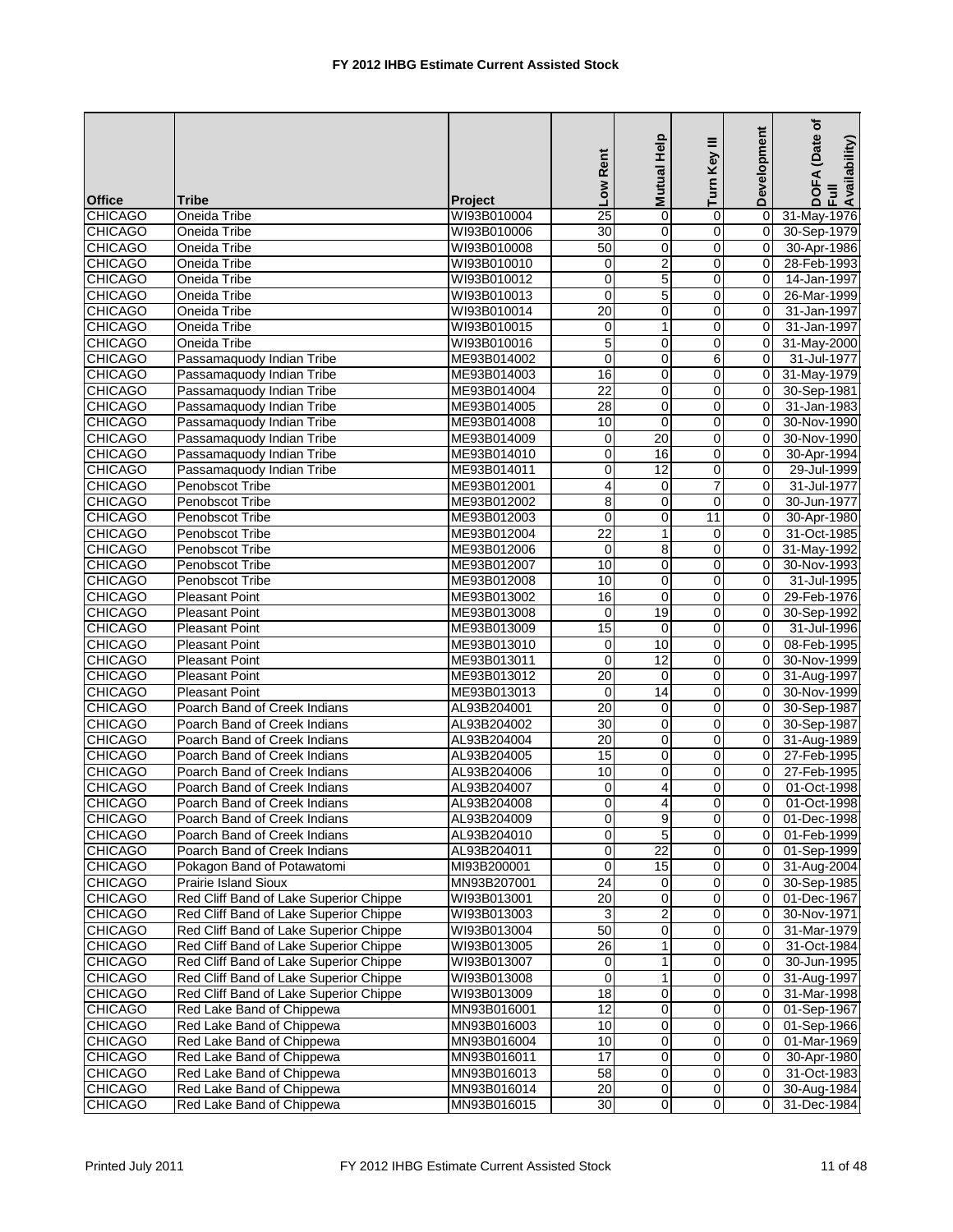| <b>Office</b>  | <b>Tribe</b>              | <b>Project</b> | Low Rent         | Mutual Help             | Turn Key III   | Development    | (Date of<br>DOFA (Date<br>Full<br>Availability) |
|----------------|---------------------------|----------------|------------------|-------------------------|----------------|----------------|-------------------------------------------------|
| <b>CHICAGO</b> | Red Lake Band of Chippewa | MN93B016021    | $\mathbf 0$      | 30                      | 0              | $\mathbf 0$    | 31-Aug-1988                                     |
| <b>CHICAGO</b> | Red Lake Band of Chippewa | MN93B016022    | 0                | 30                      | $\mathbf 0$    | $\mathbf 0$    | 31-Jan-1989                                     |
| <b>CHICAGO</b> | Red Lake Band of Chippewa | MN93B016023    | $\mathbf 0$      | $\overline{20}$         | 0              | 0              | 30-Nov-1990                                     |
| <b>CHICAGO</b> | Red Lake Band of Chippewa | MN93B016024    | 31               | 0                       | $\mathbf 0$    | $\overline{0}$ | 30-Sep-1993                                     |
| <b>CHICAGO</b> | Red Lake Band of Chippewa | MN93B016025    | 10               | 0                       | $\overline{0}$ | $\mathbf 0$    | 28-Feb-1994                                     |
| <b>CHICAGO</b> | Red Lake Band of Chippewa | MN93B016026    | $\overline{12}$  | $\mathbf 0$             | 0              | $\mathbf 0$    | 30-Sep-1994                                     |
| <b>CHICAGO</b> | Red Lake Band of Chippewa | MN93B016027    | 44               | $\mathbf 0$             | 0              | $\Omega$       | 30-Nov-1995                                     |
| <b>CHICAGO</b> | Red Lake Band of Chippewa | MN93B016028    | $\mathbf 0$      | 20                      | 0              | $\Omega$       | 01-May-1997                                     |
| <b>CHICAGO</b> | Red Lake Band of Chippewa | MN93B016029    | 40               | $\mathbf 0$             | $\pmb{0}$      | 0              | 01-Oct-1997                                     |
| <b>CHICAGO</b> | Sac & Fox Tribe           | IA93B112001    | 20               | $\mathbf 0$             | 0              | 0              | 30-Jun-1981                                     |
| <b>CHICAGO</b> |                           |                | $\overline{12}$  | $\pmb{0}$               | $\mathbf 0$    | $\mathbf 0$    | 30-Sep-1976                                     |
|                | Saginaw Chippewa          | MI93B043002    | 19               | $\overline{0}$          | $\mathbf 0$    |                |                                                 |
| <b>CHICAGO</b> | Saginaw Chippewa          | MI93B043003    |                  |                         |                | 0              | 31-Aug-1980                                     |
| <b>CHICAGO</b> | Saginaw Chippewa          | MI93B043004    | 8                | 0                       | 0              | 0              | 22-Nov-1992                                     |
| <b>CHICAGO</b> | Saginaw Chippewa          | MI93B043007    | 9                | $\pmb{0}$               | 0              | $\Omega$       | 30-Jun-1999                                     |
| <b>CHICAGO</b> | Saginaw Chippewa          | MI93B043008    | $\overline{2}$   | 0                       | $\overline{0}$ | $\mathbf{1}$   | 30-Jun-1999                                     |
| <b>CHICAGO</b> | Saint Croix Chippewa      | WI93B062001    | $\overline{24}$  | $\mathbf 0$             | 0              | $\mathbf 0$    | 01-May-1973                                     |
| <b>CHICAGO</b> | Saint Croix Chippewa      | WI93B062003    | 30               | 0                       | $\mathbf 0$    | 0              | 30-Nov-1982                                     |
| <b>CHICAGO</b> | Saint Croix Chippewa      | WI93B062004    | 8                | 0                       | 0              | $\Omega$       | 30-Jun-1984                                     |
| <b>CHICAGO</b> | Saint Croix Chippewa      | WI93B062005    | 10               | 0                       | $\mathbf 0$    | 0              | 30-Jun-1984                                     |
| <b>CHICAGO</b> | Saint Croix Chippewa      | WI93B062006    | 10               | 0                       | 0              | 0              | 31-Aug-1986                                     |
| <b>CHICAGO</b> | Saint Croix Chippewa      | WI93B062009    | 20               | 0                       | 0              | $\Omega$       | 31-Jan-1992                                     |
| <b>CHICAGO</b> | Saint Croix Chippewa      | WI93B062010    | $\overline{37}$  | $\overline{0}$          | $\mathbf 0$    | 0              | 01-Dec-1973                                     |
| <b>CHICAGO</b> | Saint Croix Chippewa      | WI93B062011    | 10               | $\mathbf 0$             | 0              | 0              | 30-Apr-1994                                     |
| <b>CHICAGO</b> | Saint Croix Chippewa      | WI93B062012    | 0                | 10                      | $\mathbf 0$    | $\overline{0}$ | 30-Sep-1997                                     |
| <b>CHICAGO</b> | Saint Croix Chippewa      | WI93B062013    | $\overline{21}$  | 0                       | $\overline{0}$ | $\mathbf 0$    | 30-Apr-1996                                     |
| <b>CHICAGO</b> | Saint Croix Chippewa      | WI93B062014    | $\mathbf 0$      | 15                      | 0              | $\mathbf 0$    | 30-Apr-1996                                     |
| <b>CHICAGO</b> | Sault Ste. Marie Tribe    | MI93B149001    | 48               | 0                       | 0              | $\Omega$       | 31-Mar-1983                                     |
| <b>CHICAGO</b> | Sault Ste. Marie Tribe    | MI93B149003    | 40               | 0                       | 0              | $\Omega$       | 31-May-1983                                     |
| <b>CHICAGO</b> | Sault Ste. Marie Tribe    | MI93B149005    | 88               | 0                       | $\pmb{0}$      | 0              | 30-Sep-1984                                     |
| <b>CHICAGO</b> | Sault Ste. Marie Tribe    | MI93B149006    | 25               | 0                       | 0              | 0              | 30-Nov-1984                                     |
| <b>CHICAGO</b> | Sault Ste. Marie Tribe    | MI93B149007    | $\overline{12}$  | $\overline{\mathbf{0}}$ | 0              | 0              | 31-Mar-1986                                     |
| <b>CHICAGO</b> | Sault Ste. Marie Tribe    | MI93B149008    | 9                | $\pmb{0}$               | 0              | 0              | 31-Oct-1986                                     |
| <b>CHICAGO</b> | Sault Ste. Marie Tribe    | MI93B149009    | 11               | 0                       | 0              | $\Omega$       | 31-Oct-1986                                     |
| <b>CHICAGO</b> | Sault Ste. Marie Tribe    | MI93B149010    | 0                | 17                      | $\mathbf 0$    | $\Omega$       | 31-Mar-1988                                     |
| <b>CHICAGO</b> | Sault Ste. Marie Tribe    | MI93B149012    | 20               | 0                       | 0              | 0              | 30-Jun-1992                                     |
| <b>CHICAGO</b> | Sault Ste. Marie Tribe    | MI93B149013    | 10               | 0                       | 0              | $\overline{0}$ | 30-Nov-1992                                     |
| <b>CHICAGO</b> | Sault Ste. Marie Tribe    | MI93B149014    | 51               | $\pmb{0}$               | 0              | $\Omega$       | 30-Jun-1997                                     |
| <b>CHICAGO</b> | Sault Ste. Marie Tribe    | MI93B149015    | $\overline{39}$  | $\Omega$                | $\Omega$       | 0              | 30-Jun-1997                                     |
| <b>CHICAGO</b> | Sault Ste. Marie Tribe    | MI93B149016    | 45               | $\mathbf{O}$            | $\overline{0}$ | $\mathbf 0$    | 30-Aug-1998                                     |
| <b>CHICAGO</b> | Sault Ste. Marie Tribe    | MI93B149017    | 0                | 10                      | $\Omega$       | 0              | 30-Sep-1996                                     |
| <b>CHICAGO</b> | Sault Ste. Marie Tribe    | MI93B149018    | 0                | 4                       | $\overline{0}$ | 0              | 01-Jan-1998                                     |
| <b>CHICAGO</b> | Sault Ste. Marie Tribe    | MI93B149019    | $\pmb{0}$        | 5                       | $\mathbf 0$    | 0              | 31-Mar-2002                                     |
| <b>CHICAGO</b> | Sault Ste. Marie Tribe    | MI93B149019    | 0                | $\overline{11}$         | $\overline{0}$ | 0              | 31-Jul-2002                                     |
| <b>CHICAGO</b> | Sault Ste. Marie Tribe    | MI93B149019    | 0                | 9                       | $\overline{0}$ | $\Omega$       | 31-Oct-2002                                     |
| <b>CHICAGO</b> | Seminole Tribe            | FL93B059032    | $\mathbf 0$      | 0                       | $\overline{0}$ | 35             |                                                 |
| <b>CHICAGO</b> | Seneca Nation of New York | NY93B040001    | $\overline{25}$  | 0                       | $\mathbf 0$    | $\overline{0}$ | 01-Dec-1964                                     |
| <b>CHICAGO</b> | Seneca Nation of New York | NY93B040002    | 17               | 0                       | $\mathbf 0$    | $\overline{0}$ | 01-May-1967                                     |
| <b>CHICAGO</b> | Seneca Nation of New York | NY93B040004    | 0                | 0                       | $\overline{a}$ | 0              | 16-Feb-1979                                     |
| <b>CHICAGO</b> | Seneca Nation of New York | NY93B040005    | 40               | $\mathbf 0$             | $\mathbf{0}$   | 0              | 31-Oct-1981                                     |
| <b>CHICAGO</b> | Seneca Nation of New York | NY93B040006    | $\overline{0}$   | $\mathbf 0$             | 38             | 0              | 31-May-1982                                     |
| <b>CHICAGO</b> | Seneca Nation of New York | NY93B040007    | 51               | 0                       | $\mathbf 0$    | 0              | 31-Mar-1987                                     |
| <b>CHICAGO</b> | Seneca Nation of New York | NY93B040009    | $\overline{28}$  | 0                       | $\mathbf 0$    | 0              | 31-Mar-1989                                     |
| <b>CHICAGO</b> | Seneca Nation of New York | NY93B040010    | 12               | 0                       | 0              | 0              | 31-Jul-1997                                     |
| <b>CHICAGO</b> | Seneca Nation of New York | NY93B040011    | $\boldsymbol{7}$ | 0                       | $\overline{0}$ | 0              | 31-Jul-1997                                     |
| <b>CHICAGO</b> | Seneca Nation of New York | NY93B040013    | 0                | 10                      | $\overline{0}$ | 0              | 31-Mar-2001                                     |
| <b>CHICAGO</b> | Seneca Nation of New York | NY93B040014    | $\mathbf{1}$     | 1                       | $\mathbf 0$    | 0              | 01-Jan-1997                                     |
| <b>CHICAGO</b> | Seneca Nation of New York | NY93B040015    | $\pmb{0}$        | $\pmb{0}$               | $\overline{0}$ | 25             |                                                 |
|                |                           |                |                  |                         |                |                |                                                 |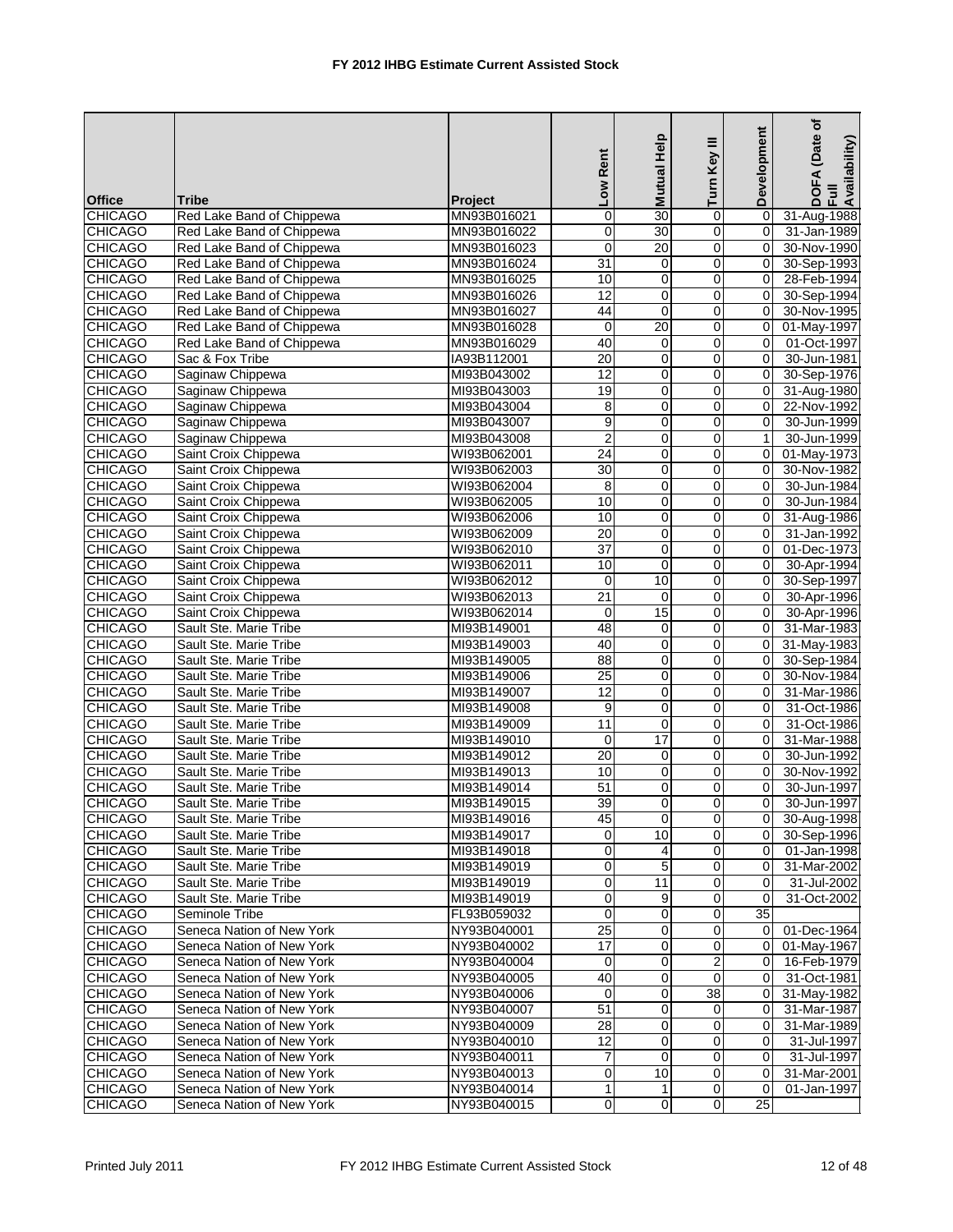|                                  |                                        |                | Low Rent        | Mutual Help             | Ξ<br>Turn Key       | Development    | ৳<br>(Date<br>DOFA (Date<br>Full<br>Availability) |
|----------------------------------|----------------------------------------|----------------|-----------------|-------------------------|---------------------|----------------|---------------------------------------------------|
| <b>Office</b>                    | <b>Tribe</b>                           | <b>Project</b> |                 |                         |                     |                |                                                   |
| <b>CHICAGO</b>                   | Seneca Nation of New York              | <b>SA16</b>    | 10              | $\mathbf 0$             | $\overline{0}$      | $\mathbf 0$    | 22-Sep-1997                                       |
| <b>CHICAGO</b>                   | Sokagoan Chippewa Tribe                | WI93B036001    | 14              | 0                       | $\overline{0}$      | 0              | 01-Dec-1972                                       |
| <b>CHICAGO</b>                   | Sokagoan Chippewa Tribe                | WI93B036002    | $\overline{20}$ | 0                       | $\mathsf{O}\xspace$ | $\mathbf 0$    | 30-Jun-1980                                       |
| <b>CHICAGO</b>                   | Sokagoan Chippewa Tribe                | WI93B036003    | 10              | 0                       | $\mathbf 0$         | 0              | 28-Feb-1986                                       |
| <b>CHICAGO</b>                   | Sokagoan Chippewa Tribe                | WI93B036004    | 30              | $\mathbf 0$             | $\Omega$            | 0              | 30-Sep-1987                                       |
| <b>CHICAGO</b>                   | Sokagoan Chippewa Tribe                | WI93B036005    | 0               | 11                      | $\mathbf 0$         | 0              | 31-Dec-1989                                       |
| <b>CHICAGO</b>                   | Sokagoan Chippewa Tribe                | WI93B036006    | 11              | 0                       | $\mathbf 0$         | 0              | 30-Nov-1989                                       |
| <b>CHICAGO</b>                   | Sokagoan Chippewa Tribe                | WI93B036007    | 10              | 0                       | $\mathbf 0$         | $\Omega$       | 30-Jan-1994                                       |
| <b>CHICAGO</b>                   | Sokagoan Chippewa Tribe                | WI93B036008    | 10              | 0                       | $\pmb{0}$           | 0              | 30-Aug-1994                                       |
| <b>CHICAGO</b>                   | Sokagoan Chippewa Tribe                | WI93B036009    | $\mathbf 0$     | 15                      | $\overline{0}$      | 0              | 30-Jun-1997                                       |
| <b>CHICAGO</b>                   | Sokagoan Chippewa Tribe                | WI93B036010    | 15              | $\mathbf 0$             | $\mathbf 0$         | 0              | 31-Aug-2000                                       |
| <b>CHICAGO</b>                   | St. Regis Mohawk Tribe                 | NY93B436001    | 0               | $\overline{24}$         | $\overline{0}$      | 0              | 30-Sep-1987                                       |
| <b>CHICAGO</b>                   | St. Regis Mohawk Tribe                 | NY93B436003    | 0               | $\overline{25}$         | $\mathsf{O}\xspace$ | 0              | 31-Mar-1990                                       |
| <b>CHICAGO</b>                   | St. Regis Mohawk Tribe                 | NY93B436004    | 10              | 0                       | $\mathbf 0$         | 0              | 31-Mar-1990                                       |
| <b>CHICAGO</b>                   | St. Regis Mohawk Tribe                 | NY93B436005    | 15              | $\mathbf 0$             | $\overline{0}$      | 0              | 28-Feb-1991                                       |
| <b>CHICAGO</b>                   | St. Regis Mohawk Tribe                 | NY93B436006    | 0               | 13                      | $\mathbf 0$         | 0              | 24-Dec-1991                                       |
| <b>CHICAGO</b>                   | St. Regis Mohawk Tribe                 | NY93B436007    | 0               | 15                      | $\mathbf 0$         | 0              | 28-Feb-1994                                       |
| <b>CHICAGO</b>                   | St. Regis Mohawk Tribe                 | NY93B436008    | 0               | 18                      | $\mathbf 0$         | 0              | 28-Feb-1994                                       |
| <b>CHICAGO</b>                   | St. Regis Mohawk Tribe                 | NY93B436009    | 14              | $\mathbf 0$             | $\mathbf 0$         | 0              | 10-May-1995                                       |
| <b>CHICAGO</b>                   | St. Regis Mohawk Tribe                 | NY93B436010    | 0               | 35                      | $\mathbf 0$         | 0              | 28-Feb-1995                                       |
| <b>CHICAGO</b>                   | St. Regis Mohawk Tribe                 | NY93B436011    | 0               | 18                      | $\mathbf 0$         | 0              | 31-Jan-1997                                       |
| <b>CHICAGO</b>                   | St. Regis Mohawk Tribe                 | NY93B436012    | 19              | 0                       | $\overline{0}$      | 0              | 31-Dec-1999                                       |
| <b>CHICAGO</b>                   | St. Regis Mohawk Tribe                 | NY93B436012    | $\mathbf{1}$    | 0                       | $\mathsf{O}\xspace$ | 0              | 31-Dec-2000                                       |
| <b>CHICAGO</b>                   | St. Regis Mohawk Tribe                 | NY93B436013    | 29              | 0                       | $\mathbf 0$         | 0              | 31-Dec-1999                                       |
| <b>CHICAGO</b>                   | St. Regis Mohawk Tribe                 | NY93B436013    | 4               | $\mathbf 0$             | $\overline{0}$      | 0              | 31-Dec-2000                                       |
| <b>CHICAGO</b>                   | St. Regis Mohawk Tribe                 | NY93B436013    | 3               | 0                       | $\mathbf 0$         | 0              | 31-Aug-2002                                       |
| <b>CHICAGO</b>                   | St. Regis Mohawk Tribe                 | NY93B436014    | $\mathbf 0$     | $\overline{7}$          | $\mathbf 0$         | 0              | 30-Apr-1997                                       |
|                                  |                                        |                |                 |                         |                     | 0              |                                                   |
| <b>CHICAGO</b>                   | Stockbridge-Munsee Tribe               | WI93B014001    | $\overline{18}$ | 0                       | $\mathbf 0$         |                | 01-Sep-1967                                       |
| <b>CHICAGO</b><br><b>CHICAGO</b> | Stockbridge-Munsee Tribe               | WI93B014004    | 6               | 0                       | $\mathbf 0$         | 0<br>9         | 01-Dec-1972                                       |
|                                  | Stockbridge-Munsee Tribe               | WI93B014007    | 0               | $\mathbf 0$             | $\mathbf 0$         |                |                                                   |
| <b>CHICAGO</b>                   | Stockbridge-Munsee Tribe               | WI93B014009    | 0               | $\pmb{0}$               | $\overline{O}$      | 10             |                                                   |
| <b>CHICAGO</b>                   | Stockbridge-Munsee Tribe               | WI93B014010    | 10              | 0                       | $\overline{0}$      | $\overline{c}$ | 01-Jul-1998                                       |
| <b>CHICAGO</b>                   | Stockbridge-Munsee Tribe               | WI93B014011    | 0               | $\mathbf{1}$            | $\mathbf 0$         | 0              | 01-Mar-1998                                       |
| <b>CHICAGO</b>                   | <b>Upper Sioux Indian Community</b>    | MN93B207006    | 0               | 11                      | $\mathbf 0$         | $\Omega$       | 01-Dec-1999                                       |
| <b>CHICAGO</b>                   | <b>Upper Sioux Indian Community</b>    | MN93B207006    | 0               | 4                       | $\overline{0}$      | 0              | 01-Jan-2001                                       |
| <b>CHICAGO</b>                   | Waccamaw Siouan State Tribe            | NC93B171004    | 4               | 0                       | $\mathbf 0$         | 0              | 30-Sep-1998                                       |
| <b>CHICAGO</b>                   | Wampanoag Tribe                        | MA93B176001    | 18              | 0                       | $\mathbf 0$         | 0              | 31-Mar-1996                                       |
| <b>CHICAGO</b>                   | Wampanoag Tribe                        | MA93B176002    | $\overline{0}$  | $\overline{7}$          | $\overline{0}$      | $\Omega$       | 31-Dec-2000                                       |
| <b>CHICAGO</b>                   | <b>Wampanoag Tribe</b>                 | MA93B176003    | 6               | $\overline{\mathbf{0}}$ | $\pmb{0}$           | 0              | 30-Sep-1998                                       |
| <b>CHICAGO</b>                   | <b>Wampanoag Tribe</b>                 | MA93B176003    | $\overline{2}$  | 0                       | $\mathbf 0$         | 0              | 31-Oct-2003                                       |
| <b>CHICAGO</b>                   | White Earth Band of Minnesota Chippewa | MN93B013001    | 50              | 0                       | $\pmb{0}$           | 0              | 01-Apr-1968                                       |
| <b>CHICAGO</b>                   | White Earth Band of Minnesota Chippewa | MN93B013005    | 15              | 0                       | 0                   | 0              | 01-Jan-1968                                       |
| <b>CHICAGO</b>                   | White Earth Band of Minnesota Chippewa | MN93B013006    | 50              | 0                       | $\pmb{0}$           | 0              | 30-Jul-1979                                       |
| <b>CHICAGO</b>                   | White Earth Band of Minnesota Chippewa | MN93B013008    | 8               | 0                       | $\mathbf 0$         | 0              | 31-Oct-1981                                       |
| <b>CHICAGO</b>                   | White Earth Band of Minnesota Chippewa | MN93B013009    | 60              | 0                       | $\overline{0}$      | 0              | 30-Jun-1984                                       |
| CHICAGO                          | White Earth Band of Minnesota Chippewa | MN93B013010    | 0               | $\overline{25}$         | 0                   | 0              | 28-Feb-1987                                       |
| <b>CHICAGO</b>                   | White Earth Band of Minnesota Chippewa | MN93B013013    | 0               | $\overline{20}$         | 0                   | 0              | 30-Sep-1988                                       |
| <b>CHICAGO</b>                   | White Earth Band of Minnesota Chippewa | MN93B013015    | $\overline{20}$ | 0                       | $\pmb{0}$           | 0              | 31-Dec-1990                                       |
| CHICAGO                          | White Earth Band of Minnesota Chippewa | MN93B013016    | 20              | 0                       | 0                   | 0              | 31-Jan-1992                                       |
| <b>CHICAGO</b>                   | White Earth Band of Minnesota Chippewa | MN93B013017    | 0               | 10                      | $\overline{0}$      | 0              | 24-Feb-1995                                       |
| <b>CHICAGO</b>                   | White Earth Band of Minnesota Chippewa | MN93B013018    | 0               | 10                      | $\overline{0}$      | 0              | 24-Feb-1995                                       |
| <b>CHICAGO</b>                   | White Earth Band of Minnesota Chippewa | MN93B013019    | 20              | 0                       | 0                   | 0              | 31-Dec-1995                                       |
| <b>CHICAGO</b>                   | White Earth Band of Minnesota Chippewa | MN93B013020    | 0               | $\overline{22}$         | $\mathbf 0$         | 0              | 30-Sep-1998                                       |
| <b>CHICAGO</b>                   | White Earth Band of Minnesota Chippewa | MN93B013021    | 22              | $\mathbf 0$             | $\overline{0}$      | $\mathbf 0$    | 31-Jul-1998                                       |
| <b>CHICAGO</b>                   | White Earth Band of Minnesota Chippewa | MN93B013022    | 0               | 0                       | $\overline{0}$      | 25             |                                                   |
| <b>CHICAGO</b>                   | <b>TOTAL</b>                           |                | 5,514           | 1,693                   | 64                  | 167            |                                                   |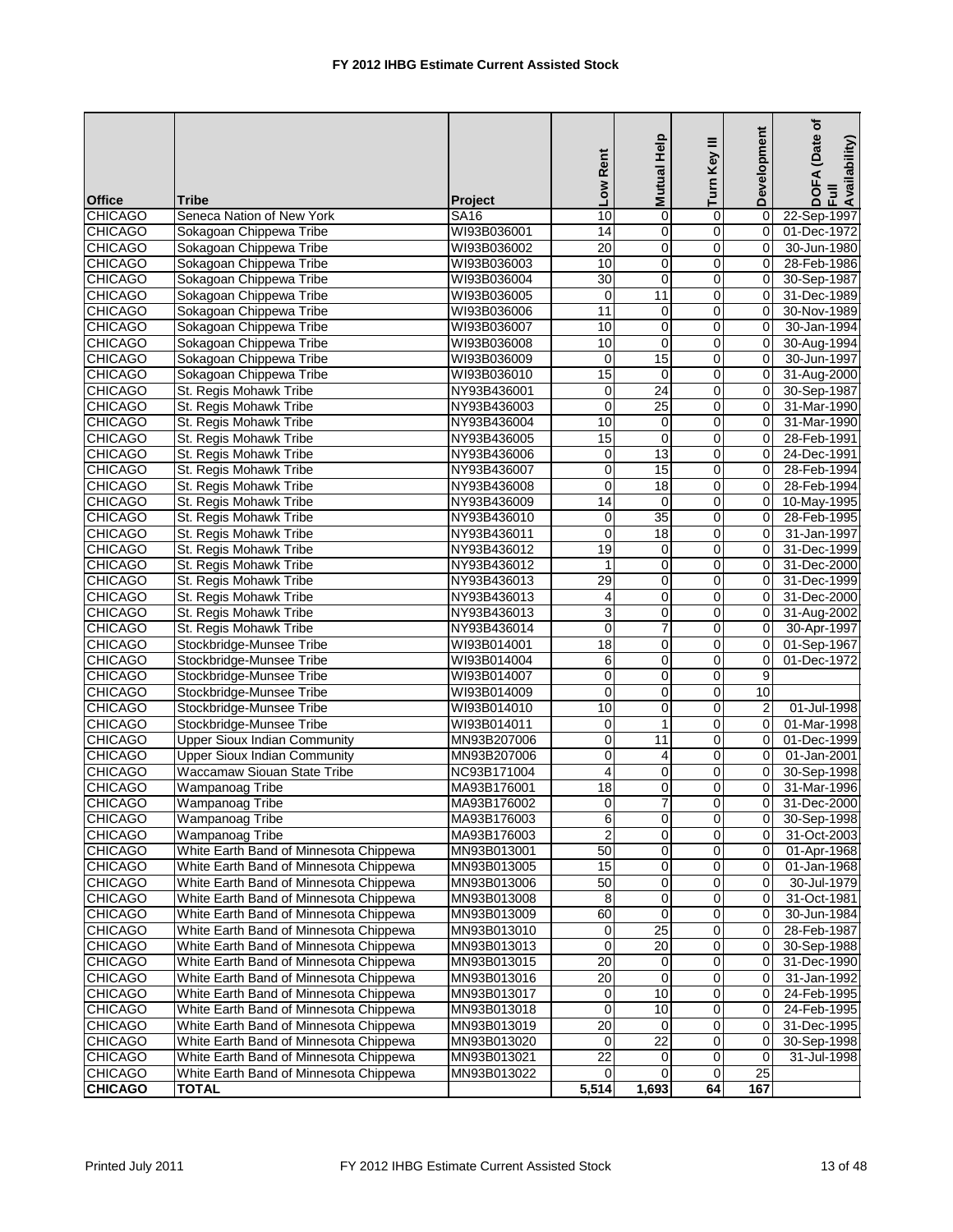|               |                             |                            | Low Rent         | Mutual Help    | Turn Key III                 | Development | (Date of<br>DOFA (Date<br>Full<br>Availability) |
|---------------|-----------------------------|----------------------------|------------------|----------------|------------------------------|-------------|-------------------------------------------------|
| <b>Office</b> | Tribe                       | <b>Project</b>             |                  |                |                              |             |                                                 |
| <b>DENVER</b> | <b>Blackfeet Tribe</b>      | MT10B008001                | $\overline{50}$  | $\mathbf 0$    | 0                            | $\Omega$    | 31-Jan-1966                                     |
| <b>DENVER</b> | <b>Blackfeet Tribe</b>      | MT10B008002                | $\mathbf 0$      | $\overline{2}$ | $\mathbf 0$                  | 0           | 30-Apr-1972                                     |
| <b>DENVER</b> | <b>Blackfeet Tribe</b>      | MT10B008006                | 55               | 0              | 0                            | $\Omega$    | 31-Mar-1971                                     |
| <b>DENVER</b> | <b>Blackfeet Tribe</b>      | MT10B008007                | 55               | 0              | 0                            | 0           | 31-Dec-1973                                     |
| <b>DENVER</b> | <b>Blackfeet Tribe</b>      | MT10B008008                | 6                | 0              | 0                            | $\mathbf 0$ | 30-Jun-1977                                     |
| <b>DENVER</b> | <b>Blackfeet Tribe</b>      | MT10B008010                | $\mathbf 0$      | $\overline{3}$ | $\mathbf 0$                  | $\mathbf 0$ | 30-Sep-1979                                     |
| <b>DENVER</b> | <b>Blackfeet Tribe</b>      | MT10B008011                | $\overline{14}$  | $\mathbf 0$    | $\mathbf 0$                  | $\Omega$    | 31-May-1977                                     |
| <b>DENVER</b> | <b>Blackfeet Tribe</b>      | MT10B008012                | 25               | $\mathbf 0$    | $\mathbf 0$                  | $\Omega$    | 28-Feb-1975                                     |
| <b>DENVER</b> | <b>Blackfeet Tribe</b>      | MT10B008013                | 10               | 0              | 0                            | 0           | 31-May-1975                                     |
| <b>DENVER</b> | <b>Blackfeet Tribe</b>      | MT10B008014                | 43               | 0              | 0                            | 0           | 30-Sep-1975                                     |
| <b>DENVER</b> | <b>Blackfeet Tribe</b>      | MT10B008015                | 0                | 71             | $\mathbf 0$                  | $\Omega$    | 31-Jul-1979                                     |
| <b>DENVER</b> | <b>Blackfeet Tribe</b>      | MT10B008017                | $\overline{0}$   | 53             | 0                            | $\mathbf 0$ | 30-Sep-1980                                     |
| <b>DENVER</b> | <b>Blackfeet Tribe</b>      | MT10B008018                | 50               | 0              | 0                            | 0           | 31-Aug-1981                                     |
| <b>DENVER</b> | <b>Blackfeet Tribe</b>      | MT10B008019                | $\mathbf 0$      | $\overline{c}$ | 0                            | $\Omega$    | 31-Jul-1981                                     |
| <b>DENVER</b> | <b>Blackfeet Tribe</b>      | MT10B008020                | 50               | 0              | 0                            | $\mathbf 0$ | 31-Jul-1982                                     |
| <b>DENVER</b> | <b>Blackfeet Tribe</b>      | MT10B008021                | $\mathbf 0$      | $\overline{2}$ | $\mathbf 0$                  | $\mathbf 0$ | 30-Jun-1982                                     |
| <b>DENVER</b> | <b>Blackfeet Tribe</b>      | MT10B008022                | $\overline{20}$  | $\mathbf 0$    | $\mathbf 0$                  | $\Omega$    | 31-Jan-1984                                     |
| <b>DENVER</b> | <b>Blackfeet Tribe</b>      | MT10B008023                | 20               | $\mathbf 0$    | 0                            | $\Omega$    | 31-Mar-1984                                     |
| <b>DENVER</b> | <b>Blackfeet Tribe</b>      | MT10B008024                | $\overline{25}$  | 0              | 0                            | 0           | 30-Nov-1981                                     |
| <b>DENVER</b> | <b>Blackfeet Tribe</b>      | MT10B008036                | 11               | $\mathbf 0$    | 0                            | 0           | 31-Oct-1985                                     |
| <b>DENVER</b> | <b>Blackfeet Tribe</b>      | MT10B008037                | 10               | 0              | 0                            | $\Omega$    | 30-Sep-1986                                     |
| <b>DENVER</b> | <b>Blackfeet Tribe</b>      | MT10B008045                | 50               | 0              | 0                            | $\mathbf 0$ | 31-Jul-1988                                     |
| <b>DENVER</b> | <b>Blackfeet Tribe</b>      | MT10B008046                | 50               | $\mathbf 0$    | $\mathbf 0$                  | $\mathbf 0$ | 30-Sep-1988                                     |
| <b>DENVER</b> | <b>Blackfeet Tribe</b>      | MT91B008047                | 0                | 24             | 0                            | $\Omega$    | 31-Jan-1992                                     |
| <b>DENVER</b> | <b>Blackfeet Tribe</b>      | MT91B008048                | 0                | 49             | 0                            | 0           | 29-Feb-1992                                     |
| <b>DENVER</b> | <b>Blackfeet Tribe</b>      | MT91B008049                | 10               | 0              | $\mathbf 0$                  | $\mathbf 0$ | 30-Apr-1992                                     |
| <b>DENVER</b> | <b>Blackfeet Tribe</b>      | MT91B008050                | 50               | $\mathbf 0$    | $\mathbf 0$                  | $\Omega$    | 30-Nov-1994                                     |
| <b>DENVER</b> | <b>Blackfeet Tribe</b>      | MT91B008051                | 0                | 30             | 0                            | 0           | 30-Jun-1997                                     |
| <b>DENVER</b> | <b>Blackfeet Tribe</b>      | MT91B008052                | $\overline{25}$  | $\mathbf 0$    | 0                            | 0           | 30-Jun-1995                                     |
| <b>DENVER</b> | <b>Blackfeet Tribe</b>      | MT91B008053                | $\mathbf 0$      | 49             | 0                            | $\Omega$    | 30-Jun-1997                                     |
| <b>DENVER</b> | <b>Blackfeet Tribe</b>      | MT91B008055                | $\overline{20}$  | 0              | 0                            | 0           | 31-Mar-2000                                     |
| <b>DENVER</b> | <b>Cheyenne River Sioux</b> | SD10B005001                | 46               | $\mathbf 0$    | $\mathbf 0$                  | 0           | 28-Feb-1966                                     |
| <b>DENVER</b> | <b>Cheyenne River Sioux</b> | SD10B005002                | $\overline{32}$  | $\mathbf 0$    | 0                            | 0           | 31-Aug-1968                                     |
| <b>DENVER</b> | Cheyenne River Sioux        | SD10B005004                | 156              | 0              | 0                            | 0           | 31-Dec-1974                                     |
| <b>DENVER</b> | <b>Cheyenne River Sioux</b> | SD10B005005                | 68               | 0              | 0                            | 0           | 31-May-1976                                     |
| <b>DENVER</b> | Cheyenne River Sioux        | SD10B005008                | 53               | 0              | 0                            | 0           | 30-Nov-1977                                     |
| <b>DENVER</b> | <b>Cheyenne River Sioux</b> | SD10B005009                | $\mathbf 0$      | $\mathbf{1}$   | 0                            | $\Omega$    | 30-Sep-1977                                     |
| <b>DENVER</b> | <b>Cheyenne River Sioux</b> | SD10B005012                | $\overline{58}$  | $\Omega$       | $\Omega$                     | 0           | 30-Sep-1981                                     |
| <b>DENVER</b> | <b>Cheyenne River Sioux</b> | SD10B005014                | 56               | $\overline{0}$ | $\overline{0}$               | 0           | 30-Sep-1980                                     |
| <b>DENVER</b> | <b>Cheyenne River Sioux</b> | SD10B005016                | 94               | $\mathbf 0$    | 0                            | 0           | 31-Dec-1986                                     |
| <b>DENVER</b> | <b>Cheyenne River Sioux</b> | SD10B005017                | 0                | 44             | 0                            | 0           | 30-Sep-1987                                     |
| <b>DENVER</b> | <b>Cheyenne River Sioux</b> | SD91B005020                | $\overline{0}$   | 33             | $\overline{\mathbf{0}}$      | 0           | 30-Sep-1994                                     |
| <b>DENVER</b> | <b>Cheyenne River Sioux</b> | SD91B005021                | 15               | 0              | 0                            | 0           | 30-Jun-1994                                     |
| <b>DENVER</b> | <b>Cheyenne River Sioux</b> | SD91B005023                | $\boldsymbol{2}$ | $\mathbf 0$    | 0                            | $\mathbf 0$ | 31-Aug-1976                                     |
| <b>DENVER</b> | <b>Cheyenne River Sioux</b> | SD91B005024                | 91               | 0              | 0                            | $\mathbf 0$ | 30-Sep-1998                                     |
| <b>DENVER</b> | <b>Cheyenne River Sioux</b> | SD91B005025                | $\pmb{0}$        | 26             | 0                            | 0           | 31-Dec-1974                                     |
| <b>DENVER</b> | <b>Cheyenne River Sioux</b> | SD91B005026                | $\overline{27}$  | $\pmb{0}$      | $\mathbf 0$                  | $\mathbf 0$ | 30-Apr-1999                                     |
| <b>DENVER</b> | Crow Creek Sioux            | SD10B004001                | 50               | 0              | 0                            | $\mathbf 0$ | 30-Apr-1966                                     |
| <b>DENVER</b> | Crow Creek Sioux            | SD10B004003                | $\overline{20}$  | 0              | 0                            | 0           | 30-Sep-1969                                     |
| <b>DENVER</b> | Crow Creek Sioux            | SD10B004004                | 6                | 0              | 0                            | $\mathbf 0$ | 31-Aug-1972                                     |
| <b>DENVER</b> | Crow Creek Sioux            | SD10B004006                | $\overline{36}$  | 0              |                              | 0           |                                                 |
|               |                             |                            | 15               |                | 0<br>$\overline{\mathbf{0}}$ |             | 31-Dec-1973                                     |
| <b>DENVER</b> | Crow Creek Sioux            | SD10B004008<br>SD10B004010 | 31               | 0              |                              | 0           | 30-Nov-1976                                     |
| <b>DENVER</b> | Crow Creek Sioux            |                            |                  | 0              | 0                            | 0           | 31-Jan-1981                                     |
| <b>DENVER</b> | <b>Crow Creek Sioux</b>     | SD91B004013                | 10               | 0              | $\mathbf 0$                  | $\mathbf 0$ | 30-Nov-1994                                     |
| <b>DENVER</b> | Crow Creek Sioux            | SD91B004014                | $\mathbf 0$      | 10             | $\mathbf 0$                  | 0           | 30-Apr-1994                                     |
| <b>DENVER</b> | Crow Creek Sioux            | SD91B004015                | $\pmb{0}$        | 28             | $\pmb{0}$                    | 0           | 31-Oct-1995                                     |
| <b>DENVER</b> | <b>Crow Creek Sioux</b>     | SD91B004016                | 10               | $\overline{0}$ | $\mathbf 0$                  | $\Omega$    | 31-Mar-1997                                     |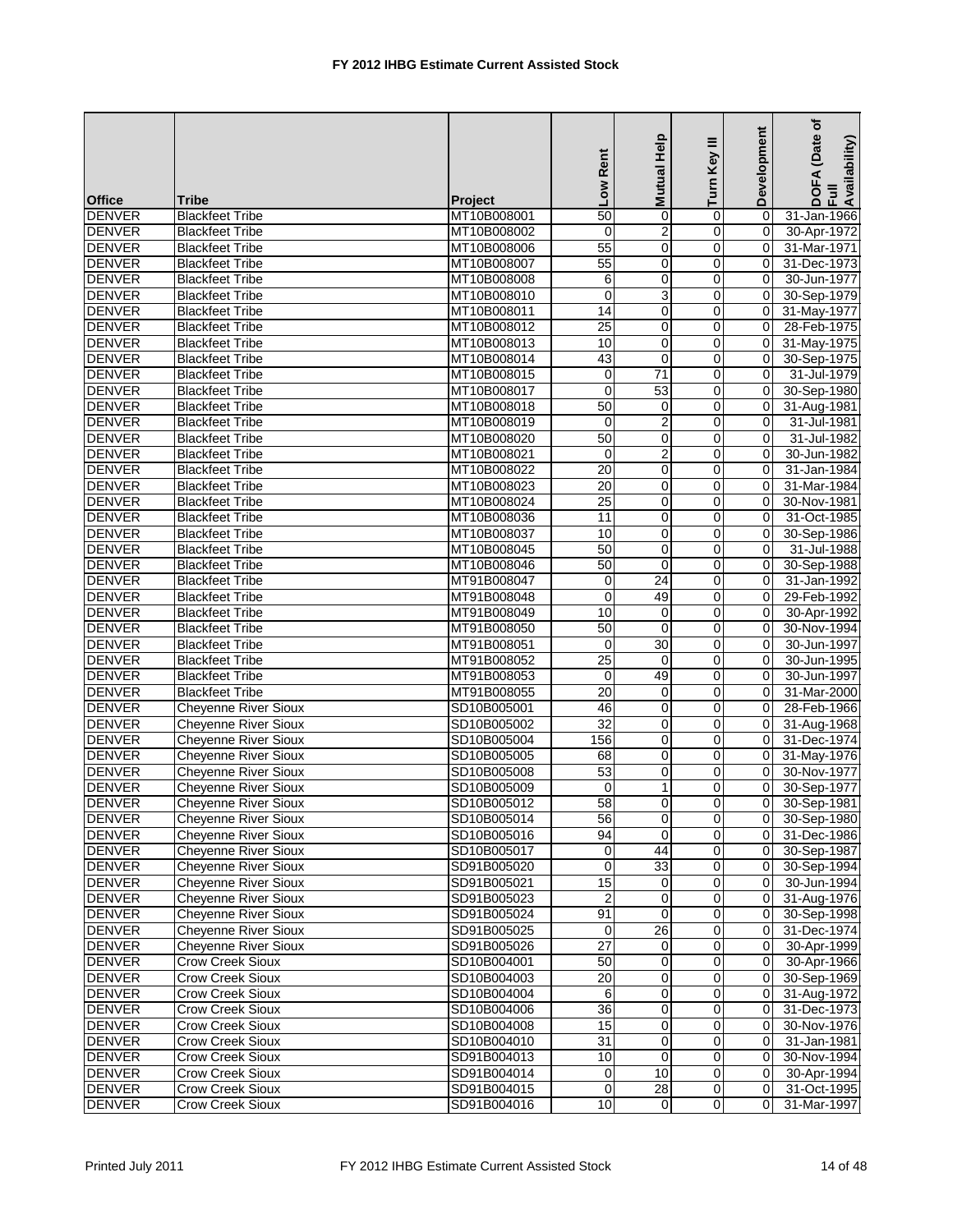| Development<br>Low Rent<br>Turn Key<br><b>Mutual</b><br><b>Office</b><br><b>Tribe</b><br><b>Project</b><br>20<br><b>DENVER</b><br>Crow Creek Sioux<br>SD91B004017<br>0<br>0<br>$\Omega$ |                                     |
|-----------------------------------------------------------------------------------------------------------------------------------------------------------------------------------------|-------------------------------------|
|                                                                                                                                                                                         | DOFA (Date<br>Full<br>Availability) |
|                                                                                                                                                                                         | 30-Jun-1998                         |
| DENVER<br>Crow Tribe<br>0<br>MT10B014001<br>0<br>1<br>0                                                                                                                                 | 30-Sep-1970                         |
| 3<br><b>DENVER</b><br>$\mathbf 0$<br>$\mathbf 0$<br>Crow Tribe<br>MT10B014002<br>0                                                                                                      | 28-Feb-1973                         |
| <b>DENVER</b><br>$\boldsymbol{2}$<br>Crow Tribe<br>MT10B014003<br>0<br>0<br>0                                                                                                           | 31-Dec-1973                         |
| $\overline{37}$<br><b>DENVER</b><br>Crow Tribe<br>MT10B014004<br>0<br>0<br>0                                                                                                            | 31-Dec-1973                         |
| 1<br><b>DENVER</b><br><b>Crow Tribe</b><br>MT10B014005<br>$\mathbf 0$<br>0<br>0                                                                                                         | 31-Dec-1973                         |
| <b>DENVER</b><br><b>Crow Tribe</b><br>5<br>0<br>MT10B014006<br>0<br>0                                                                                                                   | 31-Dec-1973                         |
| $\overline{\mathbf{c}}$<br>DENVER<br><b>Crow Tribe</b><br>MT10B014007<br>$\mathbf 0$<br>0<br>0                                                                                          | 30-Nov-1979                         |
| 40<br>$\mathbf 0$<br>0<br><b>DENVER</b><br>Crow Tribe<br>MT10B014008<br>0                                                                                                               | 30-Nov-1979                         |
| <b>DENVER</b><br><b>Crow Tribe</b><br>14<br>$\mathbf 0$<br>$\mathbf 0$<br>MT10B014009<br>$\Omega$                                                                                       | 31-Aug-1981                         |
| <b>DENVER</b><br><b>Crow Tribe</b><br>MT10B014010<br>44<br>0<br>0<br>0                                                                                                                  | 31-Jul-1981                         |
| 49<br><b>DENVER</b><br>Crow Tribe<br>$\mathbf 0$<br>0<br>MT10B014011<br>0                                                                                                               | 28-Feb-1987                         |
| <b>DENVER</b><br>$\overline{\mathbf{4}}$<br>$\mathbf 0$<br>0<br>Crow Tribe<br>MT10B014012<br>0                                                                                          | 30-Sep-1980                         |
| <b>DENVER</b><br>Crow Tribe<br>MT10B014019<br>39<br>$\mathbf 0$<br>0                                                                                                                    | 31-Oct-1985                         |
| <b>DENVER</b><br>43<br>Crow Tribe<br>MT10B014020<br>0<br>$\mathbf 0$<br>0                                                                                                               | 31-Dec-1985                         |
| $\mathbf 0$<br>29<br><b>DENVER</b><br><b>Crow Tribe</b><br>MT10B014022<br>0<br>0                                                                                                        | 28-Feb-1987                         |
| <b>DENVER</b><br><b>Crow Tribe</b><br>MT10B014023<br>0<br>20<br>0<br>0                                                                                                                  | 31-Jan-1986                         |
| <b>DENVER</b><br>Crow Tribe<br>$\mathbf 0$<br>23<br>0<br>MT91B014024<br>0                                                                                                               | 31-Jan-1996                         |
| <b>DENVER</b><br>$\mathbf 0$<br>0<br><b>Crow Tribe</b><br>MT91B014025<br>9<br>0                                                                                                         | 30-Nov-1979                         |
| <b>DENVER</b><br>10<br>$\mathbf 0$<br>Flandreau Santee Sioux<br>SD10B049002<br>0<br>$\Omega$                                                                                            | 31-Dec-1979                         |
| <b>DENVER</b><br>Flandreau Santee Sioux<br>SD10B049003<br>10<br>0<br>0<br>$\Omega$                                                                                                      | 31-Dec-1980                         |
| 15<br><b>DENVER</b><br><b>Flandreau Santee Sioux</b><br>SD10B049005<br>0<br>0<br>0                                                                                                      | 30-Sep-1985                         |
| <b>DENVER</b><br>15<br>$\mathbf 0$<br>0<br><b>Flandreau Santee Sioux</b><br>SD91B049007<br>$\Omega$                                                                                     | 24-Feb-1993                         |
| <b>DENVER</b><br>3<br>Flandreau Santee Sioux<br>SD91B049008<br>0<br>0<br>0                                                                                                              | 31-Dec-1994                         |
| 47<br>0<br><b>DENVER</b><br>MT10B010005<br>0<br>Fort Belknap Indian Community<br>0                                                                                                      | 31-Aug-1971                         |
| 47<br><b>DENVER</b><br>Fort Belknap Indian Community<br>MT10B010009<br>$\mathbf 0$<br>0<br>0                                                                                            | 31-Dec-1976                         |
| 0<br><b>DENVER</b><br>Fort Belknap Indian Community<br>15<br>0<br>0<br>MT10B010012                                                                                                      | 30-Nov-1979                         |
| <b>DENVER</b><br>Fort Belknap Indian Community<br>MT10B010014<br>20<br>$\mathbf 0$<br>0<br>$\Omega$                                                                                     | 30-Sep-1981                         |
| <b>DENVER</b><br>10<br>0<br>0<br>Fort Belknap Indian Community<br>MT10B010015<br>0                                                                                                      | 30-Jun-1982                         |
| <b>DENVER</b><br>10<br>$\mathbf 0$<br>$\mathbf 0$<br>MT10B010016<br>Fort Belknap Indian Community<br>0                                                                                  | 30-Jun-1982                         |
| <b>DENVER</b><br>14<br>Fort Belknap Indian Community<br>MT10B010019<br>0<br>0<br>0                                                                                                      | 30-Nov-1984                         |
| <b>DENVER</b><br>Fort Belknap Indian Community<br>MT10B010020<br>9<br>$\mathbf 0$<br>0<br>0                                                                                             | 30-Nov-1984                         |
| 29<br>0<br>DENVER<br>Fort Belknap Indian Community<br>MT10B010021<br>0<br>0                                                                                                             | 31-Jul-1986                         |
| <b>DENVER</b><br>Fort Belknap Indian Community<br>MT10B010022<br>0<br>35<br>0<br>$\Omega$                                                                                               | 30-Sep-1987                         |
| <b>DENVER</b><br>24<br>Fort Belknap Indian Community<br>MT10B010023<br>0<br>0<br>0                                                                                                      | 31-Oct-1987                         |
| $\overline{2}$<br>$\mathbf 0$<br>0<br><b>DENVER</b><br>MT10B010028<br>$\mathbf 0$<br>Fort Belknap Indian Community                                                                      | 31-Aug-1971                         |
| <b>DENVER</b><br>$\overline{2}$<br>MT10B010029<br>0<br>0<br>$\Omega$<br>Fort Belknap Indian Community                                                                                   | 31-Aug-1971                         |
| $\Omega$<br>24<br>$\Omega$<br>0<br><b>DENVER</b><br>Fort Belknap Indian Community<br>MT91B010024                                                                                        | 31-Aug-1994                         |
| <b>DENVER</b><br>Fort Belknap Indian Community<br>MT91B010025<br>$\mathbf 0$<br>24<br>0<br>0                                                                                            | 31-Jul-1994                         |
| 25<br><b>DENVER</b><br>0<br>Fort Belknap Indian Community<br>MT91B010026<br>0<br>0                                                                                                      | 31-Dec-1995                         |
| $\overline{20}$<br><b>DENVER</b><br>Fort Belknap Indian Community<br>MT91B010027<br>0<br>0<br>0                                                                                         | 31-Jan-1996                         |
| <b>DENVER</b><br>Fort Belknap Indian Community<br>0<br>MT91B010030<br>1<br>0<br>0                                                                                                       | 26-Mar-2002                         |
| 30<br>0<br>0<br><b>DENVER</b><br>Fort Peck Assiniboine and Sioux<br>MT10B009001<br>$\Omega$                                                                                             | 31-Jul-1964                         |
| <b>DENVER</b><br>MT10B009002<br>26<br>0<br>0<br>$\mathbf 0$<br>Fort Peck Assiniboine and Sioux                                                                                          | 30-Sep-1964                         |
| <b>DENVER</b><br>Fort Peck Assiniboine and Sioux<br>MT10B009004<br>1<br>0<br>0<br>0                                                                                                     | 31-Jul-1969                         |
| 46<br>0<br>0<br><b>DENVER</b><br>Fort Peck Assiniboine and Sioux<br>MT10B009006<br>0                                                                                                    | 30-Jun-1970                         |
| $\mathbf{1}$<br><b>DENVER</b><br>Fort Peck Assiniboine and Sioux<br>MT10B009007<br>0<br>0<br>0                                                                                          | 31-Aug-1972                         |
| 0<br>0<br>$\mathbf 0$<br><b>DENVER</b><br>Fort Peck Assiniboine and Sioux<br>MT10B009008<br>1                                                                                           | $31$ -Jan-1974                      |
| 10<br>0<br><b>DENVER</b><br>0<br>0<br>Fort Peck Assiniboine and Sioux<br>MT10B009010                                                                                                    | 30-Nov-1975                         |
| <b>DENVER</b><br>17<br>0<br>0<br>Fort Peck Assiniboine and Sioux<br>MT10B009011<br>0                                                                                                    | 30-Jun-1978                         |
| <b>DENVER</b><br>Fort Peck Assiniboine and Sioux<br>MT10B009012<br>1<br>$\overline{0}$<br>0<br>0                                                                                        | 30-Jun-1978                         |
| $\boldsymbol{2}$<br><b>DENVER</b><br>Fort Peck Assiniboine and Sioux<br>MT10B009013<br>$\mathbf 0$<br>0<br>0                                                                            | 30-Sep-1979                         |
| 48<br>0<br>0<br><b>DENVER</b><br>Fort Peck Assiniboine and Sioux<br>0<br>MT10B009014                                                                                                    | 31-May-1979                         |
| <b>DENVER</b><br>47<br>0<br>0<br>$\mathbf 0$<br>Fort Peck Assiniboine and Sioux<br>MT10B009015                                                                                          | 31-Mar-1981                         |
| <b>DENVER</b><br>3<br>Fort Peck Assiniboine and Sioux<br>MT10B009016<br>0<br>0<br>0                                                                                                     | 30-May-1980                         |
| $\pmb{0}$<br>$\mathbf{1}$<br>$\pmb{0}$<br><b>DENVER</b><br>Fort Peck Assiniboine and Sioux<br>MT10B009017<br>0                                                                          | 31-Mar-1982                         |
| $\overline{17}$<br>$\overline{0}$<br>0<br><b>DENVER</b><br>Fort Peck Assiniboine and Sioux<br>MT10B009018<br>0                                                                          | 28-Feb-1982                         |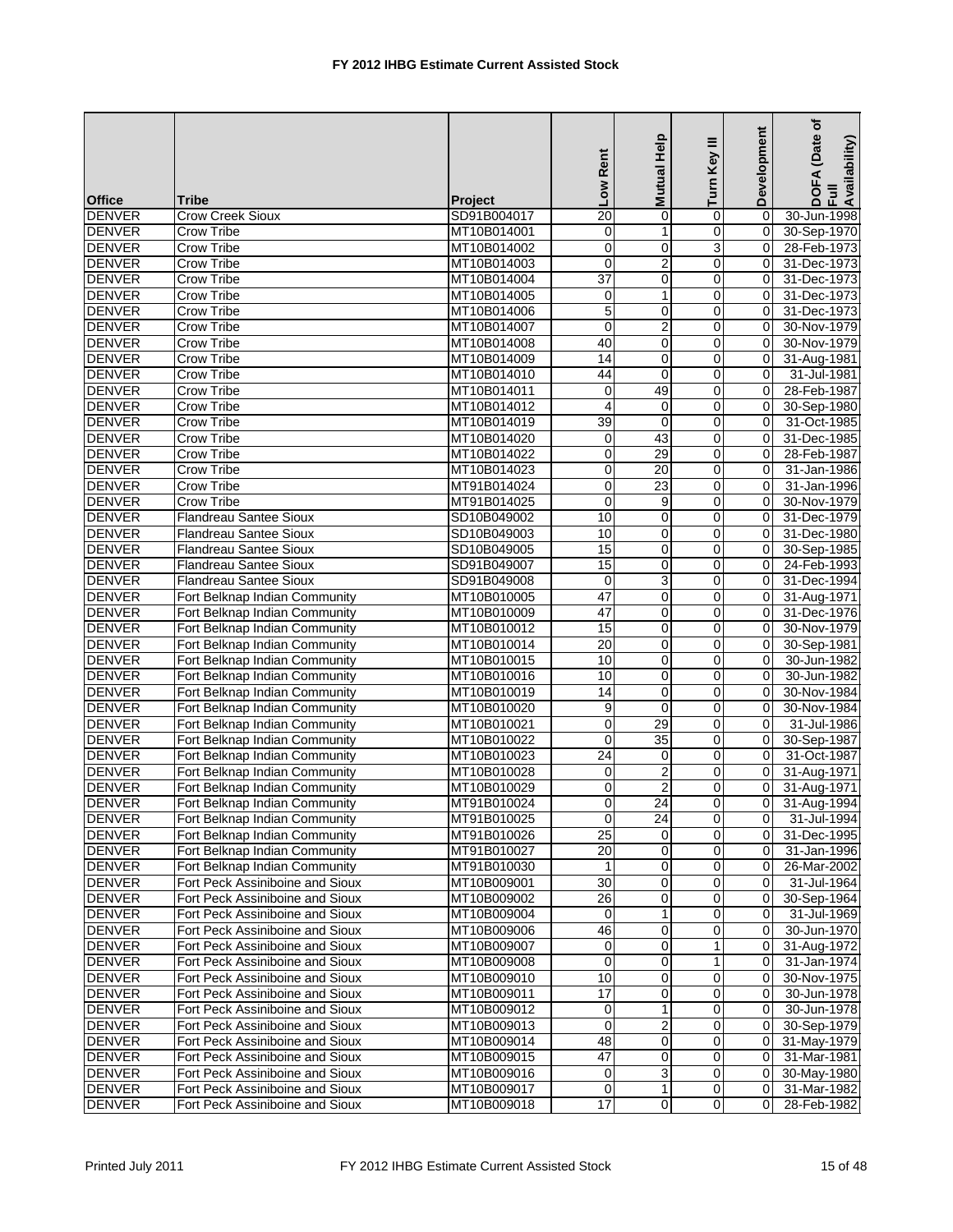|                                |                                       |                            | Low Rent        | Help<br><b>Mutual</b> | Ξ<br>Turn Key  | Development | ৳<br>(Date<br>Availability)<br>⋖<br>DOF<br>Ful |
|--------------------------------|---------------------------------------|----------------------------|-----------------|-----------------------|----------------|-------------|------------------------------------------------|
| <b>Office</b>                  | <b>Tribe</b>                          | Project                    |                 |                       |                |             |                                                |
| <b>DENVER</b>                  | Fort Peck Assiniboine and Sioux       | MT10B009020                | 16              | $\Omega$              | 0              | $\Omega$    | 31-Mar-1983                                    |
| DENVER                         | Fort Peck Assiniboine and Sioux       | MT10B009021                | 60              | 0                     | 0              | 0           | 30-Jun-1983                                    |
| <b>DENVER</b>                  | Fort Peck Assiniboine and Sioux       | MT10B009022                | $\mathbf 0$     | 8                     | 0              | $\mathbf 0$ | 30-Sep-1983                                    |
| <b>DENVER</b>                  | Fort Peck Assiniboine and Sioux       | MT10B009025                | $\overline{39}$ | $\mathbf 0$           | 0              | $\Omega$    | 31-Dec-1985                                    |
| <b>DENVER</b>                  | Fort Peck Assiniboine and Sioux       | MT10B009026                | 0               | 17                    | 0              | $\Omega$    | 31-May-1986                                    |
| <b>DENVER</b>                  | Fort Peck Assiniboine and Sioux       | MT10B009031                | $\mathbf 0$     | 55                    | 0              | $\mathbf 0$ | 30-Jun-1989                                    |
| <b>DENVER</b>                  | Fort Peck Assiniboine and Sioux       | MT10B009032                | 42              | $\mathbf 0$           | 0              | 0           | 31-Jul-1988                                    |
| <b>DENVER</b>                  | Fort Peck Assiniboine and Sioux       | MT91B009033                | 45              | $\mathbf 0$           | 0              | $\Omega$    | 31-Dec-1989                                    |
| <b>DENVER</b>                  | Fort Peck Assiniboine and Sioux       | MT91B009034                | 0               | 35                    | 0              | 0           | 30-Jun-1991                                    |
| <b>DENVER</b>                  | Fort Peck Assiniboine and Sioux       | MT91B009035                | 16              | $\mathbf 0$           | $\mathbf 0$    | 0           | 30-Jun-1993                                    |
| <b>DENVER</b>                  | Fort Peck Assiniboine and Sioux       | MT91B009036                | 23              | $\mathbf 0$           | 0              |             | 30-Apr-1994                                    |
| <b>DENVER</b>                  | Fort Peck Assiniboine and Sioux       | MT91B009037                | 10              | 0                     | 0              | 0           | 30-Jun-1995                                    |
| <b>DENVER</b>                  | Fort Peck Assiniboine and Sioux       | MT91B009038                | $\mathbf 0$     | $\mathbf{1}$          | 0              | $\mathbf 0$ | 31-Aug-1972                                    |
| <b>DENVER</b>                  | Fort Peck Assiniboine and Sioux       | MT91B009039                | 22              | 0                     | 0              | $\Omega$    | 30-Jun-1995                                    |
| <b>DENVER</b>                  | Fort Peck Assiniboine and Sioux       | MT91B009040                | 0               | 4                     | 0              | $\Omega$    | 31-Oct-1980                                    |
| <b>DENVER</b>                  | Fort Peck Assiniboine and Sioux       | MT91B009041                | $\mathbf 0$     | 8                     | 0              | 0           | 30-Jun-1978                                    |
| <b>DENVER</b>                  | Fort Peck Assiniboine and Sioux       | MT91B009042                | 0               | 1                     | 0              | $\Omega$    | 31-Aug-1972                                    |
| <b>DENVER</b>                  | Fort Peck Assiniboine and Sioux       | MT91B009043                | $\mathbf 0$     | $\overline{2}$        | 0              | $\Omega$    | 31-Aug-1972                                    |
| <b>DENVER</b>                  | Fort Peck Assiniboine and Sioux       | MT91B009044                | $\mathbf 0$     | 11                    | 0              | 0           | 30-Jun-1970                                    |
| <b>DENVER</b>                  | Fort Peck Assiniboine and Sioux       | MT91B009046                | $\mathbf 0$     | 6                     | 0              | $\Omega$    | 30-Jun-1970                                    |
| <b>DENVER</b>                  | Fort Peck Assiniboine and Sioux       | MT91B009048                | $\mathbf 0$     | $\overline{4}$        | 0              | 0           | 30-Jun-1970                                    |
| <b>DENVER</b>                  | Fort Peck Assiniboine and Sioux       | MT91B009049                | 20              | 0                     | 0              | 0           | 31-Dec-1999                                    |
| <b>DENVER</b>                  | Ft. Berthold Affiliated Tribes        | ND10B005001                | 60              | 0                     | 0              | 0           | 31-Dec-1967                                    |
| <b>DENVER</b>                  | Ft. Berthold Affiliated Tribes        | ND10B005003                | 20              | $\mathbf 0$           | 0              | $\Omega$    | 30-Sep-1969                                    |
| <b>DENVER</b>                  | Ft. Berthold Affiliated Tribes        | ND10B005004                | 120             | $\mathbf 0$           | 0              | 0           | 30-Dec-1971                                    |
| <b>DENVER</b>                  | Ft. Berthold Affiliated Tribes        | ND10B005009                | 64              | 0                     | 0              | 0           | 30-Jun-1980                                    |
| <b>DENVER</b>                  | Ft. Berthold Affiliated Tribes        | ND10B005011                | $\overline{39}$ | 0                     | 0              | 0           | 31-Dec-1981                                    |
| <b>DENVER</b>                  | Ft. Berthold Affiliated Tribes        | ND10B005013                | 0               | 4                     | 0              | $\Omega$    | 31-Oct-1984                                    |
| <b>DENVER</b>                  | Ft. Berthold Affiliated Tribes        | ND10B005015                | 54              | $\mathbf 0$           | 0              | 0           | 30-Jul-1987                                    |
| <b>DENVER</b>                  | Ft. Berthold Affiliated Tribes        | ND10B005019                | $\mathbf 0$     | 20                    | 0              | 0           | 31-Jan-1987                                    |
| <b>DENVER</b>                  | Ft. Berthold Affiliated Tribes        | ND91B005022                | 0               | 47                    | 0              | 0           | 31-Mar-1995                                    |
| <b>DENVER</b>                  | Ft. Berthold Affiliated Tribes        | ND91B005023                | 52              | 0                     | 0              | 0           | 31-Jan-1992                                    |
| <b>DENVER</b>                  | Ft. Berthold Affiliated Tribes        | ND91B005024                | $\mathbf 0$     | 20                    | 0              | $\mathbf 0$ | 31-Oct-1990                                    |
| <b>DENVER</b>                  | Ft. Berthold Affiliated Tribes        | ND91B005025                | 0               | 34                    | 0              | $\Omega$    | 29-Feb-1992                                    |
| <b>DENVER</b>                  | <b>Ft. Berthold Affiliated Tribes</b> | ND91B005026                | 0               | 20                    | 0              | $\Omega$    | 31-Mar-1998                                    |
| <b>DENVER</b>                  | Ft. Berthold Affiliated Tribes        | ND91B005027                | $\mathbf 0$     | 17                    | 0              | $\mathbf 0$ | 31-Mar-1998                                    |
| <b>DENVER</b>                  | Ft. Berthold Affiliated Tribes        | ND91B005028                | 0               | 18                    | 0              | $\Omega$    | 31-Mar-1998                                    |
| <b>DENVER</b>                  | <b>Goshute Reservation</b>            | NV99B015012                | 8               | $\Omega$              | $\Omega$       | $\Omega$    | 31-May-1986                                    |
| <b>DENVER</b>                  | <b>Goshute Reservation</b>            | NV99B015016                | 4               | 0                     | 0              | 0           | 30-Jun-1995                                    |
| <b>DENVER</b>                  | <b>Goshute Reservation</b>            | UT91B034001                | 15              | $\mathbf 0$           | 0              | 0           | 31-Dec-2000                                    |
| <b>DENVER</b>                  | Lower Brule Sioux                     | SD10B003003                | $\overline{20}$ | 0                     | $\pmb{0}$      | 0           | 31-Dec-1970                                    |
| <b>DENVER</b>                  | Lower Brule Sioux                     | SD10B003005                | 10              | 0                     | $\mathbf 0$    | 0           | 31-Dec-1974                                    |
| <b>DENVER</b>                  | Lower Brule Sioux                     | SD10B003007                | 19              | 0                     | $\pmb{0}$      | 0           |                                                |
| <b>DENVER</b>                  | Lower Brule Sioux                     | SD10B003009                | 24              | $\mathbf 0$           | 0              | $\mathbf 0$ | 31-Mar-1977<br>28-Feb-1980                     |
| <b>DENVER</b>                  | Lower Brule Sioux                     | SD10B003011                | 10              | 0                     | 0              | 0           | 30-Sep-1981                                    |
| <b>DENVER</b>                  | Lower Brule Sioux                     |                            | 12              | 0                     |                | 0           |                                                |
|                                | Lower Brule Sioux                     | SD10B003014                | 0               | $\overline{20}$       | $\pmb{0}$<br>0 |             | 31-Oct-1985                                    |
| <b>DENVER</b><br><b>DENVER</b> |                                       | SD91B003017<br>SD91B003018 | 10              |                       | $\overline{0}$ | 0<br>0      | 31-Dec-1990                                    |
|                                | Lower Brule Sioux                     | SD91B003019                | 29              | 0                     |                |             | 31-Jul-1990                                    |
| <b>DENVER</b>                  | Lower Brule Sioux                     |                            | 19              | 0<br>$\mathbf 0$      | 0<br>0         | 0           | 30-Nov-1995<br>30-Nov-1996                     |
| <b>DENVER</b>                  | Lower Brule Sioux                     | SD91B003020                |                 |                       |                | 0           |                                                |
| <b>DENVER</b>                  | Lower Brule Sioux                     | SD91B003021                | $\pmb{0}$       | 19                    | 0              | 0           | 31-Dec-1999                                    |
| <b>DENVER</b>                  | Lower Brule Sioux                     | SD91B003022                | $\overline{7}$  | 0                     | $\mathbf 0$    | 0           | 30-Jun-2000                                    |
| <b>DENVER</b>                  | Northern Arapahoe                     | WY91B018001                | 0               | 15                    | $\mathbf 0$    | 0           | 31-Dec-1996                                    |
| <b>DENVER</b>                  | Northern Arapahoe                     | WY91B018002                | 0               | 17                    | 0              | 1           | 30-Sep-1999                                    |
| <b>DENVER</b>                  | Northern Arapahoe                     | WY91B018004                | 42              | 0                     | 0              | 0           | 31-Aug-1972                                    |
| <b>DENVER</b>                  | Northern Arapahoe                     | WY91B018010                | $\mathbf 0$     | $\boldsymbol{2}$      | $\mathbf 0$    | 0           | 31-May-1988                                    |
| <b>DENVER</b>                  | Northern Arapahoe                     | WY91B018014                | $\overline{28}$ | $\overline{0}$        | 0              | 0           | 31-Aug-1978                                    |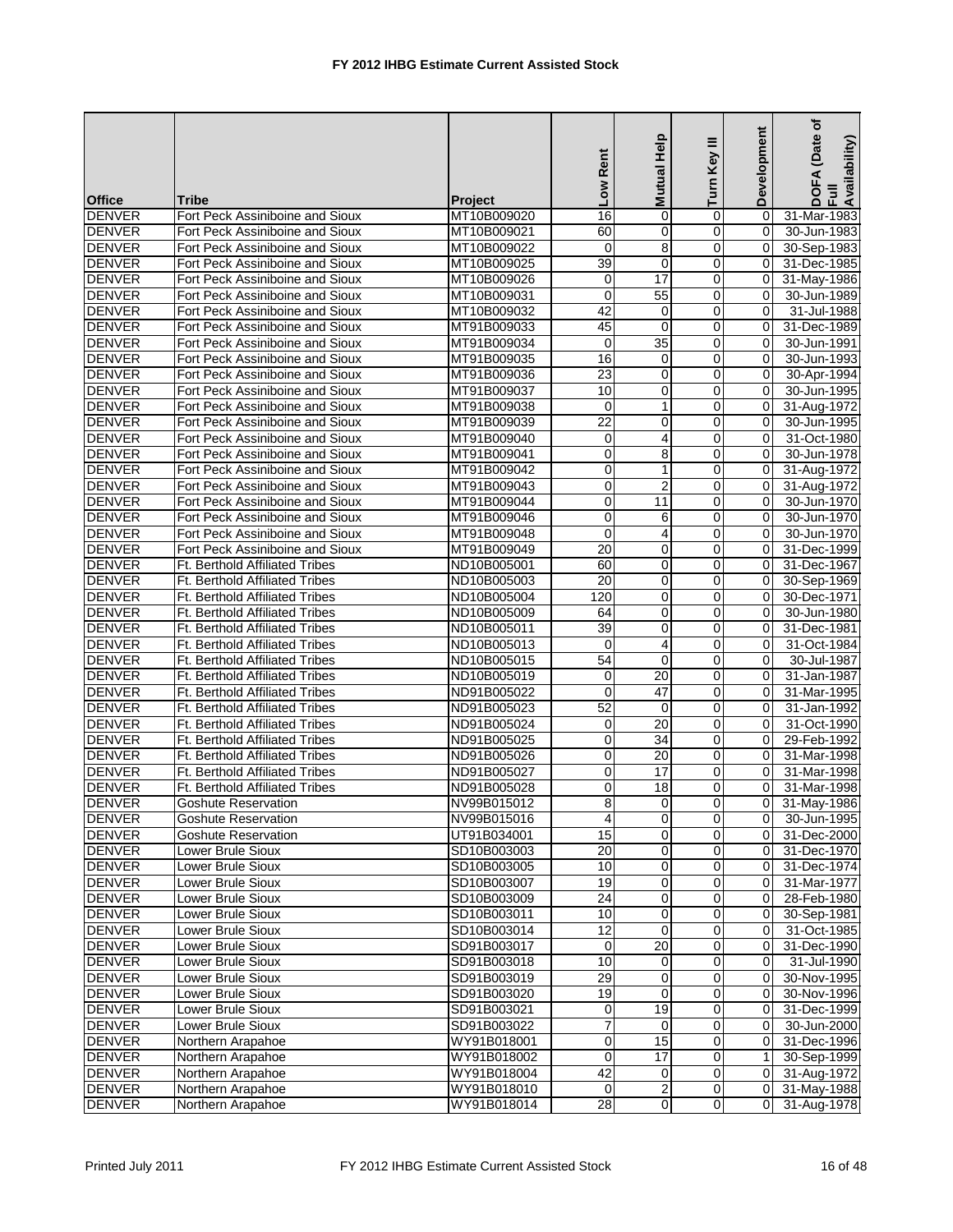|                                |                                        |                | Low Rent                 | Help<br><b>Mutual</b> | Turn Key III               | Development             | ৳<br>(Date<br>DOFA (Date<br>Full<br>Availability) |
|--------------------------------|----------------------------------------|----------------|--------------------------|-----------------------|----------------------------|-------------------------|---------------------------------------------------|
| <b>Office</b>                  | <b>Tribe</b>                           | <b>Project</b> | $\overline{23}$          |                       |                            | $\Omega$                |                                                   |
| <b>DENVER</b><br><b>DENVER</b> | Northern Arapahoe                      | WY91B018015    | 23                       | $\mathbf 0$           | 0<br>$\mathbf 0$           |                         | 30-Nov-1983                                       |
|                                | Northern Arapahoe                      | WY91B018016    |                          | 0                     |                            | 0                       | 31-Dec-1984                                       |
| <b>DENVER</b>                  | Northern Arapahoe                      | WY91B018017    | 40                       | 0                     | 0                          | 0<br>0                  | 31-Mar-1986<br>30-Sep-1991                        |
| <b>DENVER</b>                  | Northern Arapahoe                      | WY91B018018    | 10                       | 0                     | 0                          |                         |                                                   |
| <b>DENVER</b>                  | Northern Cheyenne                      | MT10B012005    | 40                       | 0<br>$\overline{5}$   | 0                          | $\mathbf 0$             | 30-Jun-1973                                       |
| <b>DENVER</b>                  | Northern Cheyenne                      | MT10B012011    | $\pmb{0}$<br>$\mathbf 0$ | $\overline{2}$        | $\mathbf 0$<br>$\mathbf 0$ | $\mathbf 0$<br>$\Omega$ | 31-Oct-1979                                       |
| <b>DENVER</b>                  | Northern Cheyenne                      | MT10B012012    |                          |                       |                            |                         | 30-Nov-1979                                       |
| <b>DENVER</b>                  | Northern Cheyenne                      | MT10B012013    | 14                       | 0                     | 0                          | $\Omega$                | 31-May-1981                                       |
| <b>DENVER</b>                  | Northern Cheyenne                      | MT10B012014    | 0                        | $\overline{4}$        | 0                          | $\mathbf 0$             | 30-Nov-1981                                       |
| <b>DENVER</b>                  | Northern Cheyenne                      | MT10B012020    | 94                       | 0                     | 0                          | 0                       | 31-Mar-1984                                       |
| <b>DENVER</b>                  | Northern Cheyenne                      | MT10B012024    | 0                        | 20                    | $\mathbf 0$                | $\mathbf 0$             | 31-Aug-1986                                       |
| <b>DENVER</b>                  | Northern Cheyenne                      | MT91B012009    | $\overline{35}$          | $\mathbf 0$           | $\mathbf 0$                | 0                       | 31-Aug-1978                                       |
| <b>DENVER</b>                  | Northern Cheyenne                      | MT91B012025    | $\mathbf 0$              | 30                    | 0                          | 0                       | 30-Nov-1990                                       |
| <b>DENVER</b>                  | Northern Cheyenne                      | MT91B012026    | 45                       | $\mathbf 0$           | 0                          | 0                       | 30-Nov-1990                                       |
| <b>DENVER</b>                  | Northern Cheyenne                      | MT91B012027    | 0                        | 15                    | 0                          | $\mathbf 0$             | 29-Feb-1996                                       |
| <b>DENVER</b>                  | Northern Cheyenne                      | MT91B012028    | $\overline{37}$          | $\mathbf 0$           | $\mathsf 0$                | $\mathbf 0$             | 31-Dec-1991                                       |
| <b>DENVER</b>                  | Northern Cheyenne                      | MT91B012029    | $\overline{18}$          | 0                     | $\mathbf 0$                | $\mathbf 0$             | 31-May-2001                                       |
| <b>DENVER</b>                  | <b>NW Band of Shoshone Nation</b>      | UT91B033001    | 15                       | 0                     | 0                          | $\mathbf 0$             | 30-Nov-1999                                       |
| <b>DENVER</b>                  | Oglala Sioux of Pine Ridge Reservation | SD10B001001    | 51                       | 0                     | 0                          | 0                       | 30-Sep-1963                                       |
| <b>DENVER</b>                  | Oglala Sioux of Pine Ridge Reservation | SD10B001002    | 23                       | $\mathbf 0$           | 0                          | $\mathbf 0$             | 30-Sep-1964                                       |
| <b>DENVER</b>                  | Oglala Sioux of Pine Ridge Reservation | SD10B001003    | 76                       | 0                     | 0                          | $\Omega$                | 30-Jun-1966                                       |
| <b>DENVER</b>                  | Oglala Sioux of Pine Ridge Reservation | SD10B001004    | 50                       | 0                     | 0                          | 0                       | 30-Sep-1970                                       |
| <b>DENVER</b>                  | Oglala Sioux of Pine Ridge Reservation | SD10B001005    | 243                      | $\mathbf 0$           | $\mathbf 0$                | $\Omega$                | 31-Mar-1974                                       |
| <b>DENVER</b>                  | Oglala Sioux of Pine Ridge Reservation | SD10B001006    | 99                       | 0                     | 0                          | 0                       | 31-Dec-1974                                       |
| <b>DENVER</b>                  | Oglala Sioux of Pine Ridge Reservation | SD10B001008    | 195                      | 0                     | 0                          | 0                       | 31-May-1973                                       |
| <b>DENVER</b>                  | Oglala Sioux of Pine Ridge Reservation | SD10B001015    | 20                       | 0                     | $\mathsf 0$                | 0                       | 31-Mar-1981                                       |
| <b>DENVER</b>                  | Oglala Sioux of Pine Ridge Reservation | SD10B001016    | 50                       | 0                     | $\mathbf 0$                | $\mathbf 0$             | 31-Dec-1979                                       |
| <b>DENVER</b>                  | Oglala Sioux of Pine Ridge Reservation | SD10B001019    | $\overline{25}$          | 0                     | 0                          | $\Omega$                | 31-Oct-1987                                       |
| <b>DENVER</b>                  | Oglala Sioux of Pine Ridge Reservation | SD10B001020    | 30                       | 0                     | 0                          | 0                       | 31-May-1988                                       |
| <b>DENVER</b>                  | Oglala Sioux of Pine Ridge Reservation | SD10B001023    | 30                       | $\mathbf 0$           | 0                          | 0                       | 31-May-1988                                       |
| <b>DENVER</b>                  | Oglala Sioux of Pine Ridge Reservation | SD10B001024    | $\overline{13}$          | 0                     | 0                          | 0                       | 31-Oct-1978                                       |
| <b>DENVER</b>                  | Oglala Sioux of Pine Ridge Reservation | SD10B001027    | 24                       | 0                     | $\mathbf 0$                | $\mathbf 0$             | 31-Dec-1981                                       |
| <b>DENVER</b>                  | Oglala Sioux of Pine Ridge Reservation | SD91B001028    | $\mathbf 0$              | 70                    | 0                          | 0                       | 31-Aug-1991                                       |
| <b>DENVER</b>                  | Oglala Sioux of Pine Ridge Reservation | SD91B001029    | 30                       | $\mathbf 0$           | 0                          | $\Omega$                | 30-Apr-1991                                       |
| <b>DENVER</b>                  | Oglala Sioux of Pine Ridge Reservation | SD91B001030    | 40                       | $\mathbf 0$           | 0                          | 0                       | 30-Jun-1994                                       |
| <b>DENVER</b>                  | Oglala Sioux of Pine Ridge Reservation | SD91B001031    | $\mathbf 0$              | $\overline{25}$       | 0                          | 0                       | 30-Jun-1991                                       |
| <b>DENVER</b>                  | Oglala Sioux of Pine Ridge Reservation | SD91B001032    | 45                       | $\mathbf 0$           | 0                          | $\Omega$                | 31-Mar-1995                                       |
| <b>DENVER</b>                  | Oglala Sioux of Pine Ridge Reservation | SD91B001033    | $\overline{0}$           | 40                    | $\Omega$                   | $\overline{0}$          | 31-Jul-1996                                       |
| <b>DENVER</b>                  | Oglala Sioux of Pine Ridge Reservation | SD91B001034    | $\pmb{0}$                | 40                    | $\overline{0}$             | 0                       | 30-Sep-1998                                       |
| <b>DENVER</b>                  | Oglala Sioux of Pine Ridge Reservation | SD91B001035    | 40                       | $\Omega$              | 0                          | $\mathbf 0$             | 30-Jun-1997                                       |
| <b>DENVER</b>                  | Oglala Sioux of Pine Ridge Reservation | SD91B001036    | 0                        | $\overline{25}$       | 0                          | $\mathbf 0$             | 31-Aug-1998                                       |
| <b>DENVER</b>                  | Oglala Sioux of Pine Ridge Reservation | SD91B001037    | $\overline{20}$          | $\mathbf 0$           | 0                          | 0                       | 30-Jun-1997                                       |
| <b>DENVER</b>                  | Oglala Sioux of Pine Ridge Reservation | SD91B001038    | $\mathbf 0$              | 18                    | 0                          | 0                       | 20-Feb-2001                                       |
| <b>DENVER</b>                  | Oglala Sioux of Pine Ridge Reservation | SD91B001039    | 54                       | 0                     | 0                          | 6                       | 31-Dec-2001                                       |
| <b>DENVER</b>                  | Omaha Tribe                            | NE10B013001    | 23                       | 0                     | 0                          | 0                       | 30-Jun-1965                                       |
| <b>DENVER</b>                  | Omaha Tribe                            | NE10B013002    | $\overline{33}$          | 0                     | 0                          | 0                       | 31-May-1971                                       |
| <b>DENVER</b>                  | Omaha Tribe                            | NE10B013003    | 65                       | 0                     | $\mathbf 0$                | $\mathbf 0$             | 31-Jul-1974                                       |
| <b>DENVER</b>                  | Omaha Tribe                            | NE10B013004    | 70                       | 0                     | 0                          | $\mathbf 0$             | 30-Sep-1980                                       |
| <b>DENVER</b>                  | Omaha Tribe                            | NE10B013005    | 0                        | $\overline{2}$        | 0                          | 0                       | 30-Jun-1981                                       |
| <b>DENVER</b>                  | Omaha Tribe                            | NE10B013006    | $\mathbf 0$              |                       | 0                          | 0                       | 30-Apr-1987                                       |
| <b>DENVER</b>                  | Omaha Tribe                            | NE10B013007    | 0                        | $\mathbf 5$           | 0                          | $\mathbf 0$             | 30-Apr-1988                                       |
| <b>DENVER</b>                  | Ponca Tribe of Nebraska                | NE91B183001    | $\overline{12}$          | 0                     | 0                          | 0                       | 30-Jun-1997                                       |
| <b>DENVER</b>                  | Ponca Tribe of Nebraska                | NE91B183002    | 0                        | 6                     | 0                          | 0                       | 31-Dec-1996                                       |
| <b>DENVER</b>                  | Ponca Tribe of Nebraska                | NE91B183003    | 4                        | 0                     | 0                          | 0                       | 30-Jun-1997                                       |
| <b>DENVER</b>                  | Ponca Tribe of Nebraska                | NE91B183004    | $\mathbf 0$              | 11                    | 0                          | 0                       | 31-Dec-1996                                       |
| <b>DENVER</b>                  | Ponca Tribe of Nebraska                | NE91B183005    | $\overline{22}$          | 0                     | 0                          | 0                       | 31-Dec-1996                                       |
| <b>DENVER</b>                  | Ponca Tribe of Nebraska                | NE91B183006    | $\overline{\mathsf{o}}$  | $\overline{18}$       | $\mathbf 0$                | $\Omega$                | 31-Dec-1996                                       |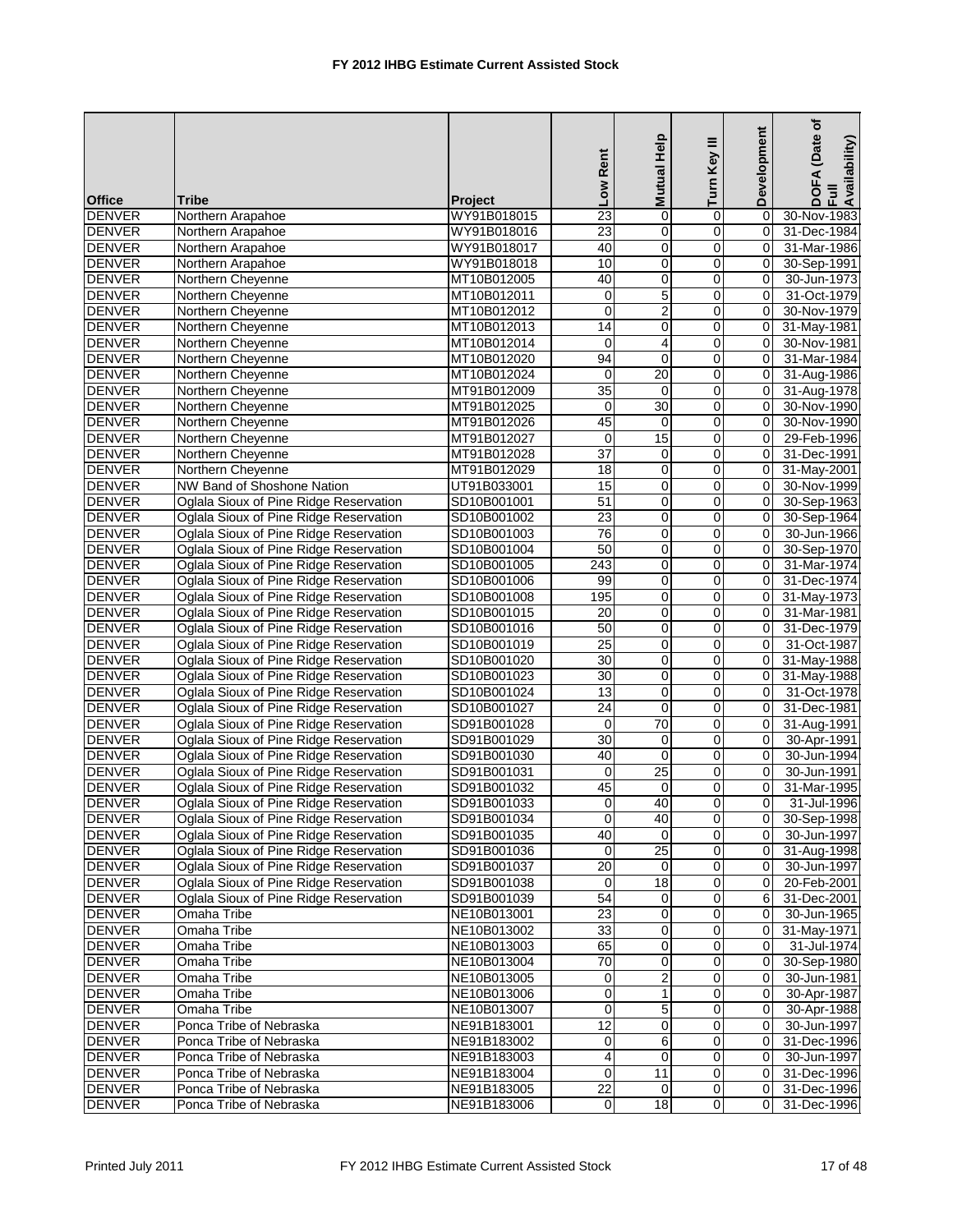|               |                            |                | Low Rent        | Mutual Help      | Turn Key III   | Development    | (Date of<br>DOFA (Date<br>Full<br>Availability) |
|---------------|----------------------------|----------------|-----------------|------------------|----------------|----------------|-------------------------------------------------|
| <b>Office</b> | <b>Tribe</b>               | <b>Project</b> |                 |                  |                |                |                                                 |
| <b>DENVER</b> | Rocky Boy Chippewa-Cree    | MT10B011001    | $\mathbf 0$     | 6                | 0              | $\mathbf 0$    | 31-May-1969                                     |
| <b>DENVER</b> | Rocky Boy Chippewa-Cree    | MT10B011002    | $\overline{0}$  | $\overline{2}$   | $\mathbf 0$    | $\mathbf 0$    | 31-Dec-1967                                     |
| <b>DENVER</b> | Rocky Boy Chippewa-Cree    | MT10B011003    | $\mathbf 0$     | 6                | 0              | 0              | 30-Sep-1971                                     |
| <b>DENVER</b> | Rocky Boy Chippewa-Cree    | MT10B011004    | $\mathbf 0$     | 9                | 0              | 0              | 31-May-1972                                     |
| <b>DENVER</b> | Rocky Boy Chippewa-Cree    | MT10B011005    | $\mathbf 0$     | $\boldsymbol{2}$ | 0              | $\mathbf 0$    | 30-Nov-1971                                     |
| <b>DENVER</b> | Rocky Boy Chippewa-Cree    | MT10B011006    | $\mathbf 0$     | $\overline{3}$   | $\mathbf 0$    | $\mathbf 0$    | 31-Oct-1970                                     |
| <b>DENVER</b> | Rocky Boy Chippewa-Cree    | MT10B011007    | 30              | $\mathbf 0$      | $\mathbf 0$    | $\Omega$       | 31-Dec-1971                                     |
| <b>DENVER</b> | Rocky Boy Chippewa-Cree    | MT10B011008    | 0               | 26               | 0              | 0              | 31-Oct-1974                                     |
| <b>DENVER</b> | Rocky Boy Chippewa-Cree    | MT10B011009    | 0               | 12               | 0              | $\mathbf 0$    | 30-Nov-1974                                     |
| <b>DENVER</b> | Rocky Boy Chippewa-Cree    | MT10B011010    | 0               | $\overline{7}$   | 0              | 0              | 30-May-1976                                     |
| <b>DENVER</b> | Rocky Boy Chippewa-Cree    | MT10B011011    | $\mathbf 0$     | 9                | $\mathbf 0$    | $\Omega$       | 31-Jul-1977                                     |
| <b>DENVER</b> | Rocky Boy Chippewa-Cree    | MT10B011012    | 40              | 0                | $\mathbf 0$    | 0              | 30-Jan-1980                                     |
| <b>DENVER</b> | Rocky Boy Chippewa-Cree    | MT10B011013    | 36              | $\mathbf 0$      | 0              | 0              | 31-May-1986                                     |
| <b>DENVER</b> | Rocky Boy Chippewa-Cree    | MT91B011021    | 43              | $\mathbf 0$      | 0              | $\Omega$       | 30-Sep-1990                                     |
| <b>DENVER</b> | Rocky Boy Chippewa-Cree    | MT91B011022    | $\mathbf 0$     | 22               | 0              | $\mathbf 0$    | 30-Sep-1990                                     |
| <b>DENVER</b> | Rocky Boy Chippewa-Cree    | MT91B011023    | 15              | $\mathbf 0$      | $\mathbf 0$    | $\mathbf 0$    | 30-Aug-1994                                     |
| <b>DENVER</b> | Rocky Boy Chippewa-Cree    | MT91B011024    | 45              | $\mathbf 0$      | $\mathbf 0$    | 0              | 31-Oct-1995                                     |
| <b>DENVER</b> | Rocky Boy Chippewa-Cree    | MT91B011025    | 20              | 0                | 0              | $\Omega$       | 31-Oct-1995                                     |
| <b>DENVER</b> | Rocky Boy Chippewa-Cree    | MT91B011026    | 40              | 0                | 0              | $\mathbf 0$    | 31-Dec-1996                                     |
| <b>DENVER</b> | Rocky Boy Chippewa-Cree    | MT91B011027    | 5               | $\mathbf 0$      | 0              | $\mathbf 0$    | 30-Aug-1994                                     |
| <b>DENVER</b> | Rocky Boy Chippewa-Cree    | MT91B011028    | $\overline{22}$ | $\mathbf 0$      | 0              | $\Omega$       | 31-Mar-1999                                     |
| <b>DENVER</b> | <b>Rosebud Sioux</b>       | SD10B002001    | 38              | 0                | $\mathbf 0$    | $\mathbf 0$    | 31-Dec-1966                                     |
| <b>DENVER</b> | Rosebud Sioux              | SD10B002002    | $\overline{14}$ | $\mathbf 0$      | $\mathbf 0$    | 0              | 31-Dec-1966                                     |
| <b>DENVER</b> | Rosebud Sioux              | SD10B002003    | 26              | $\mathbf 0$      | 0              | $\Omega$       | 31-Dec-1966                                     |
| <b>DENVER</b> | Rosebud Sioux              | SD10B002004    | 14              | 0                | 0              | $\mathbf 0$    | 31-Dec-1966                                     |
| <b>DENVER</b> | Rosebud Sioux              | SD10B002007    | 62              | $\pmb{0}$        | $\mathbf 0$    | $\mathbf 0$    | 30-Nov-1978                                     |
| <b>DENVER</b> | <b>Rosebud Sioux</b>       | SD10B002008    | $\mathbf 0$     | $\mathbf{1}$     | $\mathbf 0$    | $\Omega$       | 30-Nov-1978                                     |
| <b>DENVER</b> | Rosebud Sioux              | SD10B002009    | 90              | 0                | 0              | $\mathbf 0$    | 30-Sep-1978                                     |
| <b>DENVER</b> | Rosebud Sioux              | SD10B002011    | 80              | 0                | 0              | $\mathbf 0$    | 30-Sep-1979                                     |
| <b>DENVER</b> | Rosebud Sioux              | SD10B002012    | $\mathbf 0$     | $\mathbf{1}$     | 0              | 0              | 30-Apr-1980                                     |
| <b>DENVER</b> | Rosebud Sioux              | SD10B002013    | 60              | 0                | 0              | 0              | 30-Sep-1980                                     |
| <b>DENVER</b> | <b>Rosebud Sioux</b>       | SD10B002014    | 120             | 0                | 0              | $\mathbf 0$    | 31-Dec-1979                                     |
| <b>DENVER</b> | Rosebud Sioux              | SD10B002015    | $\mathbf 0$     | 3                | $\mathbf 0$    | 0              | 31-Dec-1979                                     |
| <b>DENVER</b> | Rosebud Sioux              | SD10B002016    | 31              | $\mathbf 0$      | 0              | $\Omega$       | 31-Aug-1985                                     |
| <b>DENVER</b> | Rosebud Sioux              | SD10B002017    | 48              | 0                | 0              | $\mathbf 0$    | 30-Sep-1985                                     |
| <b>DENVER</b> | Rosebud Sioux              | SD10B002018    | $\mathbf 0$     | 6                | 0              | 0              | 31-Jul-1986                                     |
| <b>DENVER</b> | Rosebud Sioux              | SD10B002019    | 0               | 9                | 0              | $\mathbf 0$    | 31-Aug-1986                                     |
| <b>DENVER</b> | Rosebud Sioux              | SD10B002020    | 132             | $\Omega$         | $\Omega$       | $\overline{0}$ | 28-Feb-1986                                     |
| <b>DENVER</b> | Rosebud Sioux              | SD10B002021    | $\overline{0}$  | 17               | $\overline{0}$ | 0              | 30-Sep-1986                                     |
| <b>DENVER</b> | Rosebud Sioux              | SD91B002026    | 0               | 33               | 0              | $\mathbf 0$    | 30-Sep-1989                                     |
| <b>DENVER</b> | Rosebud Sioux              | SD91B002027    | $\overline{70}$ | 0                | 0              | 0              | 31-Mar-1990                                     |
| <b>DENVER</b> | Rosebud Sioux              | SD91B002028    | $\pmb{0}$       | $\overline{22}$  | $\pmb{0}$      | 0              | 31-Jan-1990                                     |
| <b>DENVER</b> | Rosebud Sioux              | SD91B002029    | $\mathbf 0$     | 20               | 0              | 0              | 30-Jun-1993                                     |
| <b>DENVER</b> | Rosebud Sioux              | SD91B002030    | $\overline{20}$ | $\mathbf 0$      | 0              | $\mathbf 0$    | 31-May-1992                                     |
| <b>DENVER</b> | Rosebud Sioux              | SD91B002031    | 0               | 20               | 0              | $\mathbf 0$    | 31-Aug-1996                                     |
| <b>DENVER</b> | Rosebud Sioux              | SD91B002032    | $\mathbf 0$     | $\overline{28}$  | 0              | 0              | 31-Aug-1999                                     |
| <b>DENVER</b> | Rosebud Sioux              | SD91B002033    | 13              | 0                | $\mathbf 0$    | $\mathbf 0$    | 30-Sep-1999                                     |
| <b>DENVER</b> | Rosebud Sioux              | SD91B002034    | 0               | 10               | 0              | 0              | 30-Sep-1999                                     |
| <b>DENVER</b> | Salish and Kootenai Tribes | MT10B013003    | 40              | 0                | 0              | 0              | 30-Nov-1974                                     |
| <b>DENVER</b> | Salish and Kootenai Tribes | MT10B013005    | 7               | $\mathbf 0$      | 0              | 0              | 30-Jun-1976                                     |
| <b>DENVER</b> | Salish and Kootenai Tribes | MT10B013006    | $\overline{7}$  | 0                | 0              | 0              | 31-Aug-1976                                     |
| <b>DENVER</b> | Salish and Kootenai Tribes | MT10B013007    | $\overline{22}$ | 0                | 0              | 0              | 31-Oct-1976                                     |
| <b>DENVER</b> | Salish and Kootenai Tribes | MT10B013008    | 9               | 0                | 0              | 0              | 30-Jun-1977                                     |
| <b>DENVER</b> | Salish and Kootenai Tribes | MT10B013009    | 20              | 0                | 0              | 0              | 30-Sep-1977                                     |
| <b>DENVER</b> | Salish and Kootenai Tribes | MT10B013010    | $\overline{35}$ | 0                | 0              | 0              | 31-Aug-1978                                     |
| <b>DENVER</b> | Salish and Kootenai Tribes | MT10B013011    | 0               | 1                | 0              | 0              | 31-Jul-1979                                     |
| <b>DENVER</b> | Salish and Kootenai Tribes | MT10B013013    | $\overline{0}$  | $\mathbf{1}$     | $\overline{0}$ | $\Omega$       | 30-Sep-1979                                     |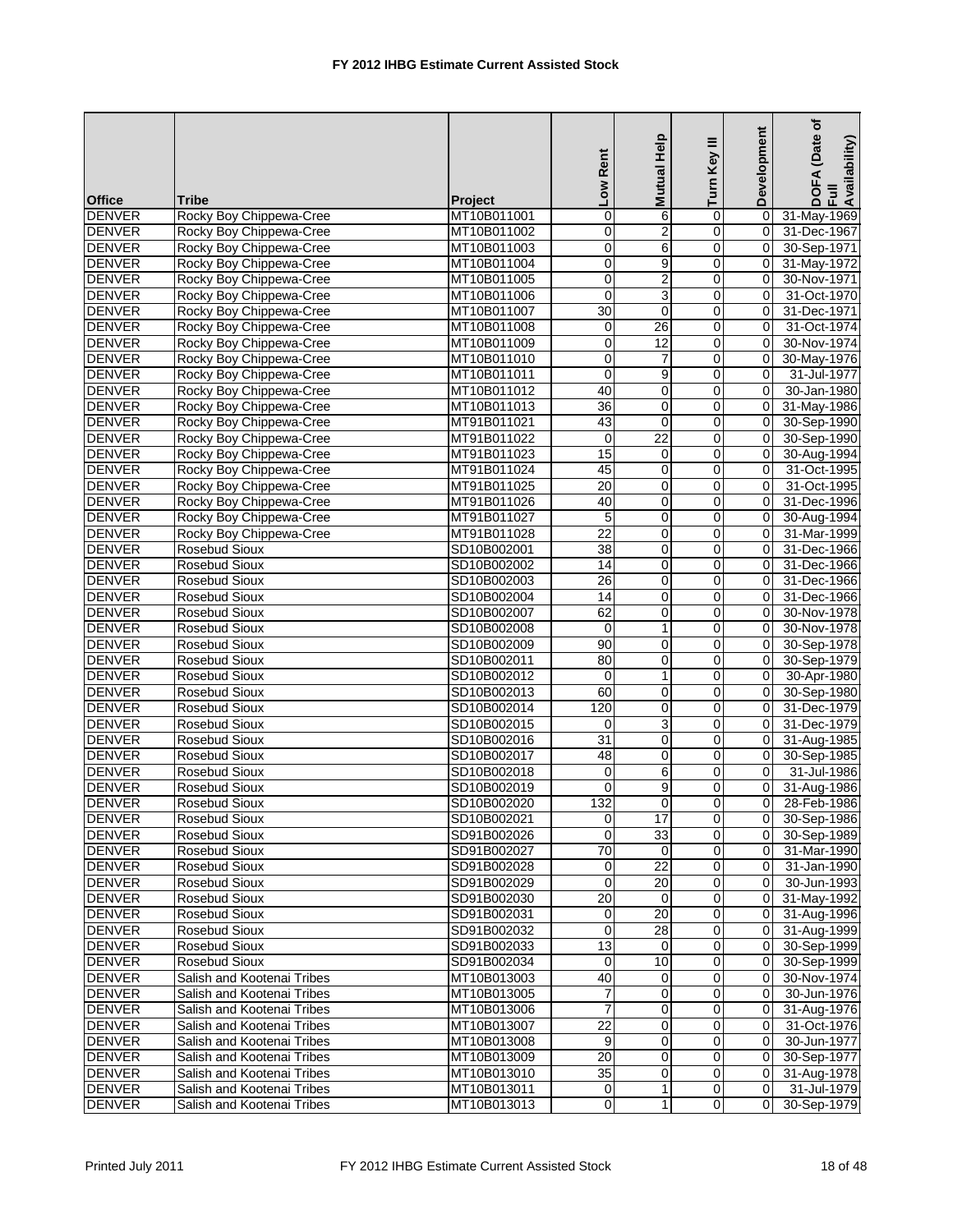|               |                                        |                | Low Rent                | Help<br><b>Mutual</b> | ≡<br>Key<br>Turn        | Development | (Date of<br>DOFA (Date<br>Full<br>Availability) |
|---------------|----------------------------------------|----------------|-------------------------|-----------------------|-------------------------|-------------|-------------------------------------------------|
| <b>Office</b> | Tribe                                  | <b>Project</b> |                         |                       |                         |             |                                                 |
| <b>DENVER</b> | Salish and Kootenai Tribes             | MT10B013014    | 10                      | 0                     | 0                       | 0           | 30-May-1979                                     |
| DENVER        | Salish and Kootenai Tribes             | MT10B013017    | $\mathbf 0$             | 1                     | $\mathbf 0$             | 0           | 28-Feb-1981                                     |
| <b>DENVER</b> | Salish and Kootenai Tribes             | MT10B013018    | 40                      | 0                     | 0                       | $\Omega$    | 28-Feb-1981                                     |
| <b>DENVER</b> | Salish and Kootenai Tribes             | MT10B013019    | 6                       | 0                     | 0                       | 0           | 30-Jun-1981                                     |
| <b>DENVER</b> | Salish and Kootenai Tribes             | MT10B013020    | 27                      | 0                     | 0                       | 0           | 30-Nov-1981                                     |
| <b>DENVER</b> | Salish and Kootenai Tribes             | MT10B013022    | $\overline{4}$          | 0                     | $\mathbf 0$             | 0           | 31-Aug-1982                                     |
| <b>DENVER</b> | Salish and Kootenai Tribes             | MT10B013023    | 57                      | 0                     | $\mathbf 0$             | $\Omega$    | 30-Nov-1983                                     |
| <b>DENVER</b> | Salish and Kootenai Tribes             | MT10B013024    | 0                       | $\mathbf{1}$          | $\mathbf 0$             | $\Omega$    | 30-Nov-1985                                     |
| <b>DENVER</b> | Salish and Kootenai Tribes             | MT10B013025    | 20                      | 0                     | 0                       | 0           | 31-Oct-1984                                     |
| <b>DENVER</b> | Salish and Kootenai Tribes             | MT10B013026    | 0                       | 3                     | 0                       | 0           | 31-Oct-1986                                     |
| <b>DENVER</b> | Salish and Kootenai Tribes             | MT10B013027    | 5                       | $\mathbf 0$           | 0                       | $\Omega$    | 30-Apr-1987                                     |
| <b>DENVER</b> | Salish and Kootenai Tribes             | MT10B013028    | $\overline{31}$         | 0                     | 0                       | 0           | 30-Jun-1986                                     |
| <b>DENVER</b> | Salish and Kootenai Tribes             | MT10B013029    | $\mathbf 0$             | $\overline{4}$        | 0                       | 0           | 31-Mar-1989                                     |
| <b>DENVER</b> | Salish and Kootenai Tribes             | MT91B013030    | 28                      | 0                     | 0                       | 0           | 30-Jun-1989                                     |
| <b>DENVER</b> | Salish and Kootenai Tribes             | MT91B013031    | 36                      | 0                     | 0                       | 0           | 30-Jun-1990                                     |
| <b>DENVER</b> | Salish and Kootenai Tribes             | MT91B013032    | $\mathbf 0$             | $\overline{2}$        | $\mathbf 0$             | $\Omega$    | $31$ -Jan-1991                                  |
| <b>DENVER</b> | Salish and Kootenai Tribes             | MT91B013033    | $\mathbf 0$             | $\overline{4}$        | $\mathbf 0$             | $\Omega$    | 31-Dec-1991                                     |
| <b>DENVER</b> | Salish and Kootenai Tribes             | MT91B013034    | $\mathbf 0$             | 4                     | 0                       | 0           | 02-Oct-1996                                     |
| <b>DENVER</b> | Salish and Kootenai Tribes             | MT91B013037    | $\mathbf 0$             | 10                    | 0                       | 0           | 30-Sep-1998                                     |
| <b>DENVER</b> | Salish and Kootenai Tribes             | MT91B013038    | 10                      | $\mathbf 0$           | 0                       | 0           | 30-Sep-1998                                     |
| <b>DENVER</b> | Santee Sioux Tribe                     | NE10B105001    | 36                      | $\mathbf 0$           | 0                       | $\Omega$    | 31-Oct-1971                                     |
| <b>DENVER</b> | <b>Santee Sioux Tribe</b>              | NE10B105002    | $\overline{30}$         | 0                     | 0                       | 0           | 31-Jan-1974                                     |
| <b>DENVER</b> | Santee Sioux Tribe                     | NE10B105003    | 10                      | $\mathbf 0$           | $\mathbf 0$             | $\Omega$    | 30-Sep-1977                                     |
| <b>DENVER</b> | Santee Sioux Tribe                     | NE10B105005    | 10                      | 0                     | 0                       | 0           | 31-Oct-1984                                     |
| <b>DENVER</b> | Santee Sioux Tribe                     | NE91B105006    | 15                      | 0                     | 0                       | 0           | 30-Jun-1994                                     |
| <b>DENVER</b> | Santee Sioux Tribe                     | NE91B105007    | $\mathbf 0$             | $\overline{5}$        | 0                       | $\Omega$    | 01-Jul-1995                                     |
| <b>DENVER</b> | Santee Sioux Tribe                     | NE91B105008    | $\mathbf 0$             | 15                    | $\mathbf 0$             | $\Omega$    | 30-Jun-1999                                     |
| <b>DENVER</b> | Shoshone Tribe of the Wind River Reser | WY91B019003    | 0                       | $\overline{2}$        | 0                       | $\Omega$    | 31-Dec-1979                                     |
| <b>DENVER</b> | Shoshone Tribe of the Wind River Reser | WY91B019005    | $\pmb{0}$               | $\overline{12}$       | 0                       | 0           | 30-Sep-1987                                     |
| <b>DENVER</b> | Shoshone Tribe of the Wind River Reser | WY91B019006    | $\mathbf 0$             | 22                    | 0                       | 0           | 30-Jun-1988                                     |
| <b>DENVER</b> | Shoshone Tribe of the Wind River Reser | WY91B019007    | 0                       | 10                    | 0                       | 0           | $31 -$ Jul-1990                                 |
| <b>DENVER</b> | Shoshone Tribe of the Wind River Reser | WY91B019008    | $\pmb{0}$               | 11                    | 0                       | 0           | 30-Jun-1995                                     |
| <b>DENVER</b> | Shoshone Tribe of the Wind River Reser | WY91B019009    | 20                      | 0                     | 0                       | $\Omega$    | 31-Mar-1967                                     |
| <b>DENVER</b> | Shoshone Tribe of the Wind River Reser | WY91B019010    | 20                      | $\mathbf 0$           | 0                       | $\Omega$    | 31-Aug-1972                                     |
| <b>DENVER</b> | Shoshone Tribe of the Wind River Reser | WY91B019011    | 28                      | 0                     | 0                       | 0           | 31-Aug-1978                                     |
| <b>DENVER</b> | Shoshone Tribe of the Wind River Reser | WY91B019012    | 22                      | $\mathbf 0$           | 0                       | 0           | 31-Oct-1983                                     |
| <b>DENVER</b> | Shoshone Tribe of the Wind River Reser | WY91B019013    | 35                      | 0                     | 0                       | $\Omega$    | 31-Mar-1986                                     |
| <b>DENVER</b> | Shoshone Tribe of the Wind River Reser | WY91B019014    | 10                      | $\Omega$              | $\Omega$                | $\Omega$    | 30-Sep-1991                                     |
| <b>DENVER</b> | Shoshone Tribe of the Wind River Reser | WY91B019015    | $\overline{0}$          | 28                    | $\overline{0}$          | 0           | 31-Aug-2000                                     |
| <b>DENVER</b> | Shoshone Tribe of the Wind River Reser | WY91B019016    | $\Omega$                | 15                    | 0                       | $\mathbf 0$ | 30-Apr-2002                                     |
| <b>DENVER</b> | Sisseton-Wahpeton Sioux                | SD10B015001    | 100                     | 0                     | 0                       | 0           | 30-Jun-1971                                     |
| <b>DENVER</b> | Sisseton-Wahpeton Sioux                | SD10B015002    | 80                      | 0                     | $\overline{\mathbf{0}}$ | 0           | 31-Jul-1972                                     |
| <b>DENVER</b> | Sisseton-Wahpeton Sioux                | SD10B015003    | 60                      | 0                     | 0                       | 0           | 31-Jul-1973                                     |
| <b>DENVER</b> | Sisseton-Wahpeton Sioux                | SD10B015004    | $\overline{35}$         | 0                     | 0                       | 0           | 31-Mar-1976                                     |
| <b>DENVER</b> | Sisseton-Wahpeton Sioux                | SD10B015007    | 90                      | 0                     | 0                       | 0           | 31-Oct-1978                                     |
| <b>DENVER</b> | Sisseton-Wahpeton Sioux                | SD10B015008    | 55                      | 0                     | 0                       | 0           | 30-Sep-1979                                     |
| <b>DENVER</b> | Sisseton-Wahpeton Sioux                | SD10B015010    | $\overline{58}$         | $\mathbf 0$           | 0                       | $\mathbf 0$ | 30-Oct-1980                                     |
| <b>DENVER</b> | Sisseton-Wahpeton Sioux                | SD91B015018    | 0                       | 20                    | 0                       | 0           | 31-Dec-1992                                     |
| <b>DENVER</b> | Sisseton-Wahpeton Sioux                | SD91B015019    | $\pmb{0}$               | $\overline{27}$       | 0                       | 3           | 31-May-1997                                     |
| <b>DENVER</b> | Southern Ute Tribe                     | CO10B010003    | $\overline{25}$         | 0                     | 0                       | $\mathbf 0$ | 31-Aug-1970                                     |
| <b>DENVER</b> | Southern Ute Tribe                     | CO10B010004    | 40                      | 0                     | 0                       | 0           | 28-Feb-1977                                     |
| <b>DENVER</b> | Southern Ute Tribe                     | CO10B010006    | 16                      | 0                     | $\overline{\mathbf{0}}$ | 0           | 30-Jun-1978                                     |
| <b>DENVER</b> | Southern Ute Tribe                     | CO10B010008    | 20                      | 0                     | 0                       | 0           | 31-Oct-1981                                     |
| <b>DENVER</b> | Southern Ute Tribe                     | CO10B010009    | $\pmb{0}$               | $\overline{7}$        | 0                       | 0           | 28-Feb-1986                                     |
| <b>DENVER</b> | Southern Ute Tribe                     | CO10B010010    | 0                       | 11                    | 0                       | 0           | 31-Dec-1987                                     |
| <b>DENVER</b> | Southern Ute Tribe                     | CO91B010011    | 10                      | $\mathbf 0$           | 0                       | 0           | 31-Oct-1990                                     |
| <b>DENVER</b> | Southern Ute Tribe                     | CO91B010012    | $\overline{\mathbf{0}}$ | 14                    | $\mathbf 0$             | 0           | 31-Oct-1990                                     |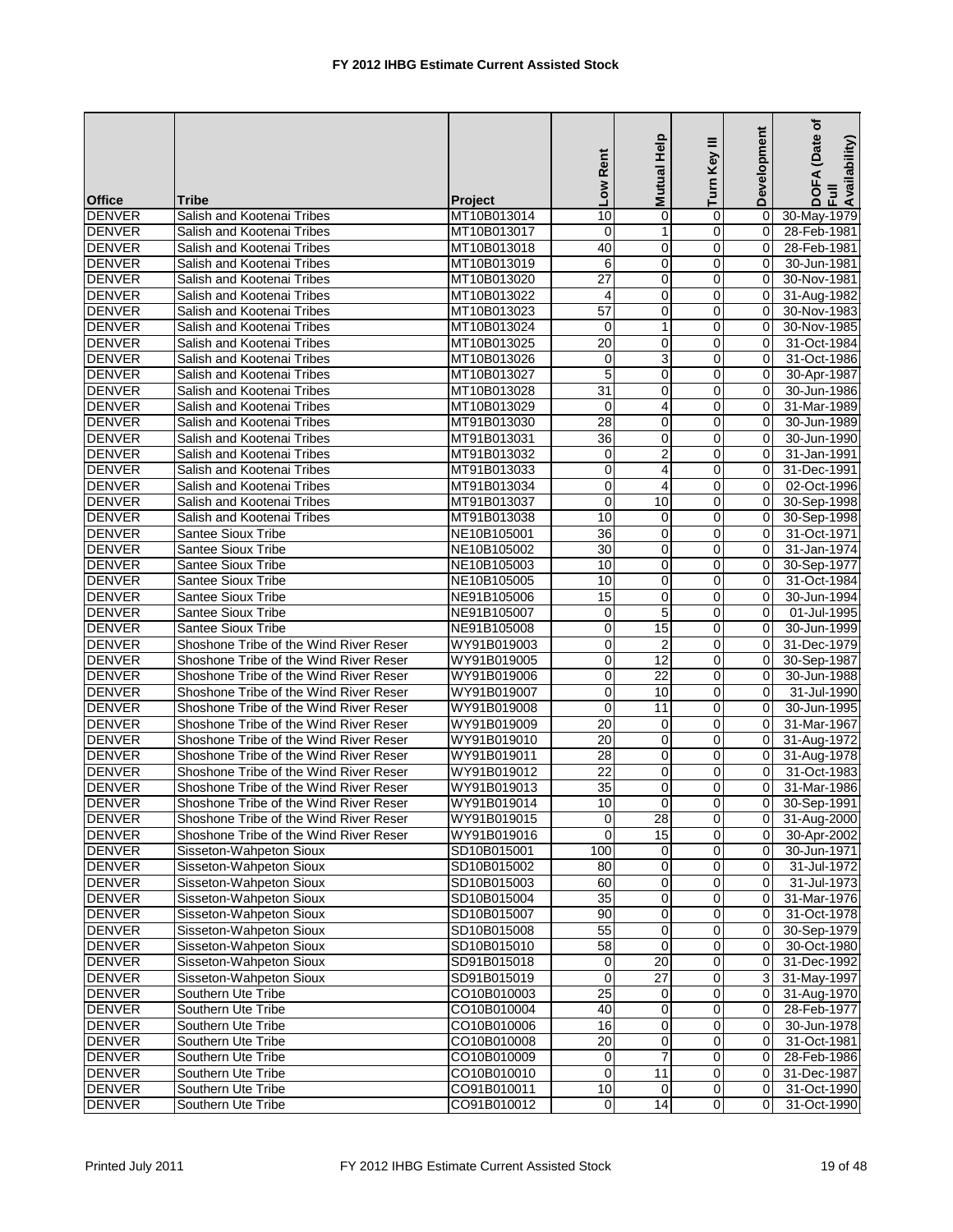|               |                                  |                | Low Rent        | Mutual Help     | Turn Key III        | Development    | (Date of<br>DOFA (Date<br>Full<br>Availability) |
|---------------|----------------------------------|----------------|-----------------|-----------------|---------------------|----------------|-------------------------------------------------|
| <b>Office</b> | <b>Tribe</b>                     | <b>Project</b> |                 |                 |                     |                |                                                 |
| <b>DENVER</b> | Southern Ute Tribe               | CO91B010013    | $\pmb{0}$       | 13              | 0                   | $\mathbf 0$    | 31-Aug-1994                                     |
| <b>DENVER</b> | Southern Ute Tribe               | CO91B010014    | $\overline{0}$  | $\overline{20}$ | $\mathbf 0$         | 0              | 30-Sep-1995                                     |
| <b>DENVER</b> | Spirit Lake Sioux Tribe          | ND10B008001    | 60              | 0               | 0                   | $\Omega$       | 31-Oct-1968                                     |
| <b>DENVER</b> | <b>Spirit Lake Sioux Tribe</b>   | ND10B008004    | 48              | $\mathbf 0$     | 0                   | $\overline{0}$ | 31-Aug-1974                                     |
| <b>DENVER</b> | Spirit Lake Sioux Tribe          | ND10B008005    | 27              | 0               | 0                   | 0              | 31-May-1972                                     |
| <b>DENVER</b> | <b>Spirit Lake Sioux Tribe</b>   | ND10B008007    | $\overline{20}$ | $\pmb{0}$       | $\pmb{0}$           | $\mathbf 0$    | 30-Nov-1977                                     |
| <b>DENVER</b> | Spirit Lake Sioux Tribe          | ND10B008008    | 50              | 0               | $\mathbf 0$         | 0              | 31-Aug-1979                                     |
| <b>DENVER</b> | Spirit Lake Sioux Tribe          | ND10B008009    | 50              | 0               | 0                   | $\Omega$       | 30-Jun-1981                                     |
| <b>DENVER</b> | Spirit Lake Sioux Tribe          | ND10B008010    | 14              | 0               | 0                   | 0              | 31-Jan-1985                                     |
| <b>DENVER</b> | Spirit Lake Sioux Tribe          | ND10B008011    | 14              | 0               | $\mathbf 0$         | 0              | 31-Jan-1985                                     |
| <b>DENVER</b> | Spirit Lake Sioux Tribe          | ND10B008012    | $\overline{25}$ | $\mathbf 0$     | $\mathbf 0$         | $\Omega$       | 31-Jul-1987                                     |
| <b>DENVER</b> | Spirit Lake Sioux Tribe          | ND10B008013    | $\mathbf 0$     | $\overline{40}$ | $\mathbf 0$         | 0              | 31-Aug-1987                                     |
| <b>DENVER</b> | Spirit Lake Sioux Tribe          | ND91B008014    | $\overline{20}$ | $\mathbf 0$     | 0                   | 0              | 31-Jan-1993                                     |
| <b>DENVER</b> | Spirit Lake Sioux Tribe          | ND91B008015    | $\mathbf 0$     | 14              | 0                   | $\mathbf{1}$   | 29-Sep-1997                                     |
| <b>DENVER</b> | <b>Standing Rock Sioux</b>       | SD10B006001    | 56              | 0               | 0                   | 0              | 31-Jan-1965                                     |
| <b>DENVER</b> | <b>Standing Rock Sioux</b>       | SD10B006002    | 109             | 0               | $\pmb{0}$           | $\mathbf 0$    | 31-Aug-1971                                     |
| <b>DENVER</b> | <b>Standing Rock Sioux</b>       | SD10B006003    | 10              | 0               | 0                   | $\mathbf 0$    | 31-Aug-1974                                     |
| <b>DENVER</b> | <b>Standing Rock Sioux</b>       | SD10B006005    | 85              | 0               | 0                   | 0              | 30-Nov-1974                                     |
| <b>DENVER</b> | <b>Standing Rock Sioux</b>       | SD10B006007    | 64              | 0               | 0                   | 0              | 31-Dec-1975                                     |
| <b>DENVER</b> | <b>Standing Rock Sioux</b>       | SD10B006008    | 84              | 0               | 0                   | 0              | 30-Sep-1973                                     |
| <b>DENVER</b> | <b>Standing Rock Sioux</b>       | SD10B006009    | 10              | 0               | $\mathbf 0$         | $\Omega$       | 28-Feb-1977                                     |
| <b>DENVER</b> | <b>Standing Rock Sioux</b>       | SD10B006012    | 50              | 0               | 0                   | 0              | 31-May-1979                                     |
| <b>DENVER</b> | <b>Standing Rock Sioux</b>       | SD10B006013    | 15              | 0               | $\mathbf 0$         | 0              | 30-Oct-1981                                     |
| <b>DENVER</b> | <b>Standing Rock Sioux</b>       | SD10B006014    | 19              | 0               | 0                   | 0              | 31-Dec-1980                                     |
| <b>DENVER</b> | <b>Standing Rock Sioux</b>       | SD10B006016    | 5               | 0               | 0                   | 0              | 30-Jun-1985                                     |
| <b>DENVER</b> | <b>Standing Rock Sioux</b>       | SD10B006021    | 39              | 0               | $\boldsymbol{0}$    | $\mathbf 0$    | 30-Sep-1986                                     |
| <b>DENVER</b> | <b>Standing Rock Sioux</b>       | SD10B006022    | $\overline{26}$ | $\mathbf 0$     | 0                   | $\Omega$       | 31-Jul-1987                                     |
| <b>DENVER</b> | <b>Standing Rock Sioux</b>       | SD10B006023    | 0               | 38              | 0                   | $\Omega$       | 29-Feb-1988                                     |
| <b>DENVER</b> | <b>Standing Rock Sioux</b>       | SD91B006024    | $\,0\,$         | 28              | 0                   | 0              | 31-Dec-1990                                     |
| <b>DENVER</b> | <b>Standing Rock Sioux</b>       | SD91B006025    | $\mathbf 0$     | 20              | 0                   | 0              | 31-Mar-1995                                     |
| <b>DENVER</b> | <b>Standing Rock Sioux</b>       | SD91B006026    | 0               | 40              | 0                   | $\overline{0}$ | 31-Dec-1999                                     |
| <b>DENVER</b> | <b>Standing Rock Sioux</b>       | SD91B006028    | $\pmb{0}$       | $\mathbf 0$     | 0                   | 24             |                                                 |
| <b>DENVER</b> | <b>Standing Rock Sioux</b>       | SD91B006029    | $\overline{24}$ | $\mathbf 0$     | 0                   | 0              | 31-Oct-1997                                     |
| <b>DENVER</b> | <b>Standing Rock Sioux</b>       | SD91B006030    | $\mathbf 0$     | 20              | 0                   | $\Omega$       | 31-Dec-1999                                     |
| <b>DENVER</b> | <b>Standing Rock Sioux</b>       | SD91B006031    | $\mathbf{1}$    | 0               | 0                   | 0              | 31-Jan-1997                                     |
| <b>DENVER</b> | <b>Standing Rock Sioux</b>       | SD91B006032    | $\,0\,$         | 40              | 0                   | 0              | 31-Dec-1997                                     |
| <b>DENVER</b> | <b>Standing Rock Sioux</b>       | SD91B006033    | $\mathbf 0$     | 19              | 0                   | 0              | 30-Mar-1999                                     |
| <b>DENVER</b> | <b>Standing Rock Sioux</b>       | SD91B006034    | $\Omega$        | $\Omega$        | $\Omega$            | 6              |                                                 |
| <b>DENVER</b> | <b>Standing Rock Sioux</b>       | SD91B006035    | $\overline{0}$  | 17              | $\mathsf{O}\xspace$ | 16             | 30-Jun-1999                                     |
| <b>DENVER</b> | <b>Standing Rock Sioux</b>       | SD91B006036    | $\mathbf 0$     | 0               | 0                   | 33             |                                                 |
| <b>DENVER</b> | Turtle Mountain Band of Chippewa | ND10B006001    | $\overline{57}$ | 0               | 0                   | 0              | 31-Aug-1967                                     |
| <b>DENVER</b> | Turtle Mountain Band of Chippewa | ND10B006002    | 40              | 0               | 0                   | 0              | 31-Oct-1967                                     |
| <b>DENVER</b> | Turtle Mountain Band of Chippewa | ND10B006003    | 28              | 0               | 0                   | 0              | 31-Dec-1968                                     |
| <b>DENVER</b> | Turtle Mountain Band of Chippewa | ND10B006006    | $\overline{70}$ | 0               | 0                   | 0              | 30-Nov-1974                                     |
| <b>DENVER</b> | Turtle Mountain Band of Chippewa | ND10B006008    | 47              | 1               | 0                   | 0              | 30-Apr-1977                                     |
| <b>DENVER</b> | Turtle Mountain Band of Chippewa | ND10B006010    | 49              | 0               | 0                   | 0              | 30-Sep-1978                                     |
| <b>DENVER</b> | Turtle Mountain Band of Chippewa | ND10B006012    | 41              | $\pmb{0}$       | 0                   | $\mathbf 0$    | 31-Mar-1980                                     |
| <b>DENVER</b> | Turtle Mountain Band of Chippewa | ND10B006013    | 50              | 0               | 0                   | 0              | 31-Jul-1981                                     |
| <b>DENVER</b> | Turtle Mountain Band of Chippewa | ND10B006014    | 19              | 0               | 0                   | 0              | 30-Apr-1982                                     |
| <b>DENVER</b> | Turtle Mountain Band of Chippewa | ND10B006015    | 30              | 0               | 0                   | $\mathbf 0$    | 31-Dec-1983                                     |
| <b>DENVER</b> | Turtle Mountain Band of Chippewa | ND10B006017    | $\overline{72}$ | 0               | 0                   | 0              | 30-Sep-1983                                     |
| <b>DENVER</b> | Turtle Mountain Band of Chippewa | ND10B006022    | $\overline{37}$ | 0               | 0                   | 0              | 30-Sep-1985                                     |
| <b>DENVER</b> | Turtle Mountain Band of Chippewa | ND10B006024    | $\overline{24}$ | 0               | 0                   | 0              | 31-Oct-1986                                     |
| <b>DENVER</b> | Turtle Mountain Band of Chippewa | ND10B006025    | 0               | $\overline{4}$  | 0                   | 0              | 31-Dec-1986                                     |
| <b>DENVER</b> | Turtle Mountain Band of Chippewa | ND10B006027    | 0               | 40              | 0                   | 0              | 31-Oct-1987                                     |
| <b>DENVER</b> | Turtle Mountain Band of Chippewa | ND10B006028    | $\overline{88}$ | $\mathbf 0$     | 0                   | 0              | 31-Dec-1987                                     |
| <b>DENVER</b> | Turtle Mountain Band of Chippewa | ND10B006030    | $\overline{0}$  | 21              | $\mathbf 0$         | 0              | 30-Sep-1987                                     |
|               |                                  |                |                 |                 |                     |                |                                                 |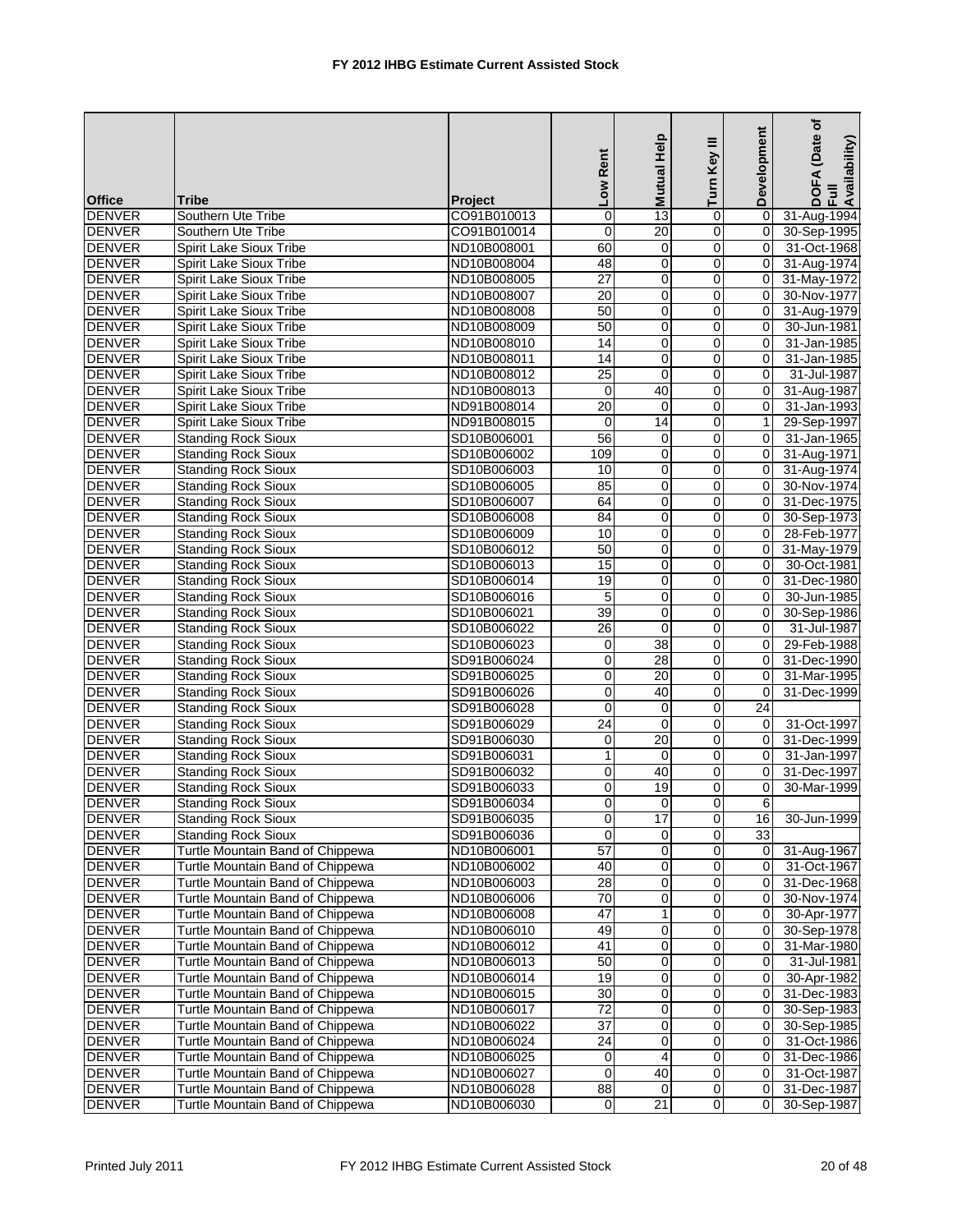| <b>Office</b>                  | <b>Tribe</b>                                                         | <b>Project</b>             | Low Rent            | Mutual Help     | Turn Key III   | Development       | (Date of<br>DOFA (Date<br>Full<br>Availability) |
|--------------------------------|----------------------------------------------------------------------|----------------------------|---------------------|-----------------|----------------|-------------------|-------------------------------------------------|
| <b>DENVER</b>                  | Turtle Mountain Band of Chippewa                                     | ND10B006031                | 40                  | $\mathbf 0$     | 0              | $\mathbf 0$       | 31-Jan-1989                                     |
| <b>DENVER</b>                  | Turtle Mountain Band of Chippewa                                     | ND10B006032                | $\overline{0}$      | $\overline{31}$ | $\mathbf 0$    | $\mathbf 0$       | 31-Mar-1989                                     |
| <b>DENVER</b>                  | Turtle Mountain Band of Chippewa                                     | ND10B006034                | 0                   | 3               | 0              | 0                 | 30-Apr-1982                                     |
| <b>DENVER</b>                  | Turtle Mountain Band of Chippewa                                     | ND10B042001                | $\overline{2}$      | $\mathbf 0$     | 0              | $\overline{0}$    | 30-Sep-1976                                     |
| <b>DENVER</b>                  | Turtle Mountain Band of Chippewa                                     | ND10B042003                | 4                   | 0               | 0              | $\mathbf 0$       | 30-Jun-1977                                     |
| <b>DENVER</b>                  | Turtle Mountain Band of Chippewa                                     | ND10B042004                | $\mathbf 0$         | $\mathbf{1}$    | $\mathsf 0$    | $\mathbf 0$       | 30-Jun-1977                                     |
| <b>DENVER</b>                  | Turtle Mountain Band of Chippewa                                     | ND10B068001                | $\overline{7}$      | 0               | 0              | 0                 | 31-Jul-1980                                     |
| <b>DENVER</b>                  | Turtle Mountain Band of Chippewa                                     | ND10B068002                | $\mathbf 0$         | $\mathbf{1}$    | 0              | 0                 | 31-Jul-1980                                     |
| <b>DENVER</b>                  | Turtle Mountain Band of Chippewa                                     | ND10B068003                | 10                  | 0               | 0              | 0                 | 31-Jul-1980                                     |
| <b>DENVER</b>                  | Turtle Mountain Band of Chippewa                                     | ND10B068004                | 0                   | 1               | 0              | 0                 | 31-Jul-1980                                     |
| <b>DENVER</b>                  | Turtle Mountain Band of Chippewa                                     | ND10B068005                | $\overline{5}$      | 0               | 0              | 0                 | 30-Sep-1981                                     |
| <b>DENVER</b>                  | Turtle Mountain Band of Chippewa                                     | ND10B068006                | $\overline{0}$      | $\mathbf{1}$    | $\mathbf 0$    | 0                 | 31-Dec-1981                                     |
| <b>DENVER</b>                  | Turtle Mountain Band of Chippewa                                     | ND10B068007                | 20                  | 0               | 0              | 0                 | 28-Feb-1985                                     |
| <b>DENVER</b>                  | Turtle Mountain Band of Chippewa                                     | ND10B068008                | 0                   | $\mathbf{1}$    | 0              | 0                 | 31-Mar-1985                                     |
| <b>DENVER</b>                  | Turtle Mountain Band of Chippewa                                     | ND91B006033                | 0                   | 41              | 0              | $\mathbf 0$       | 30-Nov-1989                                     |
| <b>DENVER</b>                  | <b>Turtle Mountain Band of Chippewa</b>                              | ND91B006035                | $\mathbf 0$         | $\mathbf{1}$    | 0              | $\mathbf 0$       | 31-May-1994                                     |
| <b>DENVER</b>                  | Turtle Mountain Band of Chippewa                                     | ND91B006036                | $\overline{17}$     | 0               | $\mathbf 0$    | $\mathbf 0$       | 30-Sep-1993                                     |
| <b>DENVER</b>                  | Turtle Mountain Band of Chippewa                                     |                            | $\overline{31}$     | 0               | 0              | $\mathbf 0$       |                                                 |
|                                | Turtle Mountain Band of Chippewa                                     | ND91B006038                | $\mathbf 0$         | $\overline{3}$  | $\mathsf 0$    | 0                 | 31-May-1996<br>31-Oct-1996                      |
| <b>DENVER</b>                  |                                                                      | ND91B006039                | $\mathbf{1}$        |                 | 0              | $\mathbf 0$       |                                                 |
| <b>DENVER</b><br><b>DENVER</b> | Turtle Mountain Band of Chippewa<br>Turtle Mountain Band of Chippewa | ND91B006041                |                     | 9<br>0          | 0              | $\Omega$          | 30-Sep-1978<br>31-Jul-1997                      |
| <b>DENVER</b>                  |                                                                      | ND91B006042                | 5<br>$\overline{0}$ | 1               | $\mathbf 0$    | $\mathbf 0$       |                                                 |
|                                | Turtle Mountain Band of Chippewa                                     | ND91B006043                |                     |                 |                |                   | 31-Aug-1995                                     |
| <b>DENVER</b>                  | Turtle Mountain Band of Chippewa                                     | ND91B006044                | $\mathbf{1}$        | 3               | 0              | 0<br>$\mathbf{1}$ | 31-May-1996                                     |
| <b>DENVER</b>                  | Turtle Mountain Band of Chippewa                                     | ND91B006045                | 0                   | 16              | 0              |                   | 30-Jun-2001                                     |
| <b>DENVER</b><br><b>DENVER</b> | Turtle Mountain Band of Chippewa                                     | ND91B006046                | 3<br>40             | 4<br>0          | 0<br>0         | 0<br>$\mathbf 0$  | 31-May-1996                                     |
| <b>DENVER</b>                  | Uintah & Ouray Ute Indian Tribe<br>Uintah & Ouray Ute Indian Tribe   | UT10B001006                | 30                  | 0               | $\mathbf 0$    | $\mathbf 0$       | 30-Nov-1974<br>30-Sep-1978                      |
|                                | Uintah & Ouray Ute Indian Tribe                                      | UT10B001008<br>UT10B001010 | 20                  |                 |                | $\mathbf 0$       |                                                 |
| <b>DENVER</b><br><b>DENVER</b> |                                                                      |                            |                     | 0<br>3          | 0<br>0         | 0                 | 30-Sep-1982                                     |
|                                | Uintah & Ouray Ute Indian Tribe                                      | UT10B001012<br>UT91B001015 | $\pmb{0}$<br>0      | $\overline{24}$ | 0              | 0                 | 30-Apr-1985                                     |
| <b>DENVER</b><br><b>DENVER</b> | Uintah & Ouray Ute Indian Tribe<br>Uintah & Ouray Ute Indian Tribe   | UT91B001016                | 19                  | 0               | 0              | 0                 | 31-Jul-1990<br>30-Sep-1995                      |
| <b>DENVER</b>                  |                                                                      |                            | $\mathbf 0$         | 14              | 0              | $\mathbf 0$       |                                                 |
| <b>DENVER</b>                  | Uintah & Ouray Ute Indian Tribe<br>Utah Paiute Tribe                 | UT91B001017<br>UT10B010005 | $\mathbf 0$         | $\overline{2}$  | 0              | 0                 | 31-Dec-1995<br>31-Dec-1980                      |
| <b>DENVER</b>                  | Utah Paiute Tribe                                                    | UT10B010006                | 24                  | $\overline{0}$  | 0              | 0                 | 31-Dec-1988                                     |
| <b>DENVER</b>                  | <b>Utah Paiute Tribe</b>                                             | UT91B010007                | 32                  | 0               | 0              | 0                 | 31-Jul-1988                                     |
| <b>DENVER</b>                  | Utah Paiute Tribe                                                    | UT91B010008                | 20                  | $\mathbf 0$     | 0              | 0                 | 30-Nov-1992                                     |
| <b>DENVER</b>                  | <b>Utah Paiute Tribe</b>                                             | UT91B010010                | 18                  | 0               | 0              | 0                 | 30-Sep-1993                                     |
| <b>DENVER</b>                  | <b>Utah Paiute Tribe</b>                                             | UT91B010011                | 14                  | $\Omega$        | $\Omega$       | $\overline{0}$    | 30-Sep-1995                                     |
| <b>DENVER</b>                  | <b>Utah Paiute Tribe</b>                                             | UT91B010012                | 13                  | $\overline{0}$  | $\overline{0}$ | $\overline{0}$    | 01-Dec-1996                                     |
| <b>DENVER</b>                  | Utah Paiute Tribe                                                    | UT91B010013                | 1                   | $\Omega$        | 0              | 0                 | 31-Dec-1980                                     |
| <b>DENVER</b>                  | <b>Utah Paiute Tribe</b>                                             | UT91B010015                | 1                   | 0               | 0              | 0                 | 31-Oct-1976                                     |
| <b>DENVER</b>                  | Utah Paiute Tribe                                                    | UT91B010017                | 11                  | 0               | 0              | 0                 | 30-Sep-1997                                     |
| <b>DENVER</b>                  | Utah Paiute Tribe                                                    | UT91B010017                | 5                   | $\mathbf 0$     | 0              | 0                 | 31-Oct-1999                                     |
| <b>DENVER</b>                  | Utah Paiute Tribe                                                    | UT91B010020                | 1                   | 0               | 0              | $\mathbf 0$       | 31-Jul-1988                                     |
| <b>DENVER</b>                  | Utah Paiute Tribe                                                    | UT91B010021                | 20                  | 0               | 0              | 0                 | 30-Sep-2002                                     |
| <b>DENVER</b>                  | Ute Mountain Tribe                                                   | CO10B047003                | 16                  | $\mathbf 0$     | 0              | 0                 | 31-Oct-1978                                     |
| <b>DENVER</b>                  | Ute Mountain Tribe                                                   | CO10B047004                | 15                  | $\mathbf 0$     | $\mathbf 0$    | 0                 | 30-Jun-1979                                     |
| <b>DENVER</b>                  | Ute Mountain Tribe                                                   | CO10B047005                | 0                   | 19              | 0              | 0                 | 31-May-1986                                     |
| <b>DENVER</b>                  | Ute Mountain Tribe                                                   | CO10B047007                | $\pmb{0}$           | 16              | 0              | 0                 | 30-Nov-1987                                     |
| <b>DENVER</b>                  | Ute Mountain Tribe                                                   | CO91B047008                | $\mathbf 0$         | 20              | 0              | 0                 | 30-Jun-1989                                     |
| <b>DENVER</b>                  | Ute Mountain Tribe                                                   | CO91B047009                | 10                  | 0               | 0              | 0                 | 31-Jul-1990                                     |
| <b>DENVER</b>                  | Ute Mountain Tribe                                                   | CO91B047010                | 20                  | $\mathbf 0$     | 0              | 0                 | 31-Jul-1990                                     |
| <b>DENVER</b>                  | Ute Mountain Tribe                                                   | CO91B047011                | $\mathbf 0$         | 10              | 0              | 0                 | 31-Oct-1991                                     |
| <b>DENVER</b>                  | Ute Mountain Tribe                                                   | CO91B047012                | 16                  | $\overline{0}$  | 0              | 0                 | 31-Oct-1991                                     |
| <b>DENVER</b>                  | Ute Mountain Tribe                                                   | CO91B047013                | 20                  | 0               | 0              | 0                 | 31-Dec-1992                                     |
|                                | Ute Mountain Tribe                                                   |                            | 20                  | 0               | 0              |                   |                                                 |
| <b>DENVER</b><br><b>DENVER</b> | <b>Ute Mountain Tribe</b>                                            | CO91B047014                | $\mathsf{O}\xspace$ | 15              | $\overline{0}$ | 0<br>$\Omega$     | 30-Nov-1993                                     |
|                                |                                                                      | CO91B047015                |                     |                 |                |                   | 30-Nov-1993                                     |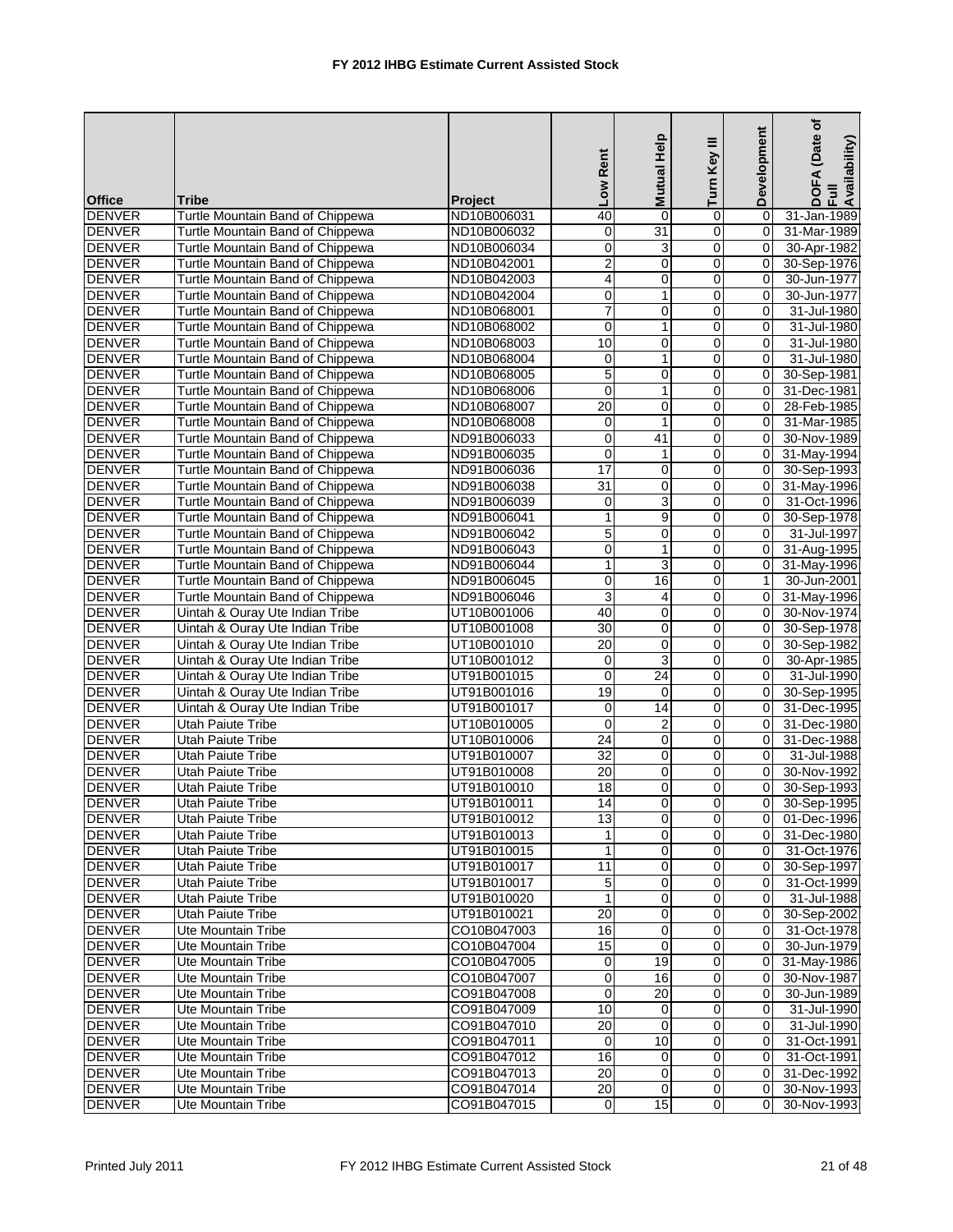| <b>Office</b> | <b>Tribe</b>              | Project     | Low Rent    | <b>Help</b><br>Mutual H | Turn Key III   | Development | (Date of<br>DOFA (Date<br>Full<br>Availability) |
|---------------|---------------------------|-------------|-------------|-------------------------|----------------|-------------|-------------------------------------------------|
| <b>DENVER</b> | <b>Ute Mountain Tribe</b> | CO91B047016 | 13          | $\mathbf 0$             | $\mathbf 0$    | $\mathbf 0$ | 30-Nov-1994                                     |
| <b>DENVER</b> | Ute Mountain Tribe        | CO91B047017 | 20          | $\mathbf 0$             | 0              | $\Omega$    | 31-Jul-1996                                     |
| DENVER        | Winnebago Tribe           | NE10B045001 | 30          | 0                       | 0              | $\mathbf 0$ | 28-Feb-1966                                     |
| <b>DENVER</b> | Winnebago Tribe           | NE10B045003 | 77          | 0                       | 0              | $\Omega$    | 31-Jan-1974                                     |
| <b>DENVER</b> | Winnebago Tribe           | NE10B045007 | $\Omega$    | 3                       | 0              | $\Omega$    | 31-Jan-1980                                     |
| <b>DENVER</b> | Winnebago Tribe           | NE10B045008 | 35          | $\mathbf 0$             | $\Omega$       | 0           | 31-Aug-1980                                     |
| <b>DENVER</b> | Winnebago Tribe           | NE10B045009 | $\mathbf 0$ | $\overline{20}$         | 0              | 0           | 30-Jun-1987                                     |
| <b>DENVER</b> | Winnebago Tribe           | NE10B045011 | 21          | $\Omega$                | $\Omega$       | 0           | 31-May-1989                                     |
| <b>DENVER</b> | Winnebago Tribe           | NE91B045012 | 0           | 10                      | $\Omega$       | $\Omega$    | 31-Jul-1991                                     |
| <b>DENVER</b> | Winnebago Tribe           | NE91B045013 | 7           | $\Omega$                | 0              | 0           | 31-Jan-1991                                     |
| <b>DENVER</b> | Winnebago Tribe           | NE91B045015 | $\mathbf 0$ | 15                      | $\overline{0}$ | $\Omega$    | 31-Jan-1999                                     |
| <b>DENVER</b> | <b>Yankton Sioux</b>      | SD10B012001 | 100         | $\Omega$                | 0              | 0           | 31-Dec-1971                                     |
| <b>DENVER</b> | <b>Yankton Sioux</b>      | SD10B012002 | 30          | $\mathbf 0$             | 0              | 0           | 31-Jul-1976                                     |
| <b>DENVER</b> | <b>Yankton Sioux</b>      | SD10B012004 | 21          | $\mathbf 0$             | 0              | $\mathbf 0$ | 30-Sep-1979                                     |
| <b>DENVER</b> | <b>Yankton Sioux</b>      | SD10B012007 | 24          | 0                       | $\overline{0}$ | 0           | 31-Dec-1980                                     |
| <b>DENVER</b> | <b>Yankton Sioux</b>      | SD10B012008 | 17          | $\Omega$                | 0              | $\Omega$    | 31-Jul-1981                                     |
| <b>DENVER</b> | <b>Yankton Sioux</b>      | SD91B012013 | 18          | $\mathbf 0$             | $\Omega$       | 0           | 31-Mar-1993                                     |
| <b>DENVER</b> | <b>Yankton Sioux</b>      | SD91B012014 | 18          | $\Omega$                | $\overline{0}$ | $\Omega$    | 31-Jul-1994                                     |
| <b>DENVER</b> | <b>Yankton Sioux</b>      | SD91B012015 | 0           | 20                      | 0              | $\Omega$    | 28-Feb-1995                                     |
| <b>DENVER</b> | <b>Yankton Sioux</b>      | SD91B012016 | 0           | $\overline{27}$         | $\Omega$       | $\Omega$    | 08-Sep-1997                                     |
| <b>DENVER</b> | <b>Yankton Sioux</b>      | SD91B012017 | 23          | 0                       | 0              | 0           | 10-Nov-1997                                     |
| <b>DENVER</b> | <b>Yankton Sioux</b>      | SD91B012018 | $\Omega$    |                         | 0              | $\mathbf 0$ | 08-Sep-1997                                     |
| <b>DENVER</b> | <b>TOTAL</b>              |             | 9,917       | 2,690                   | 5              | 91          |                                                 |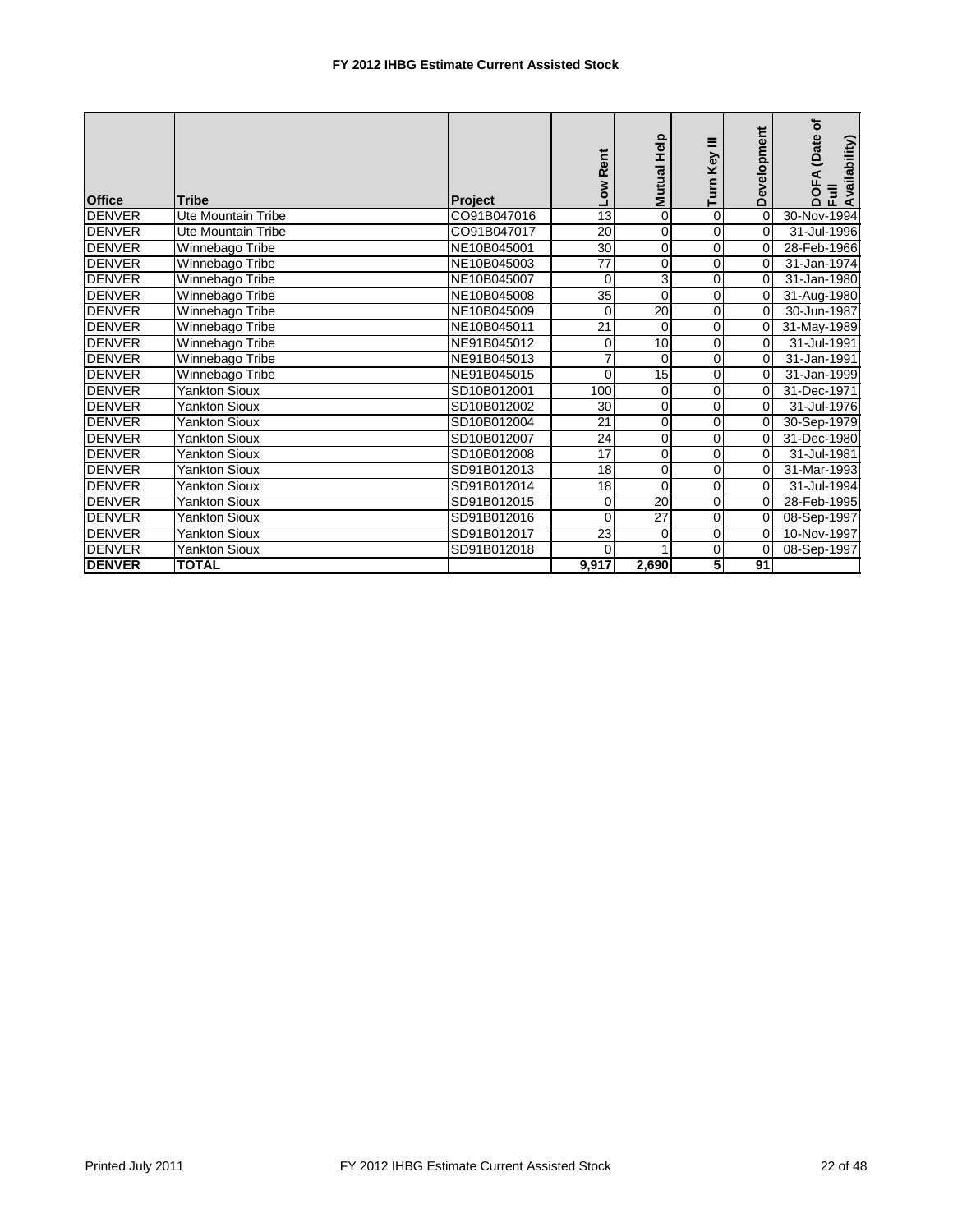|                 |                        |                | Low Rent        | Mutual Help     | Ξ<br>Turn Key  | Development    | (Date of<br>DOFA (Date<br>Full<br>Availability) |
|-----------------|------------------------|----------------|-----------------|-----------------|----------------|----------------|-------------------------------------------------|
| <b>Office</b>   | <b>Tribe</b>           | <b>Project</b> |                 |                 |                |                |                                                 |
| <b>OKLAHOMA</b> | Absentee-Shawnee       | OK56B091011    | $\pmb{0}$       | 8               | 0              | $\Omega$       | 31-Mar-1982                                     |
| <b>OKLAHOMA</b> | Absentee-Shawnee       | OK56B091012    | $\overline{25}$ | $\mathbf 0$     | $\overline{0}$ | 0              | 30-Jun-1981                                     |
| <b>OKLAHOMA</b> | Absentee-Shawnee       | OK56B091013    | $\mathbf 0$     | 14              | 0              | 0              | 31-Oct-1981                                     |
| <b>OKLAHOMA</b> | Absentee-Shawnee       | OK56B091015    | $\overline{25}$ | 0               | 0              | 0              | 30-Apr-1982                                     |
| <b>OKLAHOMA</b> | Absentee-Shawnee       | OK95B091006    | $\overline{73}$ | 0               | 0              | 0              | 31-Mar-1979                                     |
| <b>OKLAHOMA</b> | Absentee-Shawnee       | OK95B091007    | 0               | $\overline{2}$  | 0              | $\Omega$       | 30-Oct-1979                                     |
| <b>OKLAHOMA</b> | Absentee-Shawnee       | OK95B091008    | $\mathbf 0$     | $\overline{12}$ | 0              | $\Omega$       | 30-Sep-1982                                     |
| <b>OKLAHOMA</b> | Absentee-Shawnee       | OK95B091009    | 0               | 5               | 0              | $\Omega$       | 31-Dec-1980                                     |
| <b>OKLAHOMA</b> | Absentee-Shawnee       | OK95B091010    | $\overline{25}$ | $\mathbf 0$     | 0              | 0              | 30-Sep-1979                                     |
| <b>OKLAHOMA</b> | Absentee-Shawnee       | OK95B091014    | $\overline{25}$ | $\Omega$        | 0              | $\mathbf 0$    | 31-Aug-1982                                     |
| <b>OKLAHOMA</b> | Absentee-Shawnee       | OK95B091016    | 0               | 12              | 0              | $\Omega$       | 31-Mar-1984                                     |
| <b>OKLAHOMA</b> | Absentee-Shawnee       | OK95B091017    | 0               | 9               | $\overline{0}$ | 0              | 30-Jun-1984                                     |
| <b>OKLAHOMA</b> | Absentee-Shawnee       | OK95B091018    | 0               | $\overline{c}$  | 0              | $\Omega$       | 31-Mar-1986                                     |
| <b>OKLAHOMA</b> | Absentee-Shawnee       | OK95B091019    | 0               | 6               | 0              | $\Omega$       | 30-Nov-1984                                     |
| <b>OKLAHOMA</b> | Absentee-Shawnee       | OK95B091020    | $\overline{0}$  | $\overline{3}$  | 0              | 0              | 31-Jul-1984                                     |
| <b>OKLAHOMA</b> | Absentee-Shawnee       | OK95B091021    | $\mathbf 0$     | 8               | 0              | $\Omega$       | 30-Sep-1987                                     |
| <b>OKLAHOMA</b> | Absentee-Shawnee       | OK95B091023    | 0               | 6               | 0              | $\Omega$       | 31-Aug-1986                                     |
| <b>OKLAHOMA</b> | Absentee-Shawnee       | OK95B091024    | 0               | 12              | 0              | 0              | 31-May-1987                                     |
| <b>OKLAHOMA</b> | Absentee-Shawnee       | OK95B091025    | 0               | 8               | 0              | $\mathbf 0$    | 31-Mar-1989                                     |
| <b>OKLAHOMA</b> | Absentee-Shawnee       | OK95B091026    | 0               | 10              | 0              | $\Omega$       | 30-Nov-1989                                     |
| <b>OKLAHOMA</b> | Absentee-Shawnee       | OK95B091027    | 0               | 5               | 0              | $\Omega$       | 31-Mar-1990                                     |
| <b>OKLAHOMA</b> | Absentee-Shawnee       | OK95B091028    | 0               | 6               | $\overline{0}$ | 0              | 31-Dec-1990                                     |
| <b>OKLAHOMA</b> | Absentee-Shawnee       | OK95B091029    | $\mathbf 0$     | 13              | 0              | $\Omega$       | 31-Jul-1992                                     |
| <b>OKLAHOMA</b> | Absentee-Shawnee       | OK95B091030    | 0               | 16              | 0              | $\Omega$       | 31-Jul-1995                                     |
| <b>OKLAHOMA</b> | Absentee-Shawnee       | OK95B091031    | $\pmb{0}$       | 11              | 0              | 0              | 31-Dec-1993                                     |
| <b>OKLAHOMA</b> | Absentee-Shawnee       | OK95B091032    | $\overline{20}$ | $\overline{7}$  | 0              | $\Omega$       | 30-Nov-1995                                     |
| <b>OKLAHOMA</b> | Absentee-Shawnee       | OK95B091033    | 0               | $\overline{12}$ | 0              | $\Omega$       | 30-Nov-1996                                     |
| <b>OKLAHOMA</b> | Absentee-Shawnee       | OK95B091034    | 0               | 14              | 0              | $\Omega$       | 31-Jan-1995                                     |
| <b>OKLAHOMA</b> | Absentee-Shawnee       | OK95B091035    | 0               | 16              | 0              | $\mathbf 0$    | 31-Oct-1995                                     |
| <b>OKLAHOMA</b> | Absentee-Shawnee       | OK95B091036    | $\overline{0}$  | $\overline{22}$ | 0              | $\Omega$       | 30-Jan-1999                                     |
| <b>OKLAHOMA</b> | Absentee-Shawnee       | OK95B091037    | 0               | 24              | 0              | 0              | 31-Mar-2000                                     |
| <b>OKLAHOMA</b> | Absentee-Shawnee       | OK95B091038    | $\overline{0}$  | 23              | $\overline{0}$ | 0              | 30-Apr-1999                                     |
| <b>OKLAHOMA</b> | Absentee-Shawnee       | OK95B091039    | 0               | 23              | 0              | $\Omega$       | 30-Apr-2001                                     |
| <b>OKLAHOMA</b> | Absentee-Shawnee       | OK95B091040    | 0               | 23              | 0              | $\Omega$       | 30-Apr-1999                                     |
| <b>OKLAHOMA</b> | Alabama-Coushatta      | TX95B338005    | 0               | 10              | $\overline{0}$ | 0              | 28-Feb-1993                                     |
| <b>OKLAHOMA</b> | Alabama-Coushatta      | TX95B338006    | $\pmb{0}$       | 10              | 0              | $\Omega$       | 30-Jun-1995                                     |
| <b>OKLAHOMA</b> | Alabama-Coushatta      | TX95B338007    | 0               | 30              | $\Omega$       | $\Omega$       | 31-Dec-1998                                     |
| <b>OKLAHOMA</b> | Apache Tribe           | OK95B128002    | 0               | 19              | $\Omega$       | 0              | 30-Apr-1991                                     |
| <b>OKLAHOMA</b> | Apache Tribe           | OK95B128003    | $\mathbf 0$     | 9               | $\overline{0}$ | 0              | 30-Nov-1990                                     |
| <b>OKLAHOMA</b> | Apache Tribe           | OK95B128004    | 0               | 9               | $\Omega$       | 0              | 30-Nov-1991                                     |
| <b>OKLAHOMA</b> | Apache Tribe           | OK95B128005    | 0               | 19              | $\overline{0}$ | 0              | 30-Sep-1987                                     |
| <b>OKLAHOMA</b> | Apache Tribe           | OK95B128006    | $\mathbf 0$     | 20              | $\overline{0}$ | 0              | 30-Sep-1994                                     |
| <b>OKLAHOMA</b> | Apache Tribe           | OK95B128010    | 0               | 36              | $\overline{0}$ | 0              | 31-Mar-1998                                     |
| <b>OKLAHOMA</b> | Apache Tribe           | OK95B128011    | 0               | 18              | $\overline{0}$ | 0              | 30-Nov-1996                                     |
| <b>OKLAHOMA</b> | Caddo Tribe            | OK95B077002    | 20              | 0               | $\overline{0}$ | 0              | 31-May-1972                                     |
| <b>OKLAHOMA</b> | Caddo Tribe            | OK95B077007    | 0               | $\mathbf{1}$    | $\mathbf 0$    | 0              | 31-Oct-1987                                     |
| <b>OKLAHOMA</b> | Caddo Tribe            | OK95B077008    | 0               | $\mathbf{1}$    | $\overline{0}$ | $\Omega$       | $31 - Jan-1991$                                 |
| <b>OKLAHOMA</b> | Caddo Tribe            | OK95B077010    | $\mathbf 0$     | 0               | $\Omega$       | 9              |                                                 |
| <b>OKLAHOMA</b> | <b>Cherokee Nation</b> | OK56B045041    | 50              | 0               | $\overline{0}$ | $\mathbf 0$    | 31-Jul-1982                                     |
| <b>OKLAHOMA</b> | <b>Cherokee Nation</b> | OK56B045047    | $\overline{32}$ | $\mathbf 0$     | $\overline{0}$ | $\overline{0}$ | 31-Mar-1981                                     |
| <b>OKLAHOMA</b> | <b>Cherokee Nation</b> | OK56B045048    | 40              | $\mathbf 0$     | $\overline{0}$ | 0              | 31-Dec-1981                                     |
| <b>OKLAHOMA</b> | Cherokee Nation        | OK56B045050    | 0               | 9               | $\overline{0}$ | 0              | 31-Mar-1983                                     |
| <b>OKLAHOMA</b> | <b>Cherokee Nation</b> | OK56B045052    | 25              | $\mathbf 0$     | $\Omega$       | 0              | 30-Nov-1981                                     |
| <b>OKLAHOMA</b> | <b>Cherokee Nation</b> | OK56B045054    | 50              | $\mathbf 0$     | $\overline{0}$ | 0              | 31-Jan-1983                                     |
| <b>OKLAHOMA</b> | <b>Cherokee Nation</b> | OK56B045055    | 50              | 0               | $\overline{0}$ | 0              | 31-Oct-1981                                     |
| <b>OKLAHOMA</b> | <b>Cherokee Nation</b> | OK56B045056    | $\mathbf 0$     | $\overline{7}$  | $\overline{0}$ | 0              | 31-Jan-1983                                     |
| <b>OKLAHOMA</b> | <b>Cherokee Nation</b> | OK56B045057    | $\mathbf 0$     | $\overline{4}$  | $\overline{0}$ | $\Omega$       | 31-Jan-1983                                     |
|                 |                        |                |                 |                 |                |                |                                                 |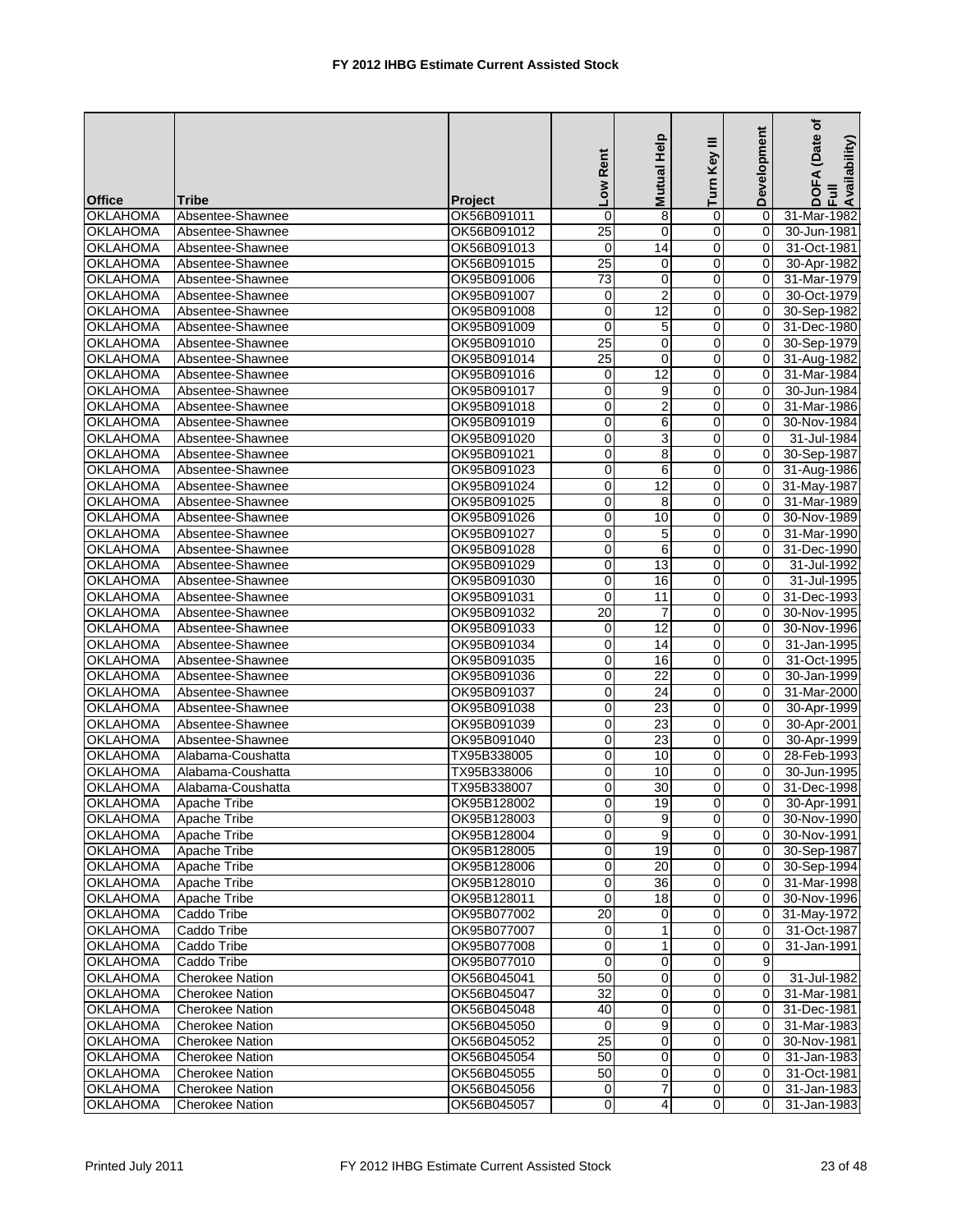|                                    |                        |                | Low Rent            | Help<br>Mutual          | Ξ<br>Turn Key  | Development   | (Date of<br>DOFA (Date<br>Full<br>Availability) |
|------------------------------------|------------------------|----------------|---------------------|-------------------------|----------------|---------------|-------------------------------------------------|
| <b>Office</b>                      | <b>Tribe</b>           | <b>Project</b> |                     |                         |                |               |                                                 |
| <b>OKLAHOMA</b>                    | <b>Cherokee Nation</b> | OK56B045058    | $\mathbf 0$         | 5                       | 0              | $\Omega$      | 30-Sep-1982                                     |
| <b>OKLAHOMA</b>                    | <b>Cherokee Nation</b> | OK95B045001    | $\overline{24}$     | $\mathbf 0$             | $\overline{0}$ | 0             | 30-Jun-1968                                     |
| <b>OKLAHOMA</b>                    | <b>Cherokee Nation</b> | OK95B045002    | 16                  | $\mathbf 0$             | 0              | 0             | 31-Aug-1969                                     |
| <b>OKLAHOMA</b>                    | Cherokee Nation        | OK95B045005    | 40                  | 0                       | 0              | $\Omega$      | 30-Jun-1971                                     |
| <b>OKLAHOMA</b>                    | <b>Cherokee Nation</b> | OK95B045016    | 80<br>29            | 0<br>0                  | $\overline{0}$ | 0             | 31-Aug-1972                                     |
| <b>OKLAHOMA</b><br><b>OKLAHOMA</b> | <b>Cherokee Nation</b> | OK95B045024    |                     | 0                       | 0              | 0<br>$\Omega$ | 31-Jul-1974                                     |
|                                    | <b>Cherokee Nation</b> | OK95B045025    | 19                  |                         | $\Omega$       |               | 30-Nov-1974                                     |
| <b>OKLAHOMA</b>                    | <b>Cherokee Nation</b> | OK95B045026    | 19                  | $\mathbf 0$             | 0              | $\Omega$      | 30-Nov-1974                                     |
| <b>OKLAHOMA</b>                    | <b>Cherokee Nation</b> | OK95B045030    | 50                  | 0                       | 0              | 0             | 30-Sep-1977                                     |
| <b>OKLAHOMA</b>                    | <b>Cherokee Nation</b> | OK95B045032    | 20                  | $\mathbf 0$             | 0              | $\Omega$      | 31-Jan-1978                                     |
| <b>OKLAHOMA</b>                    | <b>Cherokee Nation</b> | OK95B045033    | 0<br>$\overline{0}$ | 5                       | 0              | 0             | 31-Dec-1977                                     |
| <b>OKLAHOMA</b><br><b>OKLAHOMA</b> | <b>Cherokee Nation</b> | OK95B045034    |                     | 1                       | $\overline{0}$ | 0             | 31-Dec-1979                                     |
|                                    | <b>Cherokee Nation</b> | OK95B045035    | 50                  | $\mathbf 0$             | 0              | $\Omega$      | 30-Sep-1977                                     |
| <b>OKLAHOMA</b>                    | <b>Cherokee Nation</b> | OK95B045036    | 0                   | $\overline{\mathbf{c}}$ | 0              | $\Omega$      | 31-Dec-1979                                     |
| <b>OKLAHOMA</b>                    | <b>Cherokee Nation</b> | OK95B045037    | 25                  | 0                       | $\overline{0}$ | 0             | 31-Dec-1978                                     |
| <b>OKLAHOMA</b>                    | <b>Cherokee Nation</b> | OK95B045038    | 25                  | $\mathbf 0$             | 0              | 0             | 31-Dec-1979                                     |
| <b>OKLAHOMA</b>                    | <b>Cherokee Nation</b> | OK95B045039    | 30                  | 0                       | $\overline{0}$ | $\Omega$      | 31-Jan-1981                                     |
| <b>OKLAHOMA</b>                    | <b>Cherokee Nation</b> | OK95B045040    | 46                  | $\mathbf 0$             | $\Omega$       | $\Omega$      | 31-Mar-1981                                     |
| <b>OKLAHOMA</b>                    | <b>Cherokee Nation</b> | OK95B045042    | 25                  | 0                       | 0              | 0             | 31-Oct-1980                                     |
| <b>OKLAHOMA</b>                    | <b>Cherokee Nation</b> | OK95B045043    | 50                  | $\mathbf 0$             | 0              | $\Omega$      | 31-Aug-1980                                     |
| <b>OKLAHOMA</b>                    | <b>Cherokee Nation</b> | OK95B045044    | 49                  | $\mathbf 0$             | 0              | $\Omega$      | 30-Nov-1980                                     |
| <b>OKLAHOMA</b>                    | <b>Cherokee Nation</b> | OK95B045045    | $\overline{24}$     | 0                       | $\overline{0}$ | 0             | 31-Aug-1980                                     |
| <b>OKLAHOMA</b>                    | <b>Cherokee Nation</b> | OK95B045046    | 60                  | $\mathbf 0$             | 0              | $\Omega$      | 31-Jan-1981                                     |
| <b>OKLAHOMA</b>                    | <b>Cherokee Nation</b> | OK95B045049    | 0                   | 4                       | 0              | $\Omega$      | 31-Oct-1980                                     |
| <b>OKLAHOMA</b>                    | <b>Cherokee Nation</b> | OK95B045053    | $\pmb{0}$           | 24                      | $\overline{0}$ | 0             | 30-Sep-1981                                     |
| <b>OKLAHOMA</b>                    | <b>Cherokee Nation</b> | OK95B045059    | $\mathbf 0$         | 16                      | 0              | 0             | 31-Oct-1984                                     |
| <b>OKLAHOMA</b>                    | <b>Cherokee Nation</b> | OK95B045060    | 0                   | 5                       | $\Omega$       | $\Omega$      | 28-Feb-1986                                     |
| <b>OKLAHOMA</b>                    | <b>Cherokee Nation</b> | OK95B045061    | 0                   | $\overline{2}$          | $\Omega$       | $\Omega$      | 30-Sep-1986                                     |
| <b>OKLAHOMA</b>                    | <b>Cherokee Nation</b> | OK95B045062    | 0                   | 11                      | 0              | 0             | 30-Nov-1986                                     |
| <b>OKLAHOMA</b>                    | <b>Cherokee Nation</b> | OK95B045063    | 0                   | 3                       | 0              | $\Omega$      | 30-Sep-1986                                     |
| <b>OKLAHOMA</b>                    | <b>Cherokee Nation</b> | OK95B045064    | 0                   | 15                      | 0              | 0             | 31-Oct-1987                                     |
| <b>OKLAHOMA</b>                    | Cherokee Nation        | OK95B045065    | 0                   | 3                       | $\overline{0}$ | 0             | 31-Oct-1984                                     |
| <b>OKLAHOMA</b>                    | <b>Cherokee Nation</b> | OK95B045066    | 0                   | 13                      | 0              | $\Omega$      | 28-Feb-1987                                     |
| <b>OKLAHOMA</b>                    | <b>Cherokee Nation</b> | OK95B045067    | 0                   | 19                      | 0              | $\Omega$      | 29-Feb-1988                                     |
| <b>OKLAHOMA</b>                    | <b>Cherokee Nation</b> | OK95B045068    | 0                   | 20                      | $\overline{0}$ | 0             | 31-Mar-1988                                     |
| <b>OKLAHOMA</b>                    | <b>Cherokee Nation</b> | OK95B045069    | $\mathbf 0$         | $\overline{7}$          | $\overline{0}$ | $\Omega$      | 31-Mar-1988                                     |
| <b>OKLAHOMA</b>                    | <b>Cherokee Nation</b> | OK95B045070    | 0                   | 1                       | $\Omega$       | 0             | 30-Sep-1986                                     |
| <b>OKLAHOMA</b>                    | <b>Cherokee Nation</b> | OK95B045071    | $\Omega$            | 1                       | $\Omega$       | $\Omega$      | 30-Sep-1986                                     |
| <b>OKLAHOMA</b>                    | <b>Cherokee Nation</b> | OK95B045072    | 0                   | 17                      | $\overline{0}$ | 0             | 30-Sep-1988                                     |
| <b>OKLAHOMA</b>                    | <b>Cherokee Nation</b> | OK95B045073    | 0                   | 16                      | $\Omega$       | 0             | 30-Sep-1988                                     |
| <b>OKLAHOMA</b>                    | <b>Cherokee Nation</b> | OK95B045074    | 0                   | 5                       | $\overline{0}$ | 0             | 30-Sep-1988                                     |
| <b>OKLAHOMA</b>                    | <b>Cherokee Nation</b> | OK95B045075    | $\pmb{0}$           | 38                      | $\overline{0}$ | 0             | 30-Sep-1989                                     |
| <b>OKLAHOMA</b>                    | <b>Cherokee Nation</b> | OK95B045076    | 0                   | 58                      | $\overline{0}$ | 0             | 30-Apr-1992                                     |
| <b>OKLAHOMA</b>                    | <b>Cherokee Nation</b> | OK95B045077    | 0                   |                         | $\overline{0}$ | 0             | 30-Apr-1990                                     |
| <b>OKLAHOMA</b>                    | <b>Cherokee Nation</b> | OK95B045078    | 0                   | 36                      | $\overline{0}$ | 0             | 31-Dec-1993                                     |
| <b>OKLAHOMA</b>                    | <b>Cherokee Nation</b> | OK95B045079    | 0                   | 30                      | $\mathbf 0$    | 0             | 31-Oct-1993                                     |
| <b>OKLAHOMA</b>                    | Cherokee Nation        | OK95B045080    | 0                   | 16                      | $\overline{0}$ | 0             | 30-Apr-1994                                     |
| <b>OKLAHOMA</b>                    | Cherokee Nation        | OK95B045081    | 0                   | 23                      | $\overline{0}$ | 0             | 31-May-1994                                     |
| <b>OKLAHOMA</b>                    | <b>Cherokee Nation</b> | OK95B045082    | 0                   | 107                     | $\overline{0}$ | 0             | 30-Apr-1995                                     |
| <b>OKLAHOMA</b>                    | <b>Cherokee Nation</b> | OK95B045083    | 49                  | 0                       | $\overline{0}$ | 0             | 30-Nov-1995                                     |
| <b>OKLAHOMA</b>                    | Cherokee Nation        | OK95B045085    | 0                   | 112                     | $\overline{0}$ | 0             | 30-Apr-1996                                     |
| <b>OKLAHOMA</b>                    | <b>Cherokee Nation</b> | OK95B045086    | $\pmb{0}$           | 150                     | 0              | 0             | 25-Mar-1998                                     |
| <b>OKLAHOMA</b>                    | <b>Cherokee Nation</b> | OK95B045087    | 0                   | 15                      | $\overline{0}$ | 0             | 31-Dec-1999                                     |
| <b>OKLAHOMA</b>                    | <b>Cherokee Nation</b> | OK95B045088    | 0                   | 47                      | $\overline{0}$ | 0             | 31-Dec-2000                                     |
| <b>OKLAHOMA</b>                    | <b>Cherokee Nation</b> | OK95B144001    | $\overline{25}$     | 0                       | $\overline{0}$ | 0             | 30-Sep-1980                                     |
| <b>OKLAHOMA</b>                    | Cherokee Nation        | OK95B144002    | $\mathbf 0$         | $\overline{7}$          | $\overline{0}$ | 0             | $31 - Jan-1981$                                 |
| <b>OKLAHOMA</b>                    | <b>Cherokee Nation</b> | OK95B144003    | 0                   | 5                       | $\overline{0}$ | 0             | 30-Apr-1990                                     |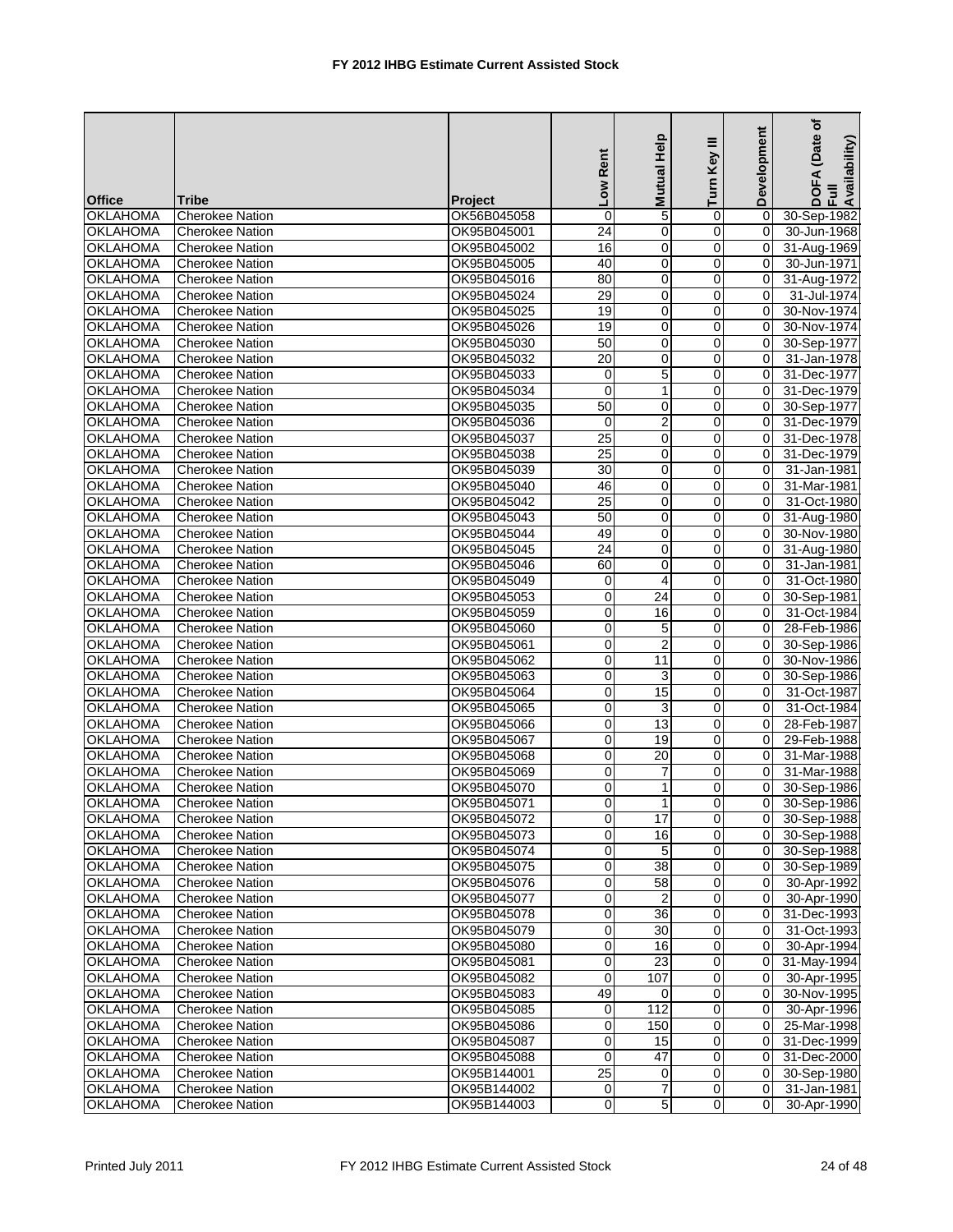|                                    |                                                  |                            | Low Rent       | Mutual Help          | ≡<br>Turn Key                    | Development    | (Date of<br>DOFA (Date<br>Full<br>Availability) |
|------------------------------------|--------------------------------------------------|----------------------------|----------------|----------------------|----------------------------------|----------------|-------------------------------------------------|
| <b>Office</b>                      | <b>Tribe</b>                                     | <b>Project</b>             |                |                      |                                  |                |                                                 |
| <b>OKLAHOMA</b>                    | <b>Cherokee Nation</b>                           | OK95B144004                | $\mathbf 0$    | 6                    | 0                                | 0              | 31-Aug-1989                                     |
| <b>OKLAHOMA</b>                    | <b>Cherokee Nation</b>                           | OK95B144006                | 0              | 1                    | $\overline{0}$                   | $\mathbf 0$    | 31-May-1990                                     |
| <b>OKLAHOMA</b>                    | <b>Cherokee Nation</b>                           | OK95B144007                | $\mathbf 0$    | 5                    | 0                                | 0              | 30-Jun-1993                                     |
| <b>OKLAHOMA</b>                    | <b>Cherokee Nation</b>                           | OK95B144008                | 0              | 8                    | 0                                | $\overline{0}$ | 30-Sep-1993                                     |
| <b>OKLAHOMA</b>                    | <b>Cherokee Nation</b>                           | OK95B144009                | $\pmb{0}$<br>0 | 8<br>$\overline{12}$ | $\overline{0}$                   | 0<br>$\Omega$  | 30-Sep-1995                                     |
| <b>OKLAHOMA</b><br><b>OKLAHOMA</b> | <b>Cherokee Nation</b><br><b>Cherokee Nation</b> | OK95B144010<br>OK95B144011 | 16             |                      | 0<br>$\overline{0}$              | $\Omega$       | 20-Jul-1997<br>20-Nov-1997                      |
| <b>OKLAHOMA</b>                    | <b>Cherokee Nation</b>                           | OK95B144012                | 36             | 0<br>$\mathbf 0$     | $\Omega$                         | $\Omega$       |                                                 |
| <b>OKLAHOMA</b>                    | Cheyenne-Arapaho Tribes                          | OK95B100001                | 0              | 11                   | 0                                | 0              | 30-Sep-1998<br>28-Feb-1975                      |
| <b>OKLAHOMA</b>                    | Cheyenne-Arapaho Tribes                          | OK95B100002                | $\pmb{0}$      | 12                   | 0                                | $\Omega$       | 28-Feb-1975                                     |
| <b>OKLAHOMA</b>                    | Cheyenne-Arapaho Tribes                          | OK95B100003                | 0              | 69                   | $\overline{0}$                   | 0              | 30-Sep-1979                                     |
| <b>OKLAHOMA</b>                    | Cheyenne-Arapaho Tribes                          | OK95B100004                | 0              | $\overline{7}$       | $\mathbf 0$                      | 0              | 31-Jul-1981                                     |
| <b>OKLAHOMA</b>                    | Cheyenne-Arapaho Tribes                          | OK95B100005                | 0              | 23                   | 0                                | $\Omega$       | 30-Oct-1987                                     |
| <b>OKLAHOMA</b>                    | Cheyenne-Arapaho Tribes                          | OK95B100006                | 0              | 25                   | 0                                | 0              | 31-Aug-1989                                     |
| <b>OKLAHOMA</b>                    | Cheyenne-Arapaho Tribes                          | OK95B100007                | $\pmb{0}$      | $\overline{20}$      | $\overline{0}$                   | 0              | 30-Apr-1992                                     |
| <b>OKLAHOMA</b>                    | Cheyenne-Arapaho Tribes                          | OK95B100008                | 0              | 9                    | 0                                | $\Omega$       | 31-Jul-1993                                     |
| <b>OKLAHOMA</b>                    | Cheyenne-Arapaho Tribes                          | OK95B100009                | 0              | 10                   | $\mathbf 0$                      | $\Omega$       | 13-May-1996                                     |
| <b>OKLAHOMA</b>                    | Cheyenne-Arapaho Tribes                          | OK95B100010                | 0              | 21                   | $\Omega$                         | 0              | 30-Dec-1997                                     |
| <b>OKLAHOMA</b>                    | Cheyenne-Arapaho Tribes                          | OK95B100012                | 0              | 30                   | 0                                | 0              | 28-Feb-1999                                     |
| <b>OKLAHOMA</b>                    | Chickasaw                                        | OK56B047041                | $\mathbf 0$    | $\overline{2}$       | 0                                | $\Omega$       | 31-Oct-1982                                     |
| <b>OKLAHOMA</b>                    | Chickasaw                                        | OK56B047042                | 0              | 4                    | 0                                | $\Omega$       | 30-Apr-1982                                     |
| <b>OKLAHOMA</b>                    | Chickasaw                                        | OK56B047044                | 0              | 9                    | $\mathbf 0$                      | 0              | 31-May-1985                                     |
| <b>OKLAHOMA</b>                    | Chickasaw                                        | OK56B047045                | $\mathbf 0$    | 3                    | 0                                | 0              | 30-Sep-1984                                     |
| <b>OKLAHOMA</b>                    | Chickasaw                                        | OK95B047002                | 24             | 0                    | 0                                | 0              | 30-Nov-1970                                     |
| <b>OKLAHOMA</b>                    | Chickasaw                                        | OK95B047004                | 64             | 0                    | $\overline{0}$                   | 0              | 31-Dec-1971                                     |
| <b>OKLAHOMA</b>                    | Chickasaw                                        | OK95B047006                | 100            | 0                    | 0                                | 0              | 31-Oct-1971                                     |
| <b>OKLAHOMA</b>                    | Chickasaw                                        | OK95B047008                | 97             | 0                    | $\overline{0}$                   | $\Omega$       | 28-Feb-1975                                     |
| <b>OKLAHOMA</b>                    | Chickasaw                                        | OK95B047010                | 100            | 0                    | $\Omega$                         | $\Omega$       | 28-Feb-1973                                     |
| <b>OKLAHOMA</b>                    | Chickasaw                                        | OK95B047011                | 25             | 0                    | 0                                | 0              | 30-Jun-1973                                     |
| <b>OKLAHOMA</b>                    | Chickasaw                                        | OK95B047013                | 30             | $\pmb{0}$            | 0                                | $\Omega$       | 31-Oct-1972                                     |
| <b>OKLAHOMA</b>                    | Chickasaw                                        | OK95B047014                | 22             | 0                    | 0                                | 0              | 31-Oct-1972                                     |
| <b>OKLAHOMA</b>                    | Chickasaw                                        | OK95B047029                | $\mathbf 0$    | 9                    | $\overline{0}$                   | 0              | 31-Dec-1980                                     |
| <b>OKLAHOMA</b>                    | Chickasaw                                        | OK95B047031                | $\mathbf 0$    | $\mathbf{1}$         | 0                                | $\Omega$       | 28-Feb-1979                                     |
| <b>OKLAHOMA</b>                    | Chickasaw                                        | OK95B047032                | 0              | 1                    | 0                                | $\Omega$       | 31-Aug-1979                                     |
| <b>OKLAHOMA</b>                    | Chickasaw                                        | OK95B047033                | 40             | 0                    | $\overline{0}$                   | 0              | 31-May-1979                                     |
| <b>OKLAHOMA</b>                    | Chickasaw                                        | OK95B047034                | $\mathbf 0$    | $\overline{3}$       | $\mathsf{O}\xspace$              | $\mathbf 0$    | 30-Apr-1981                                     |
| <b>OKLAHOMA</b>                    | Chickasaw                                        | OK95B047035                | 0              | $\overline{7}$       | $\overline{0}$                   | $\Omega$       | 31-Dec-1980                                     |
| <b>OKLAHOMA</b>                    | Chickasaw                                        | OK95B047036                | 90             | $\Omega$             | $\Omega$                         | 0              | 30-Sep-1981                                     |
| <b>OKLAHOMA</b>                    | Chickasaw                                        | OK95B047037                | 60             | $\mathbf 0$          | $\overline{0}$                   | 0              | 30-Sep-1980                                     |
| <b>OKLAHOMA</b>                    | Chickasaw                                        | OK95B047038                | 50             | $\mathbf 0$          | $\Omega$                         | $\overline{0}$ | 30-Jun-1983                                     |
| <b>OKLAHOMA</b>                    | Chickasaw                                        | OK95B047039                | 0              | 3                    | $\overline{0}$                   | 0              | 30-Apr-1980                                     |
| <b>OKLAHOMA</b>                    | Chickasaw                                        | OK95B047040                | $\pmb{0}$      | 10                   | $\overline{0}$                   | 0              | 31-May-1984                                     |
| <b>OKLAHOMA</b>                    | Chickasaw                                        | OK95B047046                | 0              | 6                    | $\overline{0}$                   | 0              | 30-Sep-1986                                     |
| <b>OKLAHOMA</b>                    | Chickasaw                                        | OK95B047047                | 0              | 8                    | $\overline{0}$                   | 0              | 31-Jul-1986                                     |
| <b>OKLAHOMA</b>                    | Chickasaw                                        | OK95B047048                | 0              | 11                   | $\overline{0}$                   | $\mathbf 0$    | 30-Sep-1986                                     |
| <b>OKLAHOMA</b>                    | Chickasaw                                        | OK95B047049                | $\pmb{0}$      | 12                   | $\mathbf 0$                      | 0              | 30-Apr-1987                                     |
| <b>OKLAHOMA</b>                    | Chickasaw                                        | OK95B047052                | 0              | 3                    | $\overline{0}$                   | 0              | 31-Aug-1984                                     |
| <b>OKLAHOMA</b>                    | Chickasaw                                        | OK95B047053                | $\mathbf 0$    | 10                   | $\overline{0}$                   | 0              | 31-May-1987                                     |
| <b>OKLAHOMA</b>                    | Chickasaw                                        | OK95B047054                | $\overline{0}$ | 13                   | $\overline{0}$                   | 0              | 31-Aug-1987                                     |
| <b>OKLAHOMA</b>                    | Chickasaw                                        | OK95B047055                | 0              | $\overline{7}$       | $\overline{0}$                   | 0              | 31-Aug-1987                                     |
| <b>OKLAHOMA</b>                    | Chickasaw                                        | OK95B047056                | 0              | 3                    | $\overline{0}$                   | 0              | 31-Aug-1987                                     |
| <b>OKLAHOMA</b>                    | Chickasaw                                        | OK95B047057                | $\pmb{0}$      | $\overline{7}$       | $\overline{0}$                   | $\overline{0}$ | 31-Jul-1986                                     |
| <b>OKLAHOMA</b>                    | Chickasaw                                        | OK95B047058                | 0              | 13                   | $\overline{0}$                   | 0              | 30-Sep-1988                                     |
| <b>OKLAHOMA</b>                    | Chickasaw                                        | OK95B047059                | 0              | 24                   | $\overline{0}$                   | 0              | 30-Apr-1989                                     |
| <b>OKLAHOMA</b>                    | Chickasaw                                        | OK95B047060                | 0              | 13                   | $\overline{0}$                   | 0              | 30-Apr-1990                                     |
| <b>OKLAHOMA</b>                    | Chickasaw<br>Chickasaw                           | OK95B047061<br>OK95B047062 | $\pmb{0}$      | 11<br>10             | $\overline{0}$<br>$\overline{0}$ | 0<br>$\Omega$  | 31-Mar-1991                                     |
| <b>OKLAHOMA</b>                    |                                                  |                            | 0              |                      |                                  |                | 31-Dec-1989                                     |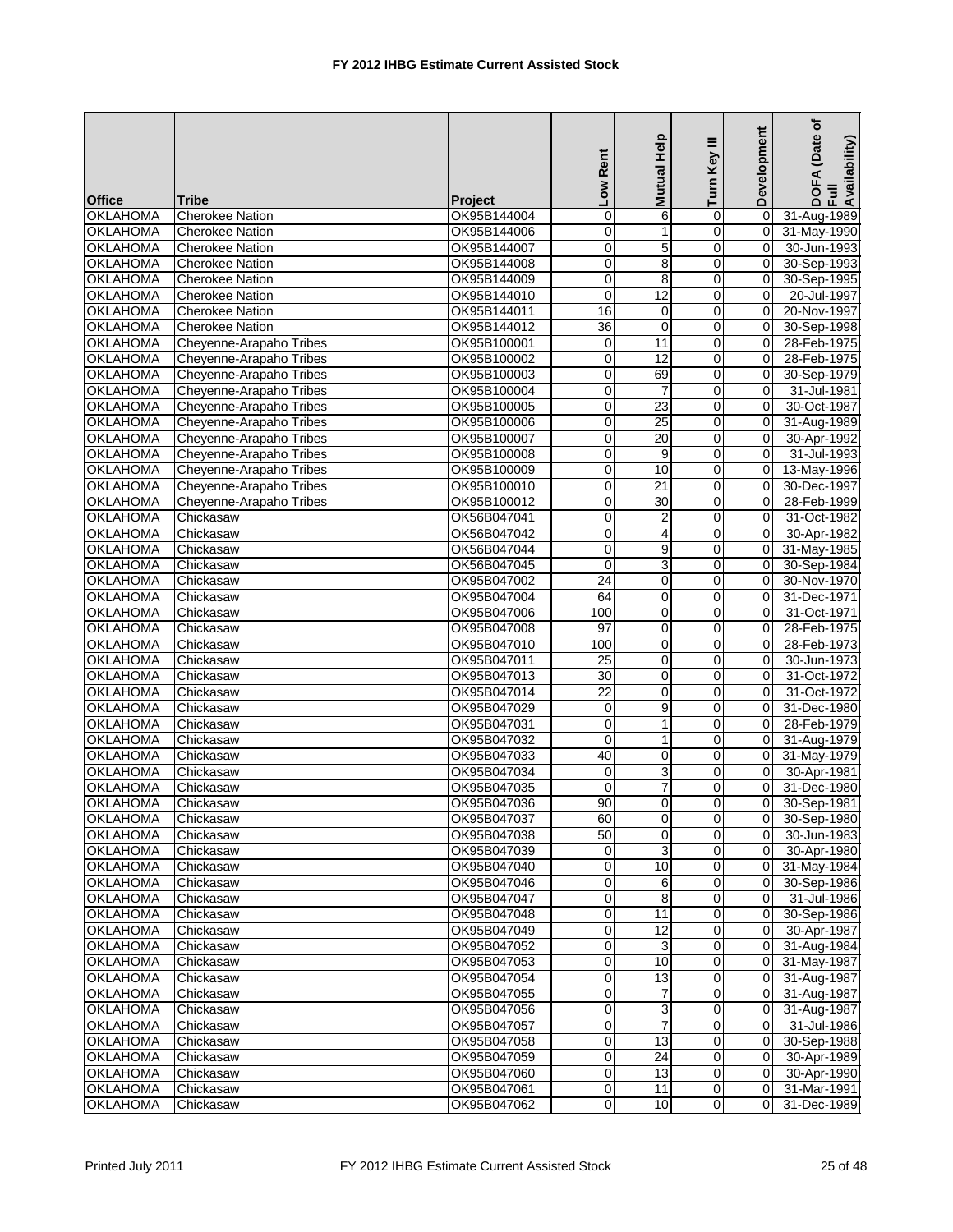|                 |                       |                | Low Rent        | Help<br>Mutual  | Ξ<br>Turn Key  | Development    | (Date of<br>DOFA (Date<br>Full<br>Availability) |
|-----------------|-----------------------|----------------|-----------------|-----------------|----------------|----------------|-------------------------------------------------|
| <b>Office</b>   | <b>Tribe</b>          | <b>Project</b> |                 |                 |                |                |                                                 |
| <b>OKLAHOMA</b> | Chickasaw             | OK95B047063    | $\pmb{0}$       | 19              | 0              | $\Omega$       | 31-Jan-1992                                     |
| <b>OKLAHOMA</b> | Chickasaw             | OK95B047064    | 0               | $\overline{22}$ | $\overline{0}$ | 0              | 31-Oct-1992                                     |
| <b>OKLAHOMA</b> | Chickasaw             | OK95B047065    | 0               | $\overline{7}$  | 0              | 0              | 30-Apr-1992                                     |
| <b>OKLAHOMA</b> | Chickasaw             | OK95B047066    | 0               | 14              | 0              | $\Omega$       | 30-Jun-1995                                     |
| <b>OKLAHOMA</b> | Chickasaw             | OK95B047067    | $\pmb{0}$       | 8               | $\overline{0}$ | 0              | 31-Mar-1993                                     |
| <b>OKLAHOMA</b> | Chickasaw             | OK95B047068    | 0               | 18              | 0              | 0              | 25-Mar-1996                                     |
| <b>OKLAHOMA</b> | Chickasaw             | OK95B047069    | 0               | $\overline{24}$ | $\Omega$       | $\Omega$       | 31-Oct-1995                                     |
| <b>OKLAHOMA</b> | Chickasaw             | OK95B047070    | 0               | 23              | $\Omega$       | $\Omega$       | 31-Mar-1996                                     |
| <b>OKLAHOMA</b> | Chickasaw             | OK95B047071    | 0               | 20              | 0              | 0              | 31-Mar-1996                                     |
| <b>OKLAHOMA</b> | Chickasaw             | OK95B047072    | 0               | 21              | 0              | $\Omega$       | 29-Feb-1996                                     |
| <b>OKLAHOMA</b> | Chickasaw             | OK95B047073    | 0               | 0               | 19             | $\Omega$       | 30-Jun-1997                                     |
| <b>OKLAHOMA</b> | Chickasaw             | OK95B047074    | 0               | $\overline{17}$ | $\overline{0}$ | $\mathbf 0$    | 30-Nov-1996                                     |
| <b>OKLAHOMA</b> | Chickasaw             | OK95B047075    | 0               | 23              | 0              | $\Omega$       | 28-Feb-1997                                     |
| <b>OKLAHOMA</b> | Chickasaw             | OK95B047076    | 0               | 4               | 0              | $\Omega$       | 30-Jun-1983                                     |
| <b>OKLAHOMA</b> | Chickasaw             | OK95B047077    | $\pmb{0}$       | $\overline{7}$  | $\overline{0}$ | 0              | 31-Mar-1998                                     |
| <b>OKLAHOMA</b> | Chitimacha Tribe      | LA95B244002    | 0               | $\overline{4}$  | 0              | 0              | 31-Jul-1992                                     |
| <b>OKLAHOMA</b> | Chitimacha Tribe      | LA95B244003    | 0               | 5               | $\overline{0}$ | $\Omega$       | 31-Mar-1994                                     |
| <b>OKLAHOMA</b> | Chitimacha Tribe      | LA95B244004    | $\mathbf 0$     | 10              | $\Omega$       | $\Omega$       | 31-Dec-1995                                     |
| <b>OKLAHOMA</b> | <b>Choctaw Nation</b> | OK56B049050    | 0               | $\mathbf{1}$    | 0              | 0              | 31-Mar-1983                                     |
| <b>OKLAHOMA</b> | <b>Choctaw Nation</b> | OK56B049055    | 0               | 3               | 0              | $\Omega$       | 30-Sep-1983                                     |
| <b>OKLAHOMA</b> | <b>Choctaw Nation</b> | OK56B049056    | 0               | 1               | 0              | $\Omega$       | 31-Oct-1983                                     |
| <b>OKLAHOMA</b> | <b>Choctaw Nation</b> | OK56B049057    | 0               | 5               | $\overline{0}$ | 0              | 31-May-1984                                     |
| <b>OKLAHOMA</b> | <b>Choctaw Nation</b> | OK56B049058    | $\mathbf 0$     | 3               | 0              | $\Omega$       | 30-Jun-1983                                     |
| <b>OKLAHOMA</b> | Choctaw Nation        | OK95B049002    | 30              | 0               | 0              | $\Omega$       | 31-Dec-1969                                     |
| <b>OKLAHOMA</b> | Choctaw Nation        | OK95B049009    | 14              | 0               | $\overline{0}$ | 0              | 28-Feb-1971                                     |
| <b>OKLAHOMA</b> | <b>Choctaw Nation</b> | OK95B049010    | 20              | 0               | 0              | $\Omega$       | 31-Aug-1971                                     |
| <b>OKLAHOMA</b> | Choctaw Nation        | OK95B049011    | $\overline{12}$ | 0               | $\Omega$       | $\Omega$       | 31-Dec-1971                                     |
| <b>OKLAHOMA</b> | Choctaw Nation        | OK95B049014    | 24              | $\mathbf 0$     | $\Omega$       | $\Omega$       | 31-Jul-1971                                     |
| <b>OKLAHOMA</b> | Choctaw Nation        | OK95B049016    | 16              | 0               | 0              | $\mathbf 0$    | 31-Dec-1971                                     |
| <b>OKLAHOMA</b> | Choctaw Nation        | OK95B049020    | 30              | $\pmb{0}$       | 0              | $\Omega$       | 30-Apr-1974                                     |
| <b>OKLAHOMA</b> | <b>Choctaw Nation</b> | OK95B049034    | 0               | 1               | 0              | 0              | 30-Jun-1979                                     |
| <b>OKLAHOMA</b> | Choctaw Nation        | OK95B049059    | $\mathbf 0$     | 3               | $\overline{0}$ | 0              | 31-May-1985                                     |
| <b>OKLAHOMA</b> | Choctaw Nation        | OK95B049060    | 0               | 1               | 0              | $\Omega$       | 30-Sep-1986                                     |
| <b>OKLAHOMA</b> | Choctaw Nation        | OK95B049061    | 0               | 24              | 0              | $\Omega$       | 31-Dec-1986                                     |
| <b>OKLAHOMA</b> | <b>Choctaw Nation</b> | OK95B049062    | 0               | 3               | $\overline{0}$ | 0              | 31-Jul-1985                                     |
| <b>OKLAHOMA</b> | <b>Choctaw Nation</b> | OK95B049064    | $\overline{0}$  | $\overline{7}$  | $\mathbf 0$    | $\Omega$       | 31-Jan-1987                                     |
| <b>OKLAHOMA</b> | <b>Choctaw Nation</b> | OK95B049065    | 0               | 9               | $\Omega$       | $\Omega$       | 31-Jan-1987                                     |
| <b>OKLAHOMA</b> | <b>Choctaw Nation</b> | OK95B049066    | $\Omega$        | $\overline{2}$  | $\Omega$       | 0              | 31-Jan-1987                                     |
| <b>OKLAHOMA</b> | <b>Choctaw Nation</b> | OK95B049067    | 0               | $\,6$           | $\overline{0}$ | 0              | 30-Nov-1987                                     |
| <b>OKLAHOMA</b> | <b>Choctaw Nation</b> | OK95B049068    | 0               | 8               | $\Omega$       | 0              | 31-Dec-1987                                     |
| <b>OKLAHOMA</b> | <b>Choctaw Nation</b> | OK95B049069    | 0               | 13              | $\overline{0}$ | 0              | 31-Jul-1988                                     |
| <b>OKLAHOMA</b> | <b>Choctaw Nation</b> | OK95B049071    | $\pmb{0}$       | 9               | $\overline{0}$ | 0              | 30-Sep-1988                                     |
| <b>OKLAHOMA</b> | <b>Choctaw Nation</b> | OK95B049072    | 0               | 8               | $\overline{0}$ | 0              | 30-Sep-1988                                     |
| <b>OKLAHOMA</b> | <b>Choctaw Nation</b> | OK95B049073    | 0               | 9               | $\overline{0}$ | 0              | 31-Dec-1988                                     |
| <b>OKLAHOMA</b> | <b>Choctaw Nation</b> | OK95B049074    | 0               | 5               | $\overline{0}$ | 0              | 31-Jan-1989                                     |
| <b>OKLAHOMA</b> | <b>Choctaw Nation</b> | OK95B049075    | 0               | 15              | $\mathbf 0$    | 0              | 30-Apr-1989                                     |
| <b>OKLAHOMA</b> | Choctaw Nation        | OK95B049076    | 0               | 16              | $\overline{0}$ | 0              | 30-Sep-1989                                     |
| <b>OKLAHOMA</b> | Choctaw Nation        | OK95B049077    | 0               | 11              | $\overline{0}$ | $\mathbf 0$    | 31-Dec-1989                                     |
| <b>OKLAHOMA</b> | <b>Choctaw Nation</b> | OK95B049078    | 0               | 14              | $\overline{0}$ | 0              | 31-Aug-1990                                     |
| <b>OKLAHOMA</b> | <b>Choctaw Nation</b> | OK95B049079    | 0               | $\overline{12}$ | $\overline{0}$ | 0              | 30-Jun-1990                                     |
| <b>OKLAHOMA</b> | <b>Choctaw Nation</b> | OK95B049080    | 0               | 15              | $\overline{0}$ | 0              | 30-Nov-1990                                     |
| <b>OKLAHOMA</b> | <b>Choctaw Nation</b> | OK95B049081    | $\pmb{0}$       | 12              | $\overline{0}$ | 0              | 31-May-1991                                     |
| <b>OKLAHOMA</b> | <b>Choctaw Nation</b> | OK95B049082    | 0               | 6               | $\overline{0}$ | 0              | 30-Sep-1991                                     |
| <b>OKLAHOMA</b> | <b>Choctaw Nation</b> | OK95B049083    | 0               | 16              | $\overline{0}$ | 0              | 31-May-1992                                     |
| <b>OKLAHOMA</b> | <b>Choctaw Nation</b> | OK95B049084    | 0               | 17              | $\overline{0}$ | 0              | 31-Mar-1993                                     |
| <b>OKLAHOMA</b> | <b>Choctaw Nation</b> | OK95B049085    | 0               | 72              | $\overline{0}$ | $\mathbf 0$    | 30-Apr-1995                                     |
| <b>OKLAHOMA</b> | <b>Choctaw Nation</b> | OK95B049086    | 0               | 41              | $\overline{0}$ | $\overline{0}$ | 31-Aug-1996                                     |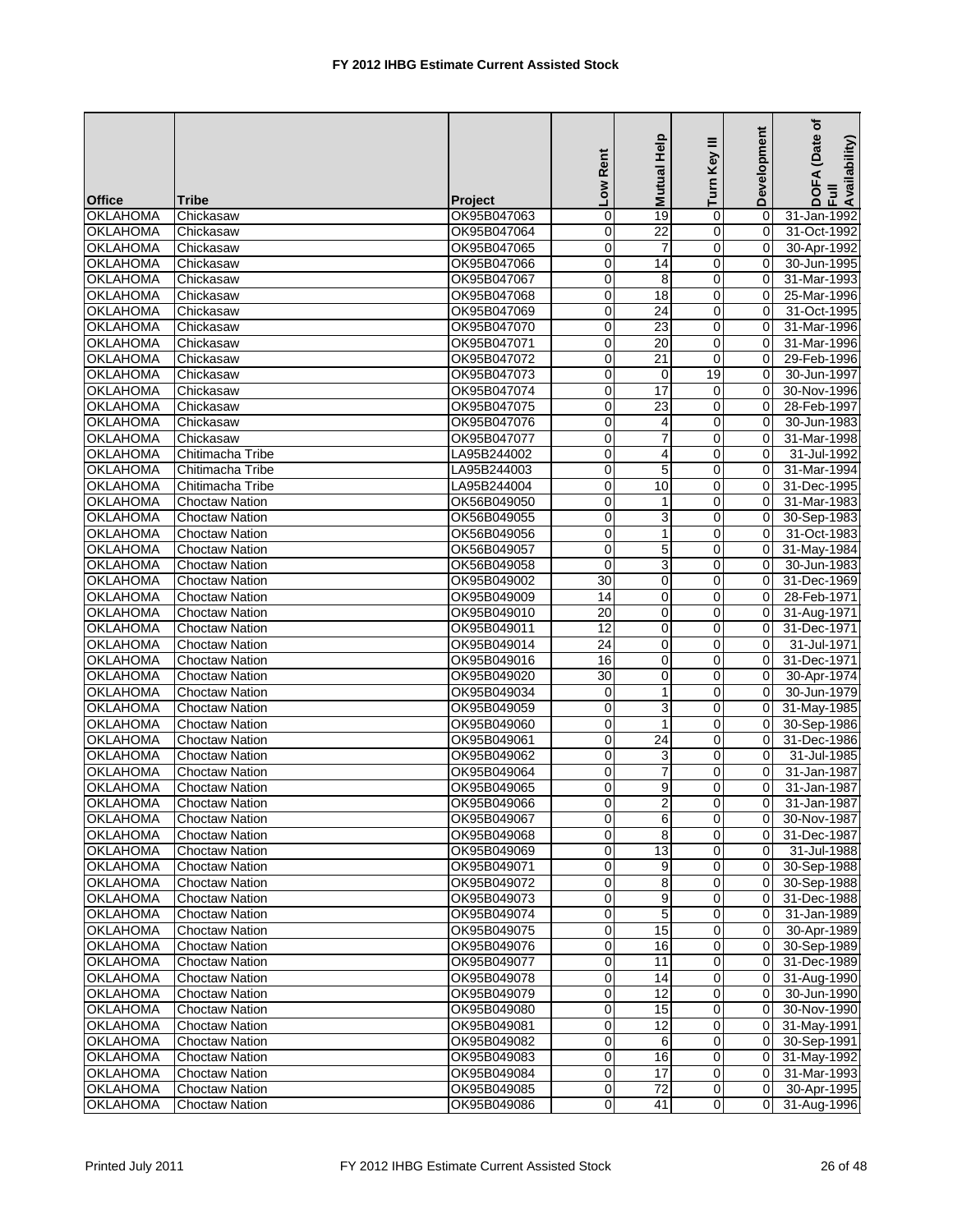|                 |                                   |                | Low Rent        | Mutual Help     | ≡<br>Turn Key       | Development | (Date of<br>DOFA (Date<br>Full<br>Availability) |
|-----------------|-----------------------------------|----------------|-----------------|-----------------|---------------------|-------------|-------------------------------------------------|
| <b>Office</b>   | <b>Tribe</b>                      | <b>Project</b> |                 |                 |                     |             |                                                 |
| <b>OKLAHOMA</b> | <b>Choctaw Nation</b>             | OK95B049087    | $\mathbf 0$     | 36              | 0                   | $\Omega$    | 31-Mar-1997                                     |
| <b>OKLAHOMA</b> | <b>Choctaw Nation</b>             | OK95B049088    | 0               | $\overline{37}$ | $\overline{0}$      | 0           | 31-Jul-1997                                     |
| <b>OKLAHOMA</b> | <b>Choctaw Nation</b>             | OK95B049089    | 0               | 19              | 0                   | $\Omega$    | 30-Sep-1997                                     |
| <b>OKLAHOMA</b> | <b>Choctaw Nation</b>             | OK95B049090    | 0               | 43              | 0                   | $\Omega$    | 31-Mar-1998                                     |
| <b>OKLAHOMA</b> | Choctaw Nation                    | OK95B049091    | $\pmb{0}$       | 43              | $\overline{0}$      | 0           | 28-Feb-1999                                     |
| <b>OKLAHOMA</b> | <b>Choctaw Nation</b>             | OK95B049092    | 0               | 44              | 0                   | $\Omega$    | 28-Feb-1999                                     |
| <b>OKLAHOMA</b> | <b>Choctaw Nation</b>             | OK95B049093    | 0               | 49              | $\Omega$            | $\Omega$    | 31-Dec-1999                                     |
| <b>OKLAHOMA</b> | <b>Choctaw Nation</b>             | OK95B049094    | $\mathbf 0$     | 47              | $\Omega$            | $\Omega$    | 30-Apr-2000                                     |
| <b>OKLAHOMA</b> | <b>Choctaw Nation</b>             | OK95B049095    | $\mathbf 0$     | 33              | 0                   | 0           | 31-Aug-2000                                     |
| <b>OKLAHOMA</b> | Citizen Band Potawatomi Tribe     | OK95B091022    | $\overline{25}$ | $\mathbf 0$     | 0                   | $\Omega$    | 31-Jul-1987                                     |
| <b>OKLAHOMA</b> | Comanche Tribe                    | OK95B110006    | 0               | 18              | 0                   | $\Omega$    | 30-Apr-1980                                     |
| <b>OKLAHOMA</b> | Comanche Tribe                    | OK95B110007    | $\overline{0}$  | $\overline{18}$ | $\mathbf 0$         | 0           | 30-Nov-1982                                     |
| <b>OKLAHOMA</b> | Comanche Tribe                    | OK95B110008    | 0               | 10              | 0                   | $\Omega$    | 31-Jul-1983                                     |
| <b>OKLAHOMA</b> | Comanche Tribe                    | OK95B110009    | 0               | 5               | 0                   | $\Omega$    | 30-Jun-1982                                     |
| <b>OKLAHOMA</b> | Comanche Tribe                    | OK95B110011    | $\pmb{0}$       | 20              | $\overline{0}$      | 0           | 30-Nov-1987                                     |
| <b>OKLAHOMA</b> | Comanche Tribe                    | OK95B110012    | $\mathbf 0$     | 10              | 0                   | 0           | 30-Jun-1990                                     |
| <b>OKLAHOMA</b> | Comanche Tribe                    | OK95B110013    | 0               | 9               | $\overline{0}$      | $\Omega$    | 31-Jul-1991                                     |
| <b>OKLAHOMA</b> | Comanche Tribe                    | OK95B110014    | 55              | $\mathbf 0$     | $\Omega$            | $\Omega$    | 30-Apr-1997                                     |
| <b>OKLAHOMA</b> | Comanche Tribe                    | OK95B110015    | $\mathbf 0$     | 36              | 0                   | 0           | 31-Dec-1998                                     |
| <b>OKLAHOMA</b> | Comanche Tribe                    | OK95B110016    | $\mathbf 0$     | 44              | 0                   | 1           | 30-Sep-1998                                     |
| <b>OKLAHOMA</b> | Comanche Tribe                    | OK95B110017    | 45              | 0               | 0                   | $\Omega$    | 30-Jun-1999                                     |
| <b>OKLAHOMA</b> | <b>Comanche Tribe</b>             | OK95B110018    | 40              | $\mathbf 0$     | $\mathbf 0$         | 0           | 30-Jun-1999                                     |
| <b>OKLAHOMA</b> | Coushatta Tribe                   | LA95B260001    | 0               | 16              | 0                   | $\Omega$    | 30-Jun-1995                                     |
| <b>OKLAHOMA</b> | Coushatta Tribe                   | LA95B260002    | 0               | 0               | $\mathbf 0$         | 19          |                                                 |
| <b>OKLAHOMA</b> | Delaware Nation of West Oklahoma  | OK95B170001    | $\pmb{0}$       | 13              | 0                   | 0           | 09-Sep-2004                                     |
| <b>OKLAHOMA</b> | <b>Eastern Shawnee Tribe</b>      | OK95B167001    | 0               | $\overline{12}$ | 0                   | $\Omega$    | 30-Mar-2000                                     |
| <b>OKLAHOMA</b> | Fort Sill Apache Tribe            | OK95B159001    | $\mathbf 0$     | 15              | $\Omega$            | $\Omega$    | 31-Aug-2000                                     |
| <b>OKLAHOMA</b> | Iowa Tribe of Kansas and Nebraska | KS95B067003    | 46              | 0               | $\Omega$            | $\Omega$    | 31-Mar-1980                                     |
| <b>OKLAHOMA</b> | Iowa Tribe of Kansas and Nebraska | KS95B067005    | $\mathbf 0$     | 9               | 0                   | $\mathbf 0$ | 28-Feb-1986                                     |
| <b>OKLAHOMA</b> | Iowa Tribe of Kansas and Nebraska | KS95B067006    | $\mathbf 0$     | 10              | 0                   | $\Omega$    | 29-Feb-2000                                     |
| <b>OKLAHOMA</b> | lowa Tribe of Oklahoma            | OK95B161001    | 0               | 5               | 0                   | 0           | 15-Jul-1997                                     |
| <b>OKLAHOMA</b> | Kaw Tribe                         | OK95B145001    | $\pmb{0}$       | 16              | $\overline{0}$      | 0           | 31-Aug-1985                                     |
| <b>OKLAHOMA</b> | <b>Kaw Tribe</b>                  | OK95B145002    | 0               | 11              | 0                   | $\Omega$    | 30-Sep-1988                                     |
| <b>OKLAHOMA</b> | Kaw Tribe                         | OK95B145003    | 0               | 9               | 0                   | $\Omega$    | 30-Sep-1990                                     |
| <b>OKLAHOMA</b> | Kaw Tribe                         | OK95B145004    | 0               | 9               | $\overline{0}$      | 0           | 29-Feb-1992                                     |
| <b>OKLAHOMA</b> | <b>Kaw Tribe</b>                  | OK95B145005    | $\pmb{0}$       | $\overline{7}$  | 0                   | $\Omega$    | 30-Jun-1993                                     |
| <b>OKLAHOMA</b> | <b>Kaw Tribe</b>                  | OK95B145006    | 0               | 18              | $\Omega$            | $\Omega$    | 31-Mar-1995                                     |
| <b>OKLAHOMA</b> | <b>Kaw Tribe</b>                  | OK95B145007    | $\Omega$        | 10              | $\Omega$            | 0           | 31-Mar-1999                                     |
| <b>OKLAHOMA</b> | Kickapoo Tribe                    | KS95B048003    | 46              | $\mathbf 0$     | $\overline{0}$      | 0           | 30-Jun-1980                                     |
| <b>OKLAHOMA</b> | Kickapoo Tribe                    | KS95B048004    | $\overline{25}$ | $\mathbf 0$     | $\overline{0}$      | 0           | 30-Jun-1980                                     |
| <b>OKLAHOMA</b> | Kickapoo Tribe                    | KS95B048006    | 0               | 18              | $\overline{0}$      | 0           | 28-Feb-2000                                     |
| <b>OKLAHOMA</b> | Kickapoo Tribe of Oklahoma        | OK95B158001    | 9               | 0               | 0                   | 6           | 01-Sep-2004                                     |
| <b>OKLAHOMA</b> | Kickapoo Tribe of Oklahoma        | OK95B158002    | 9               | $\mathbf 0$     | $\mathbf 0$         | 6           | 01-Sep-2004                                     |
| <b>OKLAHOMA</b> | Kiowa Tribe                       | OK56B098004    | 0               | 13              | $\mathbf 0$         | 0           | 31-Dec-1985                                     |
| <b>OKLAHOMA</b> | Kiowa Tribe                       | OK95B098006    | $\pmb{0}$       | 13              | 0                   | 0           | 30-Sep-1987                                     |
| <b>OKLAHOMA</b> | Kiowa Tribe                       | OK95B098007    | $\pmb{0}$       | 11              | $\mathsf{O}\xspace$ | 0           | 31-Jul-1991                                     |
| <b>OKLAHOMA</b> | Kiowa Tribe                       | OK95B098008    | $\pmb{0}$       | 14              | $\pmb{0}$           | 0           | 31-Jul-1991                                     |
| <b>OKLAHOMA</b> | Kiowa Tribe                       | OK95B098009    | $\pmb{0}$       | 8               | $\overline{0}$      | 0           | 30-Apr-1994                                     |
| <b>OKLAHOMA</b> | Kiowa Tribe                       | OK95B098010    | $\overline{0}$  | $\overline{7}$  | $\mathbf 0$         | 0           | 26-Feb-1993                                     |
| <b>OKLAHOMA</b> | Kiowa Tribe                       | OK95B098011    | 0               | 14              | $\mathbf 0$         | 0           | 30-Sep-1996                                     |
| <b>OKLAHOMA</b> | Kiowa Tribe                       | OK95B098012    | $\overline{21}$ | $\mathbf 0$     | $\overline{0}$      | 0           | 30-Apr-1997                                     |
| <b>OKLAHOMA</b> | Modoc Tribe                       | OK95B165001    | 15              | 0               | 0                   | 0           | 30-Sep-1998                                     |
| <b>OKLAHOMA</b> | Muscogee (Creek) Nation           | OK56B051031    | 0               | 1               | $\mathbf 0$         | 0           | 31-Mar-1981                                     |
| <b>OKLAHOMA</b> | Muscogee (Creek) Nation           | OK56B051032    | 0               | 4               | $\overline{0}$      | 0           | 31-Jan-1981                                     |
| <b>OKLAHOMA</b> | Muscogee (Creek) Nation           | OK56B051035    | 0               | 2               | $\overline{0}$      | 0           | 30-Sep-1981                                     |
| <b>OKLAHOMA</b> | Muscogee (Creek) Nation           | OK56B051037    | $\mathbf 0$     | $\mathbf{1}$    | $\overline{0}$      | 0           | 30-Jun-1982                                     |
| <b>OKLAHOMA</b> | Muscogee (Creek) Nation           | OK95B051001    | $\overline{20}$ | $\pmb{0}$       | $\overline{0}$      | $\Omega$    | 30-May-1969                                     |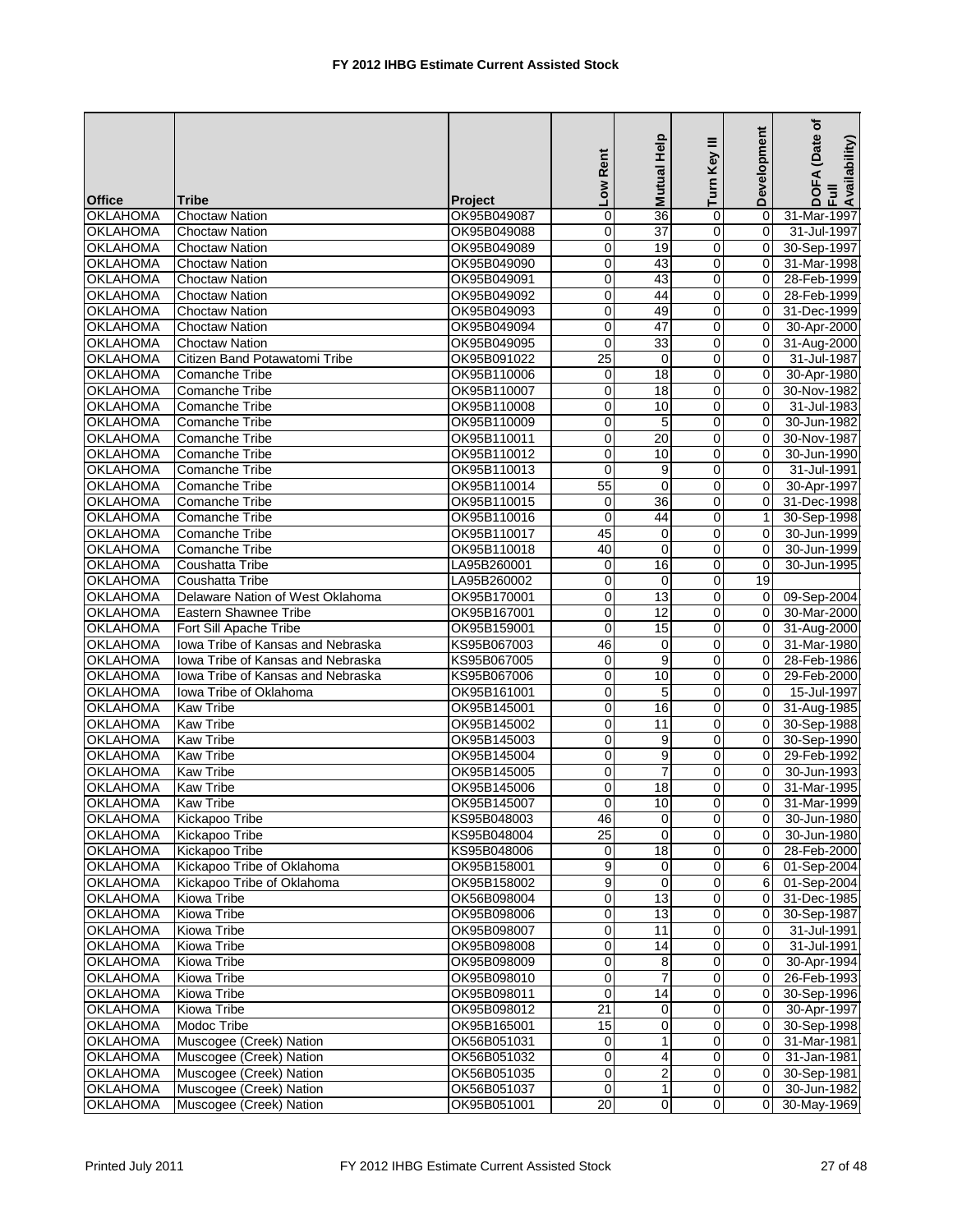|                 |                         |                | Low Rent        | Mutual Help             | Turn Key III        | Development    | (Date of<br>DOFA (Date<br>Full<br>Availability) |
|-----------------|-------------------------|----------------|-----------------|-------------------------|---------------------|----------------|-------------------------------------------------|
| <b>Office</b>   | <b>Tribe</b>            | <b>Project</b> |                 |                         |                     |                |                                                 |
| <b>OKLAHOMA</b> | Muscogee (Creek) Nation | OK95B051006    | $\overline{28}$ | $\mathbf 0$             | $\mathbf 0$         | $\Omega$       | 30-Jun-1971                                     |
| <b>OKLAHOMA</b> | Muscogee (Creek) Nation | OK95B051007    | $\overline{30}$ | $\overline{0}$          | $\overline{0}$      | $\overline{0}$ | 30-Apr-1973                                     |
| <b>OKLAHOMA</b> | Muscogee (Creek) Nation | OK95B051008    | 70              | $\mathbf 0$             | $\overline{0}$      | 0              | 30-Apr-1973                                     |
| <b>OKLAHOMA</b> | Muscogee (Creek) Nation | OK95B051012    | 70              | $\mathbf{0}$            | $\mathbf 0$         | $\Omega$       | 31-Jul-1974                                     |
| <b>OKLAHOMA</b> | Muscogee (Creek) Nation | OK95B051017    | 0               | $\mathbf{1}$            | $\overline{0}$      | 0              | 31-Aug-1978                                     |
| <b>OKLAHOMA</b> | Muscogee (Creek) Nation | OK95B051018    | $\overline{0}$  | $\mathbf{1}$            | $\mathsf{O}\xspace$ | $\mathbf 0$    | 31-Oct-1977                                     |
| <b>OKLAHOMA</b> | Muscogee (Creek) Nation | OK95B051019    | 50              | 0                       | Ō                   | $\Omega$       | 31-Jan-1980                                     |
| <b>OKLAHOMA</b> | Muscogee (Creek) Nation | OK95B051020    | 0               | 3                       | 0                   | $\Omega$       | 31-Jan-1980                                     |
| <b>OKLAHOMA</b> | Muscogee (Creek) Nation | OK95B051021    | 0               | 3                       | $\mathbf 0$         | $\mathbf 0$    | 31-Oct-1979                                     |
| <b>OKLAHOMA</b> | Muscogee (Creek) Nation | OK95B051022    | 0               | $\overline{13}$         | $\mathbf 0$         | 0              | 29-Feb-1980                                     |
| <b>OKLAHOMA</b> | Muscogee (Creek) Nation | OK95B051023    | 50              | 0                       | $\mathbf 0$         | $\Omega$       | 30-Jun-1980                                     |
| <b>OKLAHOMA</b> | Muscogee (Creek) Nation | OK95B051024    | $\mathbf 0$     | $\mathbf{1}$            | $\mathbf 0$         | $\overline{0}$ | 31-Jul-1980                                     |
| <b>OKLAHOMA</b> | Muscogee (Creek) Nation | OK95B051025    | 0               | $\overline{c}$          | 0                   | $\Omega$       | 30-Nov-1980                                     |
| <b>OKLAHOMA</b> | Muscogee (Creek) Nation | OK95B051026    | 0               | $\overline{2}$          | $\mathbf 0$         | $\Omega$       | 31-Oct-1980                                     |
| <b>OKLAHOMA</b> | Muscogee (Creek) Nation | OK95B051041    | 0               | $\overline{c}$          | $\overline{0}$      | $\mathbf 0$    | 31-Dec-1984                                     |
| <b>OKLAHOMA</b> | Muscogee (Creek) Nation | OK95B051042    | $\mathbf 0$     | $\overline{3}$          | $\mathsf{O}\xspace$ | 0              | 31-Jan-1985                                     |
| <b>OKLAHOMA</b> | Muscogee (Creek) Nation | OK95B051043    | 0               | $\mathbf{1}$            | $\mathbf 0$         | $\Omega$       | 30-Sep-1985                                     |
| <b>OKLAHOMA</b> | Muscogee (Creek) Nation | OK95B051044    | 0               | $\overline{\mathbf{c}}$ | $\Omega$            | $\mathbf 0$    | 30-Sep-1985                                     |
| <b>OKLAHOMA</b> | Muscogee (Creek) Nation | OK95B051045    | 0               | $\overline{2}$          | $\mathbf 0$         | 0              | 30-Jun-1986                                     |
| <b>OKLAHOMA</b> | Muscogee (Creek) Nation | OK95B051046    | 0               | $\overline{2}$          | $\overline{0}$      | $\mathbf 0$    | 30-Sep-1986                                     |
| <b>OKLAHOMA</b> | Muscogee (Creek) Nation | OK95B051047    | 0               | 6                       | $\overline{0}$      | $\mathbf 0$    | 31-Aug-1987                                     |
| <b>OKLAHOMA</b> | Muscogee (Creek) Nation | OK95B051048    | 0               | 8                       | $\mathbf 0$         | 0              | 31-Aug-1987                                     |
| <b>OKLAHOMA</b> | Muscogee (Creek) Nation | OK95B051049    | 0               | 8                       | $\overline{0}$      | $\Omega$       | 31-Jan-1988                                     |
| <b>OKLAHOMA</b> | Muscogee (Creek) Nation | OK95B051050    | 0               | 18                      | $\mathbf 0$         | $\Omega$       | 31-Mar-1988                                     |
| <b>OKLAHOMA</b> | Muscogee (Creek) Nation | OK95B051051    | $\mathbf 0$     | 9                       | $\overline{0}$      | 0              | 31-Dec-1987                                     |
| <b>OKLAHOMA</b> | Muscogee (Creek) Nation | OK95B051052    | $\mathbf 0$     | 11                      | $\mathsf{O}\xspace$ | 0              | 31-Aug-1988                                     |
| <b>OKLAHOMA</b> | Muscogee (Creek) Nation | OK95B051053    | $\mathbf 0$     | 19                      | $\overline{0}$      | $\Omega$       | 31-Jul-1989                                     |
| <b>OKLAHOMA</b> | Muscogee (Creek) Nation | OK95B051054    | 0               | 15                      | $\Omega$            | $\overline{0}$ | 31-Jul-1989                                     |
| <b>OKLAHOMA</b> | Muscogee (Creek) Nation | OK95B051055    | 0               | 8                       | $\mathbf 0$         | 0              | 31-Jan-1989                                     |
| <b>OKLAHOMA</b> | Muscogee (Creek) Nation | OK95B051056    | 0               | $\boldsymbol{2}$        | $\mathbf 0$         | 0              | 31-Jan-1986                                     |
| <b>OKLAHOMA</b> | Muscogee (Creek) Nation | OK95B051057    | 0               | 5                       | $\overline{0}$      | $\overline{0}$ | 30-Sep-1986                                     |
| <b>OKLAHOMA</b> | Muscogee (Creek) Nation | OK95B051058    | 0               | 9                       | $\mathbf 0$         | 0              | 31-Mar-1991                                     |
| <b>OKLAHOMA</b> | Muscogee (Creek) Nation | OK95B051059    | $\mathbf 0$     | 8                       | 0                   | 0              | 30-Sep-1989                                     |
| <b>OKLAHOMA</b> | Muscogee (Creek) Nation | OK95B051060    | $\mathbf 0$     | 3                       | $\overline{0}$      | $\Omega$       | 30-Oct-1989                                     |
| <b>OKLAHOMA</b> | Muscogee (Creek) Nation | OK95B051061    | 0               | 9                       | $\overline{0}$      | $\mathbf 0$    | 31-Oct-1991                                     |
| <b>OKLAHOMA</b> | Muscogee (Creek) Nation | OK95B051062    | 0               | 15                      | $\mathbf 0$         | 0              | 30-Nov-1993                                     |
| <b>OKLAHOMA</b> | Muscogee (Creek) Nation | OK95B051063    | 0               | 10                      | $\overline{0}$      | $\Omega$       | 31-Aug-1993                                     |
| <b>OKLAHOMA</b> | Muscogee (Creek) Nation | OK95B051064    | $\Omega$        | 6                       | $\overline{0}$      | $\Omega$       | 31-Jan-1991                                     |
| <b>OKLAHOMA</b> | Muscogee (Creek) Nation | OK95B051065    | $\pmb{0}$       | 10                      | $\overline{0}$      | $\mathbf 0$    | 30-Jun-1994                                     |
| <b>OKLAHOMA</b> | Muscogee (Creek) Nation | OK95B051066    | 0               | 36                      | $\overline{0}$      | 0              | 30-Jun-1995                                     |
| <b>OKLAHOMA</b> | Muscogee (Creek) Nation | OK95B051067    | 0               | 43                      | 0                   | 0              | 31-Jul-1996                                     |
| <b>OKLAHOMA</b> | Muscogee (Creek) Nation | OK95B051068    | $\overline{0}$  | 41                      | $\mathbf 0$         | 0              | 30-Sep-1997                                     |
| <b>OKLAHOMA</b> | Muscogee (Creek) Nation | OK95B051069    | 0               | $\overline{18}$         | $\overline{0}$      | 0              | 31-Aug-1996                                     |
| <b>OKLAHOMA</b> | Muscogee (Creek) Nation | OK95B051070    | 0               | 9                       | $\mathbf 0$         | 0              | 30-Sep-1999                                     |
| <b>OKLAHOMA</b> | Osage Tribe             | OK56B127006    | $\pmb{0}$       | 5                       | $\overline{0}$      | 0              | 31-Mar-1984                                     |
| <b>OKLAHOMA</b> | Osage Tribe             | OK95B127003    | $\overline{0}$  | $\overline{2}$          | $\pmb{0}$           | 0              | 31-Mar-1982                                     |
| <b>OKLAHOMA</b> | Osage Tribe             | OK95B127004    | $\overline{0}$  | $\overline{24}$         | $\mathbf 0$         | 0              | 30-Jun-1982                                     |
| <b>OKLAHOMA</b> | Osage Tribe             | OK95B127007    | 0               | 5                       | $\overline{0}$      | 0              | 30-Sep-1985                                     |
| <b>OKLAHOMA</b> | Osage Tribe             | OK95B127008    | 0               | 17                      | $\mathbf 0$         | 0              | 31-Dec-1986                                     |
| <b>OKLAHOMA</b> | Osage Tribe             | OK95B127009    | 0               | 9                       | $\mathbf 0$         | 0              | 30-Sep-1987                                     |
| <b>OKLAHOMA</b> | Osage Tribe             | OK95B127010    | 0               | 27                      | $\pmb{0}$           | 0              | 30-Apr-1989                                     |
| <b>OKLAHOMA</b> | Osage Tribe             | OK95B127011    | $\overline{0}$  | $\overline{20}$         | $\pmb{0}$           | $\overline{0}$ | 31-Jul-1989                                     |
| <b>OKLAHOMA</b> | Osage Tribe             | OK95B127012    | 0               | 7                       | $\mathbf 0$         | 0              | 31-May-1989                                     |
| <b>OKLAHOMA</b> | Osage Tribe             | OK95B127013    | 0               | $\overline{2}$          | $\mathbf 0$         | 0              | 31-Jul-1992                                     |
| <b>OKLAHOMA</b> | Osage Tribe             | OK95B127014    | $\mathbf 0$     | 6                       | $\overline{0}$      | $\mathbf 0$    | 31-Mar-1994                                     |
| <b>OKLAHOMA</b> | Osage Tribe             | OK95B127015    | $\overline{0}$  | 5                       | $\pmb{0}$           | 0              | 30-Jun-1995                                     |
| <b>OKLAHOMA</b> | Osage Tribe             | OK95B127016    | $\overline{0}$  | $\overline{4}$          | $\overline{0}$      | $\overline{0}$ | 31-Dec-1993                                     |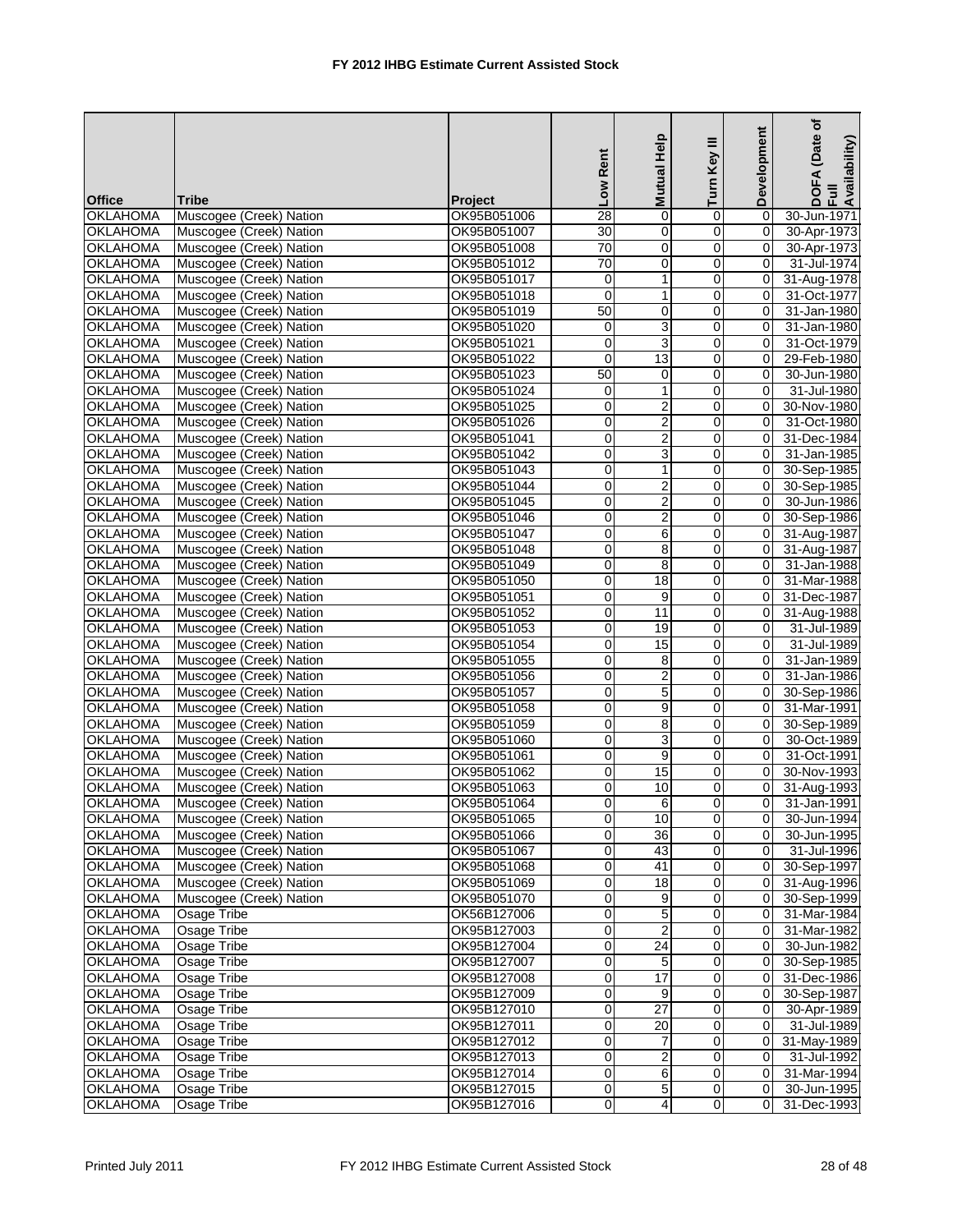|                 |                                |                | Low Rent        | Help<br>Mutual  | Ξ<br>Turn Key  | Development | (Date of<br>DOFA (Date<br>Full<br>Availability) |
|-----------------|--------------------------------|----------------|-----------------|-----------------|----------------|-------------|-------------------------------------------------|
| <b>Office</b>   | <b>Tribe</b>                   | <b>Project</b> |                 |                 |                |             |                                                 |
| <b>OKLAHOMA</b> | Osage Tribe                    | OK95B127017    | $\overline{0}$  | 9               | 0              | $\Omega$    | 30-Jun-1999                                     |
| <b>OKLAHOMA</b> | Otoe-Missouria Tribe           | OK95B114002    | 49              | $\mathbf 0$     | 0              | 0           | 30-Apr-1981                                     |
| <b>OKLAHOMA</b> | Pawnee Tribe                   | OK56B094004    | $\overline{25}$ | $\mathbf 0$     | 0              | $\Omega$    | 30-Jun-1982                                     |
| <b>OKLAHOMA</b> | Pawnee Tribe                   | OK95B094008    | 0               | 1               | 0              | 0           | 31-Jul-1995                                     |
| <b>OKLAHOMA</b> | Pawnee Tribe                   | OK95B094009    | $\mathbf 0$     | $\overline{2}$  | $\mathbf 0$    | 0           | 31-Mar-1996                                     |
| <b>OKLAHOMA</b> | Peoria Tribe                   | OK56B143004    | $\mathbf 0$     | 6               | 0              | $\Omega$    | 31-Mar-1984                                     |
| <b>OKLAHOMA</b> | Peoria Tribe                   | OK95B143001    | 123             | $\Omega$        | 0              | $\Omega$    | 29-Feb-1980                                     |
| <b>OKLAHOMA</b> | Peoria Tribe                   | OK95B143002    | 0               | 18              | 0              | $\Omega$    | 28-Feb-1981                                     |
| <b>OKLAHOMA</b> | Peoria Tribe                   | OK95B143003    | $\mathbf 0$     | 3               | 0              | $\mathbf 0$ | 30-Nov-1982                                     |
| <b>OKLAHOMA</b> | Peoria Tribe                   | OK95B143005    | $\mathbf 0$     | 8               | $\mathbf 0$    | $\Omega$    | 30-Apr-1986                                     |
| <b>OKLAHOMA</b> | Peoria Tribe                   | OK95B143006    | $\mathbf 0$     | 5               | 0              | $\Omega$    | 30-Jun-1987                                     |
| <b>OKLAHOMA</b> | Peoria Tribe                   | OK95B143007    | 0               | 8               | 0              | 0           | 30-Sep-1987                                     |
| <b>OKLAHOMA</b> | Peoria Tribe                   | OK95B143008    | $\mathbf 0$     | 10              | 0              | $\Omega$    | 31-Mar-1989                                     |
| <b>OKLAHOMA</b> | Peoria Tribe                   | OK95B143009    | 0               | 11              | 0              | 0           | 30-Apr-1990                                     |
| <b>OKLAHOMA</b> | Peoria Tribe                   | OK95B143010    | $\pmb{0}$       | 13              | 0              | $\mathbf 0$ | 29-Feb-1992                                     |
| <b>OKLAHOMA</b> | Peoria Tribe                   | OK95B143011    | $\mathbf 0$     | 6               | 0              | 0           | 30-Apr-1990                                     |
| <b>OKLAHOMA</b> | Peoria Tribe                   | OK95B143012    | $\overline{0}$  | 14              | 0              | $\Omega$    | 31-Jul-1993                                     |
| <b>OKLAHOMA</b> | Peoria Tribe                   | OK95B143013    | 0               | 3               | 0              | $\Omega$    | 31-Mar-1994                                     |
| <b>OKLAHOMA</b> | Peoria Tribe                   | OK95B143014    | $\mathbf 0$     | $\overline{7}$  | 0              | $\mathbf 0$ | 30-Jun-1995                                     |
| <b>OKLAHOMA</b> | Peoria Tribe                   | OK95B143015    | $\mathbf 0$     | 13              | $\mathbf 0$    | $\Omega$    | 28-Feb-1996                                     |
| <b>OKLAHOMA</b> | Peoria Tribe                   | OK95B143016    | 0               | 17              | $\mathbf 0$    | 0           | 30-Sep-1998                                     |
| <b>OKLAHOMA</b> | Peoria Tribe                   | OK95B143016    | $\mathbf 0$     | $\overline{2}$  | 0              | 0           | 28-Feb-1999                                     |
| <b>OKLAHOMA</b> | Ponca Tribe                    | OK95B054002    | 10              | $\mathbf 0$     | 0              | 0           | 30-Sep-1971                                     |
| <b>OKLAHOMA</b> | Ponca Tribe                    | OK95B054005    | 25              | $\mathbf 0$     | $\mathbf 0$    | $\Omega$    | 31-Jul-1974                                     |
| <b>OKLAHOMA</b> | Ponca Tribe                    | OK95B054007    | 0               | 15              | $\mathbf 0$    | 0           | 30-Apr-1990                                     |
| <b>OKLAHOMA</b> | Prairie Band of Potawatomi     | KS95B084003    | 13              | $\mathbf 0$     | 0              | 0           | 31-Aug-1984                                     |
| <b>OKLAHOMA</b> | Sac and Fox of Missouri        | KS16B151001    | 19              | $\mathbf 0$     | 0              | $\Omega$    | 30-Jun-1986                                     |
| <b>OKLAHOMA</b> | Sac and Fox of Missouri        | KS16B151002    | $\mathbf 0$     | 19              | 0              | $\Omega$    | 28-Feb-1990                                     |
| <b>OKLAHOMA</b> | Sac and Fox of Missouri        | KS95B151003    | $\mathbf 0$     | 8               | 0              | 0           | 31-Jul-1999                                     |
| <b>OKLAHOMA</b> | Sac and Fox of Missouri        | KS95B151004    | 10              | $\mathbf 0$     | $\mathbf 0$    |             | 31-Jan-2007                                     |
| <b>OKLAHOMA</b> | Sac and Fox Tribe              | OK95B090002    | 20              | 0               | 0              | 0           | 31-Jul-1975                                     |
| <b>OKLAHOMA</b> | Sac and Fox Tribe              | OK95B090011    | 24              | $\mathbf 0$     | 0              | 0           | 31-Jul-1979                                     |
| <b>OKLAHOMA</b> | Sac and Fox Tribe              | OK95B090013    | $\mathbf 0$     | 13              | 0              | $\Omega$    | 31-Aug-1986                                     |
| <b>OKLAHOMA</b> | Sac and Fox Tribe              | OK95B090014    | 0               | 5               | 0              | 0           | 31-Aug-1986                                     |
| <b>OKLAHOMA</b> | Sac and Fox Tribe              | OK95B090015    | 0               | 13              | 0              | 0           | 30-Sep-1988                                     |
| <b>OKLAHOMA</b> | Sac and Fox Tribe              | OK95B090017    | $\pmb{0}$       | 17              | 0              | $\Omega$    | 31-Jul-1990                                     |
| <b>OKLAHOMA</b> | Sac and Fox Tribe              | OK95B090018    | 0               | 3               | 0              | $\Omega$    | 29-Feb-1992                                     |
| <b>OKLAHOMA</b> | Sac and Fox Tribe              | OK95B090019    | $\Omega$        | 5               | $\Omega$       | 0           | 31-Dec-1991                                     |
| <b>OKLAHOMA</b> | Sac and Fox Tribe              | OK95B090020    | $\pmb{0}$       | 9               | $\pmb{0}$      | 0           | 30-Sep-1993                                     |
| <b>OKLAHOMA</b> | Sac and Fox Tribe              | OK95B090021    | 0               | 9               | 0              | 0           | 31-Jan-1995                                     |
| <b>OKLAHOMA</b> | Sac and Fox Tribe              | OK95B090022    | $\overline{30}$ | 0               | 0              | 0           | 31-Dec-1997                                     |
| <b>OKLAHOMA</b> | Seminole Nation                | OK95B093005    | $\overline{25}$ | 0               | 0              | 0           | 31-May-1981                                     |
| <b>OKLAHOMA</b> | Seminole Nation                | OK95B093006    | $\mathbf 0$     | 1               | 0              | 0           | 30-Sep-1982                                     |
| <b>OKLAHOMA</b> | Seminole Nation                | OK95B093007    | 0               | 4               | 0              | 0           | 30-Sep-1984                                     |
|                 | Seminole Nation                |                |                 | 17              |                |             |                                                 |
| <b>OKLAHOMA</b> |                                | OK95B093008    | 0               |                 | 0              | 0           | 28-Feb-1994                                     |
| <b>OKLAHOMA</b> | Seminole Nation                | OK95B093009    | $\pmb{0}$       | 10              | $\mathbf 0$    | 0           | 31-Oct-1992                                     |
| <b>OKLAHOMA</b> | Seminole Nation                | OK95B093010    | $\overline{0}$  | 22              | 0              | 0           | 31-Mar-1996                                     |
| <b>OKLAHOMA</b> | Seminole Nation                | OK95B093011    | $\overline{8}$  | 0               | 0              | 0           | 31-Oct-1997                                     |
| <b>OKLAHOMA</b> | Seminole Nation                | OK95B093013    | $\pmb{0}$       | 3               | 0              | 0           | 30-Dec-1998                                     |
| <b>OKLAHOMA</b> | Texas Band of Kickapoo Indians | TX95B558001    | $\overline{20}$ | 0               | 0              | 0           | 31-Dec-1995                                     |
| <b>OKLAHOMA</b> | Tonkawa Tribe                  | OK56B141002    | 0               | 9               | $\overline{0}$ | 0           | 29-Feb-1984                                     |
| <b>OKLAHOMA</b> | Tonkawa Tribe                  | OK95B141001    | 50              | $\mathbf 0$     | 0              | 0           | 31-Mar-1980                                     |
| <b>OKLAHOMA</b> | Tonkawa Tribe                  | OK95B141003    | $\mathbf 0$     | 10              | 0              | 0           | 31-Mar-1987                                     |
| <b>OKLAHOMA</b> | Tonkawa Tribe                  | OK95B141004    | 0               | 12              | 0              | 0           | 30-Jul-2002                                     |
| <b>OKLAHOMA</b> | <b>Wichita Tribe</b>           | OK95B157001    | $\pmb{0}$       | 18              | $\mathbf 0$    | 0           | 30-Jun-1997                                     |
| <b>OKLAHOMA</b> | <b>Wichita Tribe</b>           | OK95B157002    | $\pmb{0}$       | $\overline{38}$ | $\pmb{0}$      | 0           | 30-Jul-1998                                     |
| <b>OKLAHOMA</b> | <b>Wichita Tribe</b>           | OK95B157003    | 40              | $\overline{0}$  | $\mathbf 0$    | 0           | 31-Mar-1998                                     |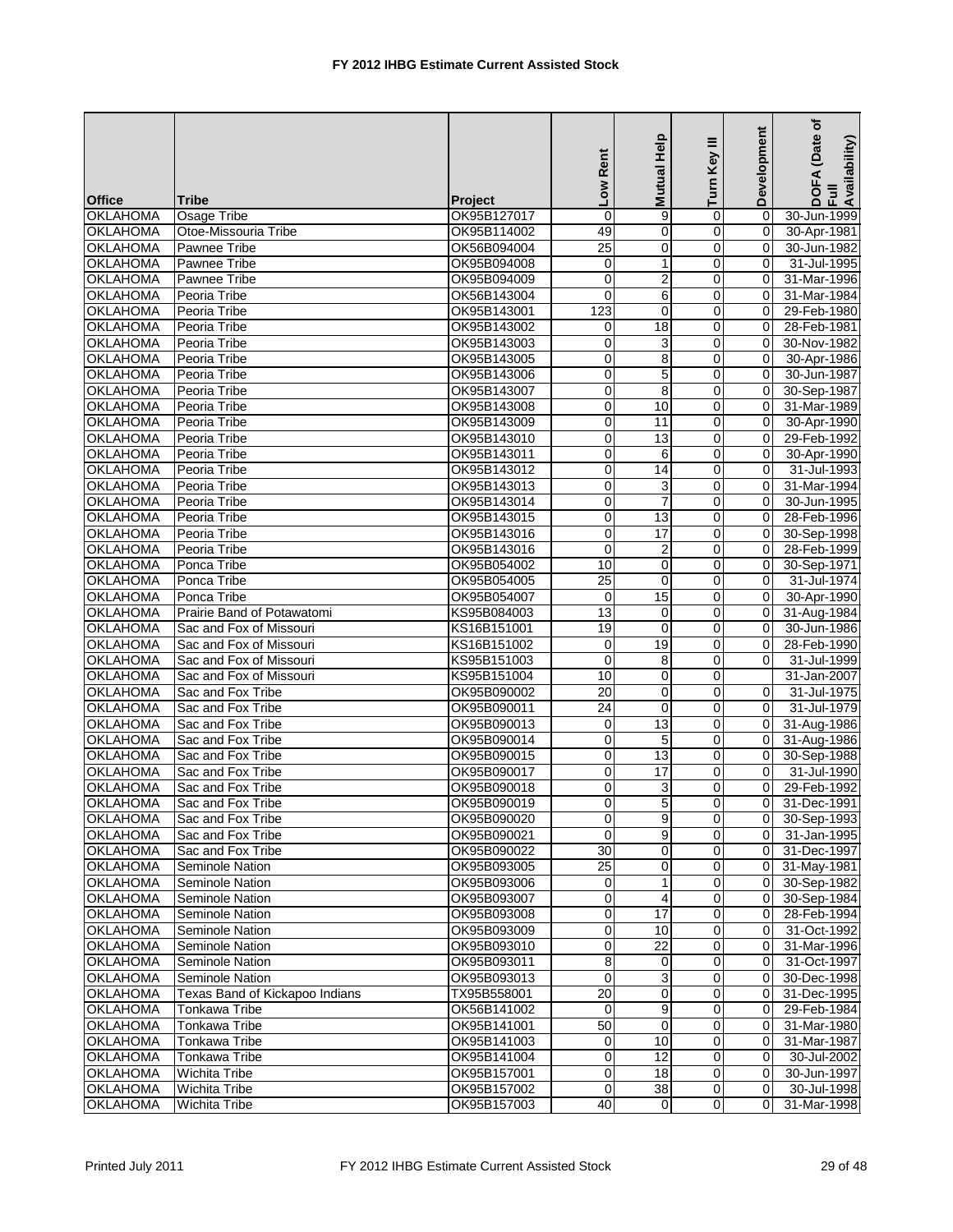## **FY 2012 IHBG Estimate Current Assisted Stock**

| <b>Office</b>   | <b>Tribe</b>    | Project     | Ĕ<br>Rei | 을<br>ಸ | Ξ<br>శె<br>×<br>ξ<br>– | ىپ<br>ω<br>o<br>ω<br>ω | ≗<br>ā<br>ω<br>π<br>o<br>ᅀᄄ |
|-----------------|-----------------|-------------|----------|--------|------------------------|------------------------|-----------------------------|
| <b>OKLAHOMA</b> | Wyandotte Tribe | OK95B162001 |          | 15     |                        |                        | 31-Jul-2000                 |
| <b>OKLAHOMA</b> | <b>TOTAL</b>    |             | 3,260    | 4,184  | 19                     | 41                     |                             |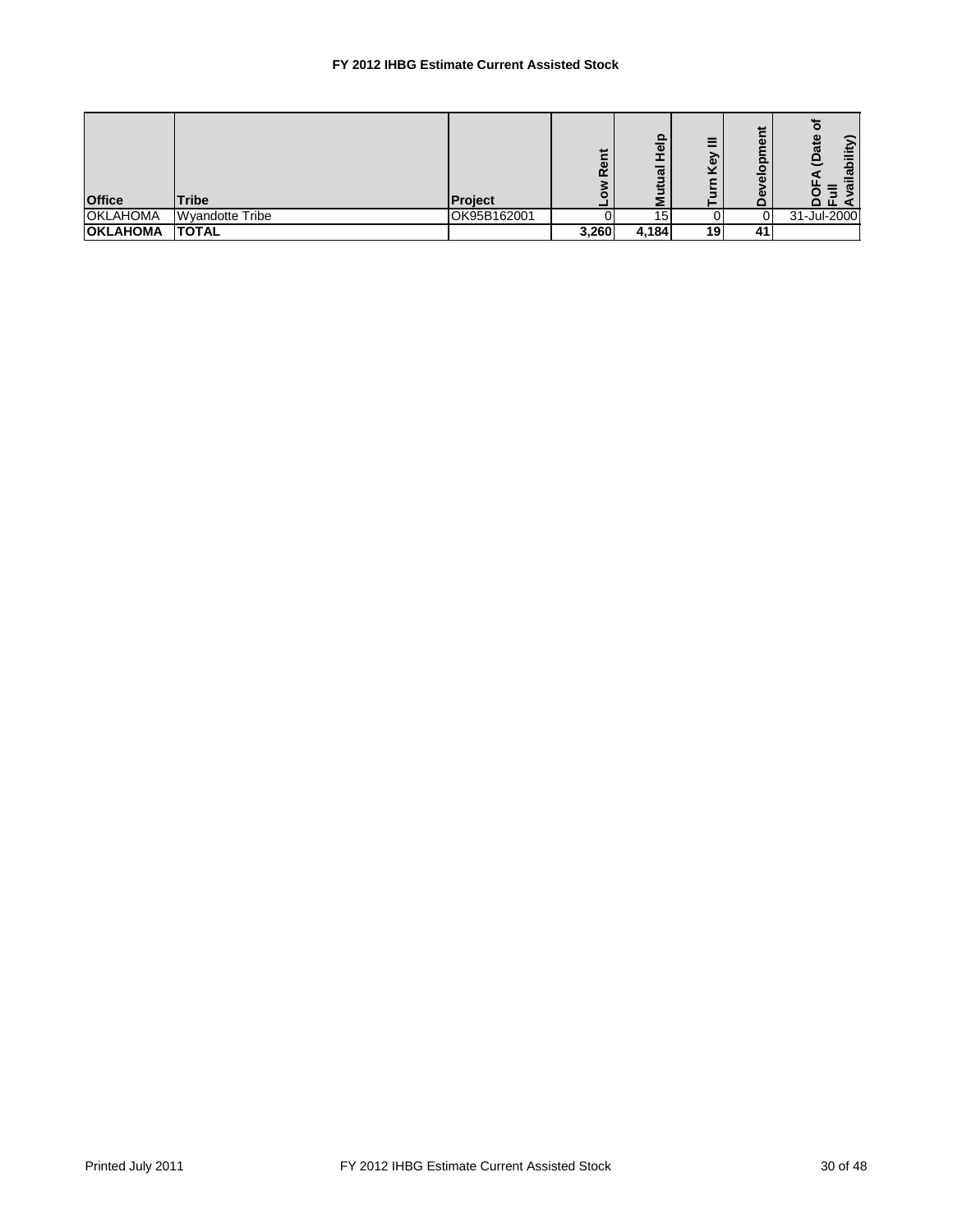|                |                                        |                | Low Rent        | Mutual Help     | Ξ<br>Turn Key  | Development | (Date of<br>DOFA (Date<br>Full<br>Availability) |
|----------------|----------------------------------------|----------------|-----------------|-----------------|----------------|-------------|-------------------------------------------------|
| <b>Office</b>  | <b>Tribe</b>                           | <b>Project</b> |                 |                 |                |             |                                                 |
| PHOENIX        | Acoma Pueblo                           | NM99B079001    | $\pmb{0}$       | 1               | 0              | 0           | 31-May-1973                                     |
| <b>PHOENIX</b> | Acoma Pueblo                           | NM99B079003    | 0               | 1               | 0              | 0           | 30-Sep-1980                                     |
| <b>PHOENIX</b> | Acoma Pueblo                           | NM99B079004    | $\mathbf 0$     | $\mathbf{1}$    | 0              | 0           | 29-Feb-1984                                     |
| <b>PHOENIX</b> | Acoma Pueblo                           | NM99B079006    | 0               | $\mathbf{1}$    | $\mathbf 0$    | 0           | 29-Feb-1984                                     |
| <b>PHOENIX</b> | Acoma Pueblo                           | NM99B079007    | $\overline{0}$  | $\overline{26}$ | $\mathbf 0$    | $\mathbf 0$ | 31-Oct-1999                                     |
| PHOENIX        | Acoma Pueblo                           | NM99B079008    | 14              | $\mathbf 0$     | 0              | 0           | 30-Apr-2002                                     |
| PHOENIX        | Acoma Pueblo                           | NM99B079009    | 1               | 0               | $\overline{0}$ | 0           | 30-Nov-2002                                     |
| <b>PHOENIX</b> | Acoma Pueblo                           | NM99B079010    | $\mathbf 0$     | 3               | 0              | 0           | 30-Apr-2002                                     |
| <b>PHOENIX</b> | Acoma Pueblo                           | NM99B079011    | $\mathbf 0$     | $\overline{4}$  | 0              | 0           | 30-Apr-2002                                     |
| <b>PHOENIX</b> | Acoma Pueblo                           | NM99B079012    | $\mathbf 0$     | 20              | $\mathbf 0$    | $\Omega$    | 30-Apr-2002                                     |
| <b>PHOENIX</b> | Acoma Pueblo                           | NM99B079013    | 20              | 0               | $\mathbf 0$    | 0           | 30-Apr-2002                                     |
| <b>PHOENIX</b> | Ak-Chin                                | AZ99B042001    | 19              | 0               | 0              | 0           | 29-Feb-1992                                     |
| PHOENIX        | Ak-Chin                                | AZ99B042002    | $\overline{12}$ | $\mathbf 0$     | 0              | $\Omega$    | 30-Jun-1992                                     |
| <b>PHOENIX</b> | Berry Creek Rancheria                  | CA99B130017    | 15              | $\mathbf 0$     | 0              | 0           | 31-Oct-1992                                     |
| <b>PHOENIX</b> | Berry Creek Rancheria                  | CA99B130018    | 0               | $\overline{3}$  | $\mathbf 0$    | $\mathbf 0$ | 31-Oct-1992                                     |
| PHOENIX        | Berry Creek Rancheria                  | CA99B130021    | $\mathbf 0$     | 3               | 0              | 0           | 31-Dec-1995                                     |
| <b>PHOENIX</b> | Berry Creek Rancheria                  | CA99B130023    | 8               | 0               | $\overline{0}$ | 0           | 31-Dec-1995                                     |
| <b>PHOENIX</b> | <b>Big Pine Band</b>                   | CA99B098004    | 4               | $\mathbf 0$     | 0              | $\Omega$    | 31-Mar-1982                                     |
| <b>PHOENIX</b> | <b>Big Pine Band</b>                   | CA99B098005    | 4               | $\mathbf 0$     | 0              | 0           | 31-Mar-1979                                     |
| <b>PHOENIX</b> | <b>Big Pine Band</b>                   | CA99B098008    | $\overline{2}$  | $\mathbf 0$     | $\mathbf 0$    | $\Omega$    | 29-Feb-1984                                     |
| <b>PHOENIX</b> | <b>Big Pine Band</b>                   | CA99B098010    | $\overline{2}$  | $\mathbf 0$     | 0              | 0           | 30-Nov-1987                                     |
| <b>PHOENIX</b> | <b>Big Pine Band</b>                   | CA99B098013    | $\overline{0}$  | $\mathbf{1}$    | 0              | 0           | 30-Apr-1993                                     |
| <b>PHOENIX</b> | <b>Big Pine Band</b>                   | CA99B098014    | $\mathbf 0$     | 12              | 0              | 0           | 31-May-2001                                     |
| <b>PHOENIX</b> | <b>Bridgeport Paiute Indian Colony</b> | CA99B098006    | $\overline{21}$ | $\mathbf 0$     | $\mathbf 0$    | 0           | 31-Oct-1980                                     |
| <b>PHOENIX</b> | Cahuilla Band                          | CA99B080052    | $\mathbf 0$     | 10              | $\mathbf 0$    | 0           | 31-Dec-1993                                     |
| <b>PHOENIX</b> | Campo Band                             | CA99B150001    | 15              | $\mathbf 0$     | 0              | $\Omega$    | 30-Sep-1991                                     |
| <b>PHOENIX</b> | Campo Band                             | CA99B150003    | $\overline{18}$ | 0               | 0              | $\Omega$    | 01-Apr-1998                                     |
| <b>PHOENIX</b> | Campo Band                             | CA99B150004    | 0               | 9               | 0              | $\Omega$    | 01-Apr-1998                                     |
| <b>PHOENIX</b> | Capitan Grande Band                    | CA99B080058    | $\mathbf 0$     | 11              | 0              | 0           | 31-May-1995                                     |
| <b>PHOENIX</b> | Chemehuevi                             | CA99B133001    | $\overline{25}$ | $\pmb{0}$       | $\mathbf 0$    | $\Omega$    | 30-Nov-1988                                     |
| <b>PHOENIX</b> | Chemehuevi                             | CA99B133002    | 0               | 6               | 0              | 0           | 30-Sep-1980                                     |
| <b>PHOENIX</b> | Chemehuevi                             | CA99B133003    | 10              | $\mathbf 0$     | $\mathbf 0$    | 0           | 30-Sep-1980                                     |
| <b>PHOENIX</b> | Chemehuevi                             | CA99B133004    | $\mathbf 0$     | 15              | 0              | 0           | 31-Oct-1988                                     |
| <b>PHOENIX</b> | Chemehuevi                             | CA99B133005    | 10              | $\mathbf 0$     | $\mathbf 0$    | $\Omega$    | 31-Oct-1988                                     |
| <b>PHOENIX</b> | Chemehuevi                             | CA99B133008    | 10              | 0               | 0              | 10          | 31-May-2002                                     |
| PHOENIX        | Chicken Ranch Rancheria                | CA99B129021    | $\mathbf 0$     | 3               | 0              | $\Omega$    | 30-Apr-2002                                     |
| PHOENIX        | Cochiti Pueblo                         | NM99B084004    | $\pmb{0}$       | 26              | 0              | $\Omega$    | 31-May-1998                                     |
| <b>PHOENIX</b> | Cochiti Pueblo                         | NM99B084005    | 10              | $\Omega$        | $\Omega$       | $\Omega$    | 31-May-1998                                     |
| <b>PHOENIX</b> | Cochiti Pueblo                         | NM99B084006    | $\overline{0}$  | 3               | $\pmb{0}$      | 0           | 31-May-1998                                     |
| <b>PHOENIX</b> | Cochiti Pueblo                         | NM99B084007    | $\mathbf{1}$    | 0               | 0              | 0           | 31-May-1998                                     |
| <b>PHOENIX</b> | Cocopah Tribe                          | AZ99B020003    | $\overline{32}$ | $\overline{0}$  | 0              | 0           | 31-Oct-1980                                     |
| <b>PHOENIX</b> | Cocopah Tribe                          | AZ99B020004    | 15              | 0               | 0              | 0           | 31-Jul-1992                                     |
| PHOENIX        | Cocopah Tribe                          | AZ99B020005    | 28              | 0               | 0              | 0           | 31-Oct-1998                                     |
| <b>PHOENIX</b> | Cold Springs Rancheria                 | CA99B129004    | 11              | $\mathbf 0$     | 0              | 0           | 30-Sep-1982                                     |
| <b>PHOENIX</b> | Cold Springs Rancheria                 | CA99B129009    | 8               | 0               | 0              | 0           | 31-Dec-1987                                     |
| <b>PHOENIX</b> | Cold Springs Rancheria                 | CA99B129011    | 10              | $\pmb{0}$       | 0              | 0           | 31-Dec-1987                                     |
| <b>PHOENIX</b> | Cold Springs Rancheria                 | CA99B129019    | 1               | $\mathbf 0$     | 0              | $\mathbf 0$ | 30-Sep-1982                                     |
| PHOENIX        | Cold Springs Rancheria                 | CA99B129021    | 0               | $\overline{12}$ | 0              | $\mathbf 0$ | 30-Nov-2001                                     |
| <b>PHOENIX</b> | Cold Springs Rancheria                 | CA99B129022    | $\overline{2}$  | 0               | 0              | 18          | 22-Apr-2005                                     |
| PHOENIX        | Colorado River Indian Tribes           | AZ99B018005    | 50              | 0               | 0              | 0           | 31-Aug-1972                                     |
| PHOENIX        | Colorado River Indian Tribes           | AZ99B018006    | 99              | 0               | 0              | $\mathbf 0$ | 30-Nov-1973                                     |
| <b>PHOENIX</b> | Colorado River Indian Tribes           | AZ99B018007    | $\overline{25}$ | 0               | 0              | 0           | 31-Oct-1975                                     |
| <b>PHOENIX</b> | Colorado River Indian Tribes           | AZ99B018009    | $\mathbf 0$     | $\overline{7}$  | 0              | $\mathbf 0$ | 30-Jun-1980                                     |
| <b>PHOENIX</b> | Colorado River Indian Tribes           | AZ99B018010    | 50              | 0               | 0              | 0           | 31-Oct-1982                                     |
| <b>PHOENIX</b> | Colorado River Indian Tribes           | AZ99B018011    | 0               | 11              | $\mathbf 0$    | 0           | 28-Feb-1982                                     |
| <b>PHOENIX</b> | Colorado River Indian Tribes           | AZ99B018013    | $\overline{0}$  | 54              | $\pmb{0}$      | 0           | 31-Dec-1986                                     |
| <b>PHOENIX</b> | Colorado River Indian Tribes           | AZ99B018014    | 0               | $\overline{23}$ | $\mathbf 0$    | 0           | 31-Mar-1990                                     |
|                |                                        |                |                 |                 |                |             |                                                 |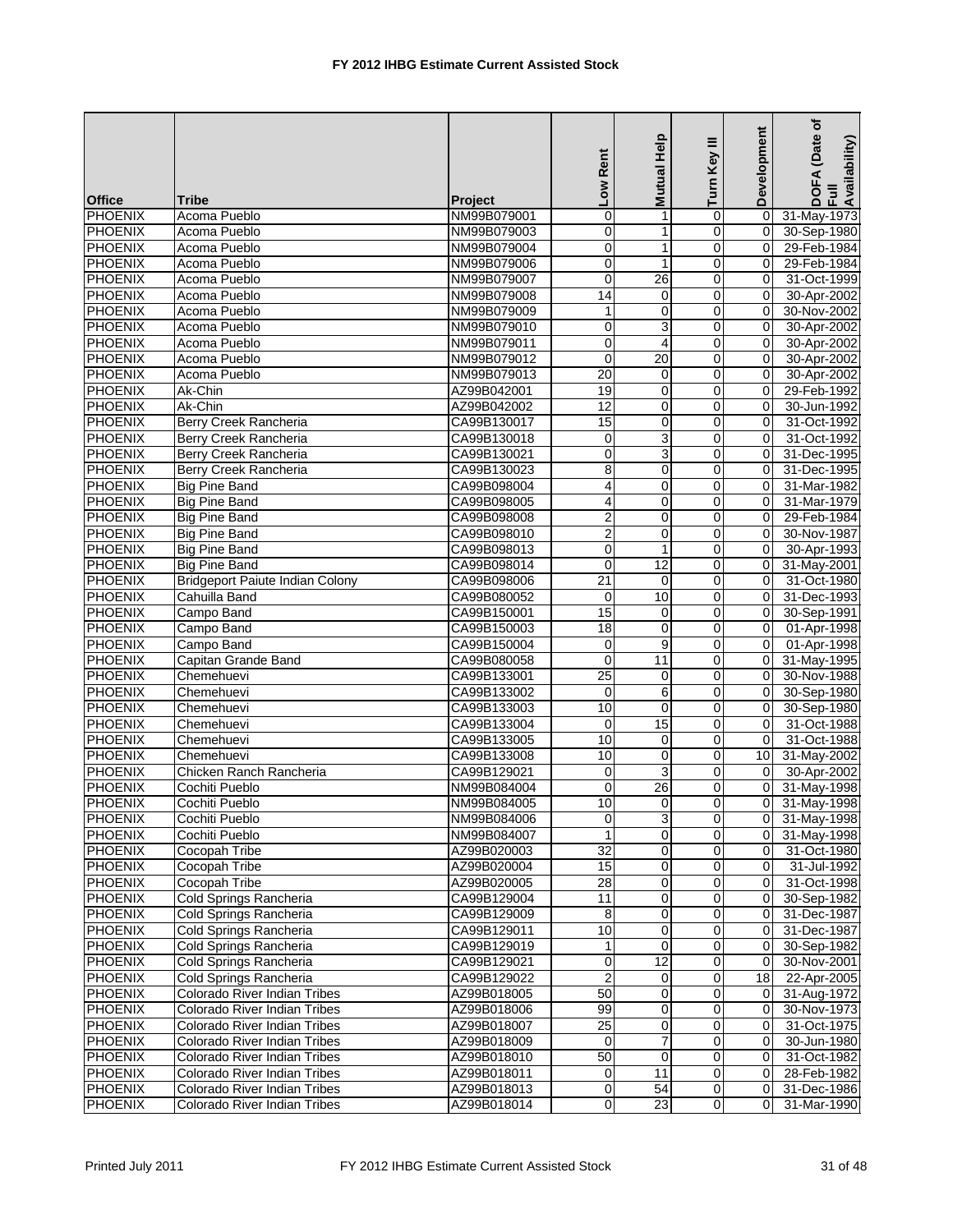|                |                               |                |                 | Help           | Ξ              | Development    | ৳<br>(Date<br>DOFA (Date<br>Full<br>Availability) |
|----------------|-------------------------------|----------------|-----------------|----------------|----------------|----------------|---------------------------------------------------|
|                |                               |                | Low Rent        | <b>Mutual</b>  | Turn Key       |                |                                                   |
| <b>Office</b>  | <b>Tribe</b>                  | <b>Project</b> |                 |                |                |                |                                                   |
| PHOENIX        | Colorado River Indian Tribes  | AZ99B018015    | 0               | 16             | 0              | $\Omega$       | 31-Jan-1992                                       |
| <b>PHOENIX</b> | Colorado River Indian Tribes  | AZ99B018016    | 0               | 15             | $\overline{0}$ | 0              | 30-Apr-1993                                       |
| PHOENIX        | Colorado River Indian Tribes  | AZ99B018017    | $\mathbf 0$     | 11             | $\mathbf 0$    | $\mathbf 0$    | 31-Dec-1971                                       |
| <b>PHOENIX</b> | Coyote Valley Band            | CA99B097007    | 15              | $\mathbf 0$    | $\mathbf 0$    | $\Omega$       | 28-Feb-1987                                       |
| <b>PHOENIX</b> | Coyote Valley Band            | CA99B097009    | 15              | $\mathbf 0$    | 0              | $\Omega$       | 28-Feb-1987                                       |
| PHOENIX        | Duck Valley Shoshone-Paiute   | NV99B006005    | $\mathbf 0$     | $\mathbf{1}$   | 0              | $\mathbf 0$    | 28-Feb-1979                                       |
| PHOENIX        | Duck Valley Shoshone-Paiute   | NV99B006008    | 19              | 0              | 0              | $\Omega$       | 30-Sep-1982                                       |
| <b>PHOENIX</b> | Duck Valley Shoshone-Paiute   | NV99B006009    | 0               | $\overline{2}$ | 0              | $\Omega$       | 31-Oct-1982                                       |
| PHOENIX        | Duck Valley Shoshone-Paiute   | NV99B006010    | $\mathbf 0$     | $\mathbf{1}$   | $\overline{0}$ | 0              | 31-Jan-1985                                       |
| PHOENIX        | Duck Valley Shoshone-Paiute   | NV99B006011    | 19              | $\mathbf 0$    | 0              | $\Omega$       | 01-Jul-1986                                       |
| <b>PHOENIX</b> | Duck Valley Shoshone-Paiute   | NV99B006012    | $\mathbf 0$     | 6              | 0              | $\Omega$       | 01-Jul-1986                                       |
| <b>PHOENIX</b> | Duck Valley Shoshone-Paiute   | NV99B006013    | $\overline{25}$ | 0              | $\overline{0}$ | 0              | 18-Mar-1996                                       |
| <b>PHOENIX</b> | Duck Valley Shoshone-Paiute   | NV99B006014    | $\mathbf 0$     | 14             | $\mathbf 0$    | 0              | 09-Jun-1997                                       |
| PHOENIX        | Duck Valley Shoshone-Paiute   | NV99B006015    | 12              | 0              | $\overline{0}$ | $\Omega$       | 02-Dec-1998                                       |
| PHOENIX        | Duckwater Shoshone            | NV99B015010    | 8               | $\mathbf 0$    | 0              | $\Omega$       | 31-Dec-1985                                       |
| <b>PHOENIX</b> | Duckwater Shoshone            | NV99B015015    | 10              | 0              | 0              | 0              | 31-Dec-1986                                       |
| PHOENIX        | <b>Ely Shoshone</b>           | NV99B015008    | 10              | $\mathbf 0$    | $\overline{0}$ | 0              | 31-Oct-1985                                       |
| <b>PHOENIX</b> | Ely Shoshone                  | NV99B015014    | $\overline{18}$ | $\mathbf{0}$   | $\mathbf 0$    | $\Omega$       | 31-Oct-1985                                       |
| <b>PHOENIX</b> | <b>Ely Shoshone</b>           | NV99B015016    | 3               | $\mathbf 0$    | $\overline{0}$ | 0              | 30-Sep-2000                                       |
| PHOENIX        | Enterprise Rancheria          | CA99B160001    | $\Omega$        | 16             | 0              | $\Omega$       | 09-Oct-2009                                       |
| <b>PHOENIX</b> | <b>Fallon Paiute-Shoshone</b> | NV99B011006    | 22              | $\mathbf 0$    | $\overline{0}$ | $\Omega$       | 30-Apr-1989                                       |
| PHOENIX        | Fallon Paiute-Shoshone        | NV99B011007    | 0               | 19             | $\mathbf 0$    | $\mathbf 0$    | 30-Sep-1989                                       |
| PHOENIX        | Fallon Paiute-Shoshone        | NV99B011008    | $\pmb{0}$       | 15             | $\mathbf 0$    | 0              | 31-May-1992                                       |
| PHOENIX        | Fallon Paiute-Shoshone        | NV99B011009    | 15              | $\mathbf 0$    | $\mathbf 0$    | $\Omega$       | 31-May-1992                                       |
| <b>PHOENIX</b> | Fallon Paiute-Shoshone        | NV99B011010    | 0               | 15             | 0              | 0              | 31-May-1992                                       |
| <b>PHOENIX</b> | Fallon Paiute-Shoshone        | NV99B011011    | 20              | $\mathbf 0$    | 0              | 0              | 31-Jan-1995                                       |
| PHOENIX        | Fallon Paiute-Shoshone        | NV99B011012    | 0               | 15             | $\overline{0}$ | $\Omega$       | 31-Jan-1995                                       |
| <b>PHOENIX</b> | Fort Bidwell                  | CA99B083001    | $\overline{2}$  | $\mathbf 0$    | 0              | $\Omega$       | 31-Oct-1975                                       |
| PHOENIX        | Fort Bidwell                  | CA99B083005    | 6               | 0              | $\overline{0}$ | $\mathbf 0$    | 31-Oct-1982                                       |
| PHOENIX        | Fort Bidwell                  | CA99B083006    | $\mathbf 0$     | 8              | 0              | $\Omega$       | 31-Oct-1982                                       |
| <b>PHOENIX</b> | <b>Fort Bidwell</b>           | CA99B603004    | 10              | $\mathbf 0$    | 0              | $\overline{0}$ | 28-Oct-1999                                       |
| <b>PHOENIX</b> | Fort Mojave Tribe             | CA99B100003    | 10              | 0              | $\overline{0}$ | $\mathbf 0$    | 30-Apr-1982                                       |
| <b>PHOENIX</b> | Fort Mojave Tribe             | CA99B100004    | 50              | 0              | $\mathbf 0$    | 0              | 31-May-1987                                       |
| <b>PHOENIX</b> | Fort Mojave Tribe             | CA99B100006    | $\overline{2}$  | 0              | $\overline{0}$ | $\Omega$       | 30-Jun-1985                                       |
| <b>PHOENIX</b> | Fort Mojave Tribe             | CA99B100007    | 19              | 0              | $\mathbf 0$    | $\Omega$       | 31-Jul-1987                                       |
| <b>PHOENIX</b> | Fort Mojave Tribe             | CA99B100008    | $\overline{25}$ | $\mathbf 0$    | $\mathbf 0$    | $\mathbf 0$    | 30-Apr-1987                                       |
| <b>PHOENIX</b> | Fort Mojave Tribe             | CA99B100009    | 4               | 0              | $\Omega$       | 0              | 31-Aug-1978                                       |
| PHOENIX        | Gila River                    | AZ99B015005    | 10              | $\Omega$       | $\overline{0}$ | $\Omega$       | 30-Jun-1973                                       |
| <b>PHOENIX</b> | Gila River                    | AZ99B015006    | 80              | $\mathbf 0$    | $\overline{0}$ | 0              | 28-Feb-1974                                       |
| <b>PHOENIX</b> | Gila River                    | AZ99B015007    | $\overline{10}$ | $\mathbf 0$    | 0              | 0              | 02-Oct-1973                                       |
| PHOENIX        | Gila River                    | AZ99B015009    | $\mathbf 0$     | $\mathbf{1}$   | $\overline{0}$ | 0              | 30-Apr-1979                                       |
| PHOENIX        | Gila River                    | AZ99B015010    | 20              | 0              | $\overline{0}$ | 0              | 31-Jul-1980                                       |
| <b>PHOENIX</b> | Gila River                    | AZ99B015011    | 30              | $\pmb{0}$      | $\overline{0}$ | 0              | 30-Sep-1978                                       |
| <b>PHOENIX</b> | Gila River                    | AZ99B015012    | $\mathbf 0$     | $\overline{c}$ | $\mathbf 0$    | 0              | 31-Jan-1980                                       |
| <b>PHOENIX</b> | Gila River                    | AZ99B015013    | 20              | 0              | $\mathbf 0$    | 0              | 31-Jan-1981                                       |
| PHOENIX        | Gila River                    | AZ99B015014    | 30              | $\mathbf 0$    | $\overline{0}$ | 0              | 31-Jul-1979                                       |
| <b>PHOENIX</b> | Gila River                    | AZ99B015015    | 50              | 0              | $\overline{0}$ | 0              | 30-Jun-1980                                       |
| <b>PHOENIX</b> | Gila River                    | AZ99B015016    | $\overline{30}$ | $\pmb{0}$      | $\overline{0}$ | 0              | 31-Aug-1980                                       |
| PHOENIX        | Gila River                    | AZ99B015017    | $\overline{20}$ | $\pmb{0}$      | $\overline{0}$ | 0              | 31-Jan-1980                                       |
| PHOENIX        | Gila River                    | AZ99B015018    | $\mathbf 0$     | $\overline{2}$ | $\Omega$       | 0              | 30-Jun-1982                                       |
| PHOENIX        | Gila River                    | AZ99B015019    | 20              | $\pmb{0}$      | $\mathbf 0$    | $\mathbf 0$    | 31-Aug-1982                                       |
| PHOENIX        | Gila River                    | AZ99B015020    | 71              | 0              | $\overline{0}$ | 0              | 31-Oct-1986                                       |
| <b>PHOENIX</b> | Gila River                    | AZ99B015021    | 60              | $\pmb{0}$      | $\mathbf 0$    | 0              | 30-Apr-1987                                       |
| <b>PHOENIX</b> | Gila River                    | AZ99B015022    | 0               | 9              | $\overline{0}$ | 0              | 30-Apr-1987                                       |
| PHOENIX        | Gila River                    | AZ99B015023    | 9               | 0              | $\mathbf 0$    | 0              | 31-Jan-1987                                       |
| PHOENIX        | Gila River                    | AZ99B015024    | 64              | $\mathbf 0$    | $\overline{0}$ | 0              | 31-Dec-1987                                       |
| PHOENIX        | Gila River                    | AZ99B015025    | $\pmb{0}$       | 17             | $\overline{0}$ | $\Omega$       | 30-Jun-1988                                       |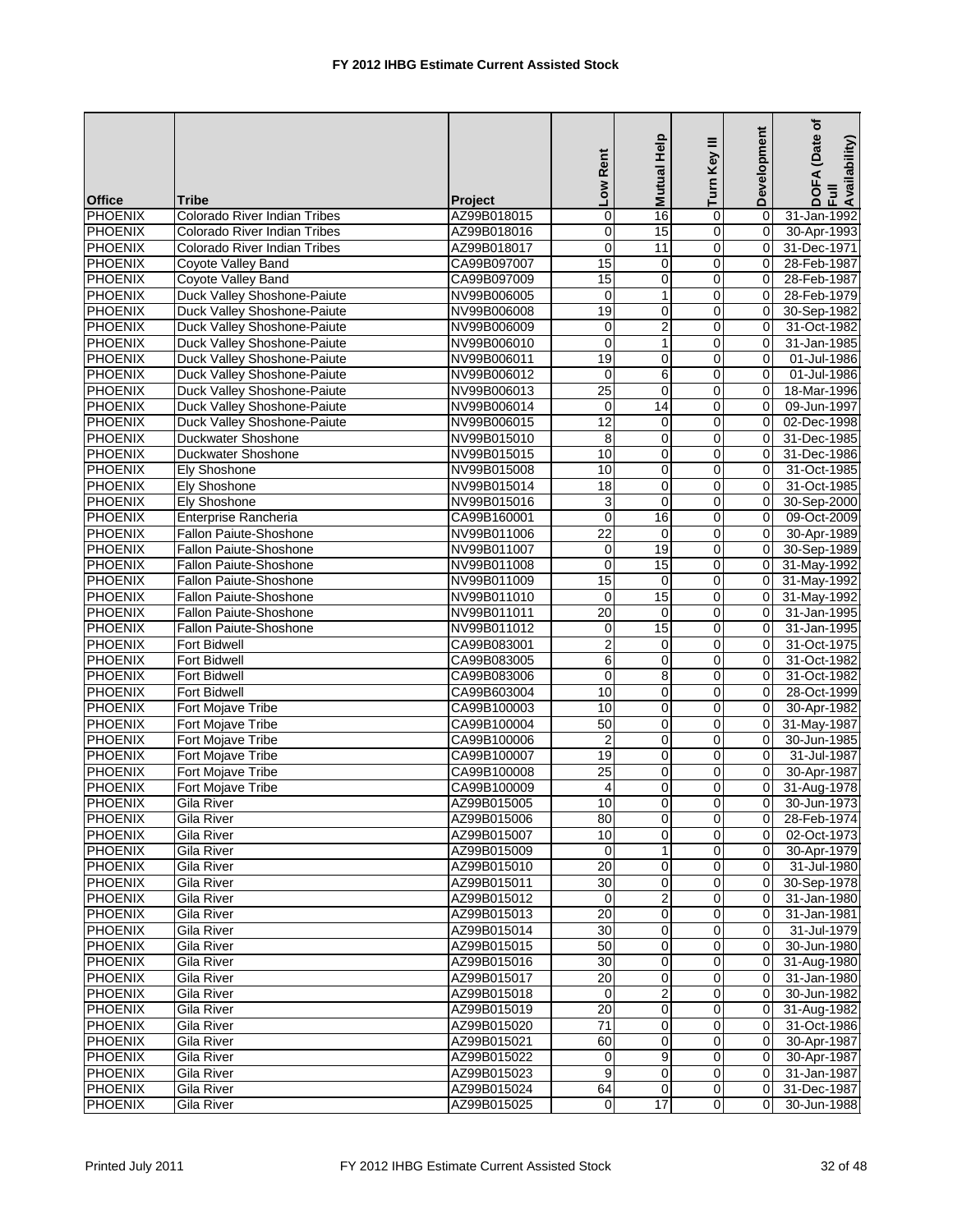|                |                          |                | Low Rent        | <b>Mutual Help</b> | Ξ<br>Turn Key  | Development    | (Date of<br>DOFA (Date<br>Full<br>Availability) |
|----------------|--------------------------|----------------|-----------------|--------------------|----------------|----------------|-------------------------------------------------|
| <b>Office</b>  | <b>Tribe</b>             | <b>Project</b> |                 |                    |                |                |                                                 |
| <b>PHOENIX</b> | Gila River               | AZ99B015026    | $\pmb{0}$       | 2                  | 0              | $\Omega$       | 31-Oct-1986                                     |
| <b>PHOENIX</b> | Gila River               | AZ99B015027    | 0               | 5                  | 0              | $\mathbf 0$    | 31-Oct-1986                                     |
| <b>PHOENIX</b> | Gila River               | AZ99B015028    | $\mathbf 0$     | 16                 | 0              | 0              | 30-Jun-1988                                     |
| <b>PHOENIX</b> | <b>Gila River</b>        | AZ99B015029    | $\mathbf 0$     | 20                 | $\pmb{0}$      | 0              | 31-May-1988                                     |
| <b>PHOENIX</b> | <b>Gila River</b>        | AZ99B015030    | 38              | $\mathbf 0$        | $\mathbf 0$    | $\mathbf 0$    | 31-Mar-1988                                     |
| <b>PHOENIX</b> | Gila River               | AZ99B015031    | $\mathbf 0$     | 23                 | 0              | 0              | 30-Sep-1992                                     |
| PHOENIX        | <b>Gila River</b>        | AZ99B015032    | $\overline{20}$ | $\mathbf 0$        | 0              | $\Omega$       | 31-Jul-1993                                     |
| <b>PHOENIX</b> | Gila River               | AZ99B015033    | 94              | $\mathbf 0$        | 0              | $\Omega$       | 31-Jan-1991                                     |
| <b>PHOENIX</b> | Gila River               | AZ99B015034    | 10              | $\mathbf 0$        | 0              | 0              | 31-Jul-1993                                     |
| <b>PHOENIX</b> | Grindstone Rancheria     | CA99B083001    | $\mathbf 0$     | $\mathbf{1}$       | $\mathbf 0$    | $\Omega$       | 31-Oct-1975                                     |
| <b>PHOENIX</b> | Grindstone Rancheria     | CA99B083009    | 12              | 0                  | 0              | 0              | 30-Jun-1995                                     |
| <b>PHOENIX</b> | Grindstone Rancheria     | CA99B083013    | 16              | 0                  | 0              | $\mathbf 0$    | 31-Mar-1997                                     |
| <b>PHOENIX</b> | Grindstone Rancheria     | CA99B083015    | 3               | $\mathbf 0$        | 0              | 0              | 31-Mar-1997                                     |
| <b>PHOENIX</b> | Guidiville Rancheria     | CA99B130026    | 18              | $\mathbf 0$        | 0              | 1              | 01-Jan-2001                                     |
| <b>PHOENIX</b> | Hoopa Valley             | CA99B090002    | $\overline{30}$ | $\mathbf 0$        | $\mathbf 0$    | 0              | 31-May-1980                                     |
| <b>PHOENIX</b> | Hoopa Valley             | CA99B090004    | 0               | 39                 | 0              | 0              | 31-Oct-1985                                     |
| <b>PHOENIX</b> | <b>Hoopa Valley</b>      | CA99B090005    | 0               | 10                 | 0              | 0              | 31-Oct-1987                                     |
| <b>PHOENIX</b> | <b>Hoopa Valley</b>      | CA99B090008    | 0               | 28                 | 0              | $\mathbf 0$    | 31-May-1992                                     |
| <b>PHOENIX</b> | Hoopa Valley             | CA99B090009    | $\mathbf 0$     | 17                 | 0              | $\mathbf 0$    | 28-Feb-1993                                     |
| <b>PHOENIX</b> | <b>Hoopa Valley</b>      | CA99B090010    | $\mathbf 0$     | 40                 | $\mathbf 0$    | $\Omega$       | 30-Sep-1994                                     |
| <b>PHOENIX</b> | Hoopa Valley             | CA99B090011    | $\mathbf 0$     | 29                 | 0              | 0              | 01-Apr-1998                                     |
| <b>PHOENIX</b> | <b>Hoopa Valley</b>      | CA99B090012    | $\overline{21}$ | $\mathbf 0$        | 0              | 0              | 30-Sep-1997                                     |
| <b>PHOENIX</b> | <b>Hoopa Valley</b>      | CA99B090013    | $\mathbf 0$     | 20                 | 0              | 0              | 30-Sep-1997                                     |
| <b>PHOENIX</b> | Hopi                     | AZ99B027007    | $\mathbf 0$     | 15                 | $\mathbf 0$    | 0              | 31-Aug-1980                                     |
| <b>PHOENIX</b> | Hopi                     | AZ99B027011    | $\pmb{0}$       | 88                 | $\mathbf 0$    | 0              | 30-Sep-1984                                     |
| <b>PHOENIX</b> | Hopi                     | AZ99B027015    | $\mathbf 0$     | $\overline{32}$    | 0              | 0              | 30-Nov-1991                                     |
| <b>PHOENIX</b> | Hopi                     | AZ99B027016    | $\overline{20}$ | $\mathbf 0$        | 0              | $\Omega$       | 31-Mar-1993                                     |
| <b>PHOENIX</b> | Hopi                     | AZ99B027017    | 0               | 15                 | 0              | $\Omega$       | 31-Mar-1997                                     |
| <b>PHOENIX</b> | Hopi                     | AZ99B027018    | 13              | 0                  | 0              | $\mathbf 0$    | 31-Dec-1997                                     |
| <b>PHOENIX</b> | <b>Hopland Rancheria</b> | CA99B130008    | 10              | $\mathbf 0$        | $\mathbf 0$    | $\Omega$       | 31-Mar-1988                                     |
| <b>PHOENIX</b> | Hopland Rancheria        | CA99B130010    | 10              | 0                  | 0              | 0              | 29-Feb-1988                                     |
| <b>PHOENIX</b> | Hualapai                 | AZ99B017002    | $\mathbf 0$     | 4                  | 0              | 0              | 30-Sep-1973                                     |
| <b>PHOENIX</b> | Hualapai                 | AZ99B017003    | $\Omega$        | $\overline{7}$     | 0              | 0              | 31-Mar-1981                                     |
| <b>PHOENIX</b> | Hualapai                 | AZ99B017004    | 30              | $\mathbf 0$        | 0              | 0              | 31-Jul-1981                                     |
| <b>PHOENIX</b> |                          | AZ99B017007    | 20              | 0                  | 0              | 0              | 30-Apr-1987                                     |
|                | Hualapai                 |                | 10              | 0                  |                |                |                                                 |
| <b>PHOENIX</b> | Hualapai                 | AZ99B017008    |                 |                    | 0              | $\mathbf 0$    | 31-Mar-1988                                     |
| <b>PHOENIX</b> | Hualapai                 | AZ99B017009    | $\mathbf 0$     | 14                 | 0              | $\Omega$       | 31-Mar-1988                                     |
| <b>PHOENIX</b> | Hualapai                 | AZ99B017010    | 20              | $\Omega$           | $\Omega$       | $\overline{0}$ | 31-Jul-1989                                     |
| PHOENIX        | Hualapai                 | AZ99B017011    | $\pmb{0}$       | 10                 | $\mathbf 0$    | 0              | 31-Oct-1991                                     |
| <b>PHOENIX</b> | Hualapai                 | AZ99B017012    | 25              | $\mathbf 0$        | 0              | 0              | 30-Aug-1991                                     |
| <b>PHOENIX</b> | Hualapai                 | AZ99B017013    | $\overline{30}$ | 0                  | 0              | $\mathbf 0$    | 30-Sep-1994                                     |
| <b>PHOENIX</b> | Hualapai                 | AZ99B017014    | $\pmb{0}$       | 28                 | 0              | 0              | 31-Dec-1995                                     |
| PHOENIX        | Isleta Pueblo            | NM99B081008    | 3               | 23                 | 0              | 0              | 30-Nov-1998                                     |
| <b>PHOENIX</b> | Isleta Pueblo            | NM99B081009    | $\overline{25}$ | $\mathbf 0$        | 0              | 0              | 30-Nov-1998                                     |
| <b>PHOENIX</b> | Isleta Pueblo            | NM99B081010    | 2               | 0                  | 0              | 0              | 30-Nov-1998                                     |
| <b>PHOENIX</b> | Isleta Pueblo            | NM99B081011    | $\pmb{0}$       | $\overline{2}$     | 0              | 0              | 30-Nov-1998                                     |
| <b>PHOENIX</b> | Jemez Pueblo             | NM99B080002    | 0               | 3                  | $\mathbf 0$    | 0              | 31-Oct-1980                                     |
| PHOENIX        | Jemez Pueblo             | NM99B080003    | 0               | $\overline{23}$    | $\mathbf 0$    | $\mathbf 0$    | 31-Oct-1996                                     |
| <b>PHOENIX</b> | Jemez Pueblo             | NM99B080004    | $\mathbf 0$     | 2                  | $\overline{0}$ | 0              | 31-Dec-1998                                     |
| <b>PHOENIX</b> | Jicarilla Reservation    | NM99B014001    | $\overline{22}$ | 3                  | 0              | 0              | 31-Jul-1966                                     |
| PHOENIX        | Jicarilla Reservation    | NM99B014008    | $\overline{29}$ | 1                  | 0              | 0              | 30-Sep-1981                                     |
| <b>PHOENIX</b> | Jicarilla Reservation    | NM99B014009    | 55              | 1                  | 0              | 0              | 30-Nov-1981                                     |
| <b>PHOENIX</b> | Jicarilla Reservation    | NM99B014010    | $\mathbf 0$     | 9                  | 0              | $\mathbf 0$    | 30-Sep-1987                                     |
| <b>PHOENIX</b> | Jicarilla Reservation    | NM99B014011    | 0               | 12                 | 0              | 0              | 31-Dec-1987                                     |
| <b>PHOENIX</b> | Jicarilla Reservation    | NM99B014012    | $\mathbf 0$     | 3                  | $\overline{0}$ | 0              | 30-Nov-1986                                     |
| <b>PHOENIX</b> | Jicarilla Reservation    | NM99B014013    | $\overline{0}$  | $\overline{8}$     | $\pmb{0}$      | 0              | 31-May-1991                                     |
| PHOENIX        | Jicarilla Reservation    | NM99B014014    | $\pmb{0}$       | $\overline{c}$     | $\mathbf 0$    | $\Omega$       | 30-Nov-1981                                     |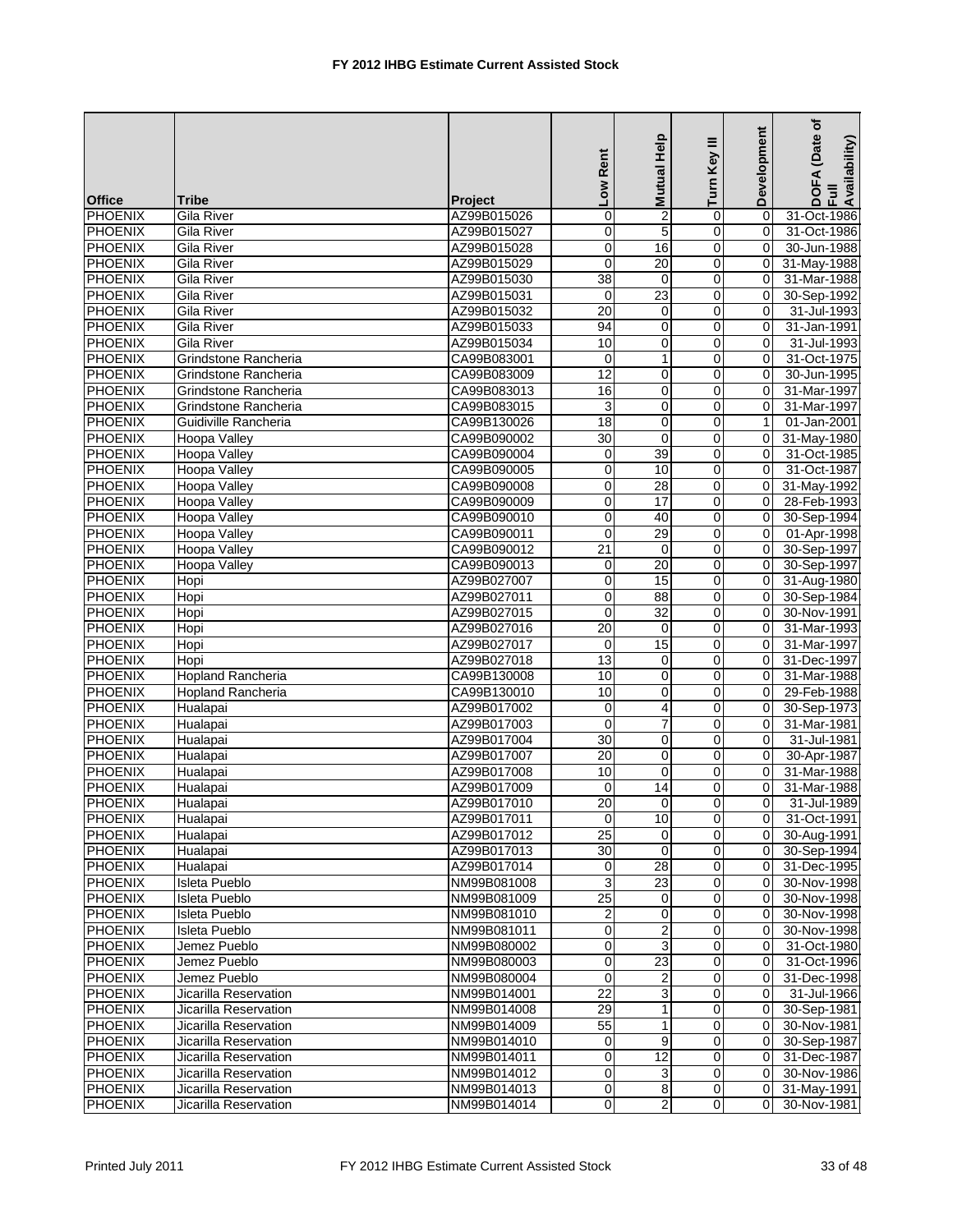|                |                                  |                            | Low Rent                | Mutual Help                       | Turn Key III     | Development    | ৳<br>(Date<br>DOFA (Date<br>Full<br>Availability) |
|----------------|----------------------------------|----------------------------|-------------------------|-----------------------------------|------------------|----------------|---------------------------------------------------|
| <b>Office</b>  | Tribe                            | <b>Project</b>             |                         |                                   |                  |                |                                                   |
| PHOENIX        | Jicarilla Reservation            | NM99B014015                | $\overline{32}$         | $\mathbf 0$                       | 0                | $\Omega$       | 31-Oct-1996                                       |
| PHOENIX        | Jicarilla Reservation            | NM99B014016                | $\mathbf 0$             | 1                                 | $\overline{0}$   | 0              | 30-Nov-1986                                       |
| <b>PHOENIX</b> | Kaibab Band of Paiute            | AZ99B024003                | 13                      | 0                                 | 0                | 0              | 30-Sep-1982                                       |
| PHOENIX        | Kaibab Band of Paiute            | AZ99B024004                | 8                       | 0                                 | 0                | $\Omega$       | 31-Jan-1987                                       |
| <b>PHOENIX</b> | Kaibab Band of Paiute            | AZ99B024005                | 0                       | 5                                 | 0                | $\mathbf 0$    | 31-Jan-1987                                       |
| <b>PHOENIX</b> | Kaibab Band of Paiute            | AZ99B024006                | $\overline{\mathbf{4}}$ | $\mathbf 0$                       | $\mathbf 0$      | $\mathbf 0$    | 31-Dec-1986                                       |
| PHOENIX        | Kaibab Band of Paiute            | AZ99B024007                | $\mathbf 0$             | $\overline{5}$                    | $\mathbf 0$      | $\Omega$       | 31-Jan-1992                                       |
| <b>PHOENIX</b> | Kaibab Band of Paiute            | AZ99B024008                | 13                      | 0                                 | $\mathbf 0$      | $\Omega$       | 30-Sep-1997                                       |
| <b>PHOENIX</b> | Kaibab Band of Paiute            | AZ99B024009                | 0                       | $\overline{2}$                    | 0                | 0              | 31-Aug-1970                                       |
| <b>PHOENIX</b> | Karuk                            | CA99B134003                | 63                      | 0                                 | 0                | $\mathbf 0$    | 31-May-1992                                       |
| <b>PHOENIX</b> | Karuk                            | CA99B134004                | 17                      | $\mathbf 0$                       | 0                | $\mathbf 0$    | 31-May-1993                                       |
| <b>PHOENIX</b> | Karuk                            | CA99B134005                | 15                      | 0                                 | 0                | 0              | 31-Mar-1997                                       |
| <b>PHOENIX</b> | Karuk                            | CA99B134006                | $\mathbf 0$             | 5                                 | 0                | 0              | 31-Mar-1997                                       |
| PHOENIX        | Karuk                            | CA99B134007                | $\mathbf 0$             | 16                                | 0                | 0              | 31-May-2001                                       |
| <b>PHOENIX</b> | Karuk                            | CA99B134008                | 16                      | 0                                 | 0                | $\mathbf 0$    | 30-Sep-2003                                       |
| <b>PHOENIX</b> | Karuk                            | CA99B134009                | 20                      | $\mathbf 0$                       | $\mathbf 0$      | $\mathbf 0$    | 31-May-2001                                       |
| PHOENIX        | Karuk                            | CA99B134010                | 10                      | 0                                 | $\mathbf 0$      | $\mathbf 0$    | 01-Aug-2004                                       |
| <b>PHOENIX</b> | Karuk                            | CA99B134010                | 14                      | $\mathbf 0$                       | 0                | $\mathbf 0$    | 01-Sep-2005                                       |
| <b>PHOENIX</b> | La Jolla Band                    | CA99B080027                | 0                       | 18                                | 0                | $\mathbf 0$    | 29-Feb-1988                                       |
| <b>PHOENIX</b> | La Jolla Band                    | CA99B080057                | $\overline{2}$          | $\mathbf 0$                       | 0                | 0              | 31-Oct-1995                                       |
| <b>PHOENIX</b> | La Jolla Band                    | CA99B080062                | $\mathbf 0$             | 10                                | 0                | $\Omega$       | 31-Oct-1995                                       |
| <b>PHOENIX</b> | La Jolla Band                    | CA99B080071                | $\overline{12}$         | $\mathbf 0$                       | 0                | 0              | 17-Mar-1999                                       |
| <b>PHOENIX</b> | Laguna Pueblo                    | NM99B012001                | 10                      | $\mathbf 0$                       | $\mathbf 0$      | $\Omega$       | 28-Feb-1967                                       |
| PHOENIX        |                                  | NM99B012002                | 29                      | 0                                 | 0                | 0              | 28-Feb-1967                                       |
| <b>PHOENIX</b> | Laguna Pueblo                    |                            |                         |                                   |                  |                |                                                   |
| <b>PHOENIX</b> | Laguna Pueblo                    | NM99B012006                | 0<br>$\mathbf 0$        | $\overline{2}$<br>$\overline{32}$ | 0<br>$\mathbf 0$ | 0<br>$\Omega$  | 31-Mar-1979<br>30-Nov-1997                        |
| <b>PHOENIX</b> | Laguna Pueblo                    | NM99B012008<br>NM99B012009 | 10                      | $\mathbf 0$                       | $\mathbf 0$      | $\Omega$       | 31-Dec-2004                                       |
|                | Laguna Pueblo                    |                            |                         |                                   |                  |                |                                                   |
| <b>PHOENIX</b> | Laguna Pueblo                    | NM99B012010                | $\mathbf 0$             | 4                                 | 0                | $\Omega$       | 30-Sep-1999                                       |
| <b>PHOENIX</b> | Laguna Pueblo                    | NM99B012011                | 30                      | 0                                 | 0                | 0              | 31-Dec-2004                                       |
| <b>PHOENIX</b> | Laytonville Rancheria            | CA99B130001                | 33                      | $\mathbf 0$                       | 0                | 0              | 31-Jul-1985                                       |
| <b>PHOENIX</b> | Lone Pine Paiute-Shoshone        | CA99B098003                | 36                      | 0                                 | 0                | $\overline{0}$ | 30-Sep-1997                                       |
| <b>PHOENIX</b> | Lone Pine Paiute-Shoshone        | CA99B098004                | $\,$ 5 $\,$             | 0                                 | $\mathbf 0$      | 0              | 31-Mar-1982                                       |
| <b>PHOENIX</b> | Lone Pine Paiute-Shoshone        | CA99B098005                | 3                       | $\mathbf 0$                       | 0                | $\Omega$       | 31-Mar-1979                                       |
| <b>PHOENIX</b> | Lone Pine Paiute-Shoshone        | CA99B098007                | 0                       | $\mathbf{1}$                      | 0                | $\Omega$       | 29-Feb-1984                                       |
| <b>PHOENIX</b> | Lone Pine Paiute-Shoshone        | CA99B098010                | $\overline{2}$          | 0                                 | 0                | $\mathbf 0$    | 30-Nov-1987                                       |
| <b>PHOENIX</b> | Lone Pine Paiute-Shoshone        | CA99B098012                | $\boldsymbol{0}$        | $\overline{c}$                    | 0                | $\mathbf 0$    | 30-Sep-1991                                       |
| <b>PHOENIX</b> | Lone Pine Paiute-Shoshone        | CA99B098013                | $\mathbf 0$             | $\mathbf{1}$                      | 0                | $\Omega$       | 30-Apr-1993                                       |
| PHOENIX        | Lone Pine Paiute-Shoshone        | CA99B098017                | $\Omega$                | 1 <sup>1</sup>                    | $\Omega$         | 0              | 30-Nov-1987                                       |
| <b>PHOENIX</b> | Manchester Point Arena Rancheria | CA99B130004                | 29                      | $\overline{0}$                    | $\overline{0}$   | $\mathbf 0$    | 29-Feb-1988                                       |
| <b>PHOENIX</b> | Manchester Point Arena Rancheria | CA99B130006                | $\mathbf 0$             | 3                                 | 0                | 0              | 29-Feb-1988                                       |
| <b>PHOENIX</b> | Manchester Point Arena Rancheria | CA99B130016                | 9                       | 0                                 | 0                | 0              | 30-Jun-1992                                       |
| <b>PHOENIX</b> | Mesa Grande Band                 | CA99B148001                | $\overline{14}$         | 0                                 | $\pmb{0}$        | 0              | 01-Mar-1996                                       |
| <b>PHOENIX</b> | Mesa Grande Band                 | CA99B148002                | 8                       | 0                                 | 0                | 0              | 31-Aug-1999                                       |
| <b>PHOENIX</b> | <b>Mescalero Reservation</b>     | NM99B013001                | 53                      | 0                                 | 0                | $\mathbf 0$    | 31-Mar-1966                                       |
| PHOENIX        | <b>Mescalero Reservation</b>     | NM99B013003                | 35                      | 0                                 | 0                | 0              | 31-Mar-1977                                       |
| <b>PHOENIX</b> | Mescalero Reservation            | NM99B013004                | $\overline{55}$         | $\mathbf 0$                       | 0                | 0              | 31-Mar-1979                                       |
| <b>PHOENIX</b> | <b>Mescalero Reservation</b>     | NM99B013005                | $\overline{13}$         | $\mathbf 0$                       | $\mathbf 0$      | 0              | 30-Apr-1979                                       |
| PHOENIX        | <b>Mescalero Reservation</b>     | NM99B013006                | 12                      | $\mathbf 0$                       | $\mathbf 0$      | 0              | 30-Sep-1980                                       |
| <b>PHOENIX</b> | <b>Mescalero Reservation</b>     | NM99B013007                | $\overline{25}$         | 0                                 | $\mathbf 0$      | 0              | 30-Nov-1981                                       |
| PHOENIX        | <b>Mescalero Reservation</b>     | NM99B013008                | $\overline{25}$         | 0                                 | 0                | 0              | 31-Mar-1984                                       |
| <b>PHOENIX</b> | <b>Mescalero Reservation</b>     | NM99B013010                | $\mathbf 0$             | $\mathbf{1}$                      | 0                | 0              | 31-May-1988                                       |
| <b>PHOENIX</b> | <b>Mescalero Reservation</b>     | NM99B013011                | $\overline{25}$         | 0                                 | $\pmb{0}$        | $\mathbf 0$    | 31-May-1988                                       |
| <b>PHOENIX</b> | <b>Mescalero Reservation</b>     | NM99B013012                | 25                      | 0                                 | 0                | 0              | 31-May-1988                                       |
| <b>PHOENIX</b> | <b>Mescalero Reservation</b>     | NM99B013014                | 40                      | 0                                 | 0                | $\mathbf 0$    | 31-May-1993                                       |
| <b>PHOENIX</b> | Moapa Band of Paiute             | NV99B014003                | 0                       | $\overline{\mathbf{c}}$           | $\mathbf 0$      | $\mathbf 0$    | 30-Sep-1978                                       |
| <b>PHOENIX</b> | Moapa Band of Paiute             | NV99B014004                | 39                      | 0                                 | $\mathbf 0$      | 0              | 31-May-1982                                       |
| <b>PHOENIX</b> | Mooretown Rancheria              | CA99B130019                | 20                      | $\overline{0}$                    | $\mathbf 0$      | $\Omega$       | 31-Aug-1996                                       |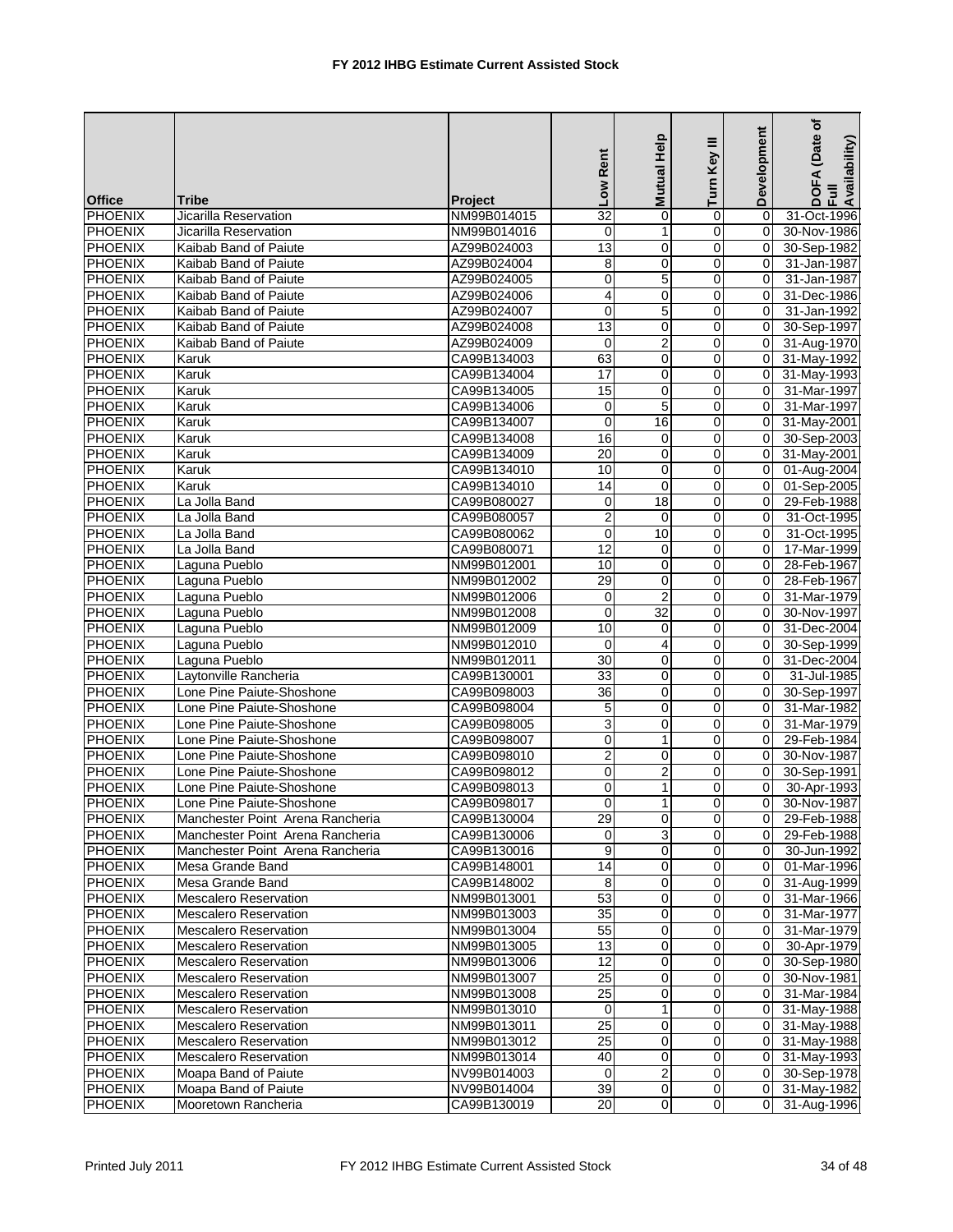|                |                          |                | Low Rent        | Mutual Help     | Ξ<br>Turn Key              | Development    | ৳<br>(Date<br>DOFA (Date<br>Full<br>Availability) |
|----------------|--------------------------|----------------|-----------------|-----------------|----------------------------|----------------|---------------------------------------------------|
| <b>Office</b>  | <b>Tribe</b>             | <b>Project</b> |                 |                 |                            |                |                                                   |
| <b>PHOENIX</b> | Mooretown Rancheria      | CA99B130022    | $\overline{20}$ | 0               | 0                          | $\mathbf 0$    | 31-Aug-1996                                       |
| <b>PHOENIX</b> | Morongo Band of Cahuilla | CA99B080022    | 0               | 18              | 0                          | 0              | 30-Jun-1987                                       |
| <b>PHOENIX</b> | Morongo Band of Cahuilla | CA99B080043    | $\pmb{0}$       | 30              | $\mathbf 0$                | $\mathbf 0$    | 30-Apr-1989                                       |
| <b>PHOENIX</b> | Morongo Band of Cahuilla | CA99B080050    | 0               | 18              | $\mathbf 0$                | $\Omega$       | 30-Jun-1992                                       |
| <b>PHOENIX</b> | Morongo Band of Cahuilla | CA99B080061    | $\mathbf 0$     | 0               | 0                          | $\overline{2}$ | 07-May-1996                                       |
| <b>PHOENIX</b> | Morongo Band of Cahuilla | CA99B080064    | 0               | $\mathbf 0$     | 0                          | 4              |                                                   |
| <b>PHOENIX</b> | Nambe Pueblo             | NM99B040011    | $\mathbf 0$     | $\overline{17}$ | 0                          | 0              | 30-Sep-1980                                       |
| <b>PHOENIX</b> | Nambe Pueblo             | NM99B040013    | $\mathbf 0$     | $\overline{7}$  | 0                          | $\Omega$       | 30-Sep-1980                                       |
| <b>PHOENIX</b> | Nambe Pueblo             | NM99B040017    | $\pmb{0}$       | 14              | 0                          | $\mathbf 0$    | 30-Apr-1984                                       |
| <b>PHOENIX</b> | Nambe Pueblo             | NM99B040018    | $\mathbf 0$     | 5               | 0                          | $\Omega$       | 31-Jul-1987                                       |
| <b>PHOENIX</b> | Nambe Pueblo             | NM99B040023    | 0               | 5               | 0                          | 0              | 30-Apr-1989                                       |
| <b>PHOENIX</b> | Nambe Pueblo             | NM99B040024    | 0               | $\overline{22}$ | 0                          | 0              | 31-Oct-1988                                       |
| <b>PHOENIX</b> | Nambe Pueblo             | NM99B040027    | $\mathbf 0$     | 14              | 0                          | $\mathbf 0$    | 28-Feb-1995                                       |
| <b>PHOENIX</b> | Nambe Pueblo             | NM99B040030    | 20              | $\mathbf 0$     | 0                          | $\Omega$       | 31-Jul-1999                                       |
| <b>PHOENIX</b> | Navajo Nation            | AZ99B012001    | 60              | $\mathbf 0$     | 0                          | $\Omega$       | 31-Dec-1968                                       |
| <b>PHOENIX</b> | Navajo Nation            | AZ99B012002    | 49              | $\mathbf 0$     | 0                          | 0              | 30-Apr-1968                                       |
| <b>PHOENIX</b> | Navajo Nation            | AZ99B012003    | 108             | 0               | 0                          | 0              | 30-Apr-1968                                       |
| <b>PHOENIX</b> | Navajo Nation            | AZ99B012004    | 40              | 0               | 0                          | $\Omega$       | 30-Nov-1967                                       |
| <b>PHOENIX</b> | Navajo Nation            | AZ99B012005    | 50              | 0               | $\pmb{0}$                  | 0              | 31-Jan-1967                                       |
| <b>PHOENIX</b> | Navajo Nation            | AZ99B012012    | $\overline{50}$ | $\mathbf 0$     | 0                          | 0              | 31-Jan-1971                                       |
| <b>PHOENIX</b> | Navajo Nation            | AZ99B012038    | 10              | $\mathbf 0$     | 0                          | 0              | 30-Dec-1974                                       |
| <b>PHOENIX</b> | Navajo Nation            | AZ99B012039    | 10              | 0               | 0                          | 0              | 31-Dec-1975                                       |
| <b>PHOENIX</b> | Navajo Nation            | AZ99B012040    | 10              | $\pmb{0}$       | $\pmb{0}$                  | $\mathbf 0$    | 30-Jun-1976                                       |
| <b>PHOENIX</b> | Navajo Nation            | AZ99B012043    | 45              | 0               | $\mathbf 0$                | $\Omega$       | 30-Apr-1979                                       |
| <b>PHOENIX</b> | Navajo Nation            | AZ99B012048    | 10              | $\mathbf 0$     | 0                          | $\Omega$       | 31-Oct-1978                                       |
| <b>PHOENIX</b> | Navajo Nation            | AZ99B012050    | 40              | $\mathbf 0$     | 0                          | 0              | 31-Aug-1983                                       |
| <b>PHOENIX</b> | Navajo Nation            | AZ99B012057    | 150             | 0               | 0                          | $\Omega$       | 30-Apr-1987                                       |
| <b>PHOENIX</b> | Navajo Nation            | AZ99B012058    | 37              | 0               | 0                          | $\Omega$       | 31-May-1983                                       |
| <b>PHOENIX</b> | Navajo Nation            | AZ99B012059    | 30              | 0               | 0                          | 0              | 31-Dec-1982                                       |
| PHOENIX        | Navajo Nation            | AZ99B012060    | 10              | $\mathbf 0$     | 0                          | $\Omega$       | 30-Nov-1982                                       |
| <b>PHOENIX</b> | Navajo Nation            | AZ99B012061    | 6               | 0               | 0                          | 0              | 31-Aug-1982                                       |
| <b>PHOENIX</b> | Navajo Nation            | AZ99B012062    | 129             | 0               | 0                          | $\mathbf 0$    | 30-Nov-1983                                       |
| <b>PHOENIX</b> | Navajo Nation            | AZ99B012063    | 88              | 0               | 0                          | $\mathbf 0$    | 31-Mar-1984                                       |
| <b>PHOENIX</b> | Navajo Nation            | AZ99B012067    | 64              | 0               | $\mathbf 0$                | $\Omega$       | 30-Nov-1982                                       |
| <b>PHOENIX</b> | Navajo Nation            | AZ99B012070    | 0               | $\mathbf{1}$    | 0                          | $\Omega$       | 30-Sep-1982                                       |
| <b>PHOENIX</b> | Navajo Nation            | AZ99B012073    | 15              | 0               | 0                          | 0              | 31-Oct-1983                                       |
| <b>PHOENIX</b> | Navajo Nation            | AZ99B012082    | 50              | 0               | 0                          | 0              | 30-Sep-1986                                       |
| PHOENIX        | Navaio Nation            | AZ99B012083    | 70              | $\Omega$        | $\overline{0}$             | $\Omega$       | 31-Aug-1985                                       |
| PHOENIX        | Navajo Nation            | AZ99B012084    | $\pmb{0}$       | 32              | 0                          | $\mathbf 0$    | 31-May-1985                                       |
| PHOENIX        | Navajo Nation            | AZ99B012085    | 50              | 0               | 0                          | 0              | 31-Aug-1986                                       |
| <b>PHOENIX</b> | Navajo Nation            | AZ99B012086    | 50              | 0               | $\pmb{0}$                  | 0              | 31-Aug-1986                                       |
| <b>PHOENIX</b> | Navajo Nation            | AZ99B012087    | 50              | 0               | $\pmb{0}$                  | 0              | 30-Sep-1986                                       |
| <b>PHOENIX</b> | Navajo Nation            | AZ99B012088    | $\pmb{0}$       | 43              | O                          | 0              | 30-Sep-1985                                       |
| PHOENIX        | Navajo Nation            | AZ99B012089    | $\overline{0}$  | 12              | 0                          | $\mathbf 0$    | 31-May-1985                                       |
| PHOENIX        | Navajo Nation            | AZ99B012090    | $\pmb{0}$       | 44              | 0                          | 0              | 31-Oct-1987                                       |
| <b>PHOENIX</b> | Navajo Nation            | AZ99B012091    | $\overline{0}$  | 14              | $\pmb{0}$                  | 0              | 31-Mar-1986                                       |
| PHOENIX        | Navajo Nation            | AZ99B012093    | 40              | 0               | 0                          | 0              | 31-Aug-1985                                       |
| <b>PHOENIX</b> | Navajo Nation            | AZ99B012094    | $\pmb{0}$       | $\overline{26}$ | $\pmb{0}$                  | 0              | 30-Nov-1987                                       |
| <b>PHOENIX</b> | Navajo Nation            | AZ99B012095    | $\overline{0}$  | 26              | 0                          | 0              | 30-Jun-1987                                       |
| PHOENIX        | Navajo Nation            | AZ99B012096    | 0               | $\overline{21}$ | 0                          | 0              | 31-Oct-1987                                       |
| <b>PHOENIX</b> | Navajo Nation            | AZ99B012097    | 0               | 15              | 0                          | $\mathbf 0$    | 31-Dec-1987                                       |
| PHOENIX        | Navajo Nation            | AZ99B012098    | 33              | 0<br>15         | $\mathbf 0$                | 0              | 31-Oct-1987                                       |
| <b>PHOENIX</b> | Navajo Nation            | AZ99B012099    | $\overline{0}$  |                 | O                          | 0              | 31-May-1988                                       |
| <b>PHOENIX</b> | Navajo Nation            | AZ99B012100    | $\overline{0}$  | 21              | $\mathbf 0$<br>$\mathbf 0$ | $\mathbf 0$    | 29-Feb-1988                                       |
| PHOENIX        | Navajo Nation            | AZ99B012101    | 0               | 14              |                            | 0              | 30-Jun-1988                                       |
| <b>PHOENIX</b> | Navajo Nation            | AZ99B012102    | $\pmb{0}$       | 12              | $\pmb{0}$                  | 0<br>$\Omega$  | 31-Dec-1987                                       |
| PHOENIX        | Navajo Nation            | AZ99B012103    | 65              | $\overline{0}$  | $\overline{0}$             |                | 31-May-1991                                       |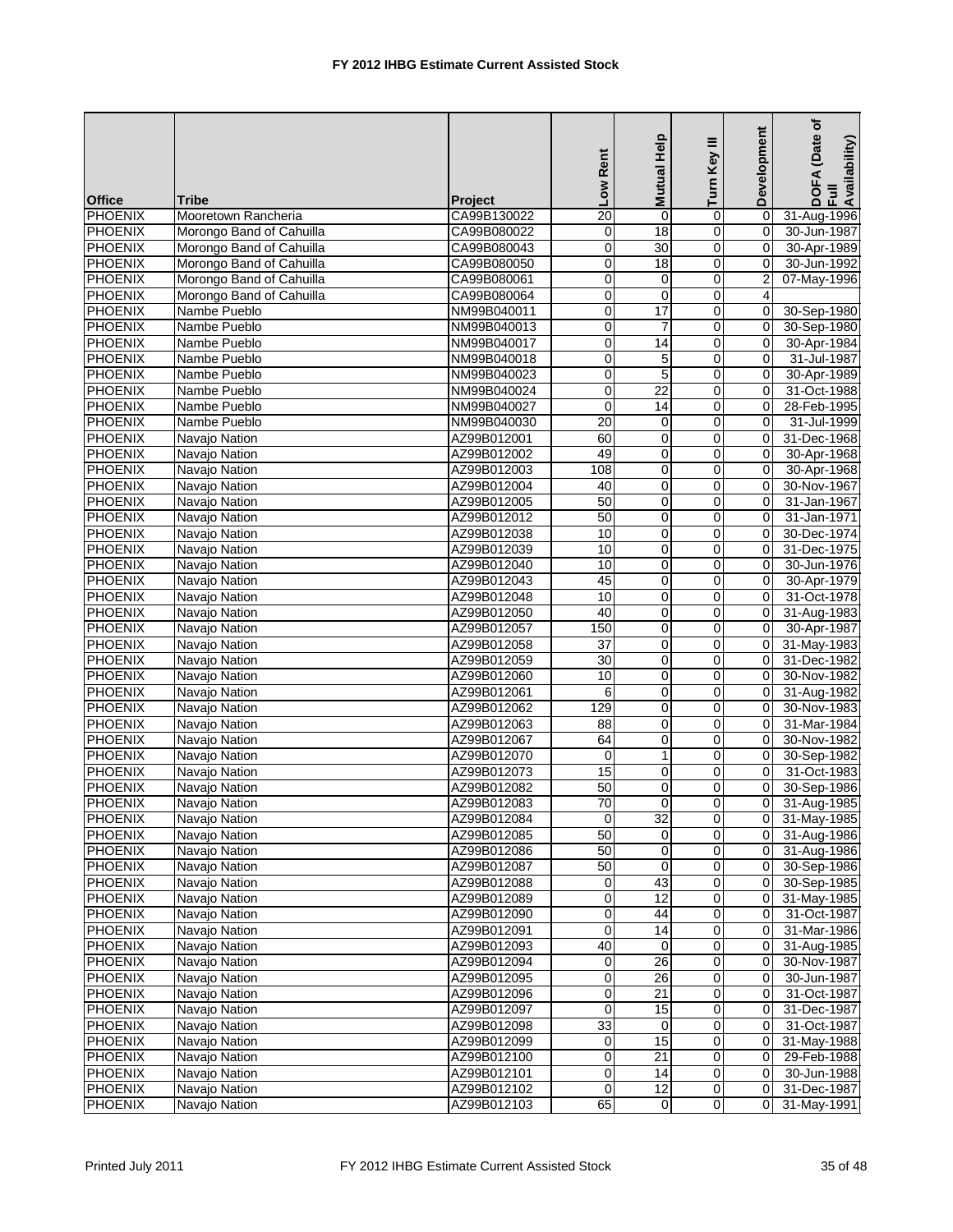|                |               |                | Low Rent         | Mutual Help     | Turn Key III            | Development    | (Date of<br>DOFA (Date<br>Full<br>Availability) |
|----------------|---------------|----------------|------------------|-----------------|-------------------------|----------------|-------------------------------------------------|
| <b>Office</b>  | <b>Tribe</b>  | <b>Project</b> |                  |                 |                         |                |                                                 |
| <b>PHOENIX</b> | Navajo Nation | AZ99B012104    | $\overline{0}$   | 13              | 0                       | $\mathbf 0$    | 30-Sep-1990                                     |
| PHOENIX        | Navajo Nation | AZ99B012105    | $\overline{0}$   | $\overline{14}$ | $\overline{0}$          | $\mathbf 0$    | 30-Sep-1990                                     |
| <b>PHOENIX</b> | Navajo Nation | AZ99B012106    | $\boldsymbol{0}$ | 32              | 0                       | 0              | 31-Dec-1990                                     |
| <b>PHOENIX</b> | Navajo Nation | AZ99B012107    | $\pmb{0}$        | 15              | 0                       | $\mathbf 0$    | 31-May-1991                                     |
| <b>PHOENIX</b> | Navajo Nation | AZ99B012108    | $\overline{0}$   | 34              | $\mathbf 0$             | 0              | 31-May-1991                                     |
| <b>PHOENIX</b> | Navajo Nation | AZ99B012109    | $\pmb{0}$        | $\overline{25}$ | 0                       | 0              | 30-Sep-1990                                     |
| <b>PHOENIX</b> | Navajo Nation | AZ99B012110    | $\mathbf 0$      | 6               | 0                       | $\Omega$       | 30-Sep-1990                                     |
| <b>PHOENIX</b> | Navajo Nation | AZ99B012111    | 0                | 33              | 0                       | 0              | 30-Sep-1990                                     |
| <b>PHOENIX</b> | Navajo Nation | AZ99B012112    | $\mathbf 0$      | 13              | 0                       | 0              | 31-May-1992                                     |
| <b>PHOENIX</b> | Navajo Nation | AZ99B012113    | $\overline{25}$  | 0               | $\mathbf 0$             | $\mathbf 0$    | 31-May-1992                                     |
| <b>PHOENIX</b> | Navajo Nation | AZ99B012114    | $\pmb{0}$        | 34              | 0                       | 0              | 30-Apr-1992                                     |
| <b>PHOENIX</b> | Navajo Nation | AZ99B012115    | $\overline{0}$   | 11              | 0                       | 0              | 31-Mar-1992                                     |
| <b>PHOENIX</b> | Navajo Nation | AZ99B012116    | $\boldsymbol{0}$ | 16              | 0                       | $\Omega$       | 30-Nov-1991                                     |
| <b>PHOENIX</b> | Navajo Nation | AZ99B012117    | $\mathbf 0$      | 18              | $\mathbf 0$             | $\mathbf 0$    | 31-Dec-1991                                     |
| <b>PHOENIX</b> | Navajo Nation | AZ99B012118    | 15               | $\mathbf 0$     | $\mathbf 0$             | 0              | 30-Nov-1991                                     |
| <b>PHOENIX</b> | Navajo Nation | AZ99B012119    | $\mathbf 0$      | $\overline{22}$ | 0                       | $\mathbf 0$    | 30-Nov-1992                                     |
| <b>PHOENIX</b> | Navajo Nation | AZ99B012120    | $\mathbf 0$      | 29              | $\mathbf 0$             | $\Omega$       | 30-Apr-1992                                     |
| <b>PHOENIX</b> | Navajo Nation | AZ99B012121    | 0                | 18              | 0                       | $\Omega$       | 31-Mar-1992                                     |
| <b>PHOENIX</b> | Navajo Nation | AZ99B012122    | 10               | 0               | 0                       | 0              | 31-Mar-1992                                     |
| <b>PHOENIX</b> | Navajo Nation | AZ99B012123    | $\mathbf 0$      | 12              | $\mathbf 0$             | 0              | 31-Dec-1991                                     |
| <b>PHOENIX</b> | Navajo Nation | AZ99B012124    | 10               | 0               | 0                       | $\Omega$       | 31-Dec-1991                                     |
| <b>PHOENIX</b> | Navajo Nation | AZ99B012125    | $\mathbf 0$      | $\overline{22}$ | 0                       | 0              | 30-Nov-1992                                     |
| <b>PHOENIX</b> | Navajo Nation | AZ99B012126    | 28               | $\mathbf 0$     | 0                       | $\mathbf 0$    | 30-Nov-1992                                     |
| <b>PHOENIX</b> | Navajo Nation | AZ99B012127    | $\pmb{0}$        | 17              | 0                       | 0              | 31-Jul-1994                                     |
| <b>PHOENIX</b> | Navajo Nation | AZ99B012128    | $\overline{0}$   | 30              | $\mathbf 0$             | 0              | 30-Apr-1994                                     |
| <b>PHOENIX</b> | Navajo Nation | AZ99B012129    | $\mathbf 0$      | 13              | 0                       | $\Omega$       | 31-Jul-1994                                     |
| <b>PHOENIX</b> | Navajo Nation | AZ99B012130    | $\mathbf 0$      | $\overline{11}$ | $\mathbf 0$             | $\Omega$       | 31-May-1995                                     |
| <b>PHOENIX</b> | Navajo Nation | AZ99B012131    | $\mathbf 0$      | $\overline{7}$  | 0                       | $\mathbf 0$    | 31-Oct-1994                                     |
| <b>PHOENIX</b> | Navajo Nation | AZ99B012132    | $\overline{20}$  | 0               | 0                       | 0              | 31-May-1995                                     |
| <b>PHOENIX</b> | Navajo Nation | AZ99B012133    | 19               | $\pmb{0}$       | $\mathbf 0$             | $\mathbf 0$    | 31-Oct-1994                                     |
| <b>PHOENIX</b> | Navajo Nation | AZ99B012134    | 19               | 0               | 0                       | 0              | 31-Jul-1994                                     |
| <b>PHOENIX</b> | Navajo Nation | AZ99B012135    | 19               | $\mathbf 0$     | $\mathbf 0$             | 0              | 31-Jul-1994                                     |
| <b>PHOENIX</b> | Navajo Nation | AZ99B012136    | 0                | 30              | 0                       | 0              | 31-Mar-1995                                     |
| <b>PHOENIX</b> | Navajo Nation | AZ99B012137    | 0                | 23              | 0                       | 0              | 31-Oct-1996                                     |
| <b>PHOENIX</b> | Navajo Nation | AZ99B012138    | 16               | 0               | 0                       | 0              | 31-Oct-1996                                     |
| <b>PHOENIX</b> | Navajo Nation | AZ99B012139    | $\pmb{0}$        | $\overline{25}$ | $\pmb{0}$               | $\mathbf 0$    | 31-Oct-1996                                     |
| <b>PHOENIX</b> | Navajo Nation | AZ99B012140    | 0                | 12              | 0                       | 0              | 30-Sep-1996                                     |
| PHOENIX        | Navajo Nation | AZ99B012141    | $\Omega$         | 10              | $\Omega$                | 0              | 31-May-1997                                     |
| <b>PHOENIX</b> | Navajo Nation | AZ99B012142    | $\overline{0}$   | 14              | $\overline{\mathbf{0}}$ | 0              | 30-Nov-1998                                     |
| <b>PHOENIX</b> | Navajo Nation | AZ99B012143    | 0                | $\overline{17}$ | 0                       | 0              | 31-Oct-1996                                     |
| <b>PHOENIX</b> | Navajo Nation | AZ99B012144    | 15               | 0               | $\pmb{0}$               | 0              | 31-May-1997                                     |
| PHOENIX        | Navajo Nation | AZ99B012145    | 6                | $\mathbf 0$     | 0                       | $\pmb{0}$      | 30-Nov-1998                                     |
| PHOENIX        | Navajo Nation | AZ99B012146    | $\mathbf 0$      | 12              | 0                       | 0              | 31-May-1997                                     |
| <b>PHOENIX</b> | Navajo Nation | AZ99B012147    | 15               | 0               | 0                       | 0              | 31-May-1997                                     |
| <b>PHOENIX</b> | Navajo Nation | AZ99B012148    | 0                | 57              | $\mathbf 0$             | 0              | 31-May-1998                                     |
| <b>PHOENIX</b> | Navajo Nation | AZ99B012149    | 20               | 0               | $\overline{0}$          | 0              | 31-May-1998                                     |
| <b>PHOENIX</b> | Navajo Nation | AZ99B012150    | 40               | $\mathbf 0$     | $\mathbf 0$             | $\mathbf 0$    | 31-May-1998                                     |
| <b>PHOENIX</b> | Navajo Nation | AZ99B012151    | 40               | 0               | 0                       | 0              | 30-Sep-1997                                     |
| <b>PHOENIX</b> | Navajo Nation | AZ99B012152    | $\pmb{0}$        | 8               | 0                       | 0              | 30-Apr-1999                                     |
| PHOENIX        | Navajo Nation | AZ99B012153    | $\pmb{0}$        | 25              | $\overline{0}$          | 0              | 31-Jan-1999                                     |
| PHOENIX        | Navajo Nation | AZ99B012154    | $\overline{0}$   | 64              | 0                       | $\mathbf 0$    | 31-Mar-1999                                     |
| <b>PHOENIX</b> | Navajo Nation | AZ99B012155    | $\overline{0}$   | $\overline{20}$ | $\pmb{0}$               | 0              | 28-Feb-2000                                     |
| PHOENIX        | Navajo Nation | AZ99B012156    | $\pmb{0}$        | 29              | 0                       | $\mathbf 0$    | 28-Feb-2000                                     |
| <b>PHOENIX</b> | Navajo Nation | AZ99B012157    | 0                | 0               | 0                       | 10             |                                                 |
| <b>PHOENIX</b> | Navajo Nation | AZ99B012158    | $\pmb{0}$        | 10              | $\overline{0}$          | 0              | 28-Feb-2000                                     |
| <b>PHOENIX</b> | Navajo Nation | AZ99B012159    | $\pmb{0}$        | $\overline{0}$  | $\pmb{0}$               | 15             |                                                 |
| <b>PHOENIX</b> | Navajo Nation | AZ99B012160    | 10               | $\overline{0}$  | $\mathbf 0$             | $\overline{0}$ | 31-Mar-2001                                     |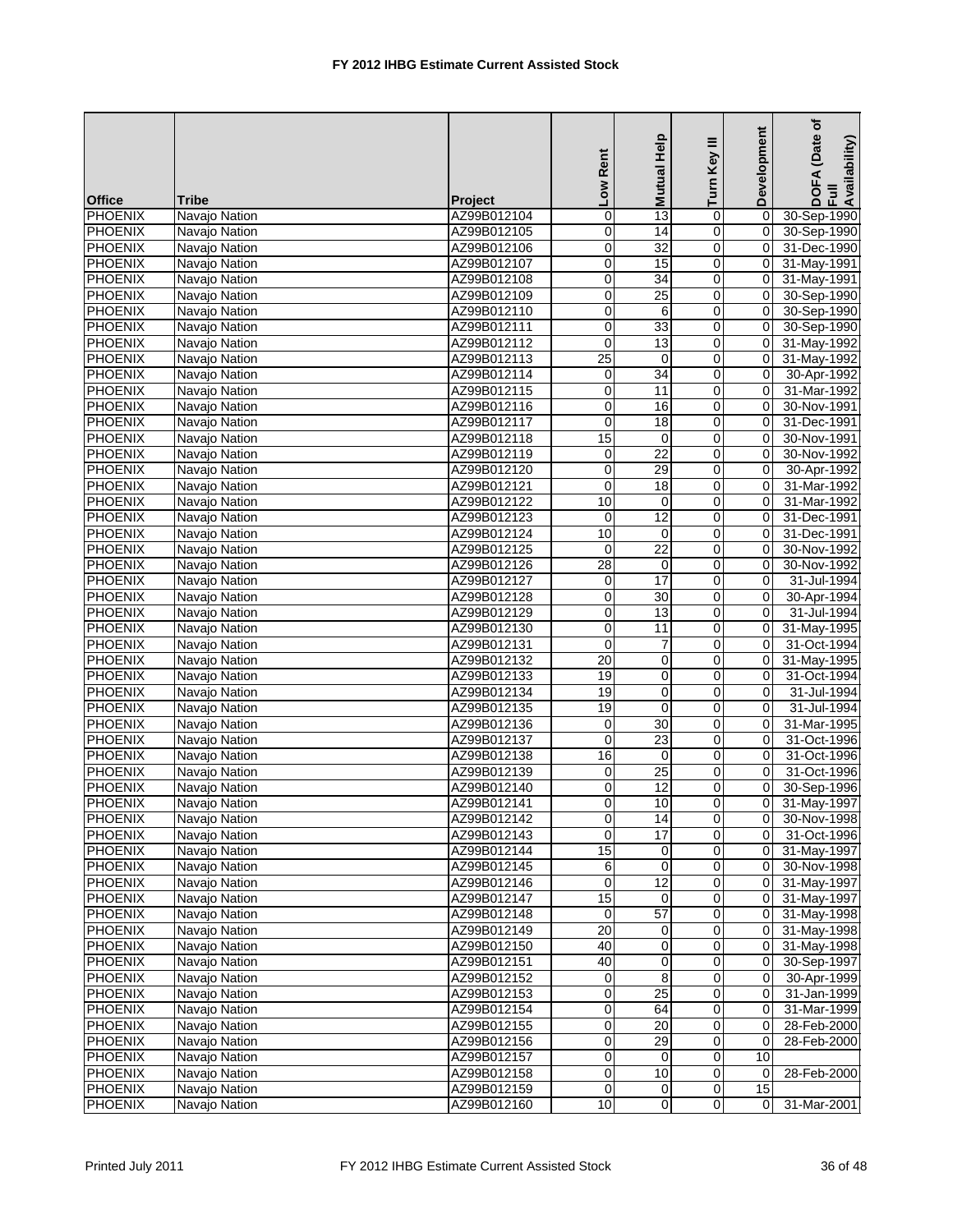|                                  |               |                            | Low Rent               | Mutual Help     | Ξ<br>Turn Key    | Development    | (Date of<br>DOFA (Date<br>Full<br>Availability) |
|----------------------------------|---------------|----------------------------|------------------------|-----------------|------------------|----------------|-------------------------------------------------|
| <b>Office</b>                    | <b>Tribe</b>  | <b>Project</b>             | 54                     |                 |                  |                |                                                 |
| <b>PHOENIX</b><br><b>PHOENIX</b> | Navajo Nation | AZ99B012161                | 0                      | 0<br>10         | 0<br>0           | 0<br>0         | 31-Mar-1997                                     |
| <b>PHOENIX</b>                   | Navajo Nation | AZ99B012162<br>AZ99B012163 | $\boldsymbol{0}$       | 13              | 0                | $\overline{2}$ | 31-Oct-2001<br>30-Jun-2001                      |
| <b>PHOENIX</b>                   | Navajo Nation |                            |                        | 25              |                  | 0              | 30-Jun-2001                                     |
| <b>PHOENIX</b>                   | Navajo Nation | AZ99B012164                | $\pmb{0}$<br>$\pmb{0}$ | 20              | 0<br>$\mathbf 0$ | 0              |                                                 |
|                                  | Navajo Nation | AZ99B012165                | $\mathbf 0$            | $\overline{25}$ |                  | $\Omega$       | 30-Jun-2001                                     |
| <b>PHOENIX</b><br><b>PHOENIX</b> | Navajo Nation | AZ99B012166<br>NM99B015001 | 60                     | 0               | 0<br>0           | 0              | 30-Nov-1998<br>30-Nov-1965                      |
|                                  | Navajo Nation |                            |                        |                 |                  |                |                                                 |
| <b>PHOENIX</b>                   | Navajo Nation | NM99B015002                | 59                     | 0               | 0                | $\mathbf 0$    | 30-Sep-1976                                     |
| <b>PHOENIX</b>                   | Navajo Nation | NM99B015003                | 19                     | $\mathbf 0$     | 0                | 0              | 31-Oct-1966                                     |
| <b>PHOENIX</b>                   | Navajo Nation | NM99B015004                | 30                     | $\pmb{0}$       | $\mathbf 0$      | $\mathbf 0$    | 31-Oct-1966                                     |
| <b>PHOENIX</b>                   | Navajo Nation | NM99B015005                | 19                     | 0               | 0                | $\Omega$       | 31-Jan-1967                                     |
| <b>PHOENIX</b>                   | Navajo Nation | NM99B015006                | 100                    | 0               | 0                | 0              | 30-Apr-1968                                     |
| <b>PHOENIX</b>                   | Navajo Nation | NM99B015012                | $\overline{50}$        | $\pmb{0}$       | 0                | 0              | 30-Apr-1971                                     |
| <b>PHOENIX</b>                   | Navajo Nation | NM99B015013                | 60                     | 0               | 0                | 0              | 30-Jun-1973                                     |
| <b>PHOENIX</b>                   | Navajo Nation | NM99B015014                | 20                     | $\mathbf 0$     | $\mathbf 0$      | $\mathbf 0$    | 31-Oct-1972                                     |
| <b>PHOENIX</b>                   | Navajo Nation | NM99B015024                | 10                     | $\mathbf 0$     | 0                | 0              | 28-Feb-1975                                     |
| <b>PHOENIX</b>                   | Navajo Nation | NM99B015028                | $\overline{20}$        | 0               | 0                | $\mathbf 0$    | 30-Sep-1975                                     |
| <b>PHOENIX</b>                   | Navajo Nation | NM99B015030                | 30                     | $\mathbf 0$     | 0                | $\mathbf 0$    | 30-Jun-1975                                     |
| <b>PHOENIX</b>                   | Navajo Nation | NM99B015032                | 150                    | 0               | 0                | 0              | 31-Jul-1979                                     |
| <b>PHOENIX</b>                   | Navajo Nation | NM99B015036                | 105                    | $\pmb{0}$       | $\mathbf 0$      | $\Omega$       | 31-Aug-1979                                     |
| <b>PHOENIX</b>                   | Navajo Nation | NM99B015039                | 90                     | 0               | 0                | $\Omega$       | 30-Sep-1980                                     |
| <b>PHOENIX</b>                   | Navajo Nation | NM99B015040                | $\overline{74}$        | 0               | 0                | 0              | 30-Apr-1983                                     |
| <b>PHOENIX</b>                   | Navajo Nation | NM99B015041                | 100                    | 0               | 0                | $\Omega$       | 30-Apr-1984                                     |
| <b>PHOENIX</b>                   | Navajo Nation | NM99B015042                | 20                     | 0               | 0                | 0              | 28-Feb-1983                                     |
| <b>PHOENIX</b>                   | Navajo Nation | NM99B015043                | 0                      | $\overline{7}$  | $\mathbf 0$      | 0              | 31-Jan-1984                                     |
| <b>PHOENIX</b>                   | Navajo Nation | NM99B015044                | 20                     | 0               | 0                | 0              | 30-Jun-1983                                     |
| <b>PHOENIX</b>                   | Navajo Nation | NM99B015045                | 10                     | 0               | $\mathbf 0$      | 0              | 30-Nov-1983                                     |
| <b>PHOENIX</b>                   | Navajo Nation | NM99B015046                | $\overline{25}$        | 0               | 0                | $\Omega$       | 31-Jan-1983                                     |
| <b>PHOENIX</b>                   | Navajo Nation | NM99B015047                | 50                     | 0               | 0                | 0              | 31-Dec-1983                                     |
| <b>PHOENIX</b>                   | Navajo Nation | NM99B015048                | 100                    | $\pmb{0}$       | $\mathbf 0$      | 0              | 31-Jan-1984                                     |
| <b>PHOENIX</b>                   | Navajo Nation | NM99B015049                | 51                     | 0               | 0                | 0              | 29-Feb-1984                                     |
| <b>PHOENIX</b>                   | Navajo Nation | NM99B015052                | 4                      | $\mathbf 0$     | $\mathbf 0$      | 0              | 30-Apr-1984                                     |
| <b>PHOENIX</b>                   | Navajo Nation | NM99B015053                | $\mathbf 0$            | 24              | 0                | 0              | 31-Mar-1986                                     |
| <b>PHOENIX</b>                   | Navajo Nation | NM99B015054                | 0                      | 11              | 0                | 0              | 31-Jan-1985                                     |
| <b>PHOENIX</b>                   | Navajo Nation | NM99B015055                | 59                     | 0               | 0                | 0              | 31-Jan-1986                                     |
| <b>PHOENIX</b>                   | Navajo Nation | NM99B015056                | $\mathbf 0$            | 29              | 0                | $\mathbf 0$    | 31-Mar-1987                                     |
| PHOENIX                          | Navajo Nation | NM99B015057                | 0                      | 35              | 0                | 0              | 30-Jun-1987                                     |
| PHOENIX                          | Navajo Nation | NM99B015058                | $\Omega$               | 12              | $\Omega$         | 0              | 31-Aug-1987                                     |
| PHOENIX                          | Navajo Nation | NM99B015059                | $\overline{0}$         | 5 <sub>5</sub>  | $\pmb{0}$        | 0              | 31-Dec-1984                                     |
| <b>PHOENIX</b>                   | Navajo Nation | NM99B015060                | $\overline{0}$         | 20              | 0                | 0              | 31-Aug-1987                                     |
| <b>PHOENIX</b>                   | Navaio Nation | NM99B015062                | $\overline{0}$         | $\overline{25}$ | 0                | 0              | 30-Jun-1987                                     |
| <b>PHOENIX</b>                   | Navajo Nation | NM99B015063                | $\overline{0}$         | 9               | 0                | 0              | 31-Jul-1987                                     |
| PHOENIX                          | Navajo Nation | NM99B015064                | 0                      | 20              | 0                | 0              | 31-Oct-1987                                     |
| <b>PHOENIX</b>                   | Navajo Nation | NM99B015065                | $\pmb{0}$              | 18              | 0                | 0              | 31-Dec-1987                                     |
| <b>PHOENIX</b>                   | Navajo Nation | NM99B015066                | $\pmb{0}$              | 11              | 0                | 0              | 31-Oct-1990                                     |
| <b>PHOENIX</b>                   | Navajo Nation | NM99B015067                | $\overline{0}$         | 19              | $\overline{0}$   | 0              | 31-Mar-1991                                     |
| <b>PHOENIX</b>                   | Navajo Nation | NM99B015068                | $\overline{0}$         | 63              | 0                | 0              | 30-Sep-1990                                     |
| PHOENIX                          | Navajo Nation | NM99B015069                | $\mathbf 0$            | 36              | 0                | 0              | 31-Mar-1991                                     |
| <b>PHOENIX</b>                   | Navajo Nation | NM99B015070                | $\overline{0}$         | 13              | 0                | 0              | 30-Sep-1990                                     |
| PHOENIX                          | Navajo Nation | NM99B015071                | $\pmb{0}$              | 39              | $\overline{0}$   | 0              | 31-Oct-1990                                     |
| PHOENIX                          | Navaio Nation | NM99B015072                | 0                      | 16              | 0                | $\mathbf 0$    | 31-Dec-1991                                     |
| <b>PHOENIX</b>                   | Navajo Nation | NM99B015073                | 10                     | 0               | 0                | 0              | 31-Dec-1991                                     |
| PHOENIX                          | Navajo Nation | NM99B015074                | $\mathbf 0$            | 13              | 0                | 0              | 30-Nov-1991                                     |
| <b>PHOENIX</b>                   | Navajo Nation | NM99B015075                | 10                     | 0               | 0                | 0              | 30-Nov-1991                                     |
| <b>PHOENIX</b>                   | Navajo Nation | NM99B015076                | 0                      | 19              | $\overline{0}$   | 0              | 31-Dec-1991                                     |
| <b>PHOENIX</b>                   | Navajo Nation | NM99B015077                | $\overline{35}$        | 0               | $\pmb{0}$        | 0              | 31-Dec-1991                                     |
| <b>PHOENIX</b>                   | Navajo Nation | NM99B015078                | $\mathsf{O}\xspace$    | 11              | $\mathbf 0$      | 0              | 31-Mar-1992                                     |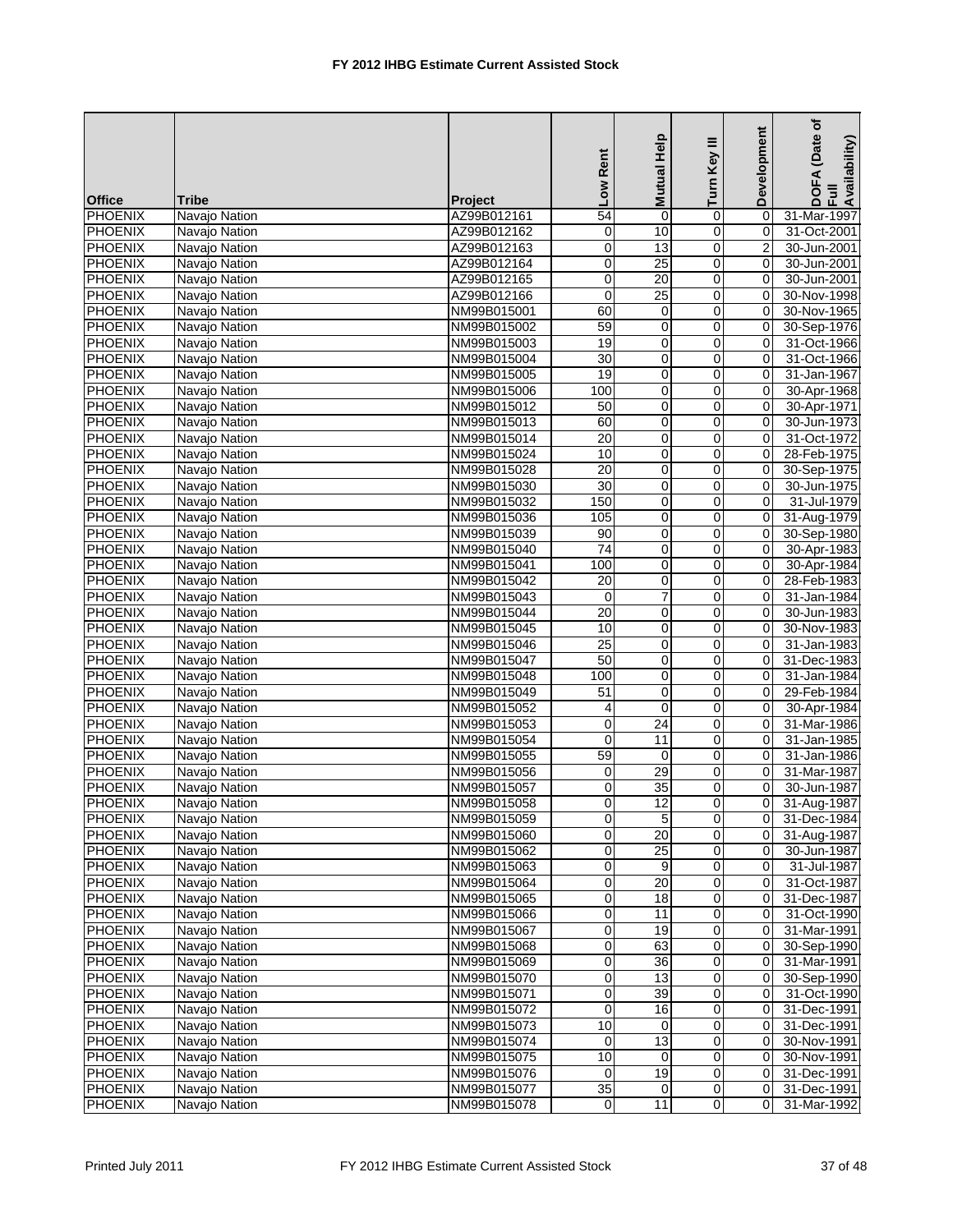|                |                                 |                | Low Rent        | Mutual Help     | Turn Key III   | Development    | (Date of<br>DOFA (Date<br>Full<br>Availability) |
|----------------|---------------------------------|----------------|-----------------|-----------------|----------------|----------------|-------------------------------------------------|
| <b>Office</b>  | <b>Tribe</b>                    | <b>Project</b> |                 |                 |                |                |                                                 |
| PHOENIX        | Navajo Nation                   | NM99B015079    | $\overline{20}$ | 0               | 0              | $\Omega$       | 31-Mar-1992                                     |
| <b>PHOENIX</b> | Navajo Nation                   | NM99B015080    | $\overline{20}$ | $\mathbf 0$     | 0              | 0              | 31-Aug-1991                                     |
| PHOENIX        | Navajo Nation                   | NM99B015081    | $\mathbf 0$     | 10              | 0              | 0              | 30-Nov-1991                                     |
| <b>PHOENIX</b> | Navajo Nation                   | NM99B015082    | 10              | 0               | $\pmb{0}$      | 0              | 30-Nov-1991                                     |
| <b>PHOENIX</b> | Navajo Nation                   | NM99B015083    | $\pmb{0}$       | 17              | 0              | 0              | 30-Nov-1991                                     |
| <b>PHOENIX</b> | Navajo Nation                   | NM99B015084    | $\overline{0}$  | $\overline{21}$ | 0              | 0              | 30-Nov-1991                                     |
| <b>PHOENIX</b> | Navajo Nation                   | NM99B015085    | 10              | 0               | 0              | 0              | 30-Nov-1991                                     |
| <b>PHOENIX</b> | Navajo Nation                   | NM99B015086    | 0               | 14              | 0              | 0              | 31-Jan-1994                                     |
| <b>PHOENIX</b> | Navajo Nation                   | NM99B015087    | $\overline{20}$ | 0               | 0              | 0              | 31-Dec-1993                                     |
| <b>PHOENIX</b> | Navajo Nation                   | NM99B015088    | 0               | $\overline{5}$  | 0              | $\mathbf 0$    | 31-Aug-1992                                     |
| <b>PHOENIX</b> | Navajo Nation                   | NM99B015089    | 18              | 0               | 0              | 0              | 31-Aug-1992                                     |
| <b>PHOENIX</b> | Navajo Nation                   | NM99B015090    | $\mathbf 0$     | $\overline{22}$ | 0              | 0              | 30-Nov-1993                                     |
| PHOENIX        | Navajo Nation                   | NM99B015091    | $\overline{0}$  | 13              | 0              | 0              | 30-Nov-1993                                     |
| <b>PHOENIX</b> | Navajo Nation                   | NM99B015092    | $\mathbf 0$     | 19              | 0              | 0              | 31-Mar-1994                                     |
| <b>PHOENIX</b> | Navajo Nation                   | NM99B015093    | $\pmb{0}$       | 16              | 0              | $\mathbf 0$    | 31-Jan-1994                                     |
| <b>PHOENIX</b> | Navajo Nation                   | NM99B015094    | 18              | 0               | 0              | 0              | 31-Jan-1994                                     |
| <b>PHOENIX</b> | Navajo Nation                   | NM99B015095    | 17              | $\mathbf 0$     | 0              | $\Omega$       | 31-Mar-1994                                     |
| <b>PHOENIX</b> | Navajo Nation                   | NM99B015096    | 20              | $\mathbf 0$     | 0              | $\mathbf 0$    | 31-Dec-1993                                     |
| <b>PHOENIX</b> | Navajo Nation                   | NM99B015097    | $\mathbf 0$     | 24              | 0              | 0              | 31-Jan-1995                                     |
| <b>PHOENIX</b> | Navajo Nation                   | NM99B015098    | $\mathbf 0$     | 39              | 0              | $\mathbf 0$    | 30-Nov-1994                                     |
| <b>PHOENIX</b> | Navajo Nation                   | NM99B015099    | $\mathbf 0$     | 24              | 0              | 0              | 28-Feb-1997                                     |
| <b>PHOENIX</b> | Navajo Nation                   | NM99B015100    | 0               | $\overline{7}$  | 0              | $\mathbf 0$    | 31-Oct-1996                                     |
| PHOENIX        | Navajo Nation                   | NM99B015101    | $\mathbf 0$     | 9               | 0              | 0              | 31-Oct-1996                                     |
| <b>PHOENIX</b> | Navajo Nation                   | NM99B015102    | $\,0\,$         | 20              | 0              | $\mathbf 0$    | 31-May-1996                                     |
| <b>PHOENIX</b> | Navajo Nation                   | NM99B015103    | $\overline{0}$  | 25              | 0              | 0              | 30-Sep-1996                                     |
| <b>PHOENIX</b> | Navajo Nation                   | NM99B015104    | 11              | $\mathbf 0$     | 0              | 0              | 31-Oct-1996                                     |
| <b>PHOENIX</b> | Navajo Nation                   | NM99B015105    | 9               | 0               | 0              | 0              | 31-Oct-1996                                     |
| <b>PHOENIX</b> | Navajo Nation                   | NM99B015106    | 20              | 0               | 0              | 0              | 31-May-1996                                     |
| <b>PHOENIX</b> | Navajo Nation                   | NM99B015107    | 14              | 0               | 0              | 0              | 30-Sep-1996                                     |
| <b>PHOENIX</b> | Navajo Nation                   | NM99B015108    | $\mathbf 0$     | 9               | $\mathbf 0$    | $\mathbf 0$    | 30-Sep-1996                                     |
| <b>PHOENIX</b> | Navajo Nation                   | NM99B015109    | 14              | 0               | 0              | 0              | 30-Jun-1996                                     |
| <b>PHOENIX</b> | Navajo Nation                   | NM99B015110    | 10              | 0               | $\mathbf 0$    | 0              | 30-Apr-1996                                     |
| <b>PHOENIX</b> | Navajo Nation                   | NM99B015111    | $\mathbf 0$     | $\overline{7}$  | 0              | 0              | 30-Apr-1996                                     |
| <b>PHOENIX</b> | Navajo Nation                   | NM99B015112    | 0               | 37              | 0              | 0              | 31-May-1998                                     |
| <b>PHOENIX</b> | Navajo Nation                   | NM99B015113    | 0               | 77              | 0              | 0              | 30-Sep-1998                                     |
| <b>PHOENIX</b> | Navajo Nation                   | NM99B015114    | 28              | 18              | 0              | $\mathbf 0$    | 30-Sep-1980                                     |
| PHOENIX        | Navajo Nation                   | NM99B015115    | 0               | 20              | 0              | 0              | 31-Dec-1999                                     |
| PHOENIX        | Navajo Nation                   | NM99B015116    | $\Omega$        | 15              | $\Omega$       | $\overline{0}$ | 30-Nov-1999                                     |
| PHOENIX        | Navajo Nation                   | NM99B015117    | 0               | 10              | $\pmb{0}$      | 0              | 30-Nov-1999                                     |
| <b>PHOENIX</b> | Navajo Nation                   | NM99B015118    | 0               | 10              | 0              | 0              | 28-Feb-1999                                     |
| <b>PHOENIX</b> | Navajo Nation                   | NM99B015119    | 0               | 15              | 0              | $\mathbf 0$    | 28-Feb-1999                                     |
| <b>PHOENIX</b> | Navajo Nation                   | NM99B015120    | $\overline{0}$  | 11              | 0              | 0              | 30-Sep-2000                                     |
| PHOENIX        | Navajo Nation                   | NM99B015121    | 0               | 10              | 0              | 0              | 31-Dec-1999                                     |
| <b>PHOENIX</b> | Navajo Nation                   |                |                 | 20              |                | 0              |                                                 |
| <b>PHOENIX</b> |                                 | NM99B015122    | 0               | 29              | 0              |                | 30-Nov-2000                                     |
|                | Navajo Nation                   | NM99B015123    | $\pmb{0}$       | 15              | 0              | 0              | 31-Dec-2000                                     |
| <b>PHOENIX</b> | Navajo Nation                   | NM99B015124    | $\pmb{0}$       |                 | $\overline{0}$ | 0              | 30-Nov-2000                                     |
| <b>PHOENIX</b> | Navajo Nation                   | NM99B015125    | $\overline{20}$ | 0               | 0              | $\mathbf 0$    | 31-Mar-2002                                     |
| PHOENIX        | Navajo Nation                   | NM99B015126    | 0               | 6               | 0              | $\mathbf 0$    | 30-Jun-2001                                     |
| <b>PHOENIX</b> | Navajo Nation                   | NM99B015127    | 18              | $\mathbf 0$     | 0              | 0              | 30-Jun-2001                                     |
| PHOENIX        | Navajo Nation                   | NM99B015128    | $\pmb{0}$       | 30              | 0              | 0              | 30-Jun-2001                                     |
| PHOENIX        | Navajo Nation                   | UT99B005002    | $\pmb{0}$       | 19              | 0              | 0              | 31-Aug-1985                                     |
| <b>PHOENIX</b> | Navajo Nation                   | UT99B005003    | $\pmb{0}$       | 19              | 0              | 0              | 28-Feb-1986                                     |
| <b>PHOENIX</b> | Navajo Nation                   | UT99B005004    | $\mathbf 0$     | 14              | 0              | $\mathbf 0$    | 31-Oct-1987                                     |
| <b>PHOENIX</b> | Ohkay Owingeh (San Juan Pueblo) | NM99B083005    | 0               | $\overline{2}$  | 0              | 0              | 30-Sep-1980                                     |
| <b>PHOENIX</b> | Ohkay Owingeh (San Juan Pueblo) | NM99B083006    | $\pmb{0}$       | $\overline{c}$  | 0              | 0              | 31-May-1983                                     |
| <b>PHOENIX</b> | Ohkay Owingeh (San Juan Pueblo) | NM99B083007    | $\overline{0}$  | 10              | $\pmb{0}$      | 0              | 31-May-1989                                     |
| <b>PHOENIX</b> | Ohkay Owingeh (San Juan Pueblo) | NM99B083008    | $\pmb{0}$       | $\mathbf{1}$    | $\mathbf 0$    | 0              | 31-Jul-1996                                     |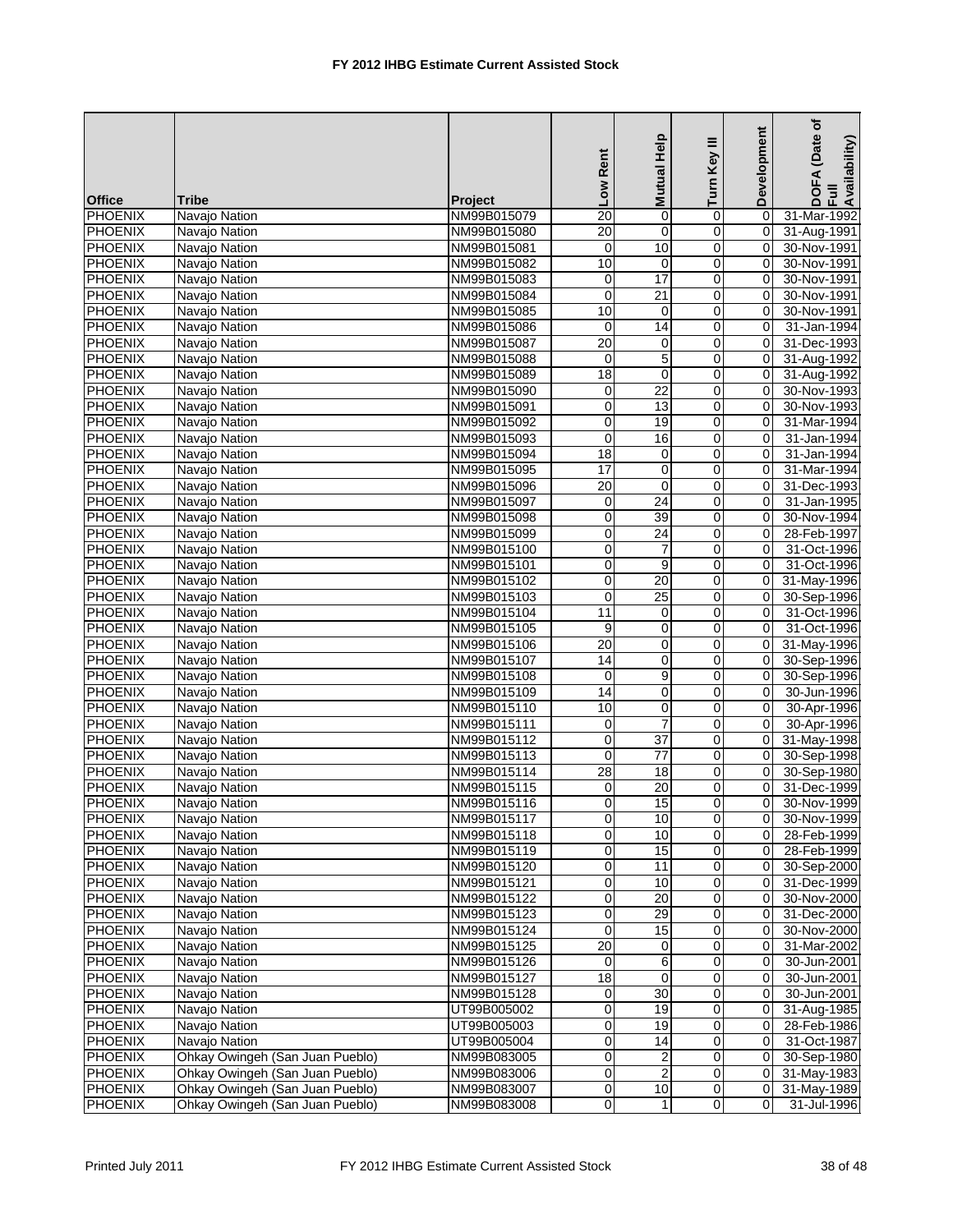|                |                                                   |             | Low Rent            | Mutual Help         | Turn Key III        | Development     | (Date of<br>Availability)<br>⋖ |
|----------------|---------------------------------------------------|-------------|---------------------|---------------------|---------------------|-----------------|--------------------------------|
| <b>Office</b>  | <b>Tribe</b>                                      | Project     |                     |                     |                     |                 | DOF<br>Ful                     |
| PHOENIX        | Ohkay Owingeh (San Juan Pueblo)                   | NM99B083009 | $\overline{22}$     | $\mathbf 0$         | 0                   | $\Omega$        | 31-Dec-1997                    |
| <b>PHOENIX</b> | Ohkay Owingeh (San Juan Pueblo)                   | NM99B083010 | 3                   | $\mathbf 0$         | 0                   | 0               | 30-Nov-2005                    |
| <b>PHOENIX</b> | Paiute-Shoshone of Bishop Colony                  | CA99B098002 | $\pmb{0}$           | 14                  | 0                   | 0               | 31-Mar-1979                    |
| <b>PHOENIX</b> | Paiute-Shoshone of Bishop Colony                  | CA99B098004 | $\overline{9}$      | $\mathbf 0$         | $\mathbf 0$         | $\Omega$        | 31-Mar-1982                    |
| <b>PHOENIX</b> | Paiute-Shoshone of Bishop Colony                  | CA99B098005 | 6                   | $\mathbf 0$         | 0                   | $\Omega$        | 31-Mar-1979                    |
| <b>PHOENIX</b> | Paiute-Shoshone of Bishop Colony                  | CA99B098007 | $\mathbf 0$         | 14                  | 0                   | 0               | 29-Feb-1984                    |
| <b>PHOENIX</b> | Paiute-Shoshone of Bishop Colony                  | CA99B098008 | 4                   | $\mathbf 0$         | 0                   | $\Omega$        | 29-Feb-1984                    |
| <b>PHOENIX</b> | Paiute-Shoshone of Bishop Colony                  | CA99B098009 | $\mathbf 0$         | 17                  | 0                   | $\Omega$        | 30-Nov-1987                    |
| <b>PHOENIX</b> | Paiute-Shoshone of Bishop Colony                  | CA99B098010 | 3                   | 0                   | 0                   | 0               | 30-Nov-1987                    |
| <b>PHOENIX</b> | Paiute-Shoshone of Bishop Colony                  | CA99B098011 | $\overline{7}$      | $\mathbf 0$         | 0                   | 0               | 30-Sep-1991                    |
| <b>PHOENIX</b> | Paiute-Shoshone of Bishop Colony                  | CA99B098012 | $\pmb{0}$           | 10                  | 0                   | 0               | 30-Sep-1991                    |
| <b>PHOENIX</b> | Paiute-Shoshone of Bishop Colony                  | CA99B098013 | 0                   | 13                  | 0                   | 0               | 30-Apr-1993                    |
| <b>PHOENIX</b> | Paiute-Shoshone of Bishop Colony                  | CA99B098015 | $\boldsymbol{0}$    | $\overline{5}$      | $\mathsf 0$         | 0               | 15-Jun-1994                    |
| <b>PHOENIX</b> | Paiute-Shoshone of Bishop Colony                  | CA99B098016 | $\mathbf 0$         | 5                   | 0                   | $\Omega$        | 30-Nov-1987                    |
| <b>PHOENIX</b> | Paiute-Shoshone of Bishop Colony                  | CA99B605001 | $\mathbf 0$         | 5                   | 0                   | $\Omega$        | 30-Sep-2002                    |
| <b>PHOENIX</b> | Paiute-Shoshone of Bishop Colony                  | CA99B605001 | $\pmb{0}$           | 6                   | 0                   | 0               | 30-Apr-2005                    |
| <b>PHOENIX</b> | Pala Band                                         | CA99B080039 | 0                   | 18                  | 0                   | 0               | 30-Jun-1989                    |
| <b>PHOENIX</b> | Pala Band                                         | CA99B080053 | 12                  | $\mathbf 0$         | 0                   | $\Omega$        | 30-Nov-1994                    |
| <b>PHOENIX</b> | Pascua Yaqui Tribe                                | AZ99B040001 | 48                  | 0                   | 0                   | 0               | 31-Oct-1981                    |
| <b>PHOENIX</b> | Pascua Yaqui Tribe                                | AZ99B040002 | $\mathbf 0$         | 1                   | 0                   | 0               | 31-Mar-1983                    |
| <b>PHOENIX</b> | Pascua Yaqui Tribe                                | AZ99B040003 | 40                  | $\mathbf 0$         | 0                   | 0               | 30-Apr-1986                    |
| <b>PHOENIX</b> | Pascua Yaqui Tribe                                | AZ99B040004 | 50                  | 0                   | 0                   | $\mathbf 0$     | 31-Dec-1986                    |
| <b>PHOENIX</b> | Pascua Yaqui Tribe                                | AZ99B040005 | $\mathbf 0$         | $\overline{5}$      | $\mathsf 0$         | $\mathbf 0$     | 31-May-1987                    |
| <b>PHOENIX</b> | Pascua Yaqui Tribe                                | AZ99B040006 | 50                  | $\mathbf 0$         | 0                   | $\Omega$        | 30-Jun-1987                    |
| <b>PHOENIX</b> | Pascua Yaqui Tribe                                | AZ99B040007 | 79                  | $\mathbf 0$         | 0                   | 0               | 31-Dec-1987                    |
| <b>PHOENIX</b> | Pascua Yaqui Tribe                                | AZ99B040008 | 0                   | 3                   | 0                   | 0               | 30-Nov-1987                    |
| <b>PHOENIX</b> | Pascua Yaqui Tribe                                | AZ99B040009 | 0                   | 4                   | 0                   | 0               | 30-Nov-1991                    |
| <b>PHOENIX</b> | Pascua Yaqui Tribe                                | AZ99B040010 | 0                   | $\mathbf{1}$        | 0                   | $\Omega$        | 30-Nov-1991                    |
| <b>PHOENIX</b> | Pascua Yaqui Tribe                                | AZ99B040011 | 43                  | 0                   | 0                   | 0               | 30-Apr-1992                    |
| <b>PHOENIX</b> | Pascua Yaqui Tribe                                | AZ99B040012 | $\mathbf 0$         | 1                   | 0                   | 0               | 31-Mar-1995                    |
| <b>PHOENIX</b> | Pascua Yaqui Tribe                                | AZ99B040013 | $\overline{20}$     | 0                   | 0                   | 0               | 31-Mar-1995                    |
| <b>PHOENIX</b> | Pascua Yaqui Tribe                                | AZ99B040014 | 0                   | $\overline{13}$     | 0                   | $\mathbf 0$     | 28-Feb-1998                    |
| <b>PHOENIX</b> | Pascua Yaqui Tribe                                | AZ99B040015 | 40                  | $\mathbf 0$         | 0                   | $\mathbf 0$     | 28-Feb-1998                    |
| <b>PHOENIX</b> | Pauma Band                                        | CA99B080038 | 0                   | $\mathbf{1}$        | 0                   | $\Omega$        | 30-Sep-1989                    |
| <b>PHOENIX</b> | Pauma Band                                        | CA99B080063 | 0                   | 5                   | $\mathbf 0$         | 0               | 30-Apr-1995                    |
| <b>PHOENIX</b> | Picayune Rancheria                                | CA99B159001 | 12                  | 0                   | 0                   | 5               | 31-Dec-1999                    |
| <b>PHOENIX</b> | Picayune Rancheria                                | CA99B159001 | 3                   | $\mathbf 0$         | 0                   | $\Omega$        | 08-Feb-2003                    |
| PHOENIX        | Picayune Rancheria                                | CA99B159002 | $\Omega$            | $\overline{0}$      | $\Omega$            | 8               |                                |
| PHOENIX        | Pinoleville Rancheria                             | CA99B130024 | $\mathbf 5$         | 0                   | 0                   | 14 <sup>1</sup> | 01-Sep-2006                    |
| <b>PHOENIX</b> | Pojoaque Pueblo                                   | NM99B040014 | $\mathbf 0$         | 4                   | 0                   | 0               | 30-Sep-1984                    |
| <b>PHOENIX</b> | Pojoaque Pueblo                                   | NM99B040021 | $\overline{0}$      | $\overline{2}$      | $\pmb{0}$           | $\mathbf 0$     | 31-May-1987                    |
| <b>PHOENIX</b> | Pojoaque Pueblo                                   | NM99B040022 | $\pmb{0}$           |                     | $\pmb{0}$           | 0               | 30-Apr-1989                    |
| <b>PHOENIX</b> | Pojoaque Pueblo                                   | NM99B040023 | 0                   | 9<br>$\overline{5}$ | O                   | 0               | 30-Apr-1989                    |
| <b>PHOENIX</b> | Pojoaque Pueblo                                   | NM99B040025 | 0                   | 3                   | 0                   | 0               | 30-Apr-1992                    |
| PHOENIX        | Pyramid Lake Paiute                               | NV99B004003 | 0                   | 1                   | 0                   | $\mathbf 0$     | 30-Sep-1978                    |
| <b>PHOENIX</b> |                                                   |             | 12                  |                     |                     |                 |                                |
|                | Pyramid Lake Paiute<br><b>Pyramid Lake Paiute</b> | NV99B004005 | $\overline{36}$     | 0                   | $\pmb{0}$           | 0               | 31-Aug-1980                    |
| <b>PHOENIX</b> |                                                   | NV99B004006 |                     | $\pmb{0}$           | 0                   | 0               | 31-Jul-1981                    |
| <b>PHOENIX</b> | Pyramid Lake Paiute                               | NV99B004007 | 0<br>$\overline{0}$ | $\,$ 5 $\,$<br>45   | $\pmb{0}$           | $\mathbf 0$     | 31-Jul-1982                    |
| <b>PHOENIX</b> | Pyramid Lake Paiute                               | NV99B004009 |                     | $\overline{35}$     | 0                   | 0               | 31-Dec-1991                    |
| PHOENIX        | Pyramid Lake Paiute                               | NV99B004010 | $\mathbf 0$         |                     | 0                   | 0               | 31-May-1995                    |
| <b>PHOENIX</b> | Pyramid Lake Paiute                               | NV99B004011 | 0                   | $\overline{25}$     | $\mathbf 0$         | $\mathbf 0$     | 30-Apr-1997                    |
| PHOENIX        | Pyramid Lake Paiute                               | NV99B004013 | $\pmb{0}$           | 2                   | 0                   | $\mathbf 0$     | 31-Mar-1998                    |
| <b>PHOENIX</b> | Quartz Valley Rancheria                           | CA99B083011 | 10                  | $\mathbf 0$         | $\mathsf{O}\xspace$ | 0               | 04-May-2004                    |
| <b>PHOENIX</b> | Quartz Valley Rancheria                           | CA99B083012 | $\pmb{0}$           | $\,$ 5 $\,$         | $\mathbf 0$         | 0               | 04-May-2004                    |
| PHOENIX        | Quartz Valley Rancheria                           | CA99B083014 | 1                   | 0                   | 0                   | 0               | 31-Dec-1997                    |
| <b>PHOENIX</b> | Quartz Valley Rancheria                           | CA99B083017 | 10                  | 0                   | $\mathbf 0$         | 0               | 30-Nov-2000                    |
| <b>PHOENIX</b> | Quechan Tribe                                     | CA99B054005 | $\overline{0}$      | 4                   | $\mathbf 0$         | 0               | 31-Oct-1979                    |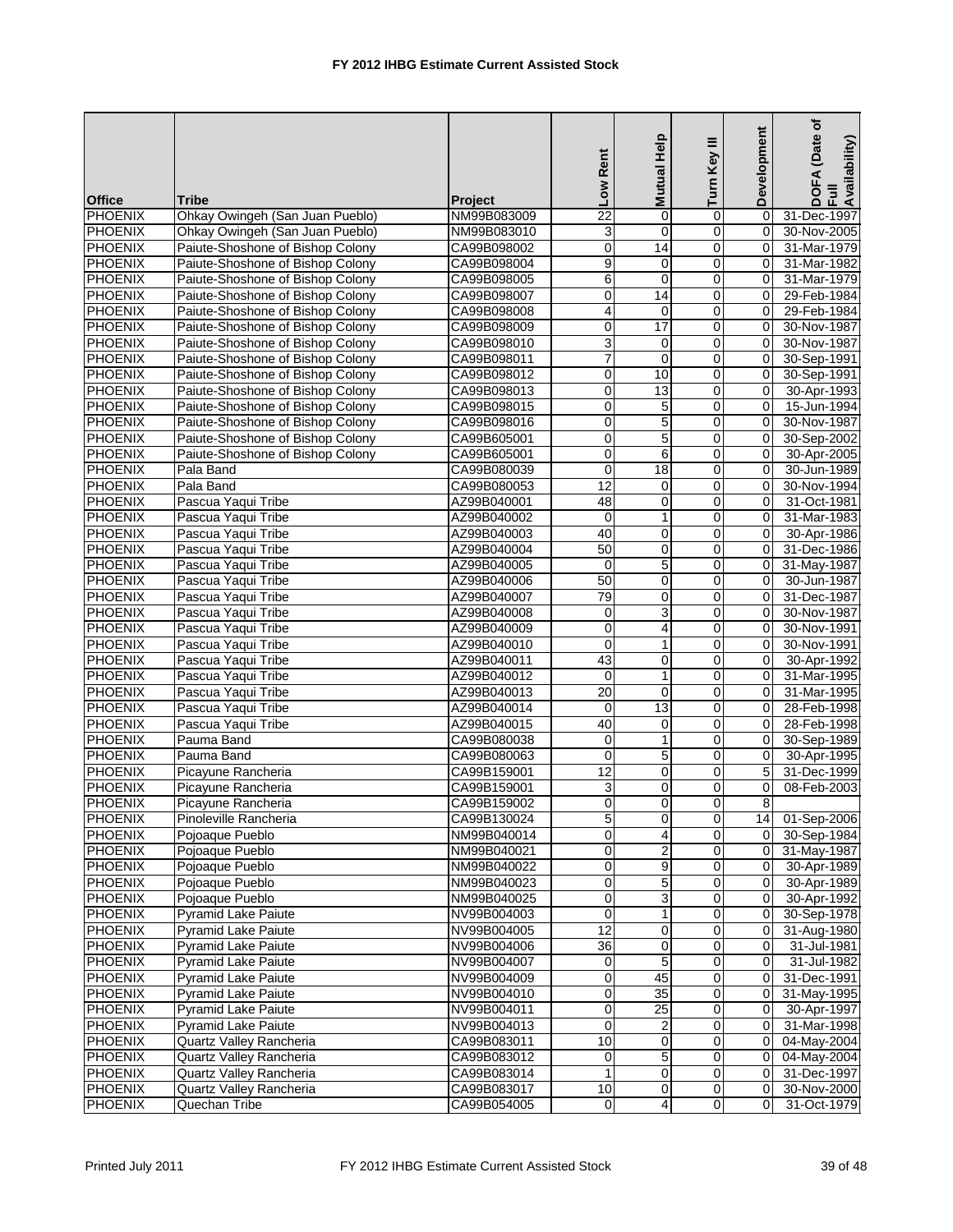|                |                           |                | Low Rent         | Mutual Help     | Ξ<br>Turn Key  | Development | (Date of<br>DOFA (Date<br>Full<br>Availability) |
|----------------|---------------------------|----------------|------------------|-----------------|----------------|-------------|-------------------------------------------------|
| <b>Office</b>  | <b>Tribe</b>              | <b>Project</b> |                  |                 |                |             |                                                 |
| PHOENIX        | Quechan Tribe             | CA99B054006    | 39               | 0               | 0              | $\Omega$    | 31-Jul-1982                                     |
| PHOENIX        | Quechan Tribe             | CA99B054007    | 0                | 4               | 0              | 0           | 31-Aug-1982                                     |
| <b>PHOENIX</b> | Quechan Tribe             | CA99B054012    | $\boldsymbol{0}$ | $\overline{24}$ | 0              | $\Omega$    | 31-Jul-1990                                     |
| <b>PHOENIX</b> | Quechan Tribe             | CA99B054013    | $\mathbf 0$      | 33              | $\pmb{0}$      | 0           | 31-Aug-1993                                     |
| <b>PHOENIX</b> | Quechan Tribe             | CA99B054014    | 20               | $\mathbf 0$     | $\mathbf 0$    | 0           | 30-Nov-1994                                     |
| <b>PHOENIX</b> | Quechan Tribe             | CA99B054015    | $\overline{20}$  | $\mathbf 0$     | 0              | 0           | 12-Jun-1997                                     |
| PHOENIX        | Quechan Tribe             | CA99B054017    | $\overline{22}$  | $\mathbf 0$     | 0              | $\Omega$    | 30-Jun-1999                                     |
| <b>PHOENIX</b> | Redwood Valley Rancheria  | CA99B130011    | 9                | 0               | 0              | $\Omega$    | 31-May-1990                                     |
| <b>PHOENIX</b> | Reno-Sparks Colony        | NV99B012003    | 29               | $\mathbf 0$     | 0              | 0           | 30-Sep-1974                                     |
| <b>PHOENIX</b> | Reno-Sparks Colony        | NV99B012006    | $\mathbf 0$      | $\overline{4}$  | $\mathbf 0$    | $\Omega$    | 31-Oct-1985                                     |
| <b>PHOENIX</b> | Reno-Sparks Colony        | NV99B012007    | 20               | $\mathbf 0$     | 0              | $\Omega$    | 31-Jul-1991                                     |
| <b>PHOENIX</b> | Reno-Sparks Colony        | NV99B012008    | $\mathbf 0$      | $\overline{57}$ | 0              | 0           | 30-Sep-1991                                     |
| PHOENIX        | Reno-Sparks Colony        | NV99B012009    | $\mathbf 0$      | $\overline{17}$ | 0              | $\Omega$    | 30-Sep-1991                                     |
| <b>PHOENIX</b> | Reno-Sparks Colony        | NV99B012010    | $\mathbf 0$      | 20              | 0              | $\Omega$    | 14-Jun-1995                                     |
| <b>PHOENIX</b> | Reno-Sparks Colony        | NV99B012011    | $\overline{0}$   | $\mathbf{1}$    | $\mathbf 0$    | 0           | 06-May-1996                                     |
| PHOENIX        | Reno-Sparks Colony        | NV99B012012    | 29               | 0               | 0              | 0           | 30-Apr-1997                                     |
| <b>PHOENIX</b> | Rincon Reservation        | CA99B080010    | $\overline{0}$   | $\mathbf{1}$    | 0              | $\Omega$    | 30-Jun-1981                                     |
| <b>PHOENIX</b> | <b>Rincon Reservation</b> | CA99B080025    | $\mathbf 0$      | $\overline{2}$  | 0              | $\Omega$    | 30-Jun-1987                                     |
| <b>PHOENIX</b> | Rincon Reservation        | CA99B080049    | $\mathbf 0$      | 18              | 0              | 0           | 31-Jul-1991                                     |
| <b>PHOENIX</b> | <b>Rincon Reservation</b> | CA99B080054    | 9                | $\mathbf 0$     | $\mathbf 0$    | $\Omega$    | 30-Apr-1994                                     |
| <b>PHOENIX</b> | Rincon Reservation        | CA99B080061    | 0                | $\mathbf{1}$    | 0              | $\Omega$    | 07-May-1996                                     |
| <b>PHOENIX</b> | <b>Rincon Reservation</b> | CA99B080065    | $\overline{0}$   | 10              | 0              | 0           | 31-Jan-1996                                     |
| <b>PHOENIX</b> | <b>Rincon Reservation</b> | CA99B080066    | 6                | $\mathbf 0$     | 0              | $\Omega$    | 31-Jan-1996                                     |
| <b>PHOENIX</b> | Robinson Rancheria        | CA99B130003    | $\mathbf 0$      | 20              | $\mathbf 0$    | 0           | 28-Feb-1988                                     |
| <b>PHOENIX</b> | Robinson Rancheria        | CA99B130005    | 11               | $\mathbf 0$     | $\mathbf 0$    | 0           | 30-Apr-1988                                     |
| <b>PHOENIX</b> | Robinson Rancheria        | CA99B130007    | 0                | 10              | 0              | 0           | 31-Mar-1988                                     |
| <b>PHOENIX</b> | Round Valley Rancheria    | CA99B097001    | $\mathbf 0$      | $\overline{38}$ | 0              | $\Omega$    | 31-Aug-1978                                     |
| <b>PHOENIX</b> | Round Valley Rancheria    | CA99B097002    | 29               | 0               | 0              | $\mathbf 0$ | 31-Aug-1978                                     |
| <b>PHOENIX</b> | Round Valley Rancheria    | CA99B097004    | 0                | $\overline{22}$ | 0              | 0           | 31-Aug-1981                                     |
| <b>PHOENIX</b> | Round Valley Rancheria    | CA99B097005    | $\overline{22}$  | $\mathbf 0$     | $\mathbf 0$    | $\mathbf 0$ | 31-Aug-1981                                     |
| <b>PHOENIX</b> | Salt River Plma-Maricopa  | AZ99B014002    | 0                | 4               | 0              | 0           | 31-Dec-1974                                     |
| <b>PHOENIX</b> | Salt River Plma-Maricopa  | AZ99B014004    | $\overline{0}$   | 30              | 0              | 0           | 28-Feb-1979                                     |
| <b>PHOENIX</b> | Salt River Plma-Maricopa  | AZ99B014005    | $\mathbf 0$      | 13              | 0              | $\Omega$    | 28-Feb-1979                                     |
| <b>PHOENIX</b> | Salt River Plma-Maricopa  | AZ99B014006    | 0                | 22              | 0              | $\Omega$    | 30-Sep-1979                                     |
| <b>PHOENIX</b> | Salt River Plma-Maricopa  | AZ99B014007    | 25               | 0               | 0              | 0           | 30-Jun-1980                                     |
| PHOENIX        | Salt River Plma-Maricopa  | AZ99B014008    | $\mathbf 0$      | 11              | 0              | $\Omega$    | 31-Jul-1981                                     |
| PHOENIX        | Salt River Plma-Maricopa  | AZ99B014009    | 59               | 0               | 0              | 0           | 30-Sep-1980                                     |
| PHOENIX        | Salt River PIma-Maricopa  | AZ99B014011    | 28               | $\Omega$        | $\overline{0}$ | $\Omega$    | 31-Jan-1986                                     |
| <b>PHOENIX</b> | Salt River Plma-Maricopa  | AZ99B014013    | $\pmb{0}$        | 32              | $\pmb{0}$      | 0           | $\overline{31}$ -Jan-1989                       |
| <b>PHOENIX</b> | Salt River Plma-Maricopa  | AZ99B014014    | 0                | 11              | 0              | 0           | 31-Jul-1990                                     |
| PHOENIX        | Salt River Plma-Maricopa  | AZ99B014015    | 0                | 15              | 0              | 0           | 31-Oct-1991                                     |
| <b>PHOENIX</b> | Salt River Plma-Maricopa  | AZ99B014016    | $\mathbf 0$      | 19              | 0              | 0           | 31-May-1993                                     |
| PHOENIX        | Salt River Plma-Maricopa  | AZ99B014017    | 40               | 0               | 0              | 0           | 31-Oct-1995                                     |
| <b>PHOENIX</b> | Salt River Plma-Maricopa  | AZ99B014018    | $\overline{20}$  | $\mathbf 0$     | 0              | $\mathbf 0$ | 09-Feb-1999                                     |
| <b>PHOENIX</b> | San Carlos Apache         | AZ99B011012    | 0                | 1               | 0              | 0           | 30-Sep-1979                                     |
| <b>PHOENIX</b> | San Carlos Apache         | AZ99B011013    | $\mathbf 0$      | $\overline{2}$  | 0              | 0           | 31-Jan-1980                                     |
| <b>PHOENIX</b> | San Carlos Apache         | AZ99B011015    | 0                | $\mathbf{1}$    | 0              | 0           | 31-Oct-1979                                     |
| PHOENIX        | San Carlos Apache         | AZ99B011016    | 99               | 1               | 0              | 0           | 30-Jul-1980                                     |
| <b>PHOENIX</b> | San Carlos Apache         | AZ99B011017    | 20               | $\mathbf 0$     | 0              | 0           | 31-Dec-1981                                     |
| PHOENIX        | San Carlos Apache         | AZ99B011018    | 0                | 160             | $\overline{0}$ | 0           | 31-May-1987                                     |
| PHOENIX        | San Carlos Apache         | AZ99B011019    | 4                | 0               | 0              | $\mathbf 0$ | 30-Apr-1983                                     |
| <b>PHOENIX</b> | San Carlos Apache         | AZ99B011020    | 50               | 0               | 0              | 0           | 30-Nov-1987                                     |
| <b>PHOENIX</b> | San Carlos Apache         | AZ99B011021    | 50               | 0               | 0              | 0           | 30-Nov-1987                                     |
| <b>PHOENIX</b> | San Carlos Apache         | AZ99B011022    | 60               | 0               | 0              | 0           | 30-Nov-1987                                     |
| PHOENIX        | San Carlos Apache         | AZ99B011023    | 20               | 0               | $\overline{0}$ | 0           | 30-Nov-1987                                     |
| PHOENIX        | San Carlos Apache         | AZ99B011024    | $\mathbf 0$      | 54              | $\pmb{0}$      | 0           | 30-Jun-1990                                     |
| <b>PHOENIX</b> | San Carlos Apache         | AZ99B011025    | $\overline{73}$  | $\overline{7}$  | $\mathbf 0$    | $\Omega$    | 30-Nov-1992                                     |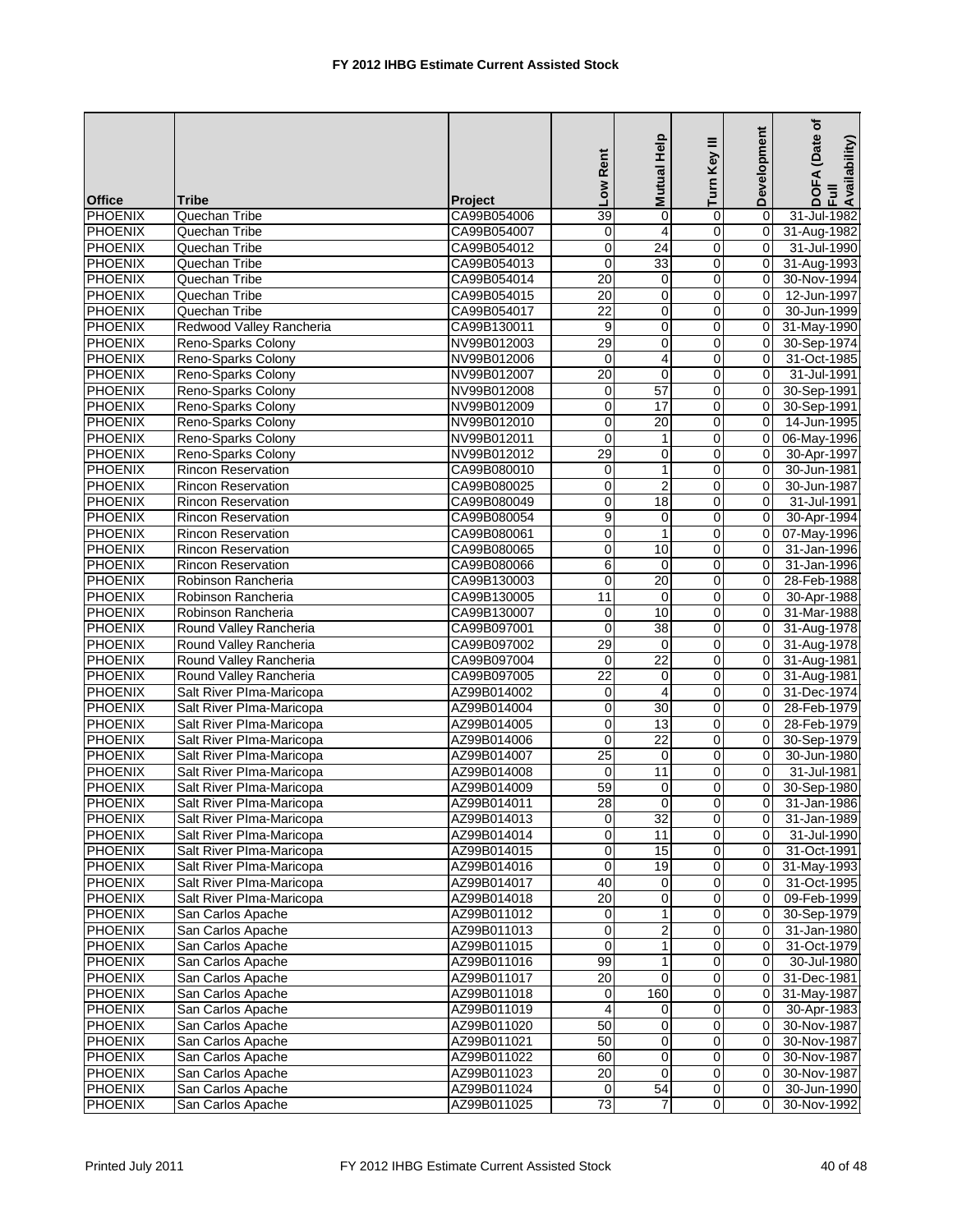|                |                            |                | Low Rent        | Mutual Help     | Turn Key III                 | Development    | (Date of<br>DOFA (Date<br>Full<br>Availability) |
|----------------|----------------------------|----------------|-----------------|-----------------|------------------------------|----------------|-------------------------------------------------|
| <b>Office</b>  | Tribe                      | <b>Project</b> |                 |                 |                              |                |                                                 |
| <b>PHOENIX</b> | San Carlos Apache          | AZ99B011026    | $\mathbf 0$     | 20              | 0                            | $\Omega$       | 31-Jan-1994                                     |
| <b>PHOENIX</b> | San Carlos Apache          | AZ99B011027    | 38              | $\overline{2}$  | $\mathbf 0$                  | $\mathbf 0$    | 30-Nov-1994                                     |
| PHOENIX        | San Carlos Apache          | AZ99B011029    | $\mathbf 0$     | $\overline{8}$  | 0                            | $\mathbf 0$    | 01-Jan-2000                                     |
| PHOENIX        | San Carlos Apache          | AZ99B011030    | $\overline{2}$  | 0               | 0                            | 0              | 01-Jan-2000                                     |
| <b>PHOENIX</b> | San Ildefonso Pueblo       | NM99B040006    | $\mathbf 0$     | 1               | 0                            | $\mathbf 0$    | 31-Aug-1978                                     |
| <b>PHOENIX</b> | San Ildefonso Pueblo       | NM99B040012    | $\mathbf 0$     | $\overline{2}$  | $\pmb{0}$                    | $\mathbf 0$    | 28-Feb-1981                                     |
| PHOENIX        | San Ildefonso Pueblo       | NM99B040020    | $\mathbf 0$     | 10              | $\mathbf 0$                  | $\mathbf 0$    | 31-May-1987                                     |
| <b>PHOENIX</b> | San Ildefonso Pueblo       | NM99B040022    | $\mathbf 0$     | 9               | 0                            | 0              | 30-Apr-1989                                     |
| <b>PHOENIX</b> | San Ildefonso Pueblo       | NM99B040026    | $\mathbf 0$     | 19              | 0                            | $\mathbf 0$    | 31-Dec-1994                                     |
| <b>PHOENIX</b> | San Ildefonso Pueblo       | NM99B040029    | 20              | $\mathbf 0$     | 0                            | 0              | 31-Jan-2000                                     |
| <b>PHOENIX</b> | San Pasqual Band           | CA99B080042    | 0               | 26              | $\mathbf 0$                  | $\overline{0}$ | 31-Jul-1989                                     |
| <b>PHOENIX</b> | San Pasqual Band           | CA99B080055    | 10              | $\mathbf 0$     | $\mathbf 0$                  | 0              | 31-May-1993                                     |
| <b>PHOENIX</b> | San Pasqual Band           | CA99B080059    | $\mathbf 0$     | $\overline{21}$ | 0                            | 0              | 31-Oct-1995                                     |
| <b>PHOENIX</b> | San Pasqual Band           | CA99B080072    | 11              | 0               | 0                            | $\Omega$       | 28-Nov-1995                                     |
| <b>PHOENIX</b> | San Rosa Band of Cahuilla  | CA99B080061    | 0               | 1               | 0                            | $\mathbf 0$    | 30-May-1995                                     |
| <b>PHOENIX</b> | San Rosa Band of Cahuilla  | CA99B080069    | $\pmb{0}$       | $\overline{3}$  | $\mathbf 0$                  | $\mathbf 0$    | 30-May-1995                                     |
| <b>PHOENIX</b> | San Rosa Band of Cahuilla  | CA99B080070    | 0               | 0               | 0                            | 3              |                                                 |
| <b>PHOENIX</b> | Sandia Pueblo              | NM99B031067    | 0               | 19              | 0                            | $\mathbf 0$    | 30-Sep-1995                                     |
| <b>PHOENIX</b> | Sandia Pueblo              | NM99B031080    | $\mathbf{1}$    | $\mathbf 0$     | 0                            | 0              | 30-Sep-1995                                     |
| <b>PHOENIX</b> | Sandia Pueblo              | NM99B087012    | 0               | $\overline{2}$  | 0                            | 0              | $31$ -Jan-2000                                  |
| <b>PHOENIX</b> | Santa Ana Pueblo           | NM99B087013    | 6               | 0               | 0                            | $\Omega$       | 30-Nov-1999                                     |
| <b>PHOENIX</b> | Santa Clara Pueblo         | NM99B082004    | $\overline{0}$  | $\overline{3}$  | $\mathbf 0$                  | $\mathbf 0$    | 31-Jul-1980                                     |
| PHOENIX        | Santa Clara Pueblo         | NM99B082005    | $\mathbf 0$     | 8               | $\mathbf 0$                  | 0              | 30-Nov-1987                                     |
| PHOENIX        | Santa Clara Pueblo         | NM99B082006    | $\mathbf 0$     | 40              | 0                            | 0              | 31-Mar-1992                                     |
| <b>PHOENIX</b> | Santa Clara Pueblo         | NM99B082007    | $\mathbf 0$     | 18              | 0                            | 0              | 31-Mar-1992                                     |
| <b>PHOENIX</b> | Santa Clara Pueblo         | NM99B082008    | $\mathbf 0$     | 13              | $\mathbf 0$                  | $\mathbf 0$    | 31-Dec-2004                                     |
| <b>PHOENIX</b> | Santa Clara Pueblo         | NM99B082009    | $\overline{22}$ | $\mathbf 0$     | $\mathbf 0$                  | $\mathbf 0$    | 31-Dec-2004                                     |
| <b>PHOENIX</b> | Santa Rosa Rancheria       | CA99B129001    | $\overline{23}$ | 0               | 0                            | 0              | 31-Jul-1982                                     |
| <b>PHOENIX</b> | Santa Rosa Rancheria       | CA99B129007    | $\overline{20}$ | 0               | 0                            | 0              | 31-Dec-1987                                     |
| <b>PHOENIX</b> | Santa Rosa Rancheria       | CA99B129015    | $\mathbf 0$     | $\mathbf{1}$    | 0                            | 0              | 31-Jul-1982                                     |
| <b>PHOENIX</b> | Santa Rosa Rancheria       | CA99B129018    | 0               | $\mathbf{1}$    | 0                            | 0              | 31-Dec-1987                                     |
| <b>PHOENIX</b> | Santa Ynez Band of Chumash | CA99B080026    | $\mathbf 0$     | $\mathbf{1}$    | 0                            | 0              | 31-Aug-1989                                     |
| <b>PHOENIX</b> | Santo Domingo Pueblo       | NM99B078001    | $\overline{32}$ | $\mathbf 0$     | $\mathbf 0$                  | $\Omega$       | 30-Sep-1998                                     |
| <b>PHOENIX</b> | Santo Domingo Pueblo       | NM99B078002    | 0               | 38              | 0                            | 10             | 30-Sep-1998                                     |
| <b>PHOENIX</b> | Santo Domingo Pueblo       | NM99B078003    | 0               | 3               | 0                            | $\mathbf 0$    | 30-Nov-2004                                     |
| <b>PHOENIX</b> | Sherwood Valley Rancheria  | CA99B130014    | 18              | $\mathbf 0$     | 0                            | 0              | 30-Apr-1993                                     |
| <b>PHOENIX</b> | Sherwood Valley Rancheria  | CA99B130015    | 0               | 6               | 0                            | $\Omega$       | 30-Apr-1993                                     |
| PHOENIX        | Sherwood Valley Rancheria  | CA99B130027    | $\overline{0}$  | $\Omega$        | $\Omega$                     | 15             |                                                 |
| PHOENIX        | Soboba Band                | CA99B080047    | $\pmb{0}$       | $\mathbf{1}$    | $\overline{0}$               | $\mathbf 0$    | 30-Apr-1991                                     |
| <b>PHOENIX</b> | Soboba Band                | CA99B080051    | $\mathbf 0$     | 8               | 0                            | $\overline{0}$ | 31-Jul-1992                                     |
| <b>PHOENIX</b> | Soboba Band                | CA99B080067    | $\pmb{0}$       | 6               | 0                            | 0              | 30-May-1995                                     |
| <b>PHOENIX</b> | Soboba Band                | CA99B080068    | $\overline{5}$  | 0               | $\pmb{0}$                    | 0              | 30-May-1995                                     |
| PHOENIX        | Soboba Band                | CA99B080073    | 8               | 0               | 0                            | 0              | 30-Jun-1998                                     |
| <b>PHOENIX</b> | Susanville Rancheria       | CA99B083002    | 0               | 3               | 0                            | $\mathbf 0$    | 30-Jun-1980                                     |
| PHOENIX        | Susanville Rancheria       | CA99B083004    | $\mathbf 0$     | 21              | 0                            | $\mathbf 0$    | 31-May-1984                                     |
| <b>PHOENIX</b> | Susanville Rancheria       | CA99B083008    | $\overline{25}$ | 0               | 0                            | 0              | 30-Sep-1993                                     |
| PHOENIX        | Susanville Rancheria       | CA99B083010    | 6               | $\mathbf 0$     | $\mathbf 0$                  | 0              | 31-Dec-1995                                     |
| PHOENIX        | <b>Taos Pueblo</b>         | NM99B040018    | $\mathbf 0$     | 47              | 0                            | $\Omega$       | 31-Jul-1987                                     |
| PHOENIX        | <b>Taos Pueblo</b>         | NM99B040022    | $\pmb{0}$       | 10              | $\mathbf 0$                  | 0              | 30-Apr-1989                                     |
| PHOENIX        | Te-Moak                    | NV99B016003    | $\mathbf 0$     | $\overline{2}$  | 0                            | 0              | 31-Dec-1980                                     |
| <b>PHOENIX</b> |                            | NV99B016004    |                 | 0               |                              | $\mathbf 0$    | 30-Nov-1980                                     |
| <b>PHOENIX</b> | Te-Moak<br>Te-Moak         | NV99B016005    | 10<br>49        | $\mathbf 0$     | 0<br>$\overline{\mathbf{0}}$ | 0              | 28-Feb-1982                                     |
| <b>PHOENIX</b> | Te-Moak                    | NV99B016006    | 0               | 20              | 0                            | 0              | 28-Feb-1982                                     |
| <b>PHOENIX</b> | Te-Moak                    | NV99B016008    | 0               | 36              | $\mathbf 0$                  | 0              | 31-Aug-1986                                     |
| <b>PHOENIX</b> | Te-Moak                    | NV99B016009    | $\mathbf 0$     | 43              | $\overline{0}$               | $\mathbf 0$    | 31-Aug-1988                                     |
|                |                            |                | $\pmb{0}$       | 11              |                              |                |                                                 |
| <b>PHOENIX</b> | Te-Moak                    | NV99B016010    |                 |                 | 0                            | 0              | 28-Feb-1989                                     |
| <b>PHOENIX</b> | Te-Moak                    | NV99B016011    | $\overline{28}$ | $\overline{0}$  | $\overline{0}$               | $\mathbf 0$    | 28-Feb-1998                                     |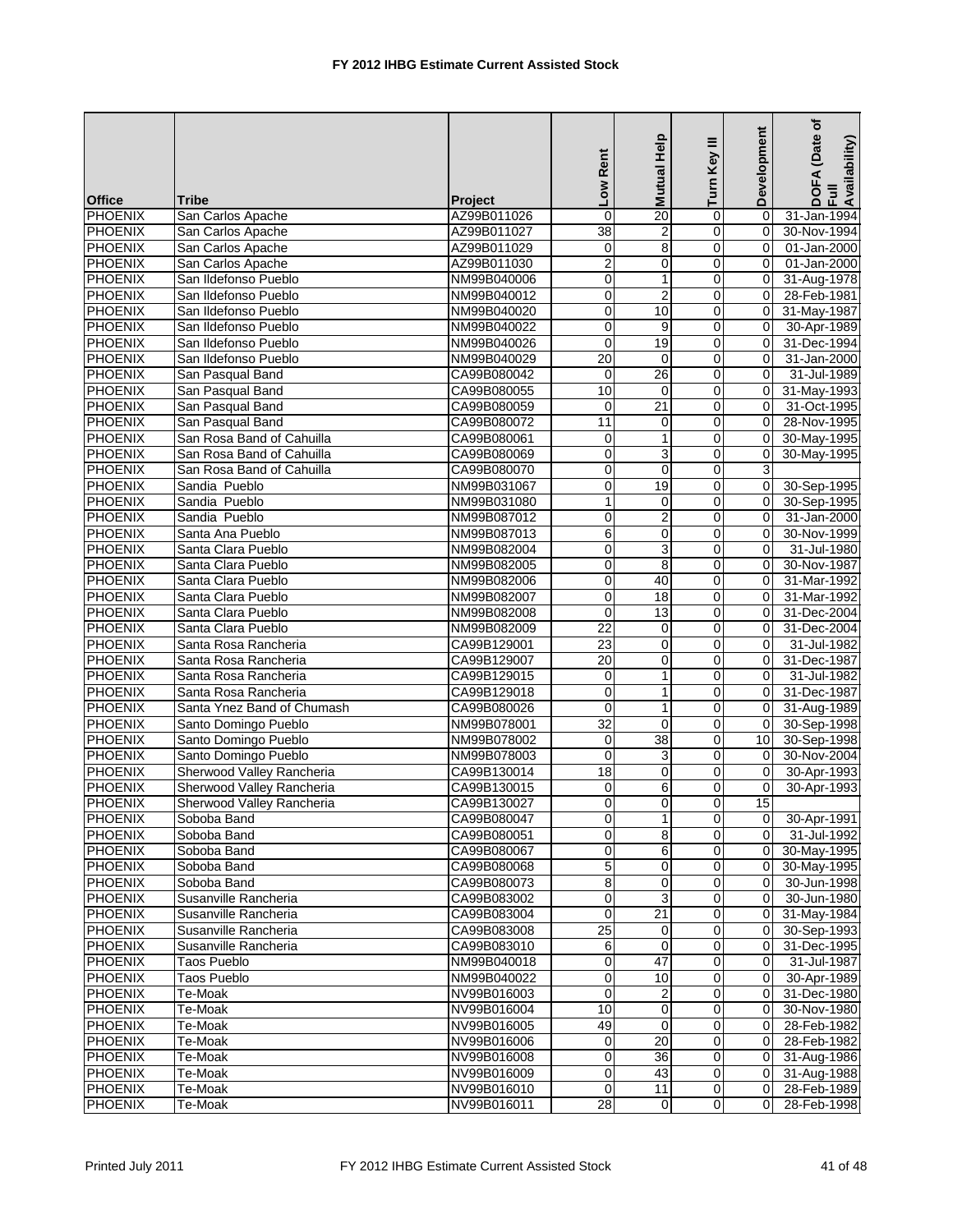|                |                                         |                | Low Rent        | Help<br><b>Mutual</b> | Turn Key III   | Development    | (Date of<br>DOFA (Date<br>Full<br>Availability) |
|----------------|-----------------------------------------|----------------|-----------------|-----------------------|----------------|----------------|-------------------------------------------------|
| <b>Office</b>  | Tribe                                   | <b>Project</b> |                 |                       |                |                |                                                 |
| PHOENIX        | <b>Tesuque Pueblo</b>                   | NM99B040018    | $\mathbf 0$     | $\overline{4}$        | 0              | $\Omega$       | 31-Jul-1987                                     |
| <b>PHOENIX</b> | Tesuque Pueblo                          | NM99B040025    | $\overline{0}$  | 8                     | $\mathbf 0$    | $\mathbf 0$    | 30-Apr-1992                                     |
| PHOENIX        | Tesuque Pueblo                          | NM99B040028    | $\mathbf 0$     | 10                    | 0              | $\Omega$       | 28-Feb-1995                                     |
| <b>PHOENIX</b> | Tohono O'Odham Nation                   | AZ99B026008    | 10              | $\mathbf 0$           | 0              | 0              | 30-Sep-1978                                     |
| <b>PHOENIX</b> | Tohono O'Odham Nation                   | AZ99B026012    | 50              | 0                     | 0              | $\mathbf 0$    | 31-May-1974                                     |
| <b>PHOENIX</b> | Tohono O'Odham Nation                   | AZ99B026016    | $\mathbf 0$     | 8                     | $\mathbf 0$    | $\mathbf 0$    | 30-Sep-1980                                     |
| <b>PHOENIX</b> | Tohono O'Odham Nation                   | AZ99B026019    | $\overline{0}$  | $\overline{23}$       | $\mathbf 0$    | $\Omega$       | 30-Jun-1981                                     |
| <b>PHOENIX</b> | Tohono O'Odham Nation                   | AZ99B026020    | 12              | 0                     | $\mathbf 0$    | $\Omega$       | 28-Feb-1983                                     |
| <b>PHOENIX</b> | Tohono O'Odham Nation                   | AZ99B026021    | $\mathbf 0$     | $\overline{52}$       | 0              | $\mathbf 0$    | 31-May-1983                                     |
| PHOENIX        | Tohono O'Odham Nation                   | AZ99B026022    | 50              | $\mathbf 0$           | 0              | 0              | 30-Jun-1986                                     |
| <b>PHOENIX</b> | Tohono O'Odham Nation                   | AZ99B026023    | $\mathbf 0$     | 29                    | 0              | $\Omega$       | 30-Jun-1986                                     |
| <b>PHOENIX</b> | Tohono O'Odham Nation                   | AZ99B026024    | $\overline{0}$  | $\overline{47}$       | 0              | $\mathbf 0$    | 30-Nov-1987                                     |
| PHOENIX        | Tohono O'Odham Nation                   | AZ99B026025    | $\mathbf 0$     | 6                     | 0              | 0              | 30-Jun-1987                                     |
| <b>PHOENIX</b> | Tohono O'Odham Nation                   | AZ99B026026    | 0               | 32                    | 0              | 0              | 31-Mar-1989                                     |
| <b>PHOENIX</b> | Tohono O'Odham Nation                   | AZ99B026028    | $\mathbf 0$     | 32                    | 0              | 0              | 31-Mar-1989                                     |
| <b>PHOENIX</b> | Tohono O'Odham Nation                   | AZ99B026029    | $\pmb{0}$       | 10                    | $\mathbf 0$    | $\mathbf 0$    | 31-Dec-1991                                     |
| <b>PHOENIX</b> | Tohono O'Odham Nation                   | AZ99B026030    | $\overline{0}$  | 62                    | $\mathbf 0$    | $\Omega$       | 30-Apr-1992                                     |
| <b>PHOENIX</b> | Tohono O'Odham Nation                   | AZ99B026031    | 0               | 19                    | 0              | $\Omega$       | 31-Mar-1994                                     |
| <b>PHOENIX</b> | Tohono O'Odham Nation                   | AZ99B026032    | $\pmb{0}$       | 113                   | 0              | $\mathbf 0$    | 30-Jan-1999                                     |
| PHOENIX        | <b>Torres-Martinez Band of Cahuilla</b> | CA99B080035    | 10              | 21                    | 0              | 0              | 29-Feb-1988                                     |
| <b>PHOENIX</b> | Torres-Martinez Band of Cahuilla        | CA99B080045    | 1               | $\mathbf 0$           | 0              | $\Omega$       | 30-Apr-1989                                     |
| <b>PHOENIX</b> | Tule River Indian Tribe                 | CA99B099001    | $\overline{0}$  | 3                     | 0              | $\mathbf 0$    | 31-May-1979                                     |
| PHOENIX        | Tule River Indian Tribe                 | CA99B099002    | $\mathbf 0$     | 8                     | $\mathbf 0$    | 0              | 30-Jun-1988                                     |
| <b>PHOENIX</b> | Tule River Indian Tribe                 | CA99B099003    | $\overline{7}$  | 0                     | 0              | 0              | 30-Jun-1988                                     |
| PHOENIX        | Tule River Indian Tribe                 | CA99B099006    | 19              | 0                     | 0              | 0              | 29-Mar-1996                                     |
| <b>PHOENIX</b> | Tule River Indian Tribe                 | CA99B099007    | $\mathbf 0$     | 19                    | $\mathbf 0$    | $\mathbf 0$    | 29-Mar-1996                                     |
| <b>PHOENIX</b> | Tule River Indian Tribe                 | CA99B099009    | 35              | $\mathbf 0$           | $\mathbf 0$    | $\Omega$       | 10-Feb-2004                                     |
| <b>PHOENIX</b> | Tuolumne Band of Me-Wuk Indians         | CA99B129005    | 0               | 10                    | 0              | $\Omega$       | 31-Jul-1982                                     |
| <b>PHOENIX</b> | Tuolumne Band of Me-Wuk Indians         | CA99B129006    | $\overline{7}$  | 0                     | 0              | 0              | 31-Jul-1982                                     |
| PHOENIX        | Tuolumne Band of Me-Wuk Indians         | CA99B129012    | $\overline{3}$  | $\mathbf 0$           | 0              | $\mathbf 0$    | 31-May-1999                                     |
| <b>PHOENIX</b> | Tuolumne Band of Me-Wuk Indians         | CA99B129013    | 0               | 10                    | 0              | 0              | 31-May-1999                                     |
| <b>PHOENIX</b> | Tuolumne Band of Me-Wuk Indians         | CA99B129014    | $\pmb{0}$       | $\mathbf{1}$          | $\mathbf 0$    | $\mathbf 0$    | 31-Jul-1982                                     |
| <b>PHOENIX</b> | Tuolumne Band of Me-Wuk Indians         | CA99B129015    | $\mathbf 0$     | $\mathbf{1}$          | 0              | $\Omega$       | 31-Jul-1982                                     |
| <b>PHOENIX</b> | Viejas Group of Capitan Grande          | CA99B080056    | 6               | 0                     | 0              | 0              | 30-Nov-1993                                     |
| <b>PHOENIX</b> | Viejas Group of Capitan Grande          | CA99B080060    | 0               | 5                     | 0              | $\mathbf 0$    | 31-Oct-1995                                     |
| <b>PHOENIX</b> | <b>Walker River Paiute Tribe</b>        | NV99B008005    | $\mathbf 0$     | $\overline{7}$        | 0              | 0              | 31-Oct-1981                                     |
| <b>PHOENIX</b> | <b>Walker River Paiute Tribe</b>        | NV99B008006    | 10              | 0                     | 0              | $\Omega$       | 31-Mar-1982                                     |
| PHOENIX        | <b>Walker River Paiute Tribe</b>        | NV99B008007    | $\Omega$        | 7                     | $\Omega$       | $\overline{0}$ | 30-Jul-1982                                     |
| PHOENIX        | <b>Walker River Paiute Tribe</b>        | NV99B008008    | $\pmb{0}$       | $\overline{24}$       | $\overline{0}$ | 0              | 31-Oct-1986                                     |
| <b>PHOENIX</b> | <b>Walker River Paiute Tribe</b>        | NV99B008009    | 10              | $\Omega$              | 0              | 0              | 31-Oct-1986                                     |
| <b>PHOENIX</b> | <b>Walker River Paiute Tribe</b>        | NV99B008010    | $\pmb{0}$       | 15                    | 0              | 0              | 31-May-1988                                     |
| <b>PHOENIX</b> | <b>Walker River Paiute Tribe</b>        | NV99B008011    | $\pmb{0}$       | 20                    | 0              | 0              | 31-Dec-1992                                     |
| <b>PHOENIX</b> | <b>Walker River Paiute Tribe</b>        | NV99B008012    | $\mathbf 0$     | 15                    | 0              | 0              | 31-Dec-1992                                     |
| <b>PHOENIX</b> | <b>Walker River Paiute Tribe</b>        | NV99B008013    | $\overline{13}$ | $\mathbf 0$           | 0              | $\mathbf 0$    | 30-Sep-1994                                     |
| <b>PHOENIX</b> | Walker River Paiute Tribe               | NV99B008014    | 13              | 0                     | 0              | $\mathbf 0$    | 30-Sep-1994                                     |
| <b>PHOENIX</b> | Walker River Paiute Tribe               | NV99B008015    | $\overline{22}$ | $\mathbf 0$           | 0              | 0              | 30-Nov-2001                                     |
| PHOENIX        | <b>Washoe Tribe</b>                     | NV99B003007    | 15              | 0                     | $\mathbf 0$    | $\mathbf 0$    | 31-Jul-1980                                     |
| <b>PHOENIX</b> | Washoe Tribe                            | NV99B003009    | $\overline{25}$ | 0                     | 0              | 0              | 30-Jun-1984                                     |
| <b>PHOENIX</b> | Washoe Tribe                            | NV99B003010    | 40              | 0                     | 0              | 0              | 31-Jul-1989                                     |
| <b>PHOENIX</b> | <b>Washoe Tribe</b>                     | NV99B003011    | $\overline{0}$  | $\overline{25}$       | 0              | 0              | 31-May-1989                                     |
| <b>PHOENIX</b> | <b>Washoe Tribe</b>                     | NV99B003012    | 0               | 20                    | 0              | 0              | 29-Feb-1992                                     |
| <b>PHOENIX</b> | Washoe Tribe                            | NV99B003013    | $\pmb{0}$       | $\overline{20}$       | 0              | 0              | 30-Sep-1995                                     |
| <b>PHOENIX</b> | White Mountain Apache (Fort Apache)     | AZ99B016007    | $\overline{35}$ | 0                     | 0              | 0              | 30-Jun-1971                                     |
| <b>PHOENIX</b> | White Mountain Apache (Fort Apache)     | AZ99B016017    | 65              | 0                     | 0              | 0              | 31-Dec-1972                                     |
| <b>PHOENIX</b> | White Mountain Apache (Fort Apache)     | AZ99B016025    | 0               | $\overline{c}$        | 0              | 0              | 31-Mar-1980                                     |
| <b>PHOENIX</b> | White Mountain Apache (Fort Apache)     | AZ99B016026    | 30              | 0                     | 0              | 0              | 31-Dec-1979                                     |
| <b>PHOENIX</b> | White Mountain Apache (Fort Apache)     | AZ99B016027    | 48              | $\overline{0}$        | $\overline{0}$ | $\Omega$       | 31-Aug-1980                                     |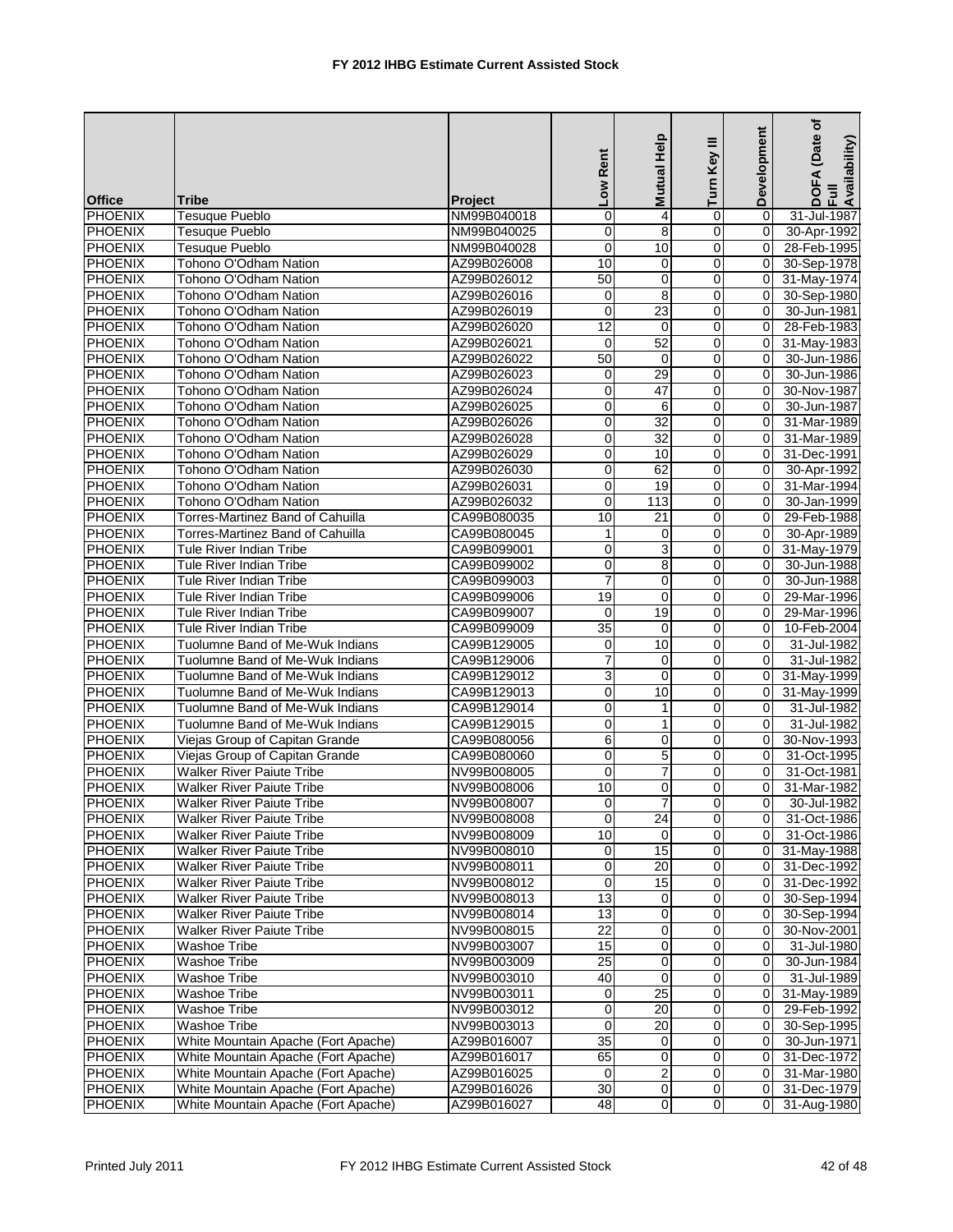|                           |                                     |                | Low Rent            | Mutual Help      | Turn Key III   | Development    | (Date of<br>DOFA (Date<br>Full<br>Availability) |
|---------------------------|-------------------------------------|----------------|---------------------|------------------|----------------|----------------|-------------------------------------------------|
| <b>Office</b>             | Tribe                               | <b>Project</b> |                     |                  |                |                |                                                 |
| PHOENIX                   | White Mountain Apache (Fort Apache) | AZ99B016028    | $\mathbf 0$         | 1                | 0              | $\mathbf 0$    | 31-Aug-1980                                     |
| <b>PHOENIX</b>            | White Mountain Apache (Fort Apache) | AZ99B016029    | 50                  | $\overline{0}$   | 0              | $\mathbf 0$    | 28-Feb-1981                                     |
| PHOENIX                   | White Mountain Apache (Fort Apache) | AZ99B016030    | $\mathbf 0$         | 15               | 0              | $\Omega$       | 31-Jul-1986                                     |
| <b>PHOENIX</b>            | White Mountain Apache (Fort Apache) | AZ99B016031    | 5                   | $\mathbf 0$      | 0              | $\overline{0}$ | 31-May-1986                                     |
| <b>PHOENIX</b>            | White Mountain Apache (Fort Apache) | AZ99B016034    | 40                  | 0                | 0              | $\mathbf 0$    | 31-Oct-1987                                     |
| <b>PHOENIX</b>            | White Mountain Apache (Fort Apache) | AZ99B016036    | 50                  | $\mathbf 0$      | $\mathbf 0$    | 0              | 31-Jan-1988                                     |
| <b>PHOENIX</b>            | White Mountain Apache (Fort Apache) | AZ99B016037    | $\overline{0}$      | 19               | $\mathbf 0$    | $\Omega$       | 31-Oct-1987                                     |
| <b>PHOENIX</b>            | White Mountain Apache (Fort Apache) | AZ99B016038    | 50                  | 0                | 0              | $\Omega$       | 31-Jan-1988                                     |
| <b>PHOENIX</b>            | White Mountain Apache (Fort Apache) | AZ99B016039    | 0                   | $\overline{17}$  | 0              | $\mathbf 0$    | 30-Jun-1988                                     |
| <b>PHOENIX</b>            | White Mountain Apache (Fort Apache) | AZ99B016040    | 0                   | 11               | 0              | $\mathbf 0$    | 31-Oct-1988                                     |
| <b>PHOENIX</b>            | White Mountain Apache (Fort Apache) | AZ99B016042    | $\mathbf 0$         | 18               | $\mathbf 0$    | $\Omega$       | 31-Oct-1988                                     |
| <b>PHOENIX</b>            | White Mountain Apache (Fort Apache) | AZ99B016043    | $\overline{0}$      | $\overline{54}$  | 0              | $\mathbf 0$    | 31-Oct-1991                                     |
| <b>PHOENIX</b>            | White Mountain Apache (Fort Apache) | AZ99B016044    | $\mathbf 0$         | 17               | 0              | 0              | 31-Oct-1991                                     |
| PHOENIX                   | White Mountain Apache (Fort Apache) | AZ99B016045    | $\mathbf 0$         | 29               | 0              | 0              | 31-Oct-1991                                     |
| <b>PHOENIX</b>            | White Mountain Apache (Fort Apache) | AZ99B016046    | 20                  | 0                | 0              | $\mathbf 0$    | 30-Apr-1993                                     |
| <b>PHOENIX</b>            | White Mountain Apache (Fort Apache) | AZ99B016047    | $\mathbf 0$         | 16               | $\mathbf 0$    | $\mathbf 0$    | 30-Apr-1993                                     |
| <b>PHOENIX</b>            | White Mountain Apache (Fort Apache) | AZ99B016048    | $\overline{75}$     | $\mathbf 0$      | 0              | $\Omega$       | 31-Jul-1994                                     |
| <b>PHOENIX</b>            | White Mountain Apache (Fort Apache) | AZ99B016049    | 0                   | 67               | 0              | 0              | 31-Jul-1994                                     |
| <b>PHOENIX</b>            | White Mountain Apache (Fort Apache) | AZ99B016050    | $\overline{75}$     | $\pmb{0}$        | 0              | 0              | 31-May-1997                                     |
| <b>PHOENIX</b>            | White Mountain Apache (Fort Apache) | AZ99B016051    | 0                   | 79               | 0              | $\mathbf 0$    | 30-Apr-1998                                     |
| <b>PHOENIX</b>            | Yavapai-Apache (Camp Verde)         | AZ99B022004    | $\mathbf{1}$        | $\mathbf 0$      | 0              | $\mathbf 0$    | 28-Feb-1983                                     |
| <b>PHOENIX</b>            | Yavapai-Apache (Camp Verde)         | AZ99B022006    | 15                  | 0                | $\mathbf 0$    | $\mathbf 0$    | 31-Jul-1986                                     |
| PHOENIX                   | Yavapai-Apache (Camp Verde)         | AZ99B022007    | 20                  | $\mathbf 0$      | 0              | $\Omega$       | 30-Jun-1986                                     |
| <b>PHOENIX</b>            | Yavapai-Apache (Camp Verde)         | AZ99B022008    | $\,0\,$             | 9                | 0              | $\Omega$       | 31-Mar-1987                                     |
| <b>PHOENIX</b>            | Yavapai-Apache (Camp Verde)         | AZ99B022009    | 0                   | 16               | 0              | 0              | 30-Jun-1988                                     |
| <b>PHOENIX</b>            | Yavapai-Apache (Camp Verde)         | AZ99B022010    | 15                  | $\mathbf 0$      | $\mathsf 0$    | 0              | 31-May-1991                                     |
| <b>PHOENIX</b>            | Yavapai-Apache (Camp Verde)         | AZ99B022011    | $\mathbf 0$         | $\overline{9}$   | $\mathbf 0$    | $\Omega$       | 31-May-1992                                     |
| <b>PHOENIX</b>            | Yavapai-Apache (Camp Verde)         |                | $\overline{13}$     | 0                | 0              |                |                                                 |
| <b>PHOENIX</b>            |                                     | AZ99B022012    | 1                   | 0                | 0              | 0              | 30-Sep-1997                                     |
|                           | Yavapai-Apache (Camp Verde)         | AZ99B022013    | $\overline{14}$     | $\mathbf 0$      | 0              | 0              | 31-May-1997                                     |
| PHOENIX<br><b>PHOENIX</b> | Yerington Paiute Tribe              | NV99B010005    |                     | $\overline{13}$  |                | $\overline{0}$ | 30-Jun-1980                                     |
|                           | Yerington Paiute Tribe              | NV99B010007    | 0<br>$\overline{0}$ |                  | 0              |                | 30-Nov-1987                                     |
| <b>PHOENIX</b>            | Yerington Paiute Tribe              | NV99B010008    |                     | 8                | 0              | 0              | 30-Nov-1987                                     |
| <b>PHOENIX</b>            | Yerington Paiute Tribe              | NV99B010009    | $\mathbf 0$         | $\overline{7}$   | 0              | $\Omega$       | 31-Mar-1988                                     |
| <b>PHOENIX</b>            | Yerington Paiute Tribe              | NV99B010010    | $\mathbf 0$         | 8                | 0              | $\Omega$       | 30-Sep-1989                                     |
| <b>PHOENIX</b>            | <b>Yerington Paiute Tribe</b>       | NV99B010011    | 0                   | 5                | 0              | $\mathbf 0$    | 30-Sep-1992                                     |
| <b>PHOENIX</b>            | Yomba Shoshone Tribe                | NV99B020001    | $\overline{22}$     | $\mathbf 0$      | 0              | 0              | 30-Jun-1981                                     |
| <b>PHOENIX</b>            | Ysleta Del Sur                      | TX99B429003    | $\overline{0}$      | 24               | 0              | $\overline{0}$ | 04-Jan-1999                                     |
| PHOENIX                   | <b>Yurok Tribe</b>                  | CA99B158001    | $\overline{11}$     | $\overline{0}$   | $\Omega$       | 3              | 31-Dec-2001                                     |
| PHOENIX                   | <b>Yurok Tribe</b>                  | CA99B158001    | $\mathbf{1}$        | $\overline{0}$   | $\overline{0}$ | $\overline{0}$ | 05-Jul-2007                                     |
| <b>PHOENIX</b>            | Yurok Tribe                         | CA99B158002    | $\overline{7}$      | $\mathbf 0$      | 0              | $\mathbf 0$    | 30-Sep-2004                                     |
| <b>PHOENIX</b>            | Yurok Tribe                         | CA99B158002    | $\overline{25}$     | 0                | 0              | 0              | 19-Jun-2009                                     |
| <b>PHOENIX</b>            | <b>Yurok Tribe</b>                  | CA99B158003    | $\pmb{0}$           | 1                | 0              | 0              | 16-Apr-2001                                     |
| <b>PHOENIX</b>            | <b>Yurok Tribe</b>                  | CA99B158003    | 0                   | $\boldsymbol{2}$ | 0              | 0              | 12-Jun-2001                                     |
| <b>PHOENIX</b>            | Yurok Tribe                         | CA99B158003    | 0                   | $\mathbf{1}$     | 0              | $\mathbf 0$    | 10-Jul-2001                                     |
| <b>PHOENIX</b>            | Yurok Tribe                         | CA99B158003    | 0                   | 1                | 0              | 0              | 31-Dec-2001                                     |
| <b>PHOENIX</b>            | Yurok Tribe                         | CA99B158003    | $\mathbf 0$         | $\mathbf{1}$     | 0              | 0              | 31-Aug-2002                                     |
| PHOENIX                   | <b>Yurok Tribe</b>                  | CA99B158003    | $\mathbf 0$         | $\overline{2}$   | 0              | $\mathbf 0$    | 30-Sep-2002                                     |
| <b>PHOENIX</b>            | Yurok Tribe                         | CA99B158003    | 0                   | 1                | 0              | $\mathbf 0$    | 18-Mar-2004                                     |
| <b>PHOENIX</b>            | Yurok Tribe                         | CA99B158003    | $\overline{0}$      | $\mathbf{1}$     | 0              | 0              | 04-May-2004                                     |
| <b>PHOENIX</b>            | <b>Yurok Tribe</b>                  | CA99B158003    | 0                   | $\overline{2}$   | 0              | $\mathbf 0$    | 30-Sep-2005                                     |
| <b>PHOENIX</b>            | Yurok Tribe                         | CA99B158003    | 0                   | 19               | 0              | $\mathbf 0$    | 30-Sep-2009                                     |
| <b>PHOENIX</b>            | Zia Pueblo                          | NM99B031061    | $\overline{0}$      | 10               | 0              | 0              | 30-Nov-1987                                     |
| <b>PHOENIX</b>            | Zia Pueblo                          | NM99B031062    | $\mathbf 0$         | $\overline{2}$   | 0              | 0              | 30-Nov-1987                                     |
| PHOENIX                   | Zia Pueblo                          | NM99B031068    | 0                   | 21               | $\mathbf 0$    | 0              | 30-Jun-1996                                     |
| <b>PHOENIX</b>            | Zuni Tribe                          | NM99B019004    | $\overline{0}$      | 1                | $\overline{0}$ | 0              | 28-Feb-1971                                     |
| <b>PHOENIX</b>            | Zuni Tribe                          | NM99B019005    | $\overline{2}$      | 0                | 4              | 0              | 31-Oct-1972                                     |
| <b>PHOENIX</b>            | Zuni Tribe                          | NM99B019006    | $\overline{0}$      | 11               | $\overline{0}$ | $\Omega$       | 31-May-1972                                     |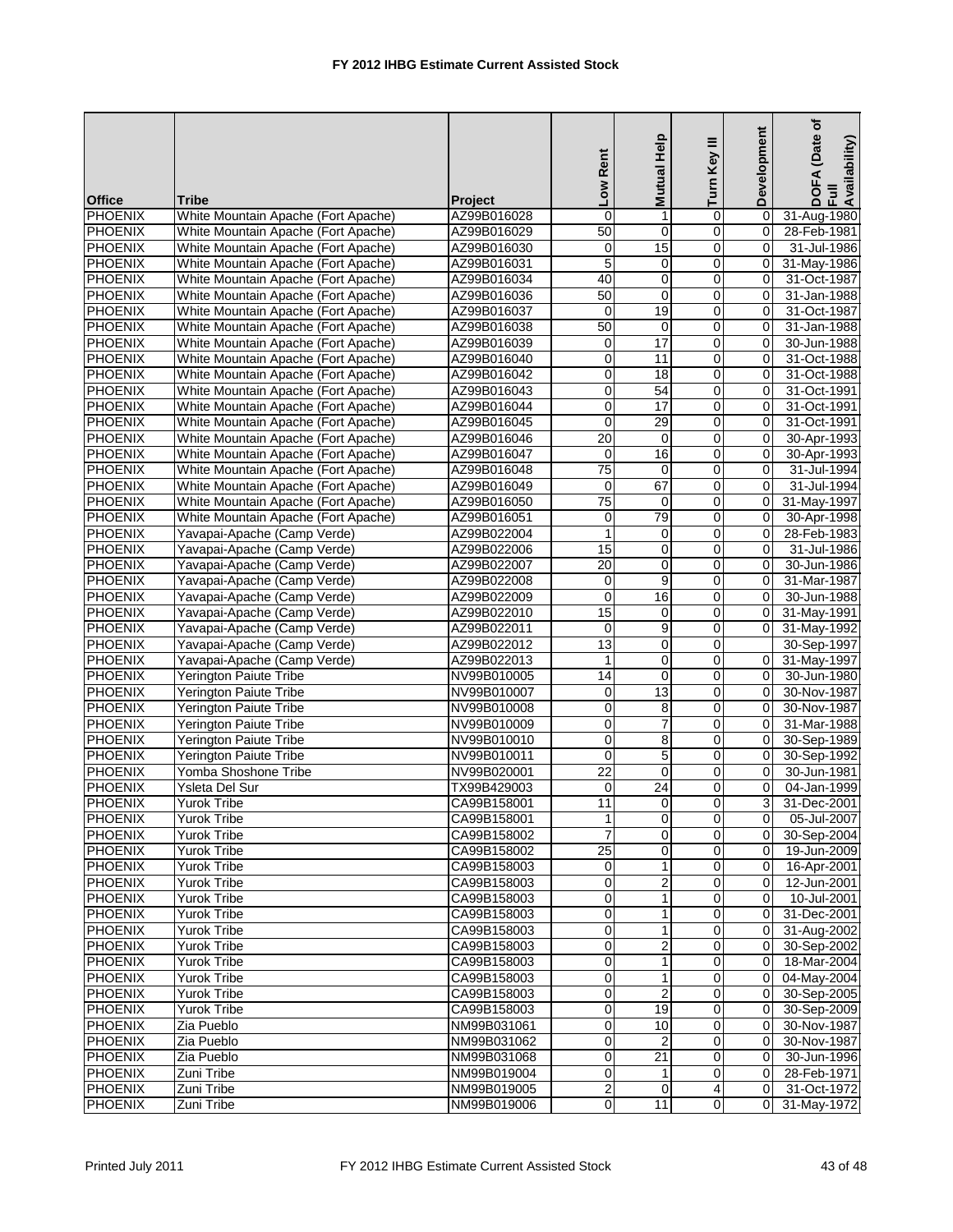## **FY 2012 IHBG Estimate Current Assisted Stock**

| <b>Office</b>  | <b>Tribe</b> | <b>Project</b> | Rent<br>No⊓    | Help<br>Ξ<br>ปีแt<br>≥ | Ξ<br>Key<br>Turn | elopment<br>Φ<br>Ă | ৳<br>(Date<br>vailability)<br>⋖<br>DOF<br>Ful<br>Avail |
|----------------|--------------|----------------|----------------|------------------------|------------------|--------------------|--------------------------------------------------------|
| <b>PHOENIX</b> | Zuni Tribe   | NM99B019008    | 50             | 0                      |                  | 0                  | 31-Mar-1977                                            |
| <b>PHOENIX</b> | IZuni Tribe  | NM99B019009    | 74             | 0                      |                  |                    | 28-Feb-1982                                            |
| <b>PHOENIX</b> | IZuni Tribe  | NM99B019011    | 3 <sub>l</sub> | 0                      |                  |                    | 30-Sep-1982                                            |
| <b>PHOENIX</b> | IZuni Tribe  | NM99B019012    | 0              | 37                     |                  |                    | 31-Jul-1986                                            |
| <b>PHOENIX</b> | IZuni Tribe  | NM99B019013    | 40             | 0                      |                  | 0                  | 31-Jul-1986                                            |
| <b>PHOENIX</b> | IZuni Tribe  | NM99B019015    | 22             | 0                      |                  | 0                  | 31-Dec-1997                                            |
| <b>PHOENIX</b> | IZuni Tribe  | NM99B019016    | 0              | 5                      | 0                | 0                  | 30-Apr-2007                                            |
| <b>PHOENIX</b> | IZuni Tribe  | NM99B019017    | 5              | 0                      |                  | ŋ                  | 30-Apr-2007                                            |
| <b>PHOENIX</b> | <b>TOTAL</b> |                | 9,266          | 6,285                  |                  | 120                |                                                        |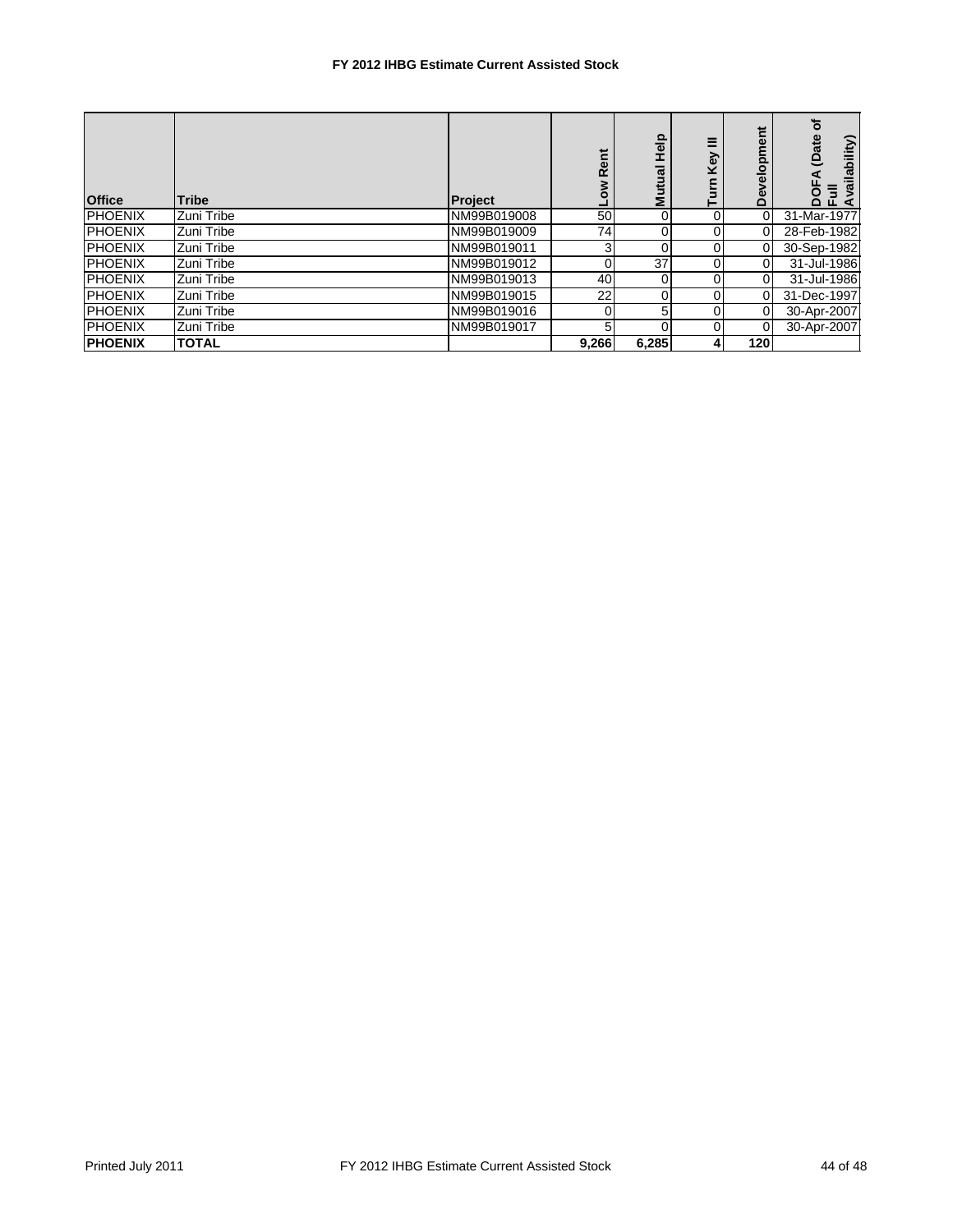|                                  |                                                              |                            | Low Rent        | Help<br><b>Mutual</b> | Turn Key III   | Development    | (Date of<br>DOFA (Date<br>Full<br>Availability) |
|----------------------------------|--------------------------------------------------------------|----------------------------|-----------------|-----------------------|----------------|----------------|-------------------------------------------------|
| <b>Office</b>                    | Tribe                                                        | <b>Project</b>             |                 |                       |                |                |                                                 |
| <b>SEATTLE</b>                   | <b>Burns Paiute Colony</b>                                   | OR97B039001                | $\mathbf 0$     | 18                    | 0              | $\Omega$       | 31-Mar-1999                                     |
| <b>SEATTLE</b>                   | <b>Chehalis Confederated Tribes</b>                          | WA19B048002                | 29              | 0                     | 0              | 0              | 30-Nov-1983                                     |
| <b>SEATTLE</b>                   | <b>Chehalis Confederated Tribes</b>                          | WA97B048001                | $\mathbf 0$     | $\overline{c}$        | 0              | 0              | 28-Feb-1978                                     |
| <b>SEATTLE</b>                   | <b>Chehalis Confederated Tribes</b>                          | WA97B048003                | $\overline{21}$ | 0                     | 0              | 0              | 30-Jun-1987                                     |
| <b>SEATTLE</b>                   | <b>Chehalis Confederated Tribes</b>                          | WA97B048005                | 0               | 3                     | 0              | 0              | 25-Nov-1997                                     |
| <b>SEATTLE</b>                   | <b>Chehalis Confederated Tribes</b>                          | WA97B048007                | $\pmb{0}$       | $\overline{2}$        | $\mathbf 0$    | $\mathbf 0$    | 31-Jan-2000                                     |
| <b>SEATTLE</b>                   | <b>Chehalis Confederated Tribes</b>                          | WA97B048008                | 5               | $\mathbf 0$           | $\mathbf 0$    | $\Omega$       | 29-Feb-2008                                     |
| <b>SEATTLE</b>                   | Coeur D'Alene Tribe                                          | ID16B007008                | $\mathbf 0$     | $\mathbf{1}$          | $\mathbf 0$    | $\Omega$       | 31-Aug-1984                                     |
| <b>SEATTLE</b>                   | Coeur D'Alene Tribe                                          | ID16B007009                | 16              | 0                     | 0              | 0              | 30-Apr-1984                                     |
| <b>SEATTLE</b>                   | Coeur D'Alene Tribe                                          | ID16B007010                | $\mathbf 0$     | 3                     | 0              | $\mathbf 0$    | 31-Aug-1984                                     |
| <b>SEATTLE</b>                   | Coeur D'Alene Tribe                                          | ID97B007006                | 45              | 0                     | 0              | $\Omega$       | 30-Sep-1981                                     |
| <b>SEATTLE</b>                   | Coeur D'Alene Tribe                                          | ID97B007013                | $\mathbf 0$     | $\mathbf{1}$          | 0              | $\mathbf 0$    | 31-Aug-1984                                     |
| <b>SEATTLE</b>                   | Coeur D'Alene Tribe                                          | ID97B007015                | 11              | 0                     | 0              | $\Omega$       | 31-Mar-1990                                     |
| <b>SEATTLE</b>                   | Coeur D'Alene Tribe                                          | ID97B007016                | 0               | $\overline{4}$        | 0              | $\Omega$       | 31-May-1990                                     |
| <b>SEATTLE</b>                   | Coeur D'Alene Tribe                                          | ID97B007018                | $\mathbf 0$     | 12                    | 0              | $\mathbf 0$    | 31-Aug-1994                                     |
| <b>SEATTLE</b>                   | Coeur D'Alene Tribe                                          | ID97B007021                | $\overline{9}$  | $\mathbf 0$           | $\mathbf 0$    | $\mathbf{1}$   | 31-Dec-1998                                     |
| <b>SEATTLE</b>                   | Coeur D'Alene Tribe                                          | ID97B007022                | $\mathbf 0$     | 19                    | $\mathbf 0$    | $\mathbf{1}$   | 31-Dec-1998                                     |
| <b>SEATTLE</b>                   | Coeur D'Alene Tribe                                          | ID97B007025                | 5               | 0                     | 0              | $\mathbf 0$    | 31-Dec-1998                                     |
| <b>SEATTLE</b>                   | <b>Colville Confederated Tribes</b>                          | WA19B043007                | 48              | $\overline{2}$        | 0              | 0              | 31-Dec-1980                                     |
| <b>SEATTLE</b>                   | <b>Colville Confederated Tribes</b>                          | WA19B043008                | $\mathbf 0$     | $\overline{2}$        | 0              | 0              | 30-Apr-1981                                     |
| <b>SEATTLE</b>                   | <b>Colville Confederated Tribes</b>                          | WA19B043009                | 56              | $\overline{2}$        | 0              | $\Omega$       | 30-Jun-1982                                     |
| <b>SEATTLE</b>                   | <b>Colville Confederated Tribes</b>                          | WA97B043002                | 43              | 1                     | 0              | 0              | 30-Jun-1977                                     |
| <b>SEATTLE</b>                   | <b>Colville Confederated Tribes</b>                          | WA97B043003                | 30              | $\mathbf{1}$          | $\mathbf 0$    | $\mathbf 0$    | 31-Aug-1978                                     |
| <b>SEATTLE</b>                   | <b>Colville Confederated Tribes</b>                          | WA97B043004                | 0               | 5                     | 0              | 0              | 31-Jan-1979                                     |
| <b>SEATTLE</b>                   | <b>Colville Confederated Tribes</b>                          | WA97B043005                | 40              | $\boldsymbol{2}$      | 0              | 0              | 31-Jan-1980                                     |
| <b>SEATTLE</b>                   | <b>Colville Confederated Tribes</b>                          | WA97B043006                | $\mathbf 0$     | $\mathbf{1}$          | $\mathbf 0$    | 0              | 31-Jan-1980                                     |
| <b>SEATTLE</b>                   | <b>Colville Confederated Tribes</b>                          | WA97B043012                | 61              | $\overline{2}$        | $\mathbf 0$    | $\Omega$       | 30-Jun-1983                                     |
| <b>SEATTLE</b>                   | <b>Colville Confederated Tribes</b>                          | WA97B043014                | 0               | 15                    | 0              | $\Omega$       | 31-May-1986                                     |
| <b>SEATTLE</b>                   | <b>Colville Confederated Tribes</b>                          | WA97B043017                | $\mathbf 0$     | 8                     | 0              | 0              | 31-Mar-1999                                     |
| <b>SEATTLE</b>                   | Coos Bay Confederated Tribes                                 | OR97B036001                | 15              | $\mathbf 0$           | 0              | 0              | 28-Feb-2001                                     |
| <b>SEATTLE</b>                   | Coquille Indian Tribe                                        | OR97B038001                | 49              | 0                     | 0              | 0              | 30-Jun-1997                                     |
| <b>SEATTLE</b>                   | Coquille Indian Tribe                                        | OR97B038002                | $\mathbf 0$     | 18                    | $\mathbf 0$    | 0              | 30-Jun-1997                                     |
| <b>SEATTLE</b>                   | Fort Hall Shoshone-Bannock                                   | ID16B009005                | $\mathbf 0$     | 5                     | $\mathbf 0$    | $\Omega$       | 31-Jan-1984                                     |
| <b>SEATTLE</b>                   | Fort Hall Shoshone-Bannock                                   | ID16B009006                | 19              | $\mathbf 0$           | $\mathbf 0$    | $\Omega$       | 31-Mar-1983                                     |
| <b>SEATTLE</b>                   | Fort Hall Shoshone-Bannock                                   | ID97B009003                | 60              | 0                     | 0              | 0              | 31-Oct-1975                                     |
| <b>SEATTLE</b>                   | Fort Hall Shoshone-Bannock                                   | ID97B009009                | $\mathbf 0$     | $\overline{27}$       | 0              | $\mathbf 0$    | 31-Aug-1992                                     |
| <b>SEATTLE</b>                   | Fort Hall Shoshone-Bannock                                   | ID97B009010                | 15              | 0                     | 0              | $\Omega$       | 30-Sep-1991                                     |
| <b>SEATTLE</b>                   | Fort Hall Shoshone-Bannock                                   | ID97B009011                | $\overline{0}$  | $\overline{27}$       | $\Omega$       | 0              | 31-May-1994                                     |
| <b>SEATTLE</b>                   | Fort Hall Shoshone-Bannock                                   | ID97B009014                | $\overline{5}$  | $\overline{0}$        | $\overline{0}$ | $\overline{0}$ | 31-Oct-2000                                     |
| <b>SEATTLE</b>                   | Fort Hall Shoshone-Bannock                                   | ID97B009015                | 0               | 5                     | 0              | 0              | 31-May-2001                                     |
| <b>SEATTLE</b>                   | Fort Hall Shoshone-Bannock                                   | ID97B009016                | 5               | 0                     | 0              | 0              | 31-May-2001                                     |
| <b>SEATTLE</b>                   | <b>Grand Ronde</b>                                           | OR97B040001                | 15              | 0                     | $\mathbf 0$    | 0              | 31-Aug-2000                                     |
| <b>SEATTLE</b>                   | <b>Grand Ronde</b>                                           | OR97B040002                | 5               | 0                     | 0              | 0              | 31-Aug-2000                                     |
| <b>SEATTLE</b>                   | Hoh Indian Tribe                                             | WA19B052006                | $\mathbf 0$     | 3                     | 0              | $\mathbf 0$    | 30-Nov-1983                                     |
| <b>SEATTLE</b>                   | Hoh Indian Tribe                                             | WA97B052032                | $\overline{4}$  | 0                     | 0              | $\mathbf 0$    | 01-Feb-1997                                     |
| <b>SEATTLE</b>                   | Kalispel Indian Community                                    | WA97B037009                | 0               | 3                     | 0              | 0              | 30-Nov-1990                                     |
| <b>SEATTLE</b>                   | Kalispel Indian Community                                    | WA97B037012                | 0               | 9                     | $\mathbf 0$    | 0              | 31-Dec-1996                                     |
| <b>SEATTLE</b>                   | Kalispel Indian Community                                    | WA97B600371                | 4               | 0                     | 0              | 0              | 30-Sep-2000                                     |
| <b>SEATTLE</b>                   | Kalispel Indian Community                                    | WA97B600372                | $\pmb{0}$       | 3                     | 0              | 0              | 30-Sep-2000                                     |
| <b>SEATTLE</b>                   | Klamath Indian Tribe                                         | OR97B037001                | $\mathbf 0$     | $\mathbf 0$           | 0              | 3              | 31-Mar-1997                                     |
| <b>SEATTLE</b>                   | Klamath Indian Tribe                                         | OR97B037004                | $\pmb{0}$       | $\mathbf 5$           | 0              | 0              | 28-Feb-1999                                     |
| <b>SEATTLE</b>                   | Klamath Indian Tribe                                         | OR97B037005                | 6               | 0                     | 0              | 0              | 28-Feb-1999                                     |
| <b>SEATTLE</b>                   | Kootenai Tribe                                               | ID97B022001                | $\mathbf 0$     | 8                     | 0              | 0              | 28-Feb-1986                                     |
| <b>SEATTLE</b>                   | Lower Elwha Tribal Community                                 | WA97B050004                | 0               | 8                     | 0              | $\mathbf 0$    | 16-Apr-1994                                     |
| <b>SEATTLE</b>                   | Lower Elwha Tribal Community                                 | WA97B050005                | $\overline{0}$  | 10                    | 0              | $\mathbf 0$    | 30-Apr-1994                                     |
|                                  |                                                              |                            | $\pmb{0}$       | 21                    | $\mathbf 0$    | 0              |                                                 |
| <b>SEATTLE</b><br><b>SEATTLE</b> | Lower Elwha Tribal Community<br>Lower Elwha Tribal Community | WA97B050007<br>WA97B050009 | $\overline{0}$  | 20                    | $\overline{0}$ | $\Omega$       | 30-Apr-1994                                     |
|                                  |                                                              |                            |                 |                       |                |                | 31-Aug-1996                                     |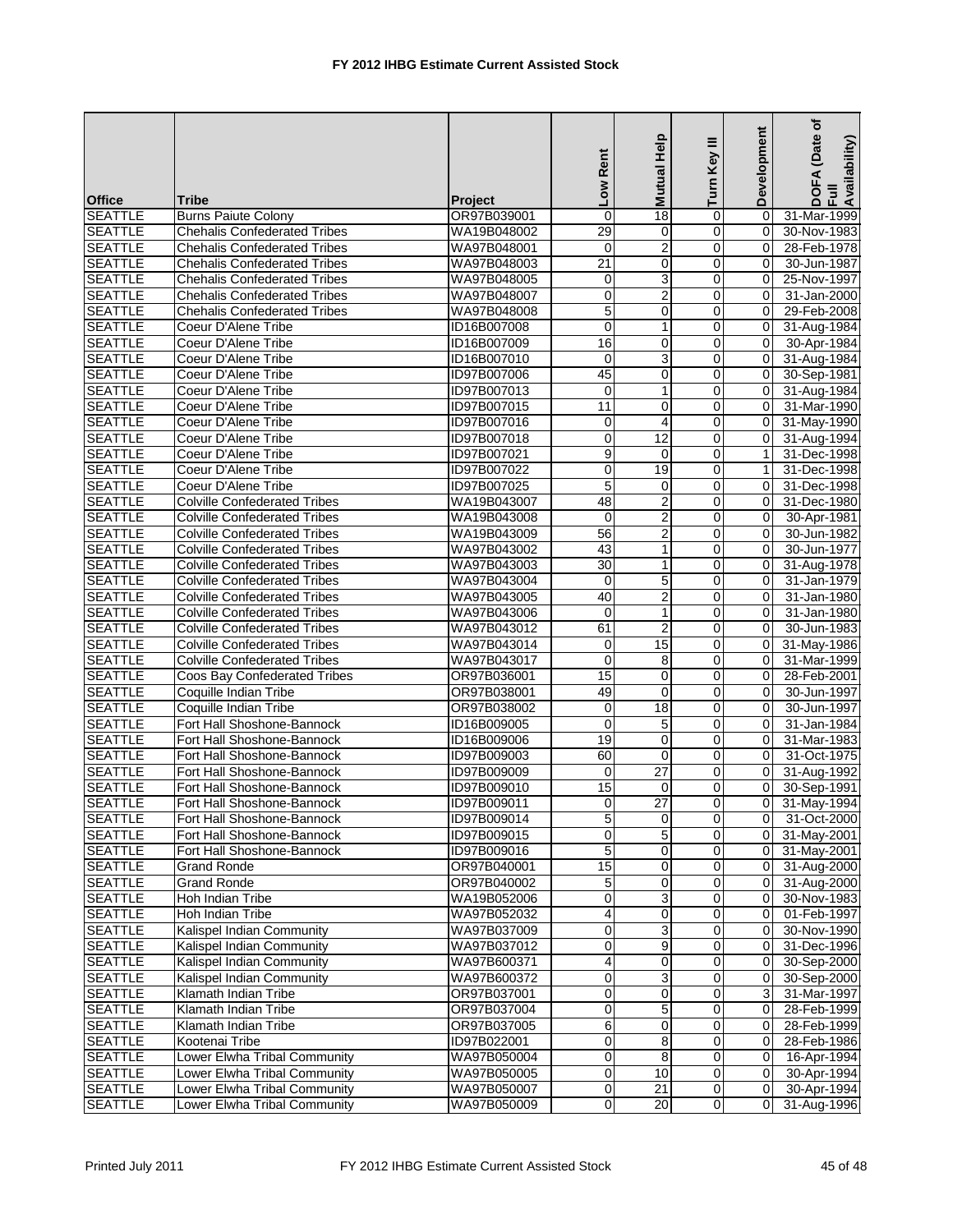| Mutual Help<br>Turn Key III<br>Low Rent                                                                        | Development                        | (Date of<br>DOFA (Date<br>Full<br>Availability) |
|----------------------------------------------------------------------------------------------------------------|------------------------------------|-------------------------------------------------|
| <b>Office</b><br>Tribe<br><b>Project</b>                                                                       |                                    |                                                 |
| 5<br><b>SEATTLE</b><br>WA97B050011<br>Lower Elwha Tribal Community<br>$\mathbf 0$<br>0                         | $\Omega$                           | 31-Jul-1999                                     |
| <b>SEATTLE</b><br>$\overline{0}$<br>5<br>$\mathbf 0$<br>Lower Elwha Tribal Community<br>WA97B050012            | $\mathbf 0$                        | 31-Jul-1999                                     |
| <b>SEATTLE</b><br>25<br>0<br>Lummi Tribe<br>WA97B028004<br>0                                                   | 0                                  | 30-Apr-1975                                     |
| <b>SEATTLE</b><br>WA97B028007<br>35<br>$\mathbf 0$<br>0<br>Lummi Tribe                                         | $\Omega$                           | 30-Jun-1989                                     |
| <b>SEATTLE</b><br>25<br>Lummi Tribe<br>0<br>WA97B028011<br>0                                                   | 0                                  | 31-Aug-1995                                     |
| 15<br>$\pmb{0}$<br><b>SEATTLE</b><br>$\mathbf 0$<br>Lummi Tribe<br>WA97B028012                                 | 0                                  | 31-Mar-1996                                     |
| <b>SEATTLE</b><br>32<br>Lummi Tribe<br>WA97B028013<br>$\overline{0}$<br>$\mathbf 0$                            | $\Omega$                           | 30-Sep-1996                                     |
| <b>SEATTLE</b><br>Lummi Tribe<br>WA97B028014<br>20<br>$\mathbf 0$<br>0                                         | $\Omega$                           | 30-Mar-1997                                     |
| <b>SEATTLE</b><br>40<br>0<br>Lummi Tribe<br>WA97B028015<br>$\mathbf 0$                                         | $\mathbf 0$                        | 30-Sep-1998                                     |
| <b>SEATTLE</b><br>$\mathbf 0$<br>5<br>0<br>Lummi Tribe<br>WA97B028023                                          | $\mathbf 0$                        | 31-Dec-1998                                     |
| $\overline{22}$<br><b>SEATTLE</b><br>$\mathbf 0$<br>Makah Indian Tribe<br>WA19B029004<br>0                     | $\Omega$                           | 31-Mar-1982                                     |
| <b>SEATTLE</b><br>$\overline{7}$<br>$\mathbf 0$<br>WA97B029010<br>$\mathbf 0$<br>Makah Indian Tribe            | $\mathbf 0$                        | 31-Jan-1995                                     |
| 18<br><b>SEATTLE</b><br>0<br>0<br>Makah Indian Tribe<br>WA97B029013                                            | 0                                  | 31-Dec-1996                                     |
| <b>SEATTLE</b><br>5<br>0<br>0<br>Makah Indian Tribe<br>WA97B029014                                             | $\Omega$                           | 30-Nov-1999                                     |
| <b>SEATTLE</b><br>Muckleshoot Indian Tribe<br>WA97B040001<br>40<br>0<br>0                                      | $\mathbf 0$                        | 31-Dec-1980                                     |
| $\overline{24}$<br>$\pmb{0}$<br><b>SEATTLE</b><br>WA97B040003<br>0<br>Muckleshoot Indian Tribe                 | $\mathbf 0$                        | 30-Sep-1998                                     |
| <b>SEATTLE</b><br>40<br>0<br>$\mathbf 0$<br>Muckleshoot Indian Tribe<br>WA97B040004                            | $\Omega$                           | 28-Sep-2007                                     |
| <b>SEATTLE</b><br>Nez Perce Tribe<br>ID97B008007<br>60<br>0<br>0                                               | $\mathbf 0$                        | 30-Sep-1977                                     |
| <b>SEATTLE</b><br>$\mathbf{1}$<br>0<br>Nez Perce Tribe<br>ID97B008008<br>0                                     | 0                                  | 31-Aug-1980                                     |
| 5<br>0<br><b>SEATTLE</b><br>$\mathbf 0$<br>Nez Perce Tribe<br>ID97B008011                                      | $\mathbf 0$                        | 30-Apr-1984                                     |
| <b>SEATTLE</b><br>ID97B008014<br>$\mathbf 0$<br>20<br>Nez Perce Tribe<br>0                                     | $\mathbf 0$                        | 31-Aug-1991                                     |
| <b>SEATTLE</b><br>$\overline{29}$<br><b>Nez Perce Tribe</b><br>ID97B008015<br>$\mathbf 0$<br>0                 | $\mathbf 0$                        | 30-Sep-1993                                     |
| 17<br><b>SEATTLE</b><br>$\mathbf 0$<br>$\mathbf 0$<br><b>Nez Perce Tribe</b><br>ID97B008017                    | $\mathbf 0$                        | 31-Dec-1994                                     |
| <b>SEATTLE</b><br>ID97B008021<br>$\mathbf 0$<br>0<br>Nez Perce Tribe<br>$\overline{4}$                         | $\Omega$                           | 30-Sep-1996                                     |
| <b>SEATTLE</b><br><b>Nez Perce Tribe</b><br>0<br>0<br>ID97B008022<br>1                                         | $\mathbf 0$                        | 30-Sep-1996                                     |
| $\overline{0}$<br>WA97B052002<br>$\mathbf{1}$<br>$\mathbf 0$<br><b>SEATTLE</b><br>Nisqually Indian Community   | $\mathbf 0$                        | 31-Dec-1980                                     |
| <b>SEATTLE</b><br>$\overline{0}$<br>$\overline{7}$<br>$\mathbf 0$<br>Nisqually Indian Community<br>WA97B052008 | $\Omega$                           | 30-Apr-1986                                     |
| <b>SEATTLE</b><br><b>Nisqually Indian Community</b><br>WA97B052011<br>0<br>19<br>0                             | $\Omega$                           | 28-Feb-1987                                     |
| <b>SEATTLE</b><br>0<br>11<br>0<br><b>Nisqually Indian Community</b><br>WA97B052012                             | $\mathbf 0$                        | 30-Apr-1988                                     |
| <b>SEATTLE</b><br>0<br>0<br>Nisqually Indian Community<br>WA97B052016<br>3                                     | 0                                  | 30-Apr-1988                                     |
| $\overline{5}$<br><b>SEATTLE</b><br>Nisqually Indian Community<br>WA97B052032<br>0                             | 0<br>0                             | 30-Sep-2000                                     |
| $\overline{5}$<br><b>SEATTLE</b><br>0<br>$\mathbf 0$<br>Nisqually Indian Community<br>WA97B052035              | 0                                  | 31-Mar-1999                                     |
| 5<br><b>Nisqually Indian Community</b><br>$\mathbf 0$<br>0<br><b>SEATTLE</b><br>WA97B052040                    | $\Omega$                           | 31-Jul-1998                                     |
| <b>SEATTLE</b><br>$\mathbf 0$<br>$\overline{4}$<br>0<br>Nooksack Tribe<br>WA19B056002                          | $\Omega$                           | 31-Dec-1980                                     |
| <b>SEATTLE</b><br>Nooksack Tribe<br>WA97B056001<br>0<br>3<br>0                                                 | 0                                  | 31-Dec-1979                                     |
| 17<br><b>SEATTLE</b><br>WA97B056003<br>$\mathbf 0$<br>0<br>Nooksack Tribe                                      | 0                                  | 31-Aug-1984                                     |
| <b>SEATTLE</b><br>$\mathbf 0$<br>12<br>0<br>Nooksack Tribe<br>WA97B056005                                      | $\Omega$                           | 31-Jan-1992                                     |
| $\Omega$<br>$\overline{17}$<br><b>SEATTLE</b><br>WA97B056006<br>Nooksack Tribe                                 | $\Omega$<br>0                      | 31-Jul-1994                                     |
| $\overline{7}$<br>$\overline{0}$<br>$\overline{0}$<br><b>SEATTLE</b><br>Nooksack Tribe<br>WA97B056007          | $\mathbf 0$                        | 31-Jul-1994                                     |
| $\overline{7}$<br>$\mathbf 0$<br>0<br><b>SEATTLE</b><br>Nooksack Tribe<br>WA97B056008                          | $\mathbf 0$                        | 30-Sep-1999                                     |
| <b>SEATTLE</b><br>Port Gamble Indian Community<br>10<br>0<br>WA19B044004<br>0                                  | 0                                  | 31-Mar-1983                                     |
| <b>SEATTLE</b><br>WA97B044001<br>$\,$ 5 $\,$<br>0<br>$\mathbf 0$<br>Port Gamble Indian Community               | 0                                  | 30-May-1974                                     |
| Port Gamble Indian Community<br>20<br><b>SEATTLE</b><br>WA97B044003<br>$\mathbf 0$<br>0                        | 0                                  | 31-Oct-1977                                     |
| <b>SEATTLE</b><br>10<br>0<br>Port Gamble Indian Community<br>WA97B044006<br>$\pmb{0}$                          | 0                                  | 31-May-1993                                     |
| <b>SEATTLE</b><br>Port Gamble Indian Community<br>WA97B044008<br>0<br>10<br>0                                  | 0                                  | 31-Jan-1996                                     |
| Port Gamble Indian Community<br>WA97B044010<br>$\mathbf 0$<br>9<br><b>SEATTLE</b>                              | $\mathsf 0$<br>0                   | 30-Apr-1998                                     |
| 6<br><b>SEATTLE</b><br>WA97B044011<br>$\mathbf 0$<br>Port Gamble Indian Community                              | $\mathsf{O}\xspace$<br>$\mathbf 0$ | 30-Apr-1998                                     |
| Puyallup Tribe<br><b>SEATTLE</b><br>WA97B063002<br>27<br>0<br>0                                                | 0                                  | 31-Jul-1990                                     |
| 23<br><b>Puyallup Tribe</b><br>0<br><b>SEATTLE</b><br>WA97B063005<br>$\pmb{0}$                                 | $\mathbf 0$                        | 31-Jul-1990                                     |
| <b>Puyallup Tribe</b><br>5<br>0<br><b>SEATTLE</b><br>WA97B063006<br>0                                          | $\mathbf 0$                        | 04-Aug-2006                                     |
| <b>Puyallup Tribe</b><br>WA97B063007<br>$\pmb{0}$<br>5<br>0<br><b>SEATTLE</b>                                  | 0                                  | 04-Aug-2006                                     |
| $\overline{0}$<br>$\overline{24}$<br>0<br><b>SEATTLE</b><br>Quileute Tribe<br>WA97B047002                      | 0                                  | 31-Mar-1996                                     |
| <b>SEATTLE</b><br>WA97B047003<br>$\mathbf 0$<br>0<br>Quileute Tribe<br>4                                       | 0                                  | 30-Sep-1997                                     |
| $\overline{0}$<br>0<br><b>SEATTLE</b><br>Quileute Tribe<br>WA97B047004<br>$\overline{4}$                       | 0                                  | 30-Sep-1997                                     |
| $\overline{3}$<br><b>SEATTLE</b><br>Quileute Tribe<br>WA97B047005<br>0<br>3                                    | 0                                  | 31-Dec-1998                                     |
| $\pmb{0}$<br>$\mathbf{1}$<br>0<br><b>SEATTLE</b><br>Quinault<br>WA97B027005                                    | 0                                  | 31-Jan-1980                                     |
| $\overline{5}$<br>$\overline{0}$<br><b>SEATTLE</b><br>WA97B027006<br>Quinault                                  | $\mathbf 0$<br>0                   | 31-Jul-1981                                     |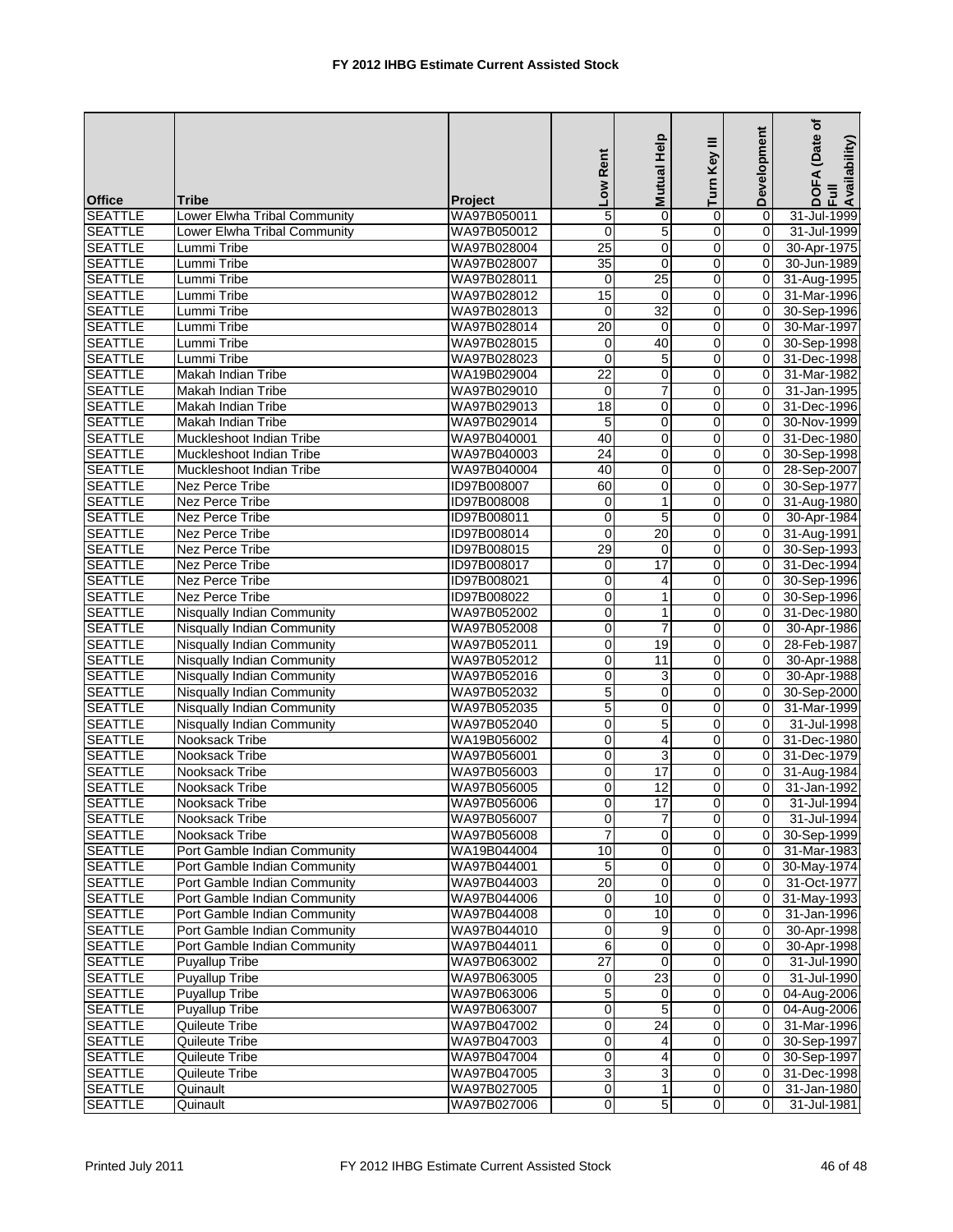|                |                                   |                | Low Rent        | Mutual Help     | Turn Key III            | Development    | (Date of<br>DOFA (Date<br>Full<br>Availability) |
|----------------|-----------------------------------|----------------|-----------------|-----------------|-------------------------|----------------|-------------------------------------------------|
| <b>Office</b>  | Tribe                             | <b>Project</b> |                 |                 |                         |                |                                                 |
| <b>SEATTLE</b> | <b>Quinault Tribe</b>             | WA97B027003    | 40              | $\mathbf 0$     | 0                       | $\Omega$       | 30-Jul-1974                                     |
| <b>SEATTLE</b> | <b>Quinault Tribe</b>             | WA97B027007    | 10              | 0               | $\overline{\mathbf{0}}$ | $\overline{0}$ | 31-Jul-1981                                     |
| <b>SEATTLE</b> | <b>Quinault Tribe</b>             | WA97B027009    | $\mathbf 0$     | $\overline{2}$  | 0                       | 0              | 30-Apr-1985                                     |
| <b>SEATTLE</b> | Quinault Tribe                    | WA97B027010    | $\mathbf 0$     | 16              | 0                       | $\Omega$       | 30-Sep-1995                                     |
| <b>SEATTLE</b> | <b>Quinault Tribe</b>             | WA97B027011    | 5               | 0               | 0                       | $\mathbf 0$    | $\overline{02}$ -Feb-2005                       |
| <b>SEATTLE</b> | <b>Quinault Tribe</b>             | WA97B027012    | $\pmb{0}$       | $\overline{5}$  | $\pmb{0}$               | $\mathbf 0$    | 02-Feb-2005                                     |
| <b>SEATTLE</b> | Sauk-Suiattle Indian Tribe        | WA97B062003    | $\mathbf 0$     | $\overline{14}$ | $\mathbf 0$             | $\Omega$       | 31-Jul-1984                                     |
| <b>SEATTLE</b> | Shoalwater Bay Tribe              | WA97B052008    | $\mathbf 0$     | 7               | 0                       | $\Omega$       | 30-Apr-1986                                     |
| <b>SEATTLE</b> | Shoalwater Bay Tribe              | WA97B052021    | $\mathbf{1}$    | 0               | 0                       | 0              | 28-Feb-2000                                     |
| <b>SEATTLE</b> | Shoalwater Bay Tribe              | WA97B052046    | $\overline{3}$  | 0               | $\mathbf 0$             | 0              | 30-Apr-2003                                     |
| <b>SEATTLE</b> | Shoalwater Bay Tribe              | WA97B052051    | $\mathbf 0$     | $\overline{4}$  | $\mathbf 0$             | $\mathbf{1}$   | 31-Jul-2000                                     |
| <b>SEATTLE</b> | <b>Siletz Confederated Tribes</b> | OR97B035001    | $\overline{0}$  | $\overline{27}$ | $\mathbf 0$             | $\mathbf 0$    | 31-Mar-1989                                     |
| <b>SEATTLE</b> | <b>Siletz Confederated Tribes</b> | OR97B035002    | $\mathbf 0$     | 13              | 0                       | 0              | 31-Aug-1991                                     |
| <b>SEATTLE</b> | <b>Siletz Confederated Tribes</b> | OR97B035004    | 26              | $\mathbf 0$     | 0                       | $\Omega$       | 30-Apr-1996                                     |
| <b>SEATTLE</b> | <b>Siletz Confederated Tribes</b> | OR97B035007    | 25              | 0               | 0                       | $\mathbf 0$    | 30-Sep-1997                                     |
| <b>SEATTLE</b> | <b>Siletz Confederated Tribes</b> | OR97B035008    | $\mathbf 0$     | $\overline{5}$  | $\mathbf 0$             | $\mathbf 0$    | 28-Feb-2001                                     |
| <b>SEATTLE</b> | <b>Siletz Confederated Tribes</b> | OR97B035009    | $\overline{0}$  | $\overline{5}$  | $\mathbf 0$             | $\Omega$       | 28-Feb-2001                                     |
| <b>SEATTLE</b> | <b>Siletz Confederated Tribes</b> | OR97B035010    | $\mathbf{1}$    | 0               | 0                       | $\Omega$       | 28-Feb-2001                                     |
| <b>SEATTLE</b> | <b>Siletz Confederated Tribes</b> | OR97B035011    | $\pmb{0}$       | 5               | 0                       | 0              | 28-Feb-2001                                     |
| <b>SEATTLE</b> | <b>Siletz Confederated Tribes</b> | OR97B035012    | 5               | $\mathbf 0$     | 0                       | 0              | 28-Feb-2001                                     |
| <b>SEATTLE</b> | Skokomish Indian Tribe            | WA97B052008    | $\mathbf 0$     | 13              | $\mathbf 0$             | $\Omega$       | 30-Apr-1986                                     |
| <b>SEATTLE</b> | Skokomish Indian Tribe            | WA97B052019    | $\overline{0}$  | $\overline{21}$ | 0                       | $\mathbf 0$    | 31-Mar-1992                                     |
| <b>SEATTLE</b> | Skokomish Indian Tribe            | WA97B052021    | 9               | 0               | $\mathbf 0$             | 0              | 28-Feb-1999                                     |
| <b>SEATTLE</b> | Skokomish Indian Tribe            | WA97B052038    | 5               | $\mathbf 0$     | 0                       | 0              | 31-Mar-2000                                     |
| <b>SEATTLE</b> | Spokane Tribe                     | WA19B037004    | $\overline{32}$ | 0               | 0                       | 0              | 31-Dec-1981                                     |
| <b>SEATTLE</b> | Spokane Tribe                     | WA97B037003    | $\mathbf 0$     | $\overline{2}$  | $\pmb{0}$               | $\mathbf 0$    | 30-Jun-1981                                     |
| <b>SEATTLE</b> | Spokane Tribe                     | WA97B037005    | 52              | $\mathbf 0$     | $\mathbf 0$             | $\Omega$       | 29-Feb-1984                                     |
| <b>SEATTLE</b> | Spokane Tribe                     | WA97B037006    | 0               | $\overline{2}$  | 0                       | $\Omega$       | 30-Apr-1986                                     |
| <b>SEATTLE</b> | Spokane Tribe                     | WA97B037008    | $\overline{2}$  | $\overline{15}$ | 0                       | 0              | 30-Nov-1987                                     |
| <b>SEATTLE</b> | Spokane Tribe                     | WA97B037009    | $\mathbf{1}$    | 25              | 0                       | 0              | 30-Nov-1990                                     |
| <b>SEATTLE</b> | Spokane Tribe                     | WA97B037013    | $\overline{0}$  | 9               | 0                       | 0              | 31-Jan-1997                                     |
| <b>SEATTLE</b> | Spokane Tribe                     | WA97B037014    | 16              | 0               | $\mathbf 0$             | 0              | 31-Aug-1997                                     |
| <b>SEATTLE</b> | Spokane Tribe                     | WA97B037024    | $\mathbf 0$     | $\overline{4}$  | 0                       | 0              | 31-Aug-2000                                     |
| <b>SEATTLE</b> | Spokane Tribe                     | WA97B037025    | 6               | 0               | 0                       | $\Omega$       | 31-Mar-2000                                     |
| <b>SEATTLE</b> | Squaxin Island Tribe              | WA97B052001    | 0               | 1               | 0                       | $\mathbf 0$    | 31-Dec-1977                                     |
| <b>SEATTLE</b> |                                   | WA97B052003    |                 |                 |                         |                |                                                 |
|                | Squaxin Island Tribe              | WA97B052017    | $\mathbf 0$     | 3               | 0                       | 0              | 28-Feb-1982                                     |
| <b>SEATTLE</b> | Squaxin Island Tribe              |                | $\mathbf 0$     | 20              | 0                       | $\Omega$       | 29-Feb-1992                                     |
| <b>SEATTLE</b> | Squaxin Island Tribe              | WA97B052021    | 10              | $\Omega$        | $\Omega$                | 0              | 23-Oct-1997                                     |
| <b>SEATTLE</b> | Squaxin Island Tribe              | WA97B052032    | $\overline{7}$  | $\overline{0}$  | $\overline{0}$          | 0              | 01-Jun-1998                                     |
| <b>SEATTLE</b> | Squaxin Island Tribe              | WA97B052036    | $\overline{2}$  | $\mathbf 0$     | 0                       | 0              | 01-Jun-1998                                     |
| <b>SEATTLE</b> | Squaxin Island Tribe              | WA97B052042    | $\overline{c}$  | 0               | 0                       | $\mathbf 0$    | 31-Jan-2002                                     |
| <b>SEATTLE</b> | Squaxin Island Tribe              | WA97B052052    | $\overline{0}$  | $\overline{5}$  | $\overline{\mathbf{0}}$ | 0              | 31-Jan-2002                                     |
| <b>SEATTLE</b> | <b>Suquamish Tribal Council</b>   | WA97B052002    | $\mathbf 0$     | 5               | 0                       | 0              | 31-Dec-1980                                     |
| <b>SEATTLE</b> | Suquamish Tribal Council          | WA97B052008    | $\pmb{0}$       | 8               | 0                       | 0              | 30-Apr-1986                                     |
| <b>SEATTLE</b> | Suquamish Tribal Council          | WA97B052014    | 0               | 23              | 0                       | $\mathbf 0$    | 31-Mar-1992                                     |
| <b>SEATTLE</b> | <b>Suquamish Tribal Council</b>   | WA97B052020    | $\overline{4}$  | 0               | 0                       | 0              | 30-Sep-1993                                     |
| <b>SEATTLE</b> | <b>Suquamish Tribal Council</b>   | WA97B052034    | $\overline{5}$  | $\mathbf 0$     | $\mathbf 0$             | 0              | 28-Feb-1999                                     |
| <b>SEATTLE</b> | <b>Suquamish Tribal Council</b>   | WA97B052041    | 0               | 5               | 0                       | 0              | 31-Aug-1998                                     |
| <b>SEATTLE</b> | Swinomish Indians                 | WA97B023003    | 16              | 0               | 0                       | 0              | 31-Dec-1972                                     |
| <b>SEATTLE</b> | Swinomish Indians                 | WA97B023004    | 16              | $\mathbf 0$     | 0                       | $\mathbf 0$    | 30-Apr-1980                                     |
| <b>SEATTLE</b> | Swinomish Indians                 | WA97B023006    | 36              | $\mathbf 0$     | 0                       | 0              | 31-Aug-1985                                     |
| <b>SEATTLE</b> | Swinomish Indians                 | WA97B023007    | 10              | 0               | $\overline{\mathbf{0}}$ | $\mathbf 0$    | 31-Dec-1993                                     |
| <b>SEATTLE</b> | Swinomish Indians                 | WA97B023008    | 0               | $\overline{7}$  | 0                       | 0              | 30-Jun-1998                                     |
| <b>SEATTLE</b> | <b>Tulalip Tribes</b>             | WA19B051002    | $\mathbf 0$     | $\mathbf{1}$    | 0                       | 0              | 31-Mar-1982                                     |
| <b>SEATTLE</b> | <b>Tulalip Tribes</b>             | WA19B051003    | 19              | 0               | $\mathbf 0$             | $\mathbf 0$    | 31-Jan-1982                                     |
| <b>SEATTLE</b> | <b>Tulalip Tribes</b>             | WA19B051004    | $\mathbf 0$     | $\overline{7}$  | $\pmb{0}$               | 0              | 31-May-1986                                     |
| <b>SEATTLE</b> | <b>Tulalip Tribes</b>             | WA19B051005    | 14              | $\overline{0}$  | $\overline{0}$          | $\Omega$       | 31-May-1986                                     |